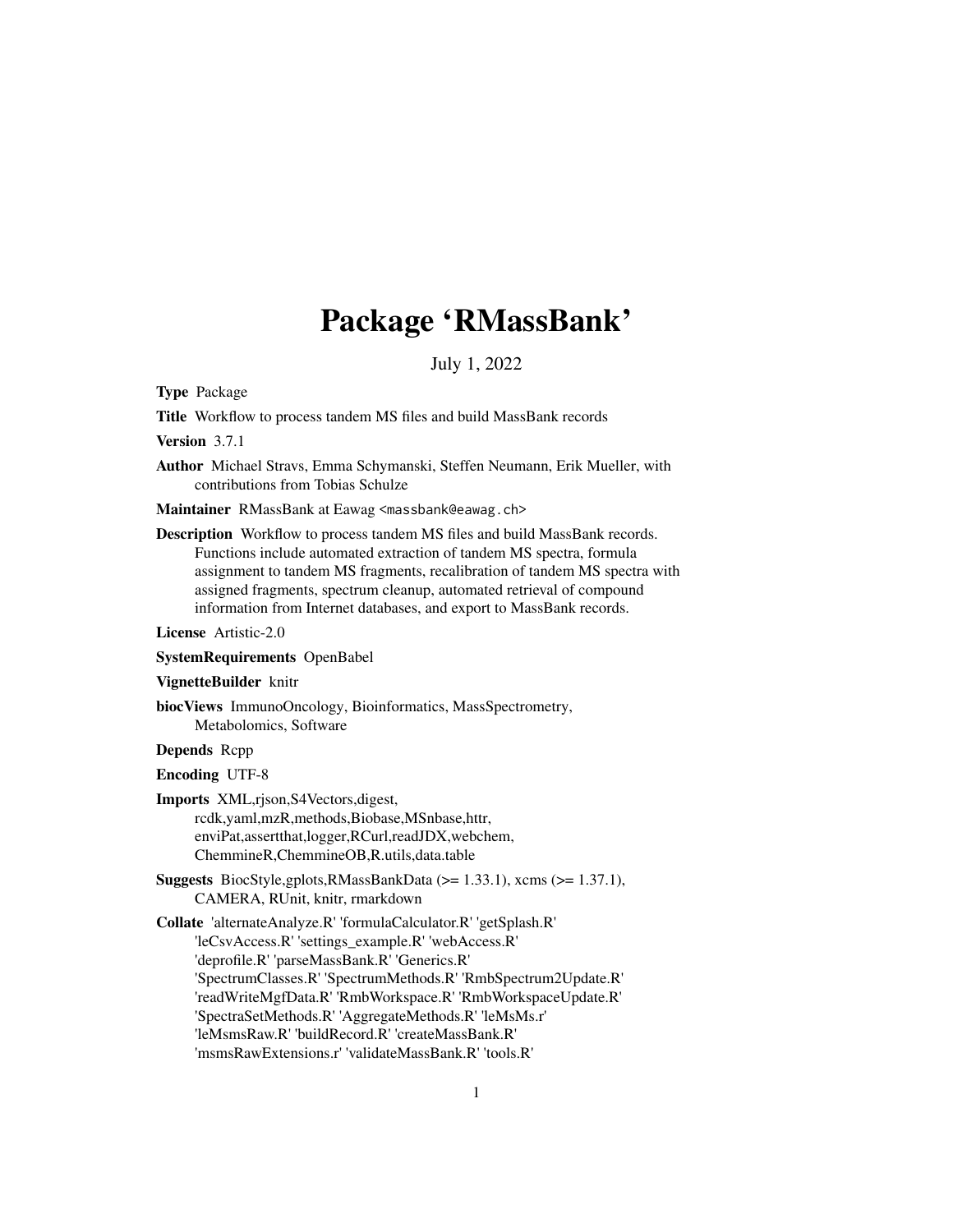'msmsRead.R' 'mergeSpectra.R' 'Isotopic\_Annotation.R' 'fillback.R' 'parseMbRecord.R' 'zzz.R' 'log\_wrapper.R' 'createCompoundlist.R'

RoxygenNote 7.1.2

git\_url https://git.bioconductor.org/packages/RMassBank

git\_branch master

git\_last\_commit ecbd935

git\_last\_commit\_date 2022-05-24

Date/Publication 2022-07-01

# R topics documented:

| $\overline{4}$          |
|-------------------------|
| 5                       |
| 6                       |
| $\overline{7}$<br>addMB |
| 8                       |
| 9                       |
| 10                      |
| 11                      |
| 12                      |
| 15                      |
| 16                      |
| 16                      |
| 17                      |
| 18                      |
| 20                      |
| 20                      |
| 21                      |
| 22                      |
| 23                      |
| 24                      |
| 25                      |
| 26                      |
| 26                      |
| 27                      |
| 29                      |
| 30                      |
| 31                      |
| 32                      |
| 33                      |
| 34                      |
| 35                      |
| findEIC<br>36           |
| -37                     |
| 38                      |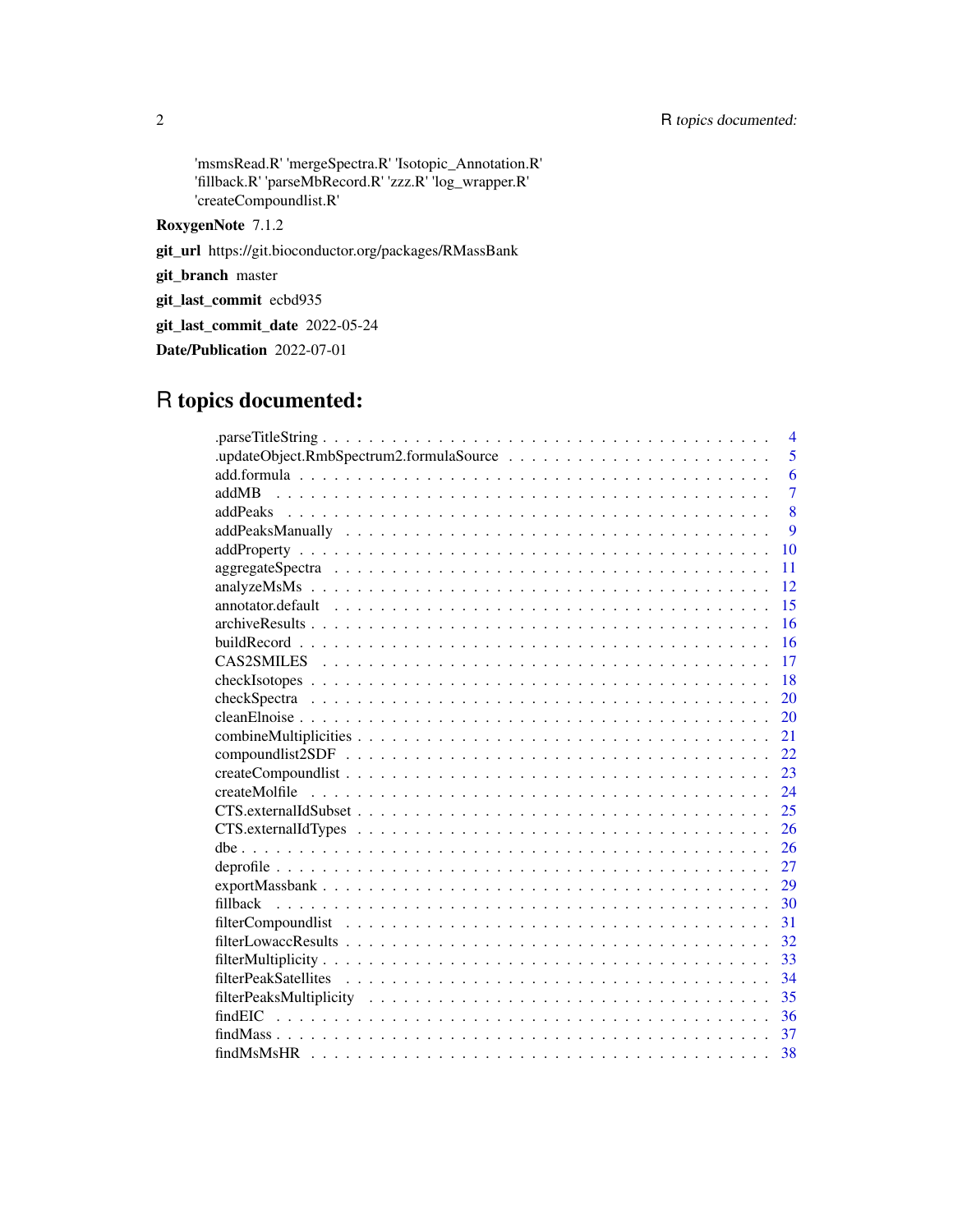|                   |  |  |  |  |  |  |  |  |  |  |  |  | 41 |
|-------------------|--|--|--|--|--|--|--|--|--|--|--|--|----|
|                   |  |  |  |  |  |  |  |  |  |  |  |  | 42 |
|                   |  |  |  |  |  |  |  |  |  |  |  |  | 44 |
|                   |  |  |  |  |  |  |  |  |  |  |  |  | 44 |
|                   |  |  |  |  |  |  |  |  |  |  |  |  | 46 |
|                   |  |  |  |  |  |  |  |  |  |  |  |  | 47 |
|                   |  |  |  |  |  |  |  |  |  |  |  |  | 48 |
|                   |  |  |  |  |  |  |  |  |  |  |  |  | 49 |
|                   |  |  |  |  |  |  |  |  |  |  |  |  | 50 |
|                   |  |  |  |  |  |  |  |  |  |  |  |  | 51 |
|                   |  |  |  |  |  |  |  |  |  |  |  |  | 52 |
|                   |  |  |  |  |  |  |  |  |  |  |  |  | 53 |
|                   |  |  |  |  |  |  |  |  |  |  |  |  | 54 |
|                   |  |  |  |  |  |  |  |  |  |  |  |  | 55 |
|                   |  |  |  |  |  |  |  |  |  |  |  |  | 57 |
|                   |  |  |  |  |  |  |  |  |  |  |  |  | 58 |
|                   |  |  |  |  |  |  |  |  |  |  |  |  | 59 |
|                   |  |  |  |  |  |  |  |  |  |  |  |  | 59 |
|                   |  |  |  |  |  |  |  |  |  |  |  |  | 60 |
|                   |  |  |  |  |  |  |  |  |  |  |  |  | 61 |
|                   |  |  |  |  |  |  |  |  |  |  |  |  | 62 |
|                   |  |  |  |  |  |  |  |  |  |  |  |  | 62 |
|                   |  |  |  |  |  |  |  |  |  |  |  |  | 63 |
|                   |  |  |  |  |  |  |  |  |  |  |  |  | 64 |
|                   |  |  |  |  |  |  |  |  |  |  |  |  | 65 |
|                   |  |  |  |  |  |  |  |  |  |  |  |  | 66 |
|                   |  |  |  |  |  |  |  |  |  |  |  |  | 67 |
|                   |  |  |  |  |  |  |  |  |  |  |  |  | 68 |
|                   |  |  |  |  |  |  |  |  |  |  |  |  | 68 |
|                   |  |  |  |  |  |  |  |  |  |  |  |  | 70 |
|                   |  |  |  |  |  |  |  |  |  |  |  |  | 72 |
|                   |  |  |  |  |  |  |  |  |  |  |  |  | 73 |
|                   |  |  |  |  |  |  |  |  |  |  |  |  | 74 |
|                   |  |  |  |  |  |  |  |  |  |  |  |  | 75 |
|                   |  |  |  |  |  |  |  |  |  |  |  |  | 76 |
|                   |  |  |  |  |  |  |  |  |  |  |  |  | 78 |
|                   |  |  |  |  |  |  |  |  |  |  |  |  | 79 |
|                   |  |  |  |  |  |  |  |  |  |  |  |  | 80 |
|                   |  |  |  |  |  |  |  |  |  |  |  |  | 81 |
|                   |  |  |  |  |  |  |  |  |  |  |  |  | 82 |
|                   |  |  |  |  |  |  |  |  |  |  |  |  | 83 |
|                   |  |  |  |  |  |  |  |  |  |  |  |  | 84 |
| peaksMatched      |  |  |  |  |  |  |  |  |  |  |  |  | 85 |
| peaksUnmatched    |  |  |  |  |  |  |  |  |  |  |  |  | 86 |
| plotMbWorkspaces  |  |  |  |  |  |  |  |  |  |  |  |  | 87 |
| plotRecalibration |  |  |  |  |  |  |  |  |  |  |  |  | 87 |
|                   |  |  |  |  |  |  |  |  |  |  |  |  | 88 |
|                   |  |  |  |  |  |  |  |  |  |  |  |  | 89 |
|                   |  |  |  |  |  |  |  |  |  |  |  |  |    |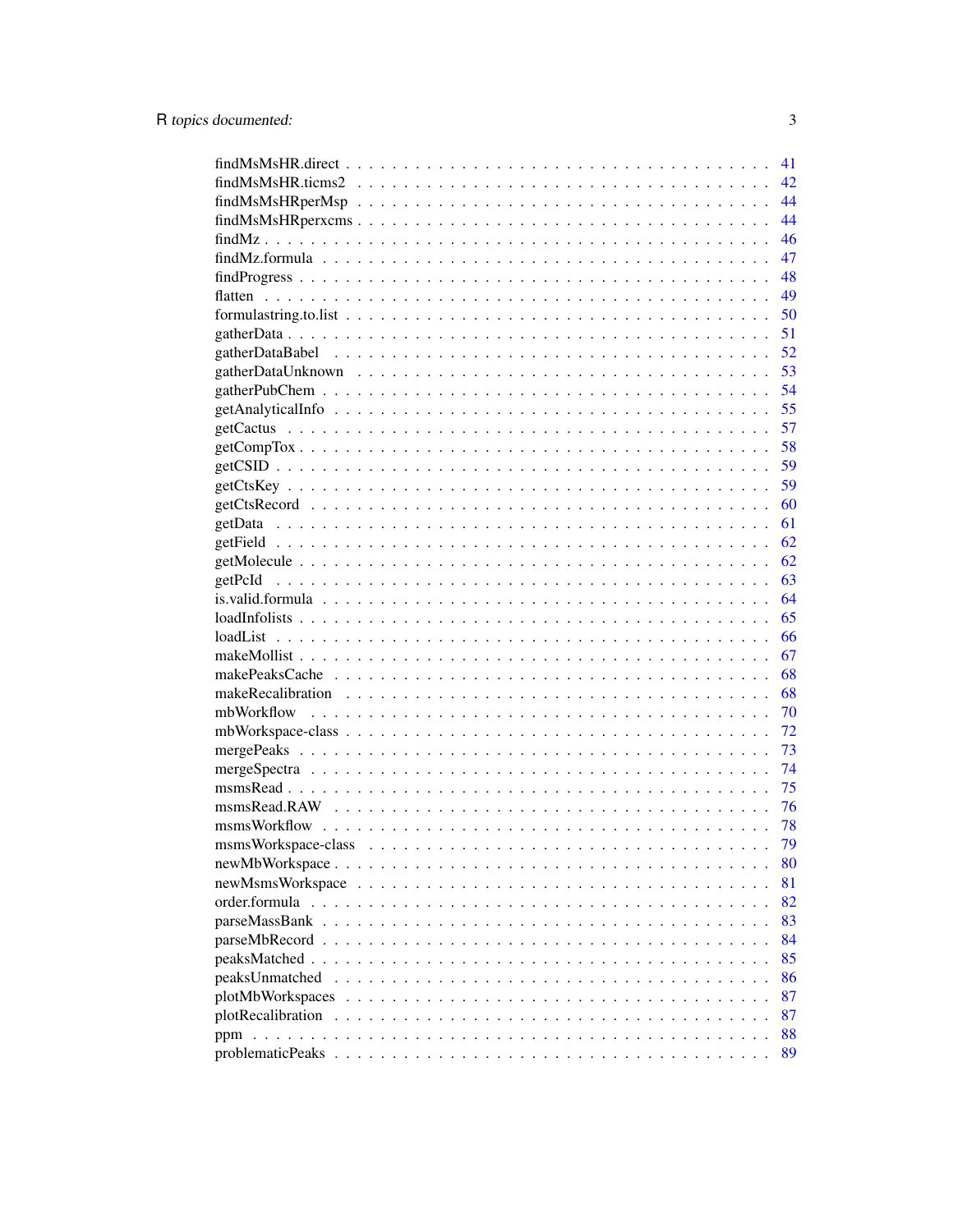<span id="page-3-0"></span>

|                                                                                                                         | 90 |
|-------------------------------------------------------------------------------------------------------------------------|----|
| $progressBarHook \dots \dots \dots \dots \dots \dots \dots \dots \dots \dots \dots \dots \dots \dots \dots \dots \dots$ | 91 |
|                                                                                                                         | 92 |
|                                                                                                                         | 92 |
|                                                                                                                         | 93 |
|                                                                                                                         | 95 |
|                                                                                                                         | 96 |
|                                                                                                                         | 97 |
|                                                                                                                         |    |
|                                                                                                                         |    |
|                                                                                                                         |    |
|                                                                                                                         |    |
|                                                                                                                         |    |
|                                                                                                                         |    |
|                                                                                                                         |    |
|                                                                                                                         |    |
|                                                                                                                         |    |
|                                                                                                                         |    |
|                                                                                                                         |    |
|                                                                                                                         |    |
|                                                                                                                         |    |
|                                                                                                                         |    |
|                                                                                                                         |    |
|                                                                                                                         |    |
| toRMB                                                                                                                   |    |
|                                                                                                                         |    |
|                                                                                                                         |    |
| validate                                                                                                                |    |
|                                                                                                                         |    |

#### **Index** 2008 **[116](#page-115-0)**

.parseTitleString *Parse record title*

### Description

Parses a title for a single MassBank record using the title format specified in the option titleFormat. Internally used, not exported.

### Usage

```
.parseTitleString(mbdata)
```
#### Arguments

mbdata list The information data block for the record header, as stored in mbdata\_relisted after loading an infolist.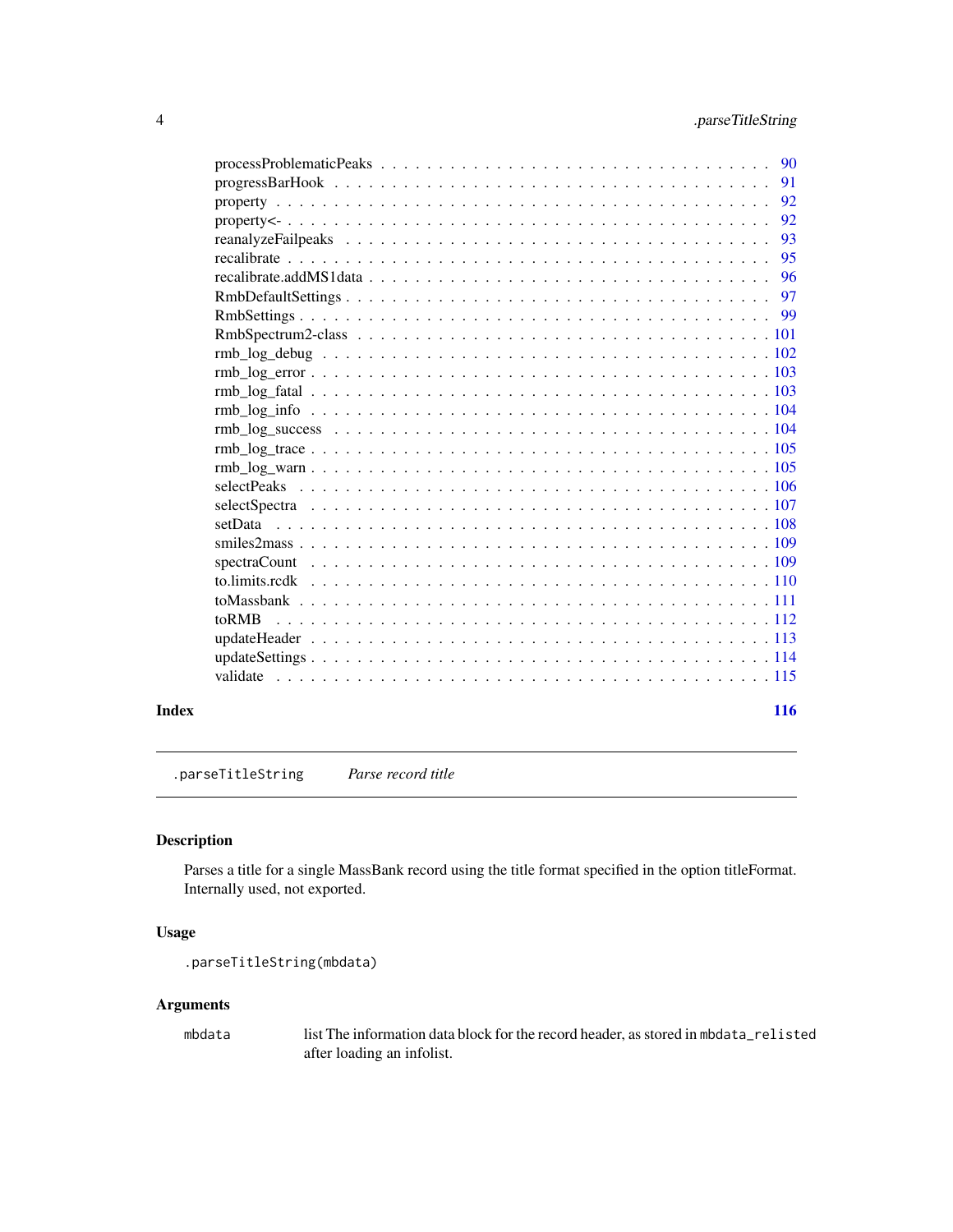### <span id="page-4-0"></span>Details

If the option is not set, a standard title format is used (for record definition version 1 or 2).

#### Value

A string with the title.

### Author(s)

Michael Stravs, Eawag

#### References

MassBank record format: [http://www.massbank.jp/manuals/MassBankRecord\\_en.pdf](http://www.massbank.jp/manuals/MassBankRecord_en.pdf)

### See Also

[buildRecord](#page-15-1)

### Examples

```
## Not run:
# used in buildRecord()
title <- .parseTitleString(mbdata)
```
## End(Not run)

.updateObject.RmbSpectrum2.formulaSource *Add formulaSource column to spectrum.*

### Description

TODO: consider whether to add functionality to move reanalysis stuff from legacy data back in.

### Usage

```
.updateObject.RmbSpectrum2.formulaSource(w)
```
#### Arguments

w RmbSpectrum2 The object to be updated

### Value

The updated RmbSpectrum2 object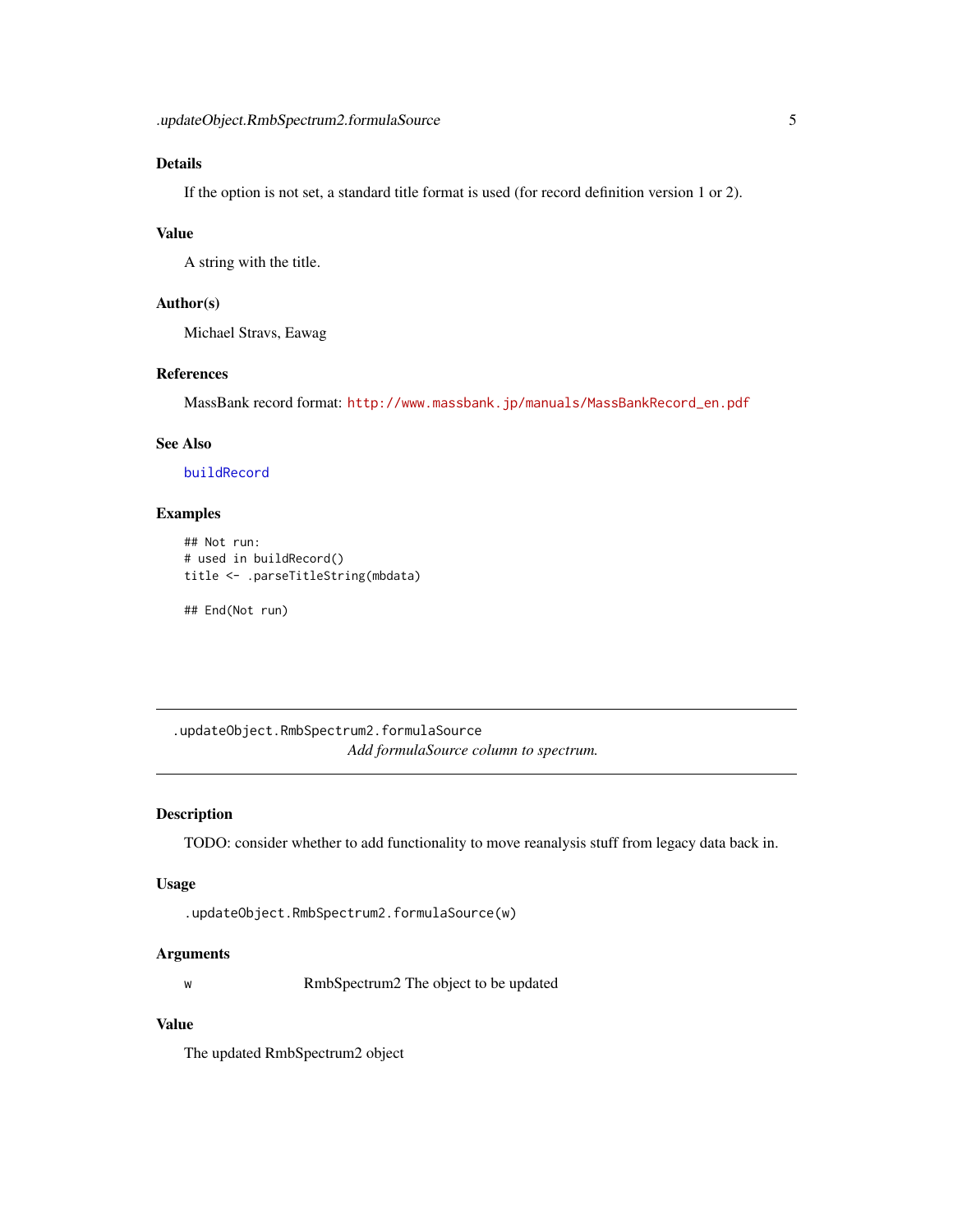### Author(s)

stravsmi

add.formula *Calculations on molecular formulas*

#### Description

Add, subtract, and multiply molecular formulas.

### Usage

```
add.formula(f1, f2, as.formula = TRUE, as.list = FALSE)
multiply.formula(f1, n, as.formula = TRUE, as.list = FALSE)
```
### Arguments

| f1. f2     | Molecular formulas (in list form or in text form) to calculate with.      |
|------------|---------------------------------------------------------------------------|
| as.formula | Return the result as a text formula (e.g. "C6H12O6"). This is the default |
| as.list    | Return the result in list format (e.g. $list$ $(C=6, H=12, 0=6)$ ).       |
| n          | Multiplier (positive or negative, integer or non-integer.)                |

### Details

Note that the results are not checked for plausibility at any stage, nor reordered.

#### Value

The resulting formula, as specified above.

#### Author(s)

Michael Stravs

### See Also

[formulastring.to.list](#page-49-1), [is.valid.formula](#page-63-1), [order.formula](#page-81-1)

### Examples

### ##

```
add.formula("C6H12O6", "C3H3")
add.formula("C6H12O6", "C-3H-3")
add.formula("C6H12O6", multiply.formula("C3H3", -1))
```
<span id="page-5-0"></span>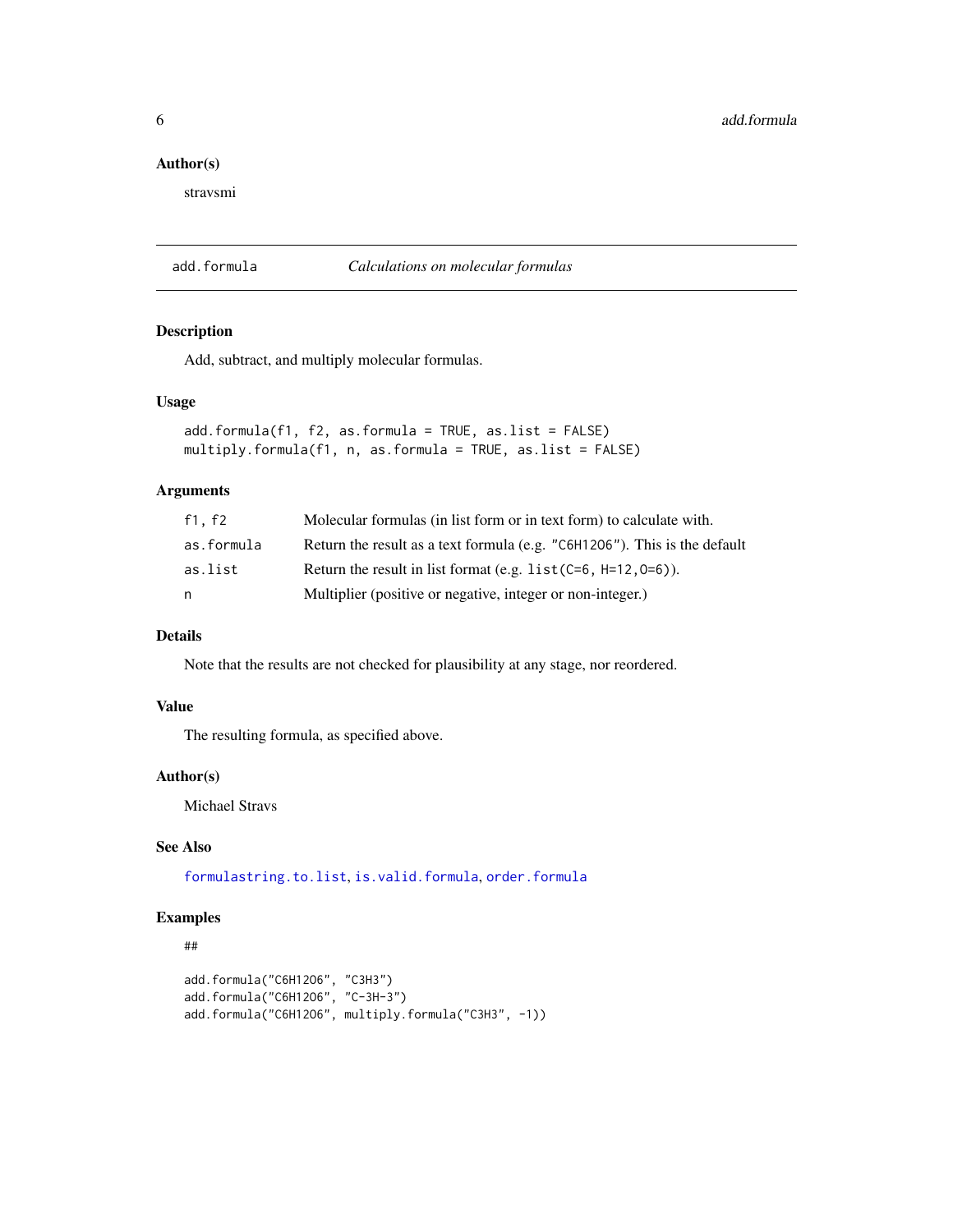<span id="page-6-0"></span>

Adds the peaklist of a MassBank-Record to the specs of an msmsWorkspace

#### Usage

addMB(w, cpdID, fileName, mode)

### Arguments

| w              | The msmsWorkspace that the peaklist should be added to.          |
|----------------|------------------------------------------------------------------|
| $\text{cpdID}$ | The compoundID of the compound that has been used for the record |
| fileName       | The path to the record                                           |
| mode           | The ionization mode that has been used to create the record      |

### Value

The msmsWorkspace with the additional peaklist from the record

### Author(s)

Erik Mueller

### See Also

[addPeaksManually](#page-8-1)

### Examples

```
## Not run:
addMB("filepath_to_records/RC00001.txt")
```
## End(Not run)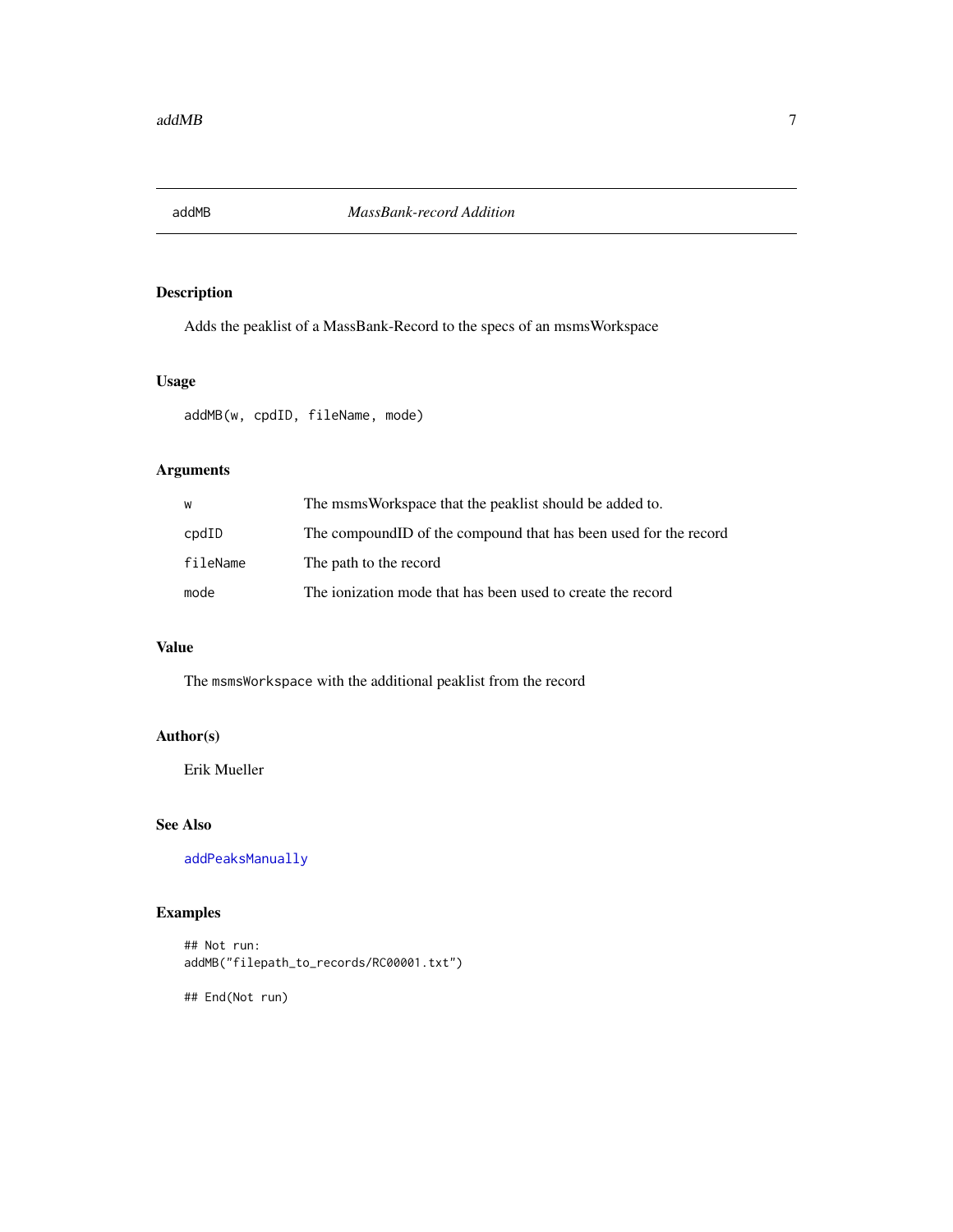<span id="page-7-1"></span><span id="page-7-0"></span>

Loads a table with additional peaks to add to the MassBank spectra. Required columns are cpdID, scan, int, mzFound, OK.

### Usage

addPeaks(mb, filename\_or\_dataframe)

#### Arguments

mb The mbWorkspace to load the peaks into.

filename\_or\_dataframe Filename of the csv file, or name of the R dataframe containing the peaklist.

### Details

All peaks with OK=1 will be included in the spectra.

### Value

The mbWorkspace with loaded additional peaks.

#### Author(s)

Michael Stravs

#### See Also

[mbWorkflow](#page-69-1)

### Examples

## Not run: addPeaks("myrun\_additionalPeaks.csv")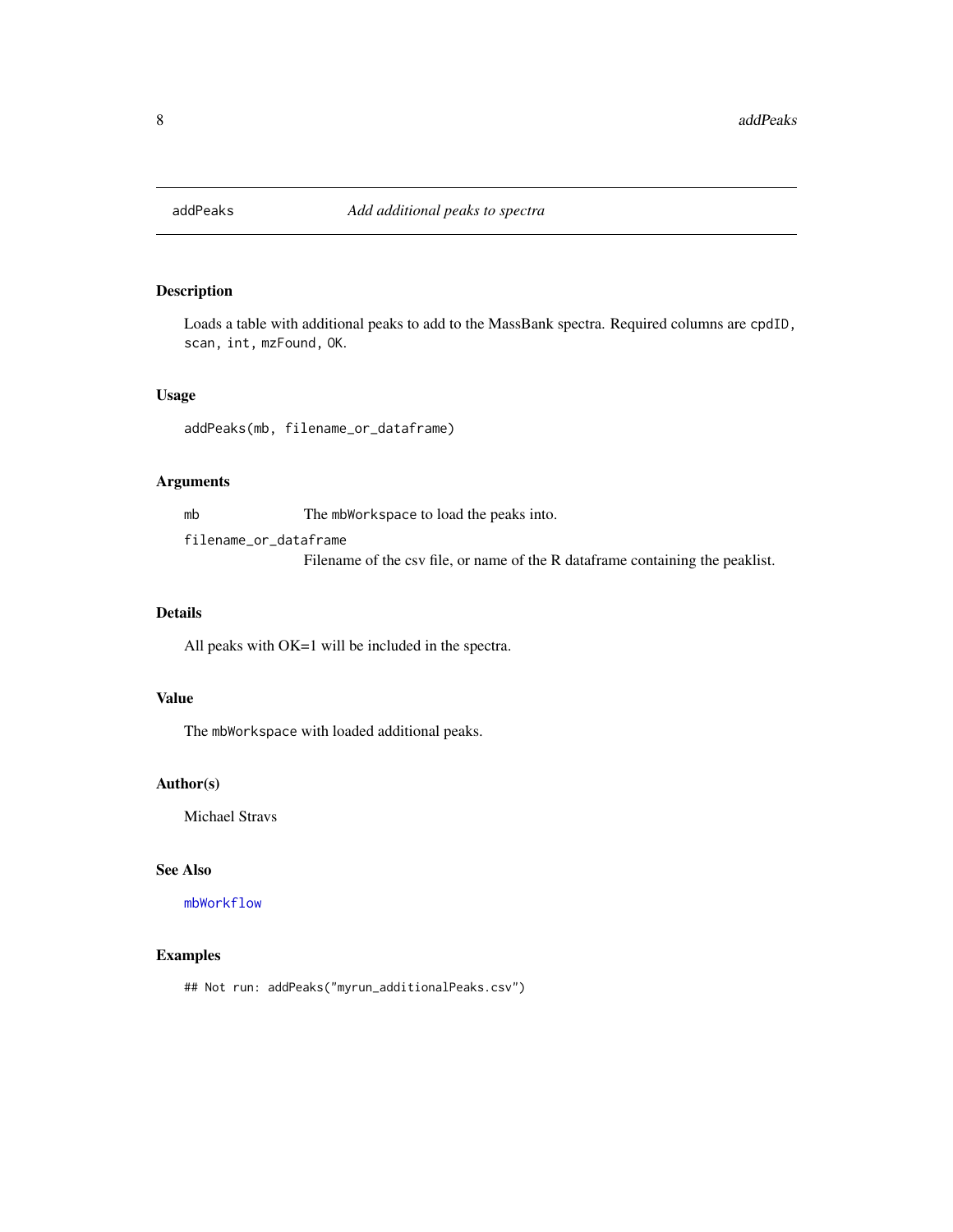<span id="page-8-1"></span><span id="page-8-0"></span>Adds a manual peaklist in matrix-format

#### Usage

addPeaksManually(w, cpdID, handSpec, mode)

### Arguments

| W              | The msms Workspace that the peaklist should be added to.                               |
|----------------|----------------------------------------------------------------------------------------|
| $\text{cpdID}$ | The compound ID of the compound that has been used for the peaklist                    |
| handSpec       | A peaklist with 2 columns, one with "mz", one with "int"                               |
| mode           | The ionization mode that has been used for the spectrum represented by the<br>peaklist |

#### Value

The msmsWorkspace with the additional peaklist added to the right spectrum

#### Author(s)

Erik Mueller

#### See Also

[msmsWorkflow](#page-77-1)

### Examples

```
## Not run:
handSpec <- cbind(mz=c(274.986685367956, 259.012401087427, 95.9493025990907, 96.9573002472772),
                               int=c(357,761, 2821, 3446))
addPeaksManually(w, cpdID, handSpec)
## End(Not run)
```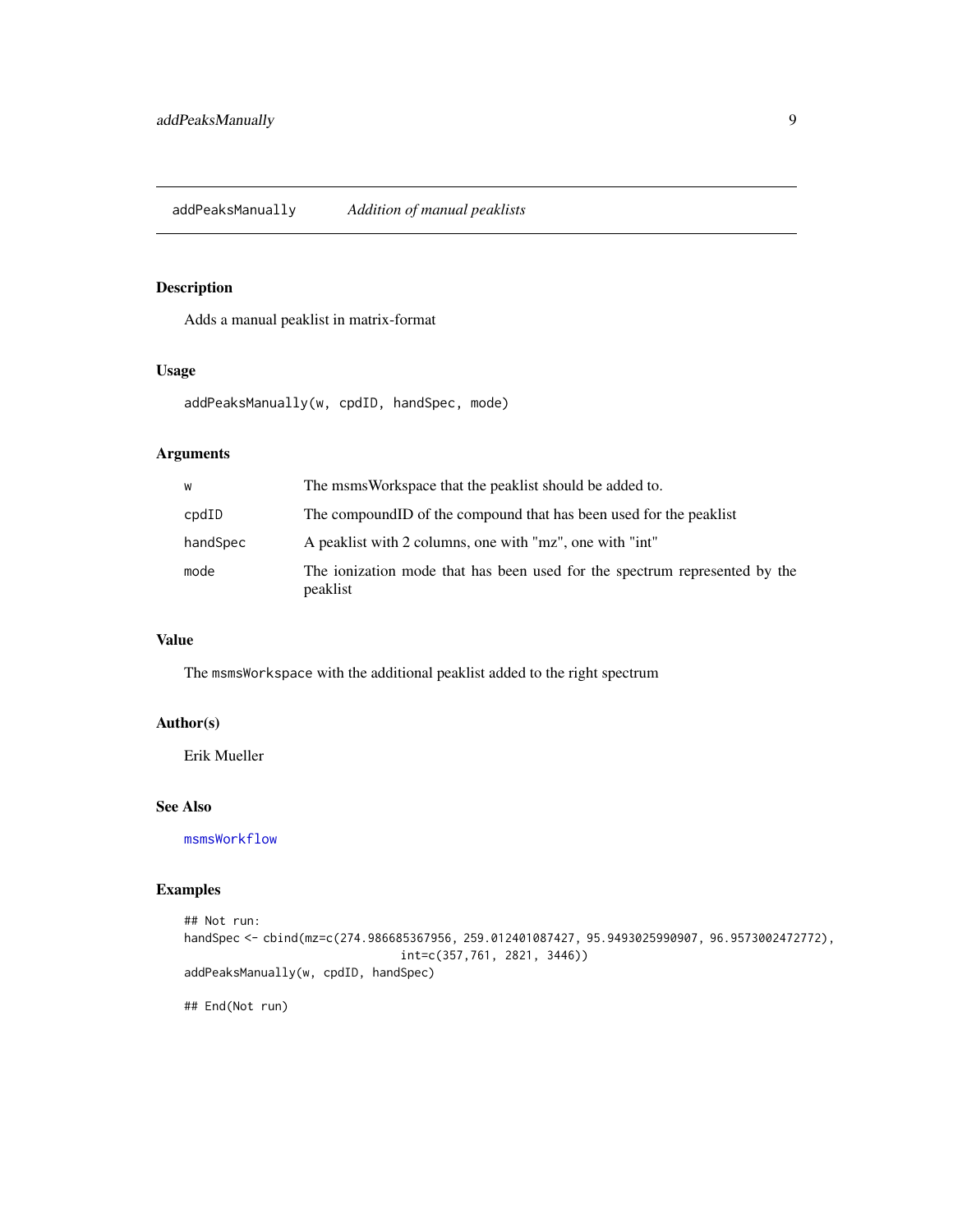<span id="page-9-0"></span>

Adds a new column of a defined type to a data. frame and initializes it to a value. The advantage of doing this over adding it with  $\text{\$ or }$  [, ""] is that the case nrow(o) == 0 is adequately handled and doesn't raise an error.

### Usage

```
addProperty(o, name, type, value = NA)
## S4 method for signature 'RmbSpectrum2, character, character'
addProperty(o, name, type, value = NA)
## S4 method for signature 'data.frame, character, character'
addProperty(o, name, type, value = NA)
```
### Arguments

| $\Omega$ | data. frame to add the column to                  |
|----------|---------------------------------------------------|
| name     | Name of the new column                            |
| type     | Data type of the new column                       |
| value    | Initial value of the new column (NA if not given) |

### Value

Expanded data frame.

#### Methods (by class)

- o = RmbSpectrum2,name = character,type = character: Add a new column to the Rmb-Spectrum2 properties
- o = data.frame, name = character, type = character: Add a new column to a data.frame

#### Author(s)

stravsmi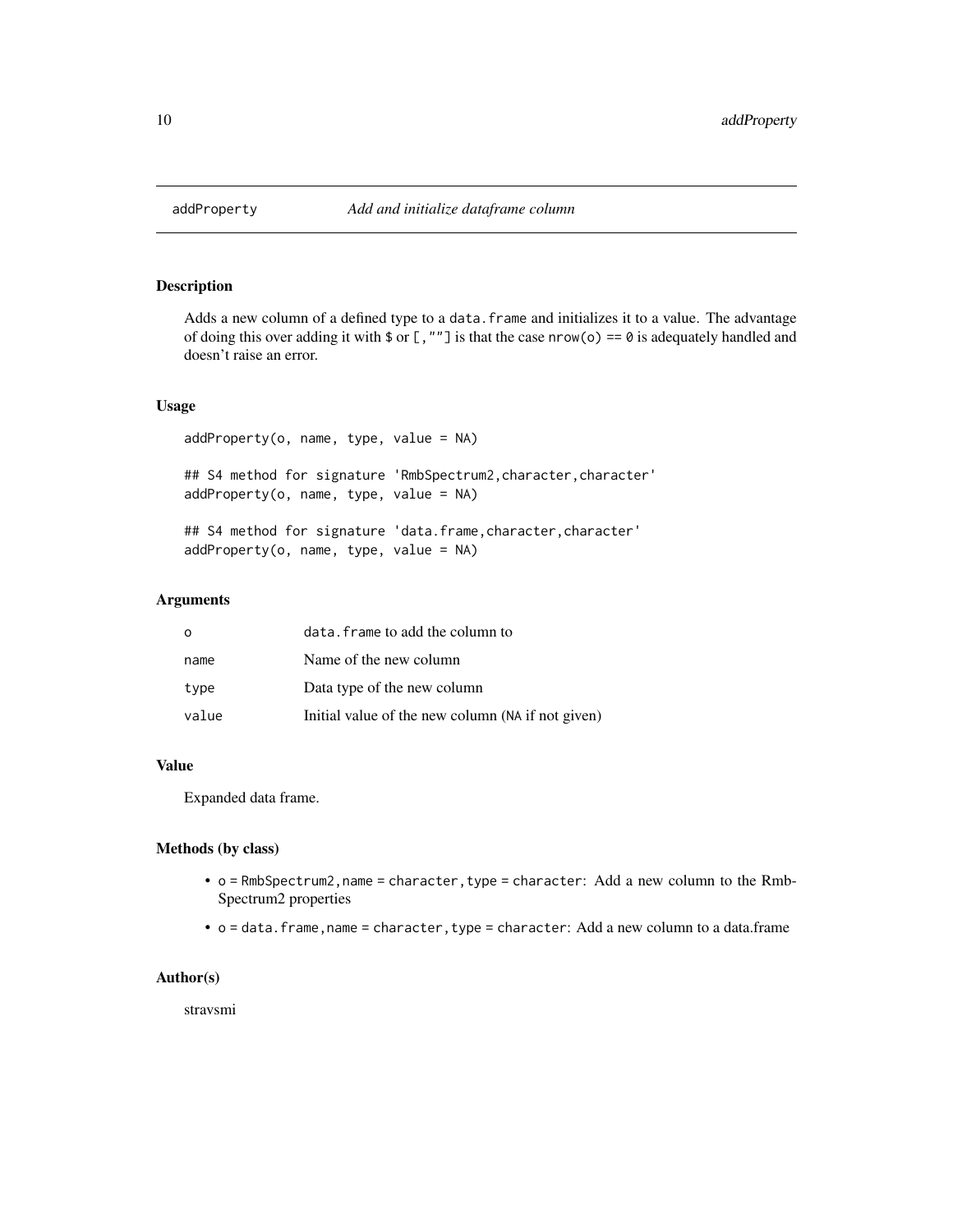<span id="page-10-1"></span><span id="page-10-0"></span>Groups an array of analyzed spectra and creates aggregated peak tables

### Usage

aggregateSpectra(spec, addIncomplete=FALSE)

### Arguments

| spec          | The RmbSpectraSetList of spectra sets (RmbSpectraSet objects) to aggregate                                              |
|---------------|-------------------------------------------------------------------------------------------------------------------------|
| addIncomplete | Whether or not the peaks from incomplete files (files for which less than the<br>maximal number of spectra are present) |

### Details

addIncomplete is relevant for recalibration. For recalibration, we want to use only high-confidence peaks, therefore we set addIncomplete to FALSE. When we want to generate a peak list for actually generating MassBank records, we want to include all peaks into the peak tables.

### Value

A summary data.frame with all peaks (possibly multiple rows for one m/z value from a spectrum, see below) with columns:

| mzFound, intensity         |                                                                                                                         |
|----------------------------|-------------------------------------------------------------------------------------------------------------------------|
|                            | Mass and intensity of the peak                                                                                          |
| good                       | if the peak passes filter criteria                                                                                      |
| mzCalc, formula, dbe, dppm |                                                                                                                         |
|                            | calculated mass, formula, dbe and ppm deviation of the assigned formula                                                 |
| formulaCount, dppmBest     |                                                                                                                         |
|                            | Number of matched formulae for this m/z value, and ppm deviation of the best                                            |
|                            | match                                                                                                                   |
| scan, cpdID, parentScan    |                                                                                                                         |
|                            | Scan number of the child and parent spectrum in the raw file, also the compound<br>ID to which the peak belongs         |
| dppmRc                     | ppm deviation recalculated from the aggregation function                                                                |
| index                      | Aggregate-table peak index, so the table can be subsetted, edited and results<br>reinserted back into this table easily |

Further columns are later added by workflow steps 6 (electronic noise culler), 7 and 8.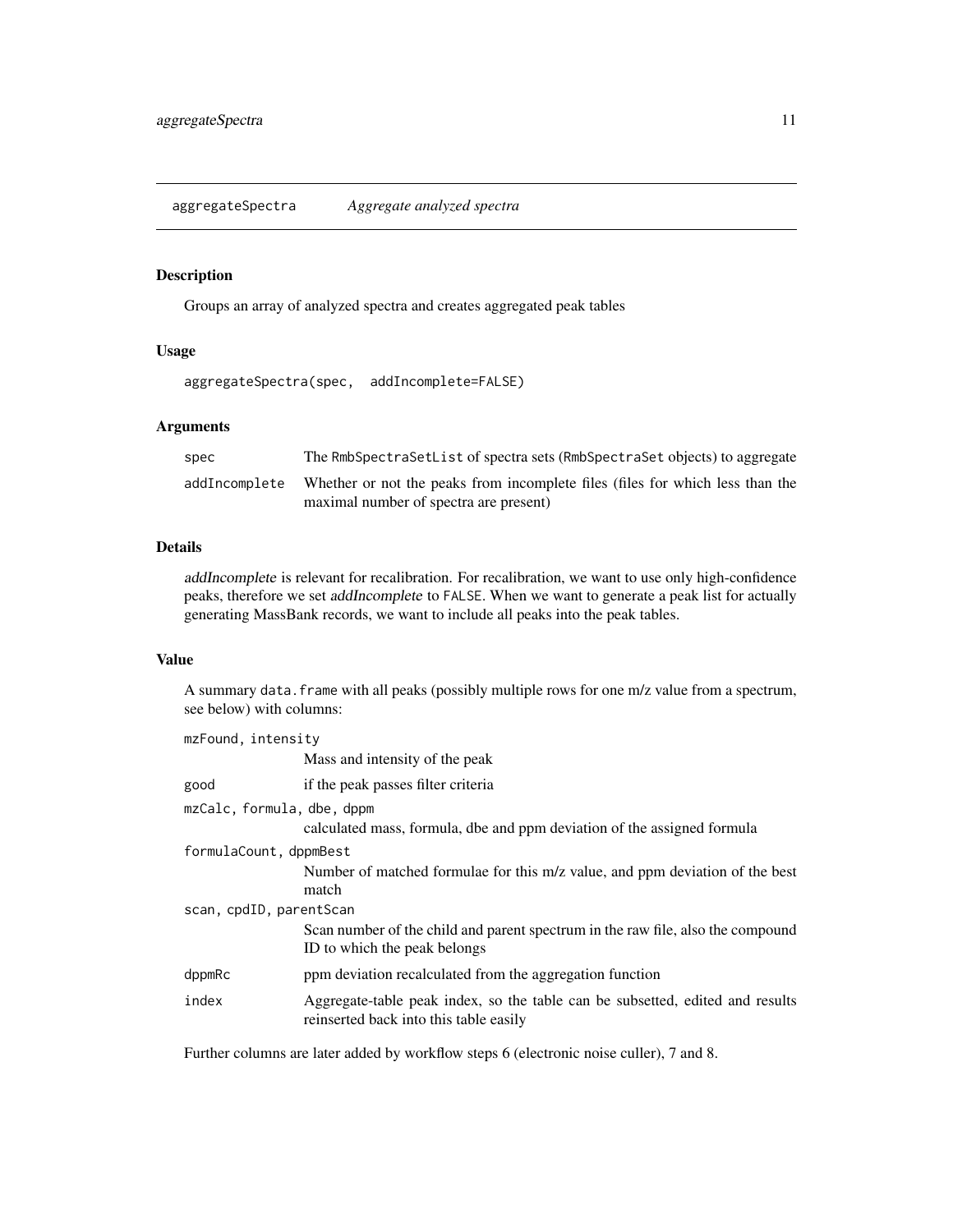#### <span id="page-11-0"></span>Author(s)

Michael Stravs

### See Also

[msmsWorkflow](#page-77-1), [analyzeMsMs](#page-11-1)

### Examples

```
## As used in the workflow:
## Not run: %
w@spectra <- lapply(w@spectra, function(spec)
analyzeMsMs(spec, mode="pH", detail=TRUE, run="recalibrated", cut=0, cut_ratio=0))
w@aggregate <- aggregateSpectra(w@spectra)
```
## End(Not run)

<span id="page-11-1"></span>analyzeMsMs *Analyze MSMS spectra*

### Description

Analyzes MSMS spectra of a compound by fitting formulas to each subpeak.

### Usage

```
analyzeMsMs(
 msmsPeaks,
 mode = "pH"delta1 = FALSE,run = "preliminary",
  filterSettings = getOption("RMassBank")$filterSettings,
  spectraList = getOption("RMassBank")$spectraList,
 method = "formula"
)
analyzeMsMs.formula(
 msmsPeaks,
 mode = "pH",
 detail = FALSE,
  run = "preliminary",
 filterSettings = getOption("RMassBank")$filterSettings
)
analyzeMsMs.intensity(
 msmsPeaks,
```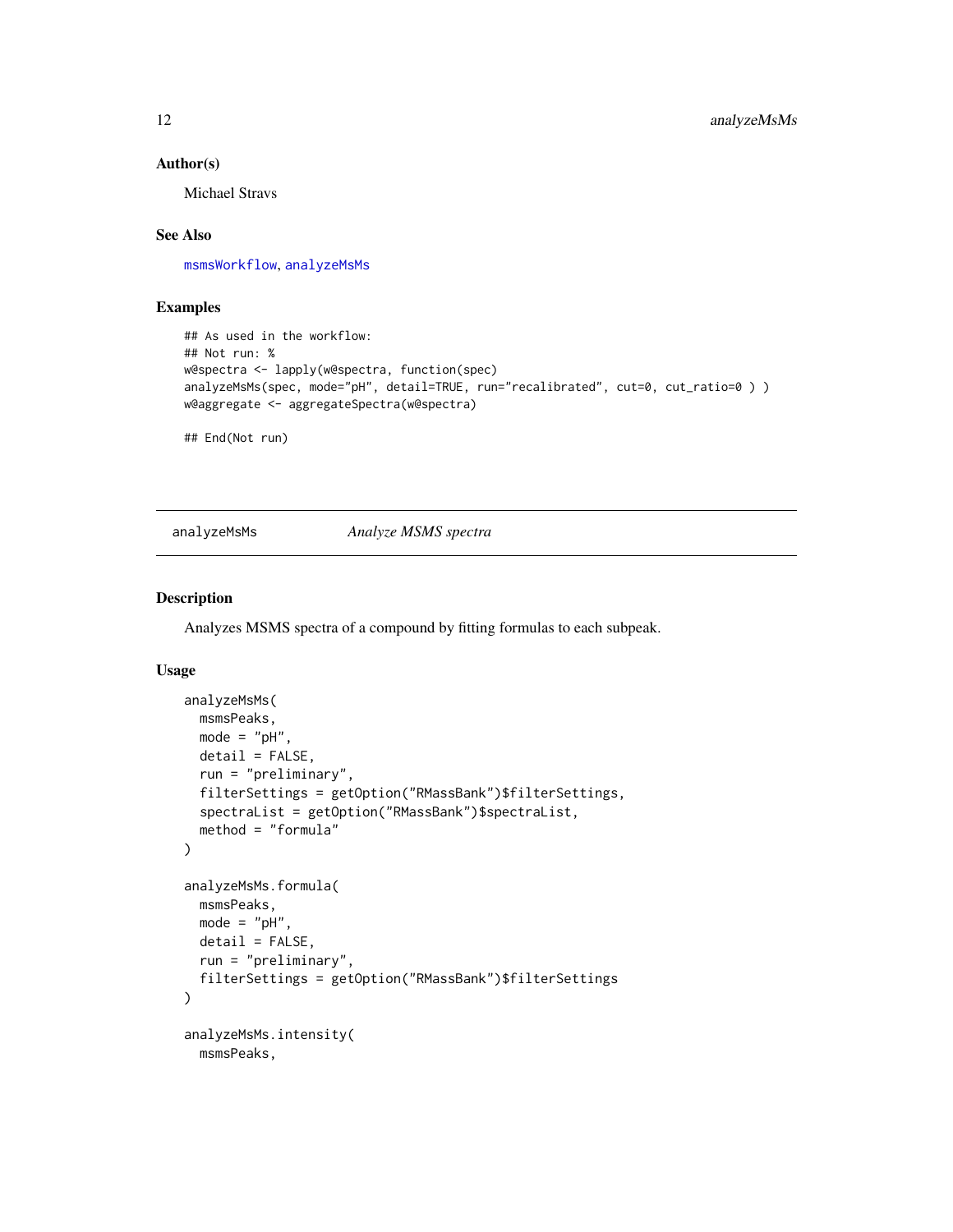```
mode = "pH",delta1 = FALSE,run = "preliminary",
 filterSettings = getOption("RMassBank")$filterSettings
\mathcal{L}
```
## Arguments

| msmsPeaks      | A RmbSpectraSet object. Corresponds to a parent spectrum and children MSMS<br>spectra of one compound (plus some metadata). The objects are typically gen-<br>erated with findMsMsHR, and populate the @spectrum slot in a msmsWorkspace<br>(refer to the corresponding documentation for the precise format specifications).                                                                                                                                                                                                                                                                                                                                                                                                                                                                                                                                                                                                                                                                                                                                       |
|----------------|---------------------------------------------------------------------------------------------------------------------------------------------------------------------------------------------------------------------------------------------------------------------------------------------------------------------------------------------------------------------------------------------------------------------------------------------------------------------------------------------------------------------------------------------------------------------------------------------------------------------------------------------------------------------------------------------------------------------------------------------------------------------------------------------------------------------------------------------------------------------------------------------------------------------------------------------------------------------------------------------------------------------------------------------------------------------|
| mode           | Specifies the processing mode, i.e. which molecule species the spectra contain.<br>$pH$ (positive H) specifies [M+H]+, $pNa$ specifies [M+Na]+, $pM$ specifies [M]+,<br>mH and mNa specify [M-H]- and [M-Na]-, respectively. (I apologize for the<br>naming of $pH$ which has absolutely nothing to do with chemical $pH$ values.)                                                                                                                                                                                                                                                                                                                                                                                                                                                                                                                                                                                                                                                                                                                                  |
| detail         | Whether detailed return information should be provided (defaults to FALSE). See<br>below.                                                                                                                                                                                                                                                                                                                                                                                                                                                                                                                                                                                                                                                                                                                                                                                                                                                                                                                                                                           |
| run            | "preliminary" or "recalibrated". In the preliminary run, mass tolerance<br>is set to 10 ppm (above m/z 120) and 15 ppm (below m/z 120), the default inten-<br>sity cutoff is \$10^4\$ for positive mode (no default cutoff in negative mode), and<br>the column "mz" from the spectra is used as data source. In the recalibrated<br>run, the mass tolerance is set to 5 ppm over the whole mass range, the default<br>cutoff is 0 and the column "mzRecal" is used as source for the m/z values. De-<br>faults to "preliminary".                                                                                                                                                                                                                                                                                                                                                                                                                                                                                                                                   |
| filterSettings | Settings for the filter parameters, by default loaded from the RMassBank settings<br>set with e.g. loadRmbSettings. Must contain:                                                                                                                                                                                                                                                                                                                                                                                                                                                                                                                                                                                                                                                                                                                                                                                                                                                                                                                                   |
|                | • ppmHighMass, allowed ppm deviation before recalibration for high mass<br>range<br>• ppmLowMass, allowed ppm deviation before recalibration for low mass range<br>• massRangeDivision, division point between high and low mass range (be-<br>fore recalibration)<br>• ppmFine, allowed ppm deviation overall after recalibration<br>• prelimCut, intensity cutoff for peaks in preliminary run<br>• prelimCutRatio, relative intensity cutoff for peaks in preliminary run, e.g.<br>$0.01 = 1$<br>• fineCut, intensity cutoff for peaks in second run<br>• fineCutRatio, relative intensity cutoff for peaks in second run<br>• spec0kLimit, minimum intensity of base peak for spectrum to be accepted<br>for processing<br>• dbeMinLimit, minimum double bond equivalent for accepted molecular<br>subformula.<br>• satelliteMzLimit, for satellite peak filtering (filterPeakSatellites:<br>mass window to use for satellite removal<br>• satelliteIntLimit, the relative intensity below which to discard "satel-<br>lites". (refer to filterPeakSatellites). |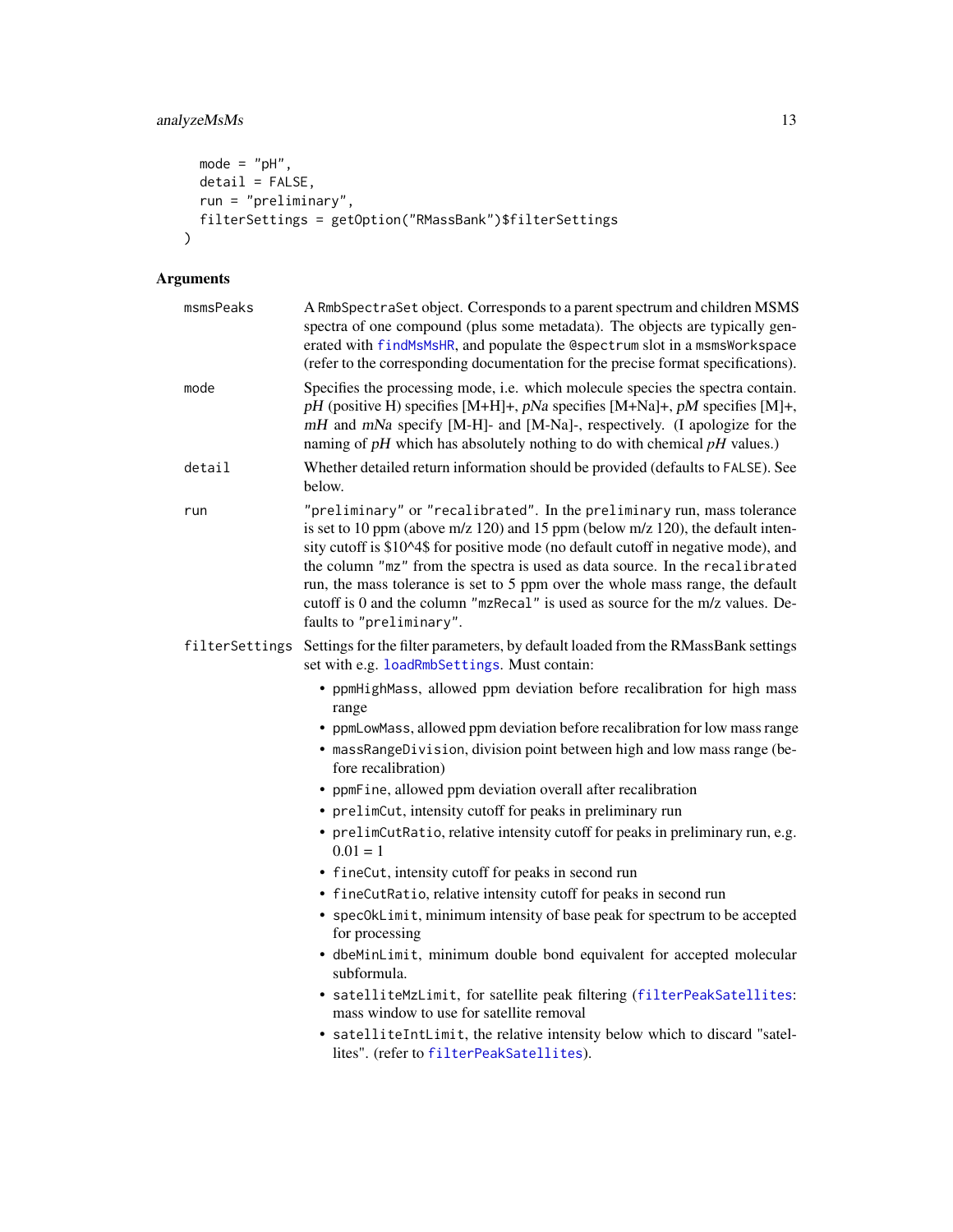| spectraList | The list of MS/MS spectra present in each data block. As also defined in the<br>settings file.                                                                                                                                                                                                                                                                                                                                           |
|-------------|------------------------------------------------------------------------------------------------------------------------------------------------------------------------------------------------------------------------------------------------------------------------------------------------------------------------------------------------------------------------------------------------------------------------------------------|
| method      | Selects which function to actually use for data evaluation. The default "formula"<br>runs a full analysis via formula assignment to fragment peaks. The alternative<br>setting "intensity" calls a "mock" implementation which circumvents formula<br>assignment and filters peaks purely based on intensity cutoffs and the satellite<br>filtering. (In this case, the ppm and dbe related settings in filter Settings are<br>ignored.) |

#### Details

The analysis function uses Rcdk. Note that in this step, *satellite peaks* are removed by a simple heuristic rule (refer to the documentation of [filterPeakSatellites](#page-33-1) for details.)

#### Value

The processed RmbSpectraSet object. Added (or filled, respectively, since the slots are present before) data include

list("complete")

whether all spectra have useful value

list("empty") whether there are no useful spectra

list("children")

The processed RmbSpectrum2 objects (in a RmbSpectrum2List).

- ok if the spectrum was successfully processed with at least one resulting peak
- mz, intensity: note that mz/int pairs can be duplicated when multiple matches are found for one mz value, therefore the two slots are not necessarily unchanged from before
- rawOK (logical) whether the m/z peak passes satellite/low removal
- low, satellite if TRUE, the peak failed cutoff (low) or was removed as satellite
- formula, mzCalc, dppm, dbe Formula, calculated mass, ppm deviation and dbe assigned to a peak
- formulaCount, dppmBest Number of formulae matched for this m/z value and ppm deviation of the best match
- info Spectrum identifying information (collision energy, resolution, collision mode) from the spectraList
- All other entries are retained from the original RmbSpectrum2.

### Functions

- analyzeMsMs.formula: Analyze the peaks using formula annotation
- analyzeMsMs.intensity: Analyze the peaks going only by intensity values

#### Author(s)

Michael Stravs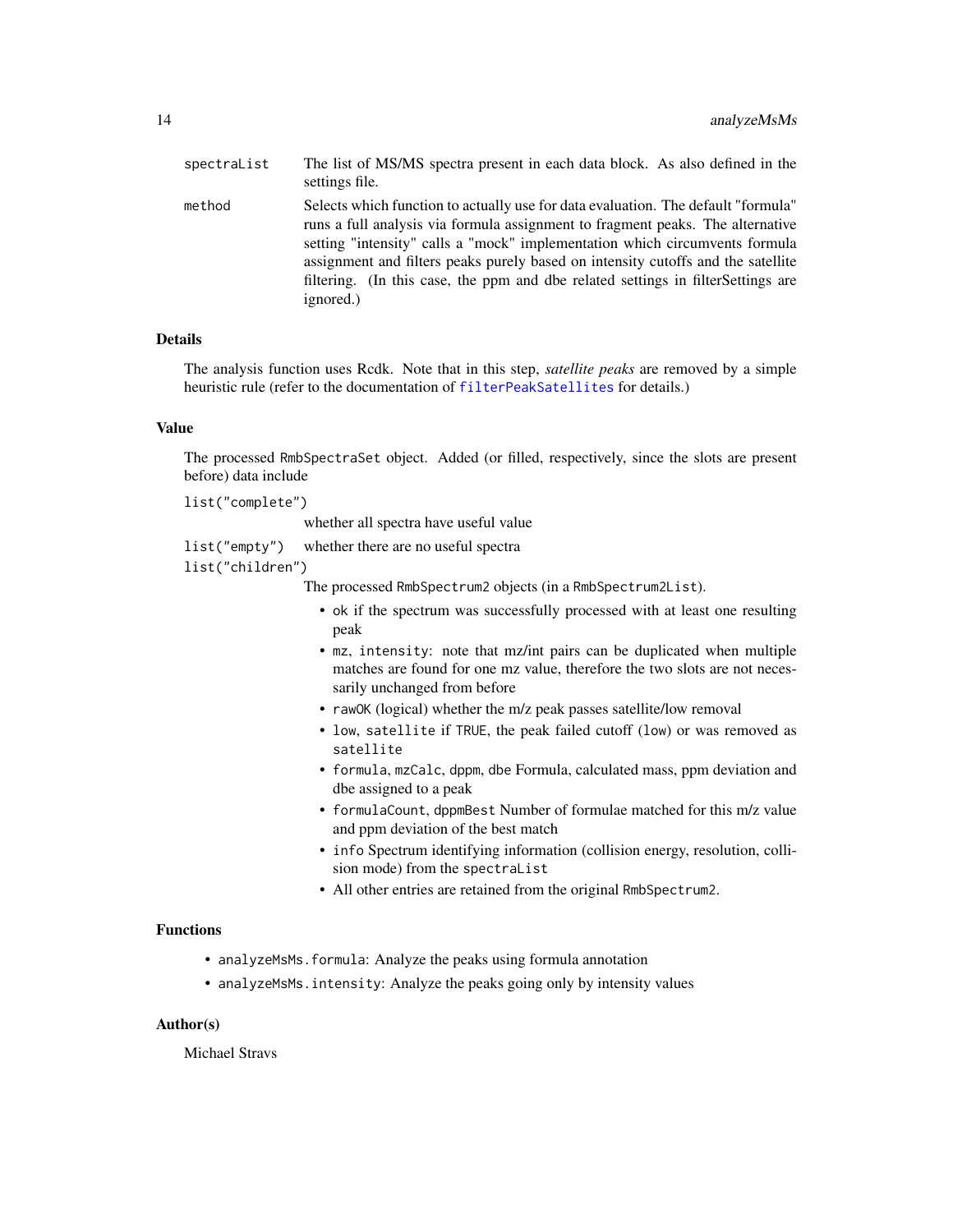#### <span id="page-14-0"></span>annotator.default 15

### See Also

[msmsWorkflow](#page-77-1), [filterLowaccResults](#page-31-1), [filterPeakSatellites](#page-33-1), [reanalyzeFailpeaks](#page-92-1)

### Examples

## Not run: analyzed <- analyzeMsMs(spec, "pH", TRUE)

annotator.default *Generate peak annotation from peaklist*

### Description

Generates the PK\$ANNOTATION entry from the peaklist obtained. This function is overridable by using the "annotator" option in the settings file.

#### Usage

```
annotator.default(annotation, formulaTag)
```
### Arguments

| annotation | A peak list to be annotated. Contains columns: "cpdID", "formula", "mzFound"        |
|------------|-------------------------------------------------------------------------------------|
|            | "scan","mzCalc","dppm", "dbe","mz","int","formulaCount","parentScan","fM_factor","d |
|            | "formulaMultiplicity"."intrel"."mzSpec"                                             |
| formulaTag | The ion type to be added to annotated formulas $("+" or "-" usually)$               |

### Value

The annotated peak table. Table colnames() will be used for the titles (preferrably don't use spaces in the column titles; however no format is strictly enforced by the MassBank data format.

#### Author(s)

Michele Stravs, Eawag <stravsmi@eawag.ch>

#### Examples

```
## Not run:
annotation <- annotator.default(annotation)
```
## End(Not run)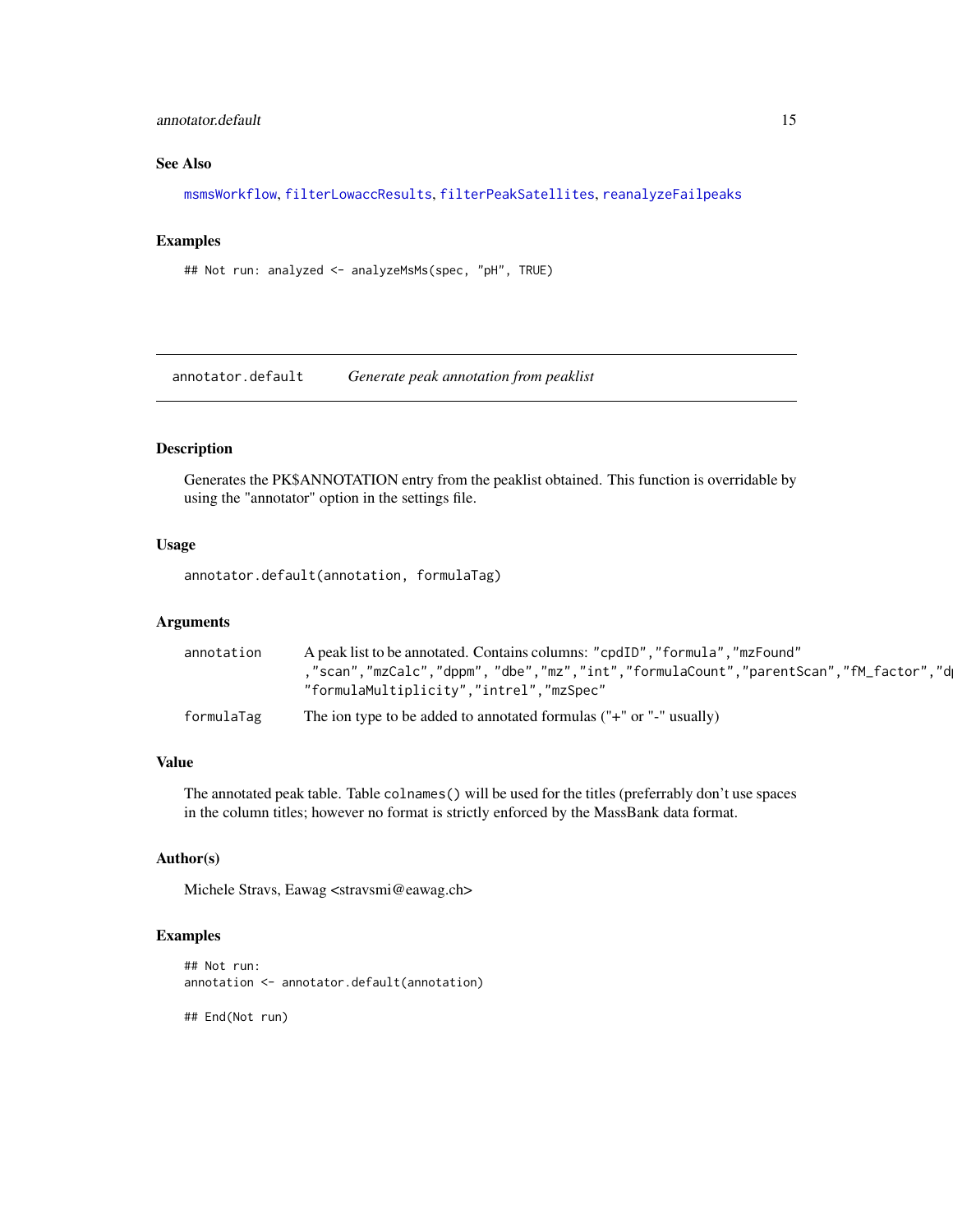<span id="page-15-0"></span>

Writes the results from different msmsWorkflow steps to a file.

#### Usage

archiveResults(w, fileName, settings = getOption("RMassBank"))

#### Arguments

| w        | The msmsWorkspace to be saved.                           |
|----------|----------------------------------------------------------|
| fileName | The filename to store the results under.                 |
| settings | The settings to be stored into the msms Workspace image. |

#### Examples

```
# This doesn't really make a lot of sense,
# it stores an empty workspace.
RmbDefaultSettings()
w <- newMsmsWorkspace()
archiveResults(w, "narcotics.RData")
```
<span id="page-15-1"></span>buildRecord *Build MassBank records*

### Description

Takes a spectra block for a compound, as returned from [analyzeMsMs](#page-11-1), and an aggregated cleaned peak table, together with a MassBank information block, as stored in the infolists and loaded via [loadInfolist](#page-64-1)/[readMbdata](#page-48-1) and processes them to a MassBank record

#### Usage

```
buildRecord(o, ..., cpd, mbdata, analyticalInfo, additionalPeaks)
## S4 method for signature 'RmbSpectraSet'
buildRecord(o, ..., cpd, mbdata, analyticalInfo, additionalPeaks)
## S4 method for signature 'RmbSpectrum2'
buildRecord(
 o,
  ...,
```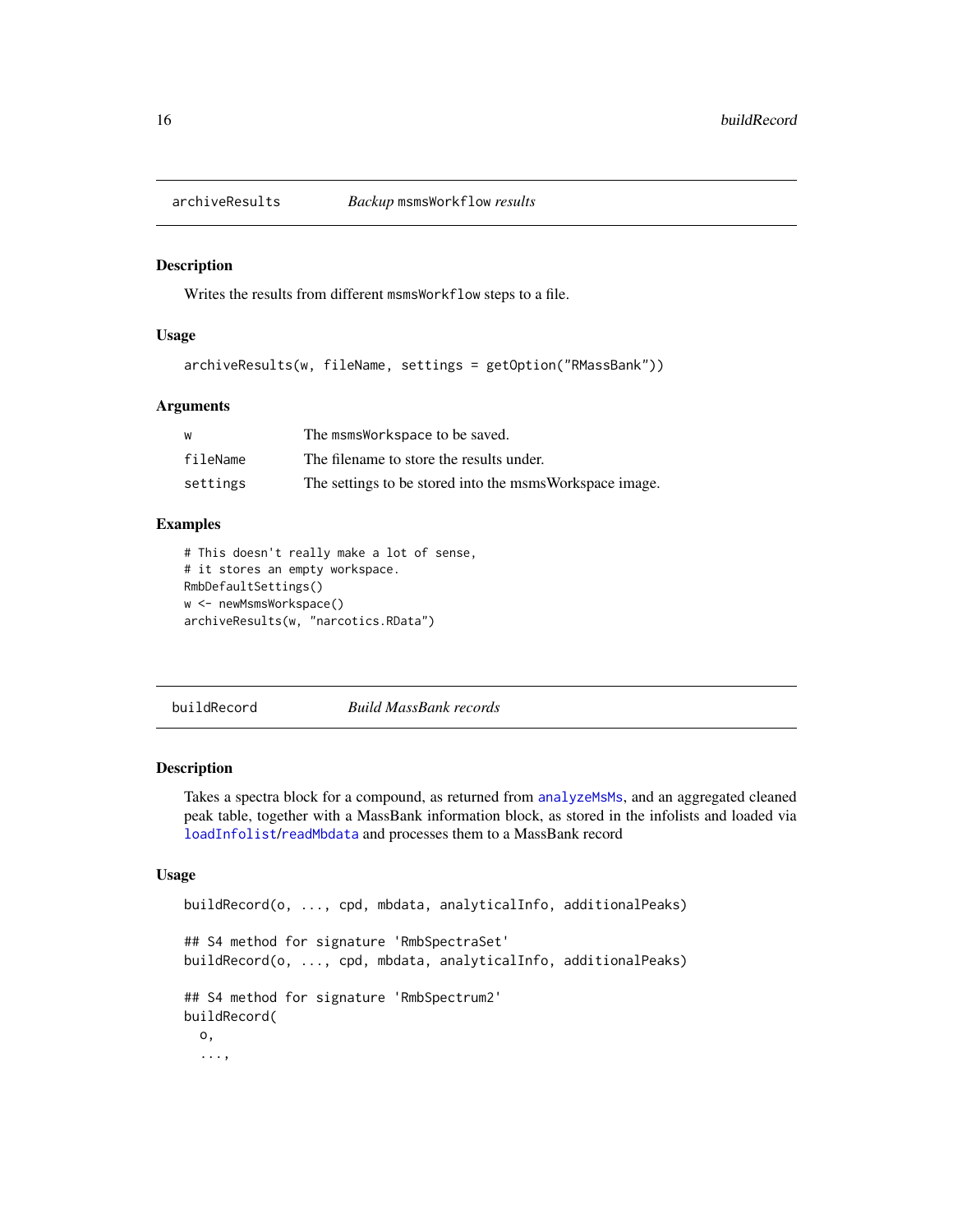### <span id="page-16-0"></span>CAS2SMILES 17

```
cpd = NULL,mbdata = list(),
 analyticalInfo = list(),
 additionalPeaks = NULL
)
```
#### Arguments

| $\Omega$        | RmbSpectraSet or RmbSpectrum2 The spectra (or single spectrum) should be<br>taken from a compound after analysis (analyzeMsMs). Note that peaks are not                 |
|-----------------|-------------------------------------------------------------------------------------------------------------------------------------------------------------------------|
|                 | read from this object anymore: Peaks come from the aggregated dataframe<br>(and from the global additional Peaks data frame; cf. add Peaks for usage in-<br>formation.) |
| $\ddots$ .      | keyword arguments for intensity normalization and peak selection (see normalize<br>and selectPeaks)                                                                     |
| cpd             | RmbSpectraSet or missing In case o is an RmbSpectrum2, this represents the<br>RmbSpectraSet it belongs to                                                               |
| mbdata          | list The information data block for the record header, as stored in mbdata_relisted<br>after loading an infolist.                                                       |
| additionalPeaks |                                                                                                                                                                         |
|                 | data. frame If present, a table with additional peaks to add into the spectra. As<br>loaded with addPeaks.                                                              |

#### Value

An object of the same type as was used for the input with new information added to it

#### Author(s)

Michael Stravs

#### References

MassBank record format: [http://www.massbank.jp/manuals/MassBankRecord\\_en.pdf](http://www.massbank.jp/manuals/MassBankRecord_en.pdf)

### See Also

[mbWorkflow](#page-69-1), [addPeaks](#page-7-1), [gatherCompound](#page-54-1), [toMassbank](#page-110-1)

CAS2SMILES *Convert CAS to SMILES*

#### Description

This is a wrapper for webchem: : cir\_query, using the CACTUS API at https://cactus.nci.nih.gov/chemical/structure\_docume for the conversion. Before converting the CAS number, the name is checked whether it contains the word 'derivative'. If so, the conversion is stopped and NA is returned. Also, a warning will be printed in this case.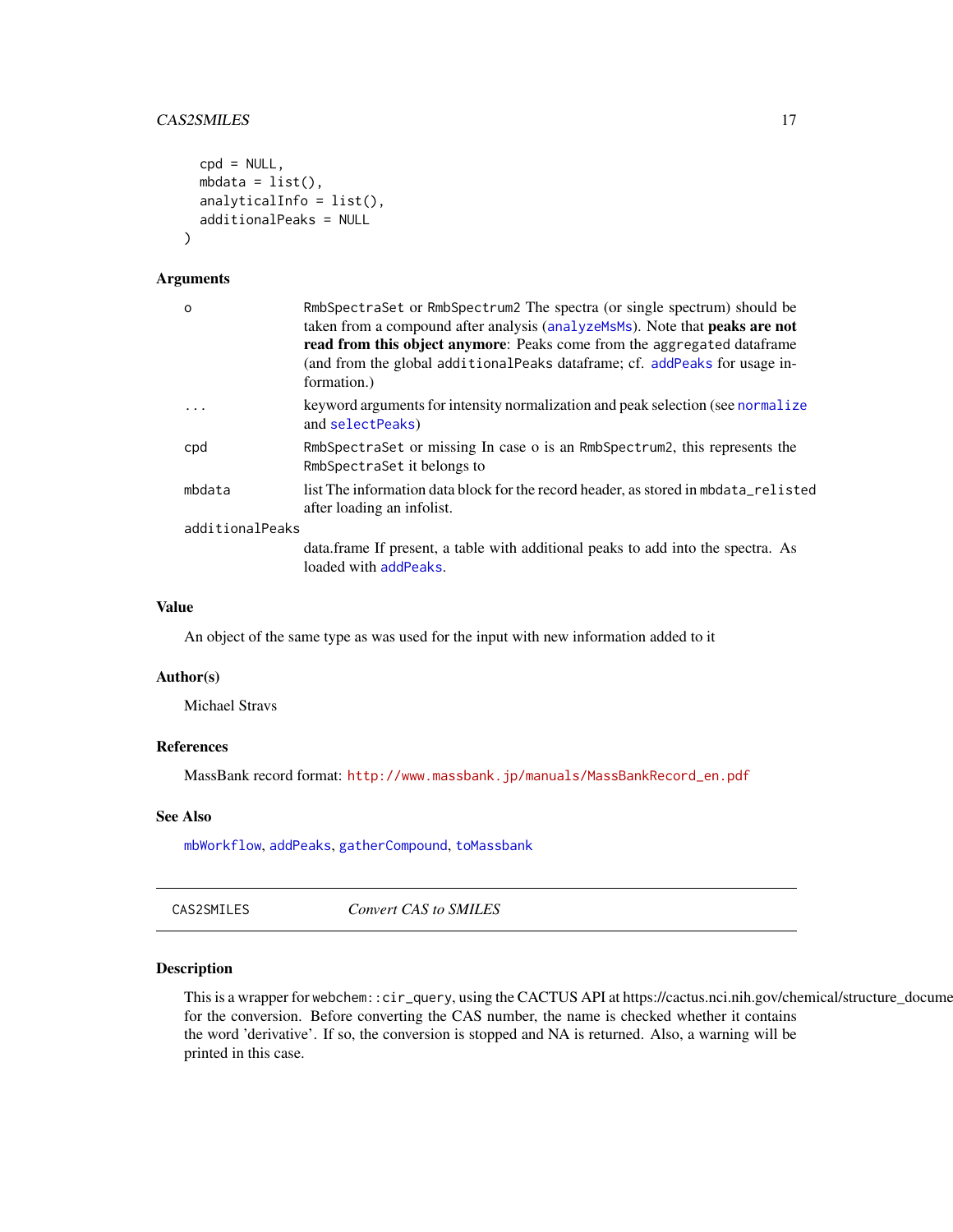### <span id="page-17-0"></span>Usage

```
CAS2SMILES(CAS_number, name)
```
### Arguments

| CAS number | character The CAS registry number of a compound |
|------------|-------------------------------------------------|
| name       | character The compound's name                   |

### Details

The API allows only one query per second. This is a hard- coded feature

### Value

The SMILES code of the compound as character-string

### Author(s)

pstahlhofen

### Examples

```
SMILES_ethanol <- CAS2SMILES("64-17-5", "Ethanol")
```
checkIsotopes *Checks for isotopes in a* msmsWorkspace

### Description

Checks for isotopes in a msmsWorkspace

### Usage

```
checkIsotopes(
  w,
 mode = "pH",
  intensity_cutoff = 0,
  intensity_precision = "none",
  conflict = "strict",
  isolationWindow = 2,
  evalMode = "complete",
 plotSpectrum = TRUE,
  settings = getOption("RMassBank")
\mathcal{E}
```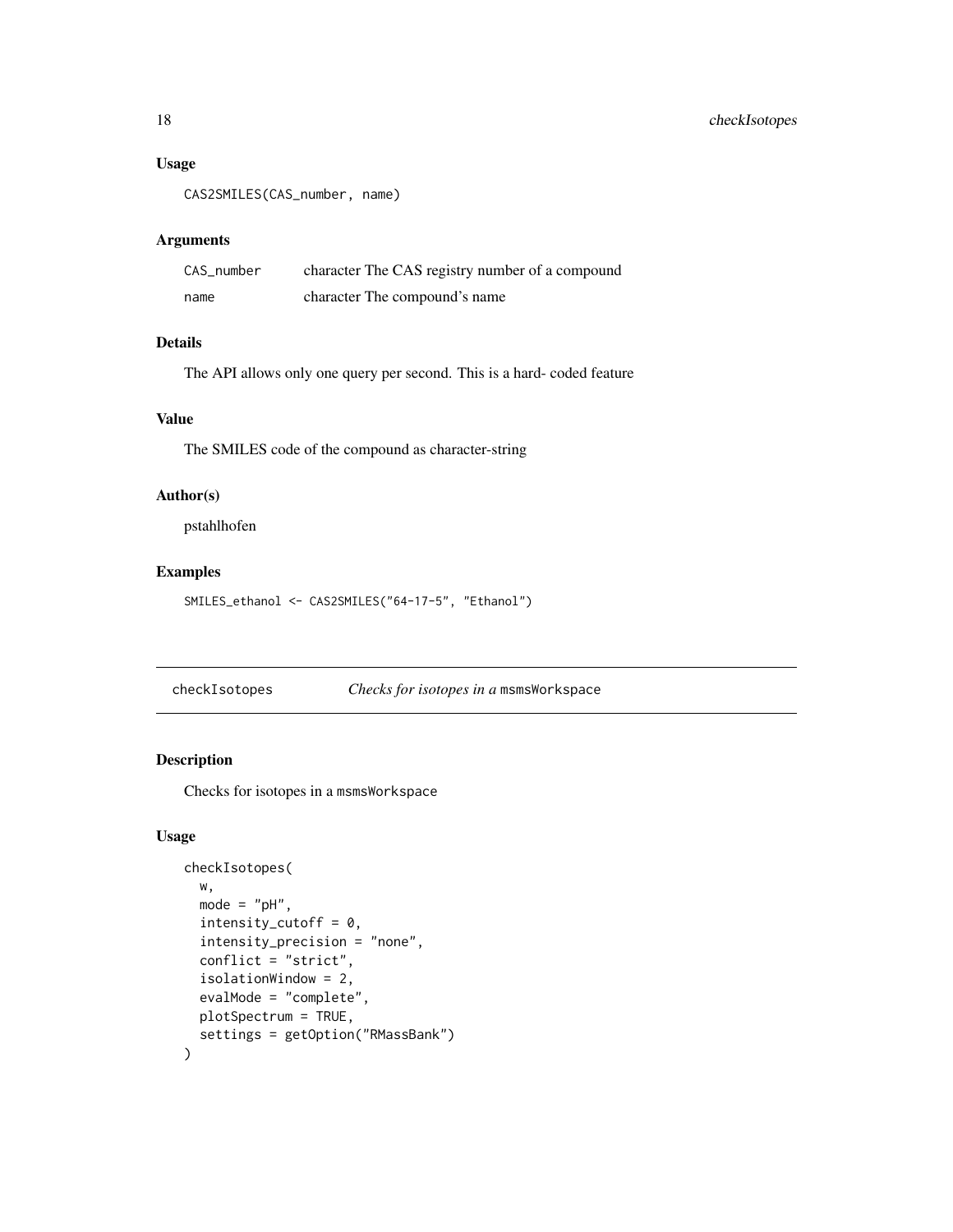#### Arguments

| W                   | A msmsWorkspace to work with.                                                                                                                                                                                                          |  |
|---------------------|----------------------------------------------------------------------------------------------------------------------------------------------------------------------------------------------------------------------------------------|--|
| mode                | "pH", "pNa", "pM", "pNH4", "mH", "mM", "mFA" for different ions ([M+H]+,<br>$[M+Na]+$ , $[M]+$ , $[M+NH4]+$ , $[M-H]$ -, $[M]$ -, $[M+FA]$ -).                                                                                         |  |
| intensity_cutoff    |                                                                                                                                                                                                                                        |  |
|                     | The cutoff (as an absolute intensity value) under which isotopic peaks shouldn't<br>be checked for or accepted as valid. Please note: The cutoff is not hard in the<br>sense that it interacts with the intensity_precision parameter. |  |
| intensity_precision |                                                                                                                                                                                                                                        |  |
|                     | The difference that is accepted between the calculated and observed intensity of<br>a possible isotopic peak. Further details down below.                                                                                              |  |
| conflict            | Either "isotopic" (Peak formulas are always chosen if they fit the requirements<br>for an isotopic peak) or "strict" (Peaks are only marked as isotopic when there<br>hasn't been a formula assigned before.)                          |  |
| isolationWindow     |                                                                                                                                                                                                                                        |  |
|                     | Half of the width of the isolation window in Da                                                                                                                                                                                        |  |
| evalMode            | Currently no function yet, but planned. Currently must be "complete"                                                                                                                                                                   |  |
| plotSpectrum        | A boolean specifiying whether the spectrumshould be plotted                                                                                                                                                                            |  |
| settings            | Options to be used for processing. Defaults to the options loaded via loadRmbSettings<br>et al. Refer to there for specific settings.                                                                                                  |  |

### Details

text describing parameter inputs in more detail.

• intensity\_precisionThis parameter determines how strict the intensity values should adhere to the calculated intensity in relation to the parent peak. Options for this parameter are "none", where the intensity is irrelevant, "low", which has an error margin of 70% and "high", where the error margin is set to 35%. The recommended setting is "low", but can be changed to adjust to the intensity precision of the mass spectrometer.

### Value

The msmsWorkspace with annotated isolation peaks

### Author(s)

Michael Stravs, Eawag <michael.stravs@eawag.ch>

Erik Mueller, UFZ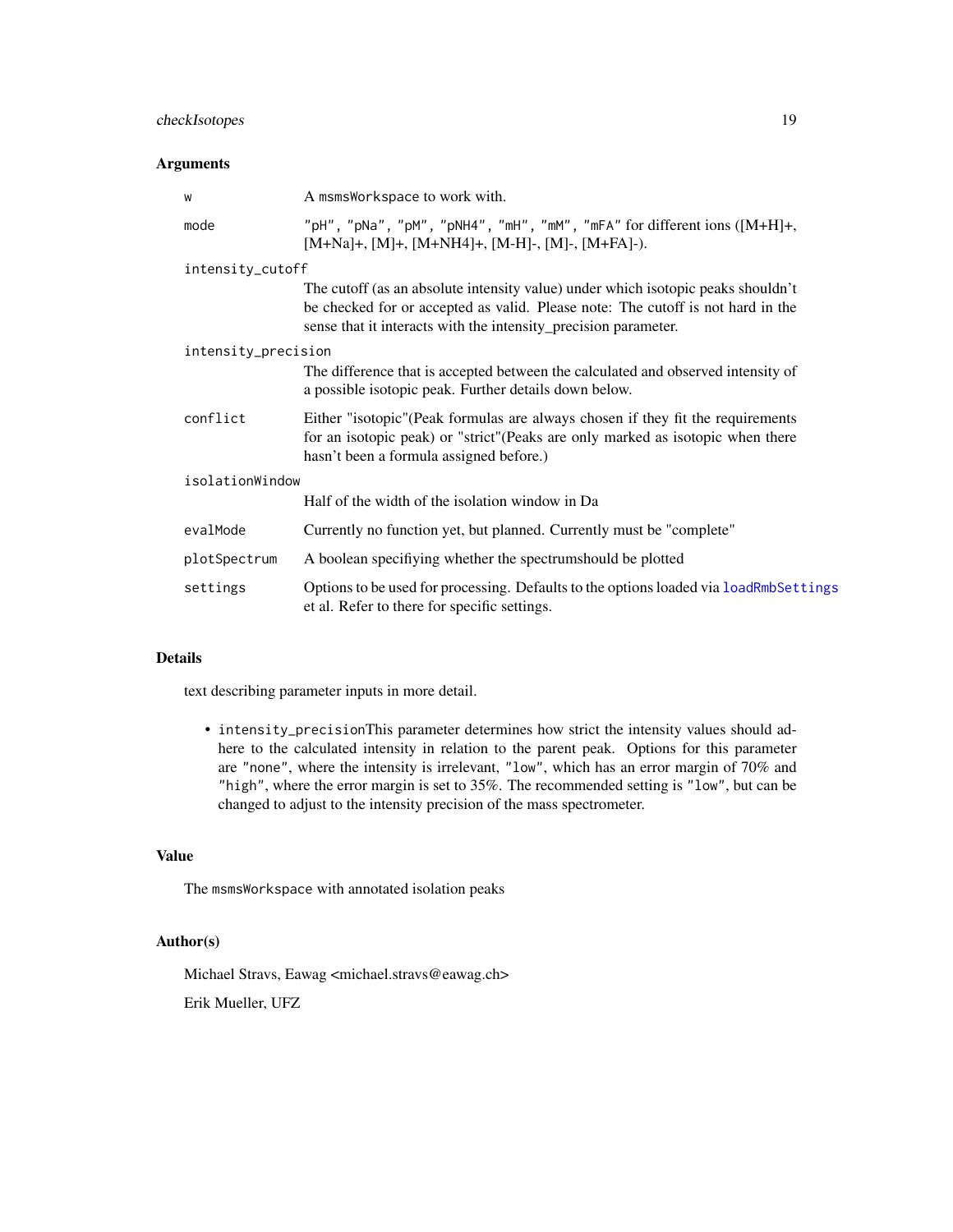<span id="page-19-0"></span>

Checks if a specific compound (RmbSpectraSet) was found with child spectra in the raw file (found), has a complete set of MS2 spectra with useful peaks (complete), or is empty (note: spectra are currently not ever marked empty - empty should mean found, but no useful peaks at all. This is not yet currently tested.)

#### Usage

```
checkSpectra(s, property)
```
## S4 method for signature 'RmbSpectraSet, character' checkSpectra(s, property)

#### Arguments

|          | The (RmbSpectraSet) to check                     |
|----------|--------------------------------------------------|
| property | The property to check (found, complete or empty) |

#### Value

TRUE or FALSE

#### Methods (by class)

• s = RmbSpectraSet,property = character:

### Author(s)

stravsmi

cleanElnoise *Remove electronic noise*

### Description

Removes known electronic noise peaks from a peak table

#### Usage

```
cleanElnoise(peaks, noise=getOption("RMassBank")$electronicNoise,
width = getOption("RMassBank")$electronicNoiseWidth)
```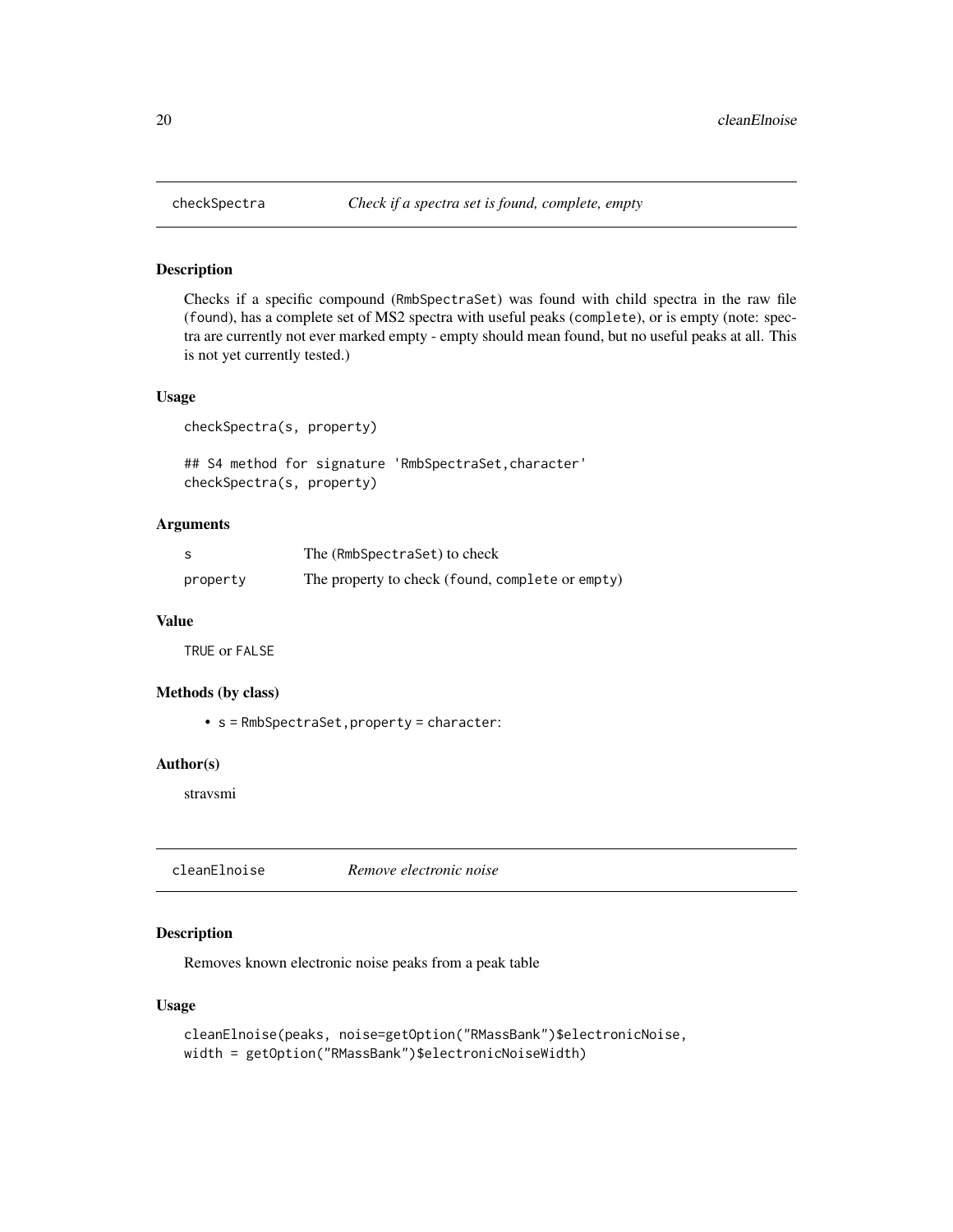### <span id="page-20-0"></span>Arguments

| peaks | An aggregated peak frame as described in aggregateSpectra. Columns mzFound,<br>dppm and dppmBest are needed.                      |
|-------|-----------------------------------------------------------------------------------------------------------------------------------|
| noise | A numeric vector of known m/z of electronic noise peaks from the instrument<br>Defaults to the entries in the RMassBank settings. |
| width | The window for the noise peak in m/z units. Defaults to the entries in the RMass-<br>Bank settings.                               |

### Value

Extends the aggregate data frame by column noise (logical), which is TRUE if the peak is marked as noise.

### Author(s)

Michael Stravs

### See Also

[msmsWorkflow](#page-77-1)

#### Examples

```
# As used in the workflow:
## Not run:
   w@aggregated <-
cleanElnoise(w@aggregated)
```
## End(Not run)

combineMultiplicities *Combine workspaces for multiplicity filtering*

### Description

Combines multiple msmsWorkspace items to one workspace which is used for multiplicity filtering.

#### Usage

```
combineMultiplicities(workspaces)
```
#### Arguments

workspaces A vector of msmsWorkspace items. The first item is taken as the "authoritative" workspace, i.e. the one which will be used for the record generation. The subsequent workspaces will only be used for multiplicity filtering.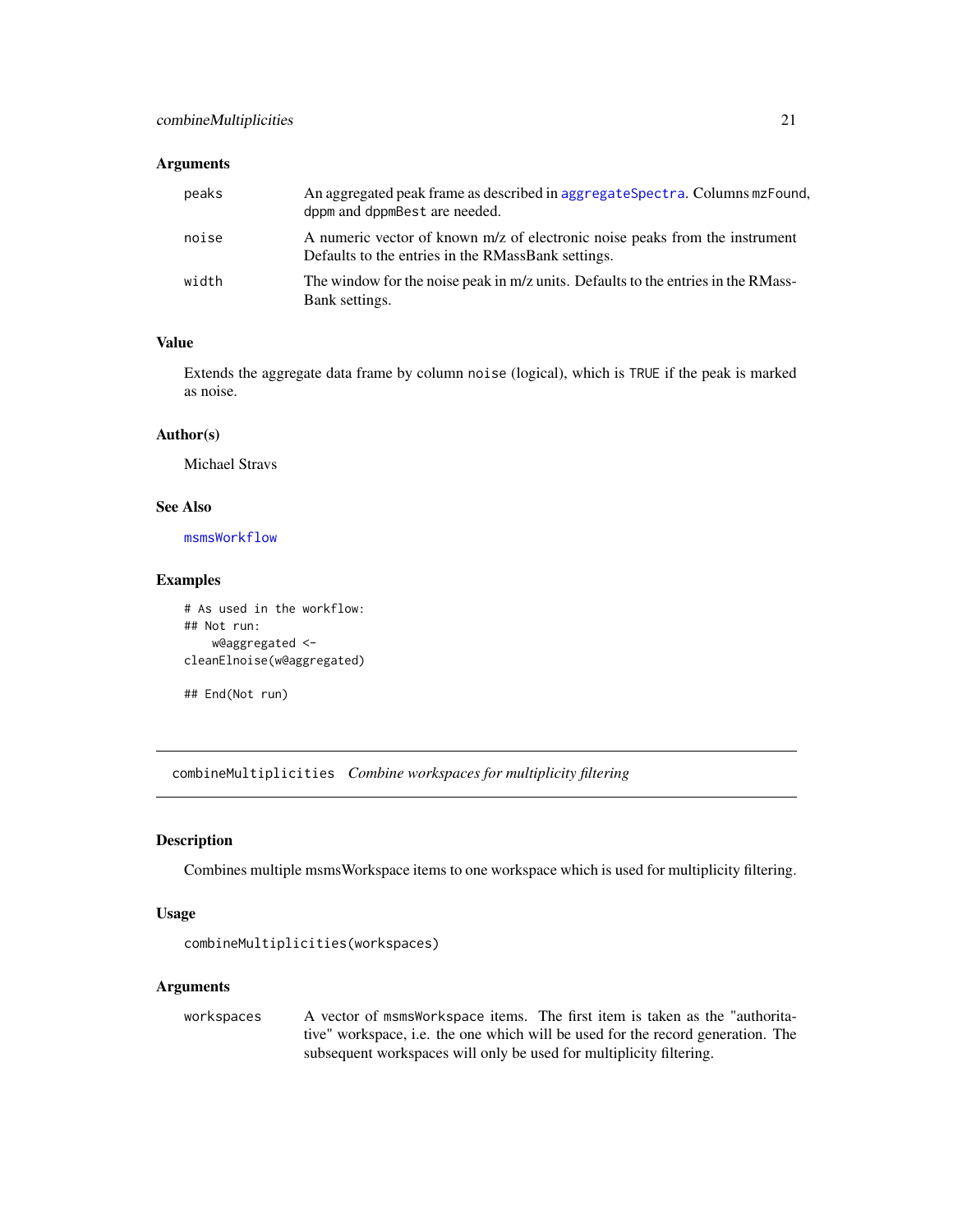### <span id="page-21-0"></span>Details

This feature is particularily meant to be used in conjunction with the confirmMode option of [msmsWorkflow](#page-77-1): a file can be analyzed with confirmMode = 0 (default) and subsequently with confirmMode = 1 (take second highest scan). The second analysis should contain "the same" spectra as the first one (but less intense) and can be used to confirm the peaks in the first spectra.

TO DO: Enable the combination of workspaces for combining e.g. multiple energy settings measured separately.

### Value

A msmsWorkspace object prepared for step 8 processing.

#### Author(s)

Stravs MA, Eawag <michael.stravs@eawag.ch>

#### See Also

[msmsWorkspace-class](#page-78-1)

#### Examples

```
## Not run:
w <- newMsmsWorkspace
w@files <- c("spec1", "spec2")
w1 <- msmsWorkflow(w, steps=c(1:7), mode="pH")
w2 <- msmsWorkflow(w, steps=c(1:7), mode="pH", confirmMode = 1)
wTotal <- combineMultiplicities(c(w1, w2))
wTotal <- msmsWorkflow(wTotal, steps=8, mode="pH", archivename = "output")
 # continue here with mbWorkflow
```
## End(Not run)

compoundlist2SDF *Convert a Compoundlist into an SDF*

#### Description

The resulting SDF will be written to a file named 'Compoundlist.sdf'. The header for each block is the chemical name, tags for ID, SMILES and CAS are added in the description block

#### Usage

compoundlist2SDF(filename)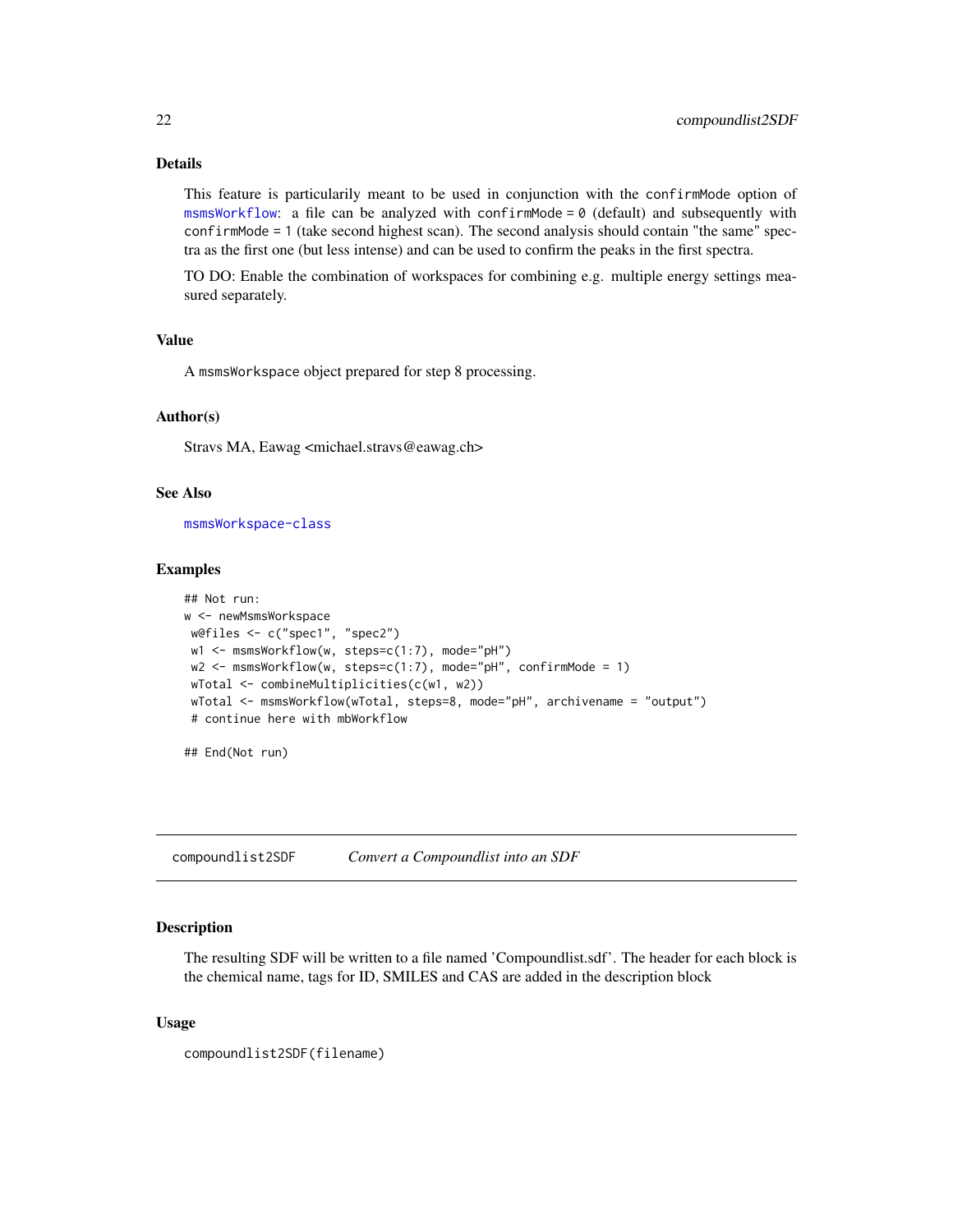### <span id="page-22-0"></span>Arguments

filename character The name of the csv-file to be read. Note that the compoundlist has to be filtered already.

### Value

This method has no return value.

### Author(s)

pstahlhofen

### Examples

```
## Not run:
compoundlist2SDF("Compoundlist_filtered.csv")
```
## End(Not run)

createCompoundlist *Create a Compoundlist from JCAMP files*

#### Description

This method will automatically look for all single-block JCAMP files in the directory by picking all files ending in '.dx' (and not '.jdx'). A csv-file named 'Compoundlist.csv' will be created in the same directory. The Compoundlist contains columns 'ID', 'Name', 'SMILES' and 'CAS' where 'SMILES' might be empty if the compound is a derivative or if the CAS number could not be converted (see CAS2SMILES).

### Usage

createCompoundlist()

#### Value

This method has no return value.

#### Author(s)

pstahlhofen

#### See Also

CAS2SMILES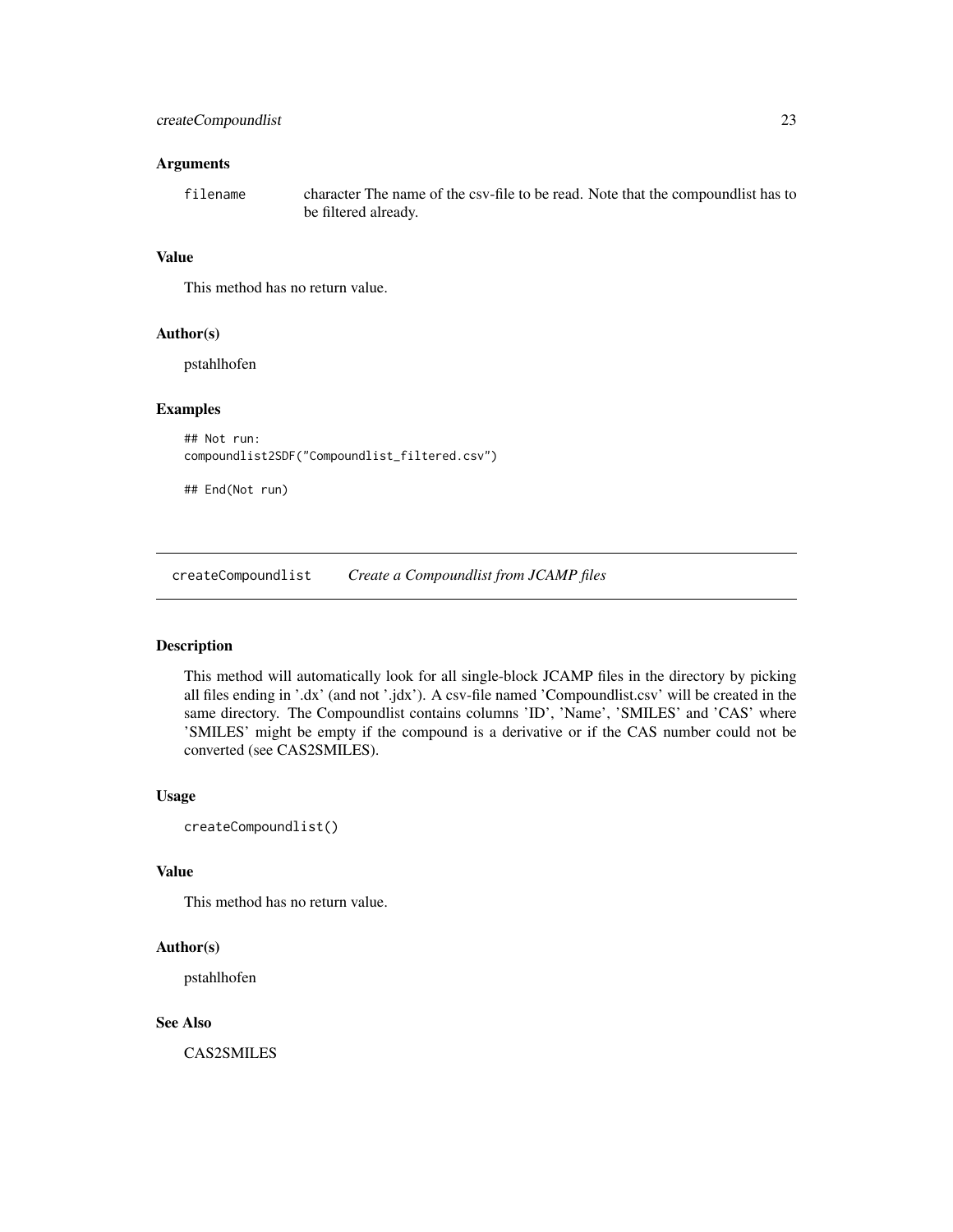#### Examples

```
## Not run:
# Prepare the compoundlist-creation
splitMultiblockDX('my_multiblock_jcamp.jdx')
createCompoundlist()
```
## End(Not run)

<span id="page-23-1"></span>createMolfile *Create MOL file for a chemical structure*

#### Description

Creates a MOL file (in memory or on disk) for a compound specified by the compound ID or by a SMILES code.

#### Usage

```
createMolfile(id_or_smiles, fileName = FALSE)
```
### Arguments

| id_or_smiles | The compound ID or a SMILES code.                                                      |
|--------------|----------------------------------------------------------------------------------------|
| fileName     | If the filename is set, the file is written directly to disk using the specified file- |
|              | name. Otherwise, it is returned as a text array.                                       |

### Details

The function invokes OpenBabel (and therefore needs a correctly set OpenBabel path in the RMass-Bank settings), using the SMILES code retrieved with findSmiles or using the SMILES code directly. The current implementation of the workflow uses the latter version, reading the SMILES code directly from the MassBank record itself.

#### Value

A character array containing the MOL/SDF format file, ready to be written to disk.

#### Author(s)

Michael Stravs

### References

OpenBabel: <http://openbabel.org>

### See Also

[findSmiles](#page-45-1)

<span id="page-23-0"></span>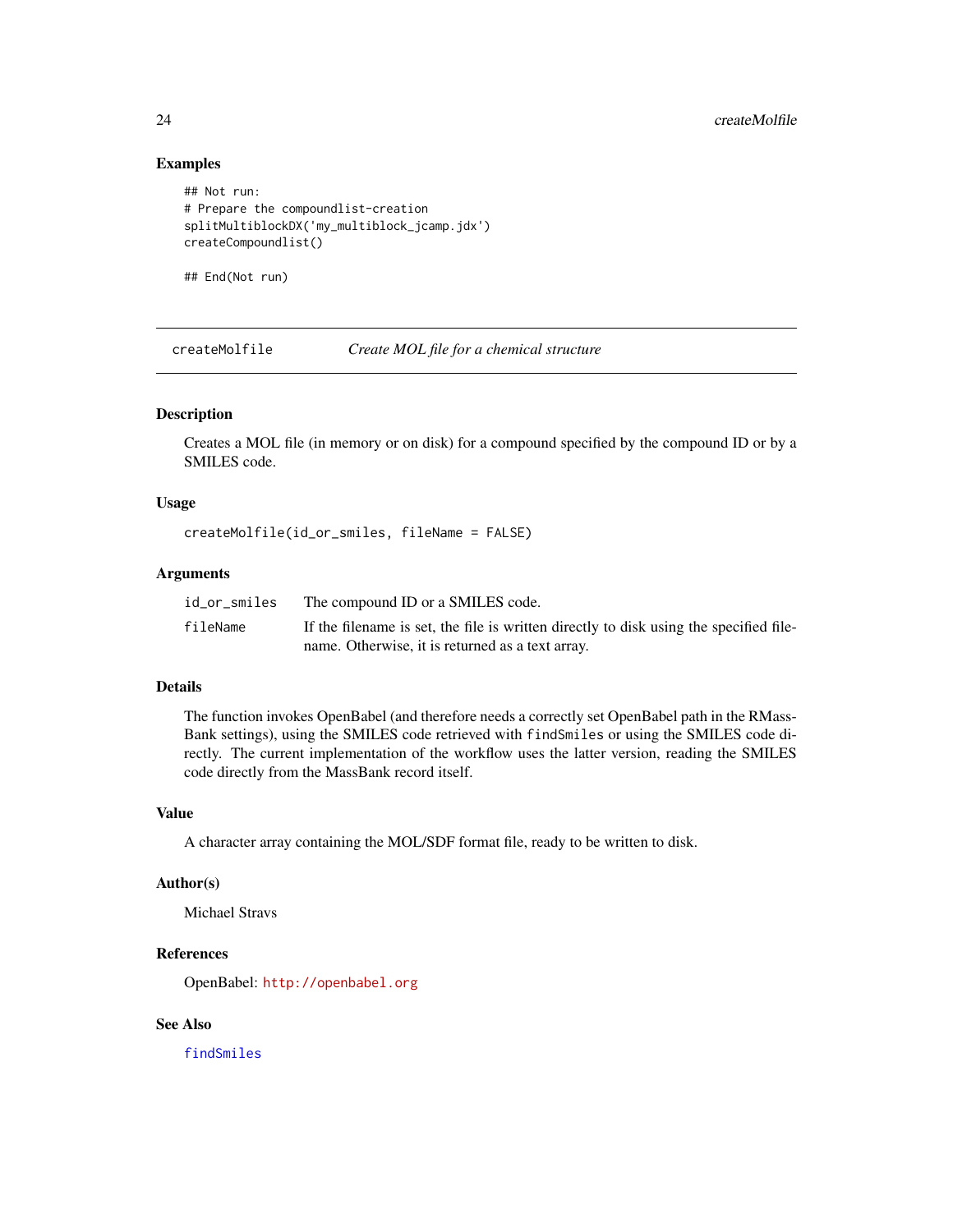### <span id="page-24-0"></span>CTS.externalIdSubset 25

### Examples

# Benzene: ## Not run: createMolfile("C1=CC=CC=C1")

## End(Not run)

CTS.externalIdSubset *Select a subset of external IDs from a CTS record.*

### Description

Select a subset of external IDs from a CTS record.

### Usage

CTS.externalIdSubset(data, database)

### Arguments

| data     | The complete CTS record as retrieved by getCtsRecord. |
|----------|-------------------------------------------------------|
| database | The database for which keys should be returned.       |

### Value

Returns an array of all external identifiers stored in the record for the given database.

### Author(s)

Michele Stravs, Eawag <stravsmi@eawag.ch>

### Examples

```
## Not run:
# Return all CAS registry numbers stored for benzene.
data <- getCtsRecord("UHOVQNZJYSORNB-UHFFFAOYSA-N")
cas <- CTS.externalIdSubset(data, "CAS")
```
## End(Not run)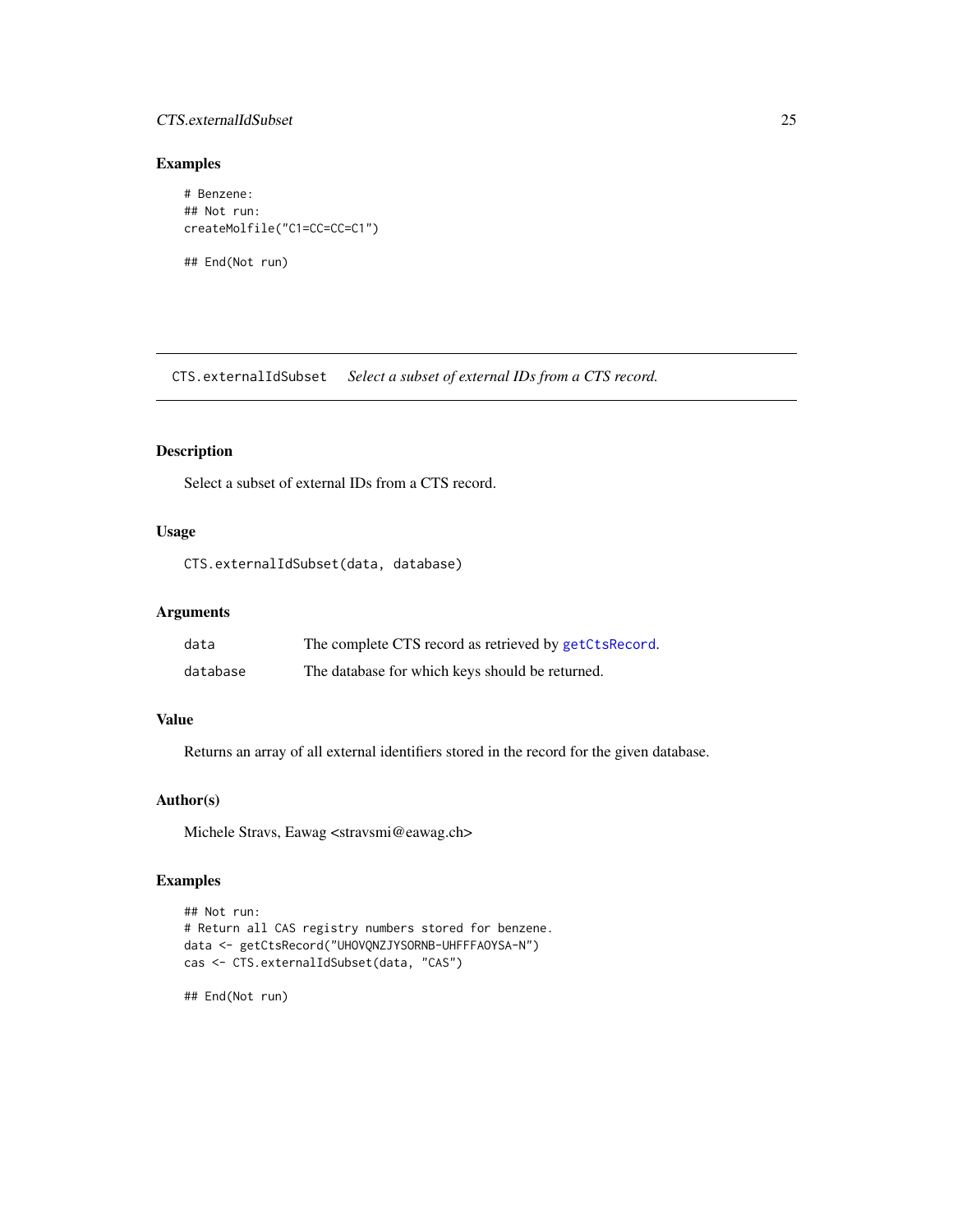<span id="page-25-0"></span>CTS.externalIdTypes *Find all available databases for a CTS record*

### Description

Find all available databases for a CTS record

### Usage

```
CTS.externalIdTypes(data)
```
### Arguments

data The complete CTS record as retrieved by [getCtsRecord](#page-59-1).

#### Value

Returns an array of all database names for which there are external identifiers stored in the record.

### Author(s)

Michele Stravs, Eawag <stravsmi@eawag.ch>

#### Examples

```
## Not run:
# Return all databases for which the benzene entry has
# links in the CTS record.
data <- getCTS("UHOVQNZJYSORNB-UHFFFAOYSA-N")
databases <- CTS.externalIdTypes(data)
```
## End(Not run)

dbe *Calculate Double Bond Equivalents*

### Description

Calculates the Ring and Double Bond Equivalents for a chemical formula. The highest valence state of each atom is used, such that the returned DBE should never be below 0.

#### Usage

dbe(formula)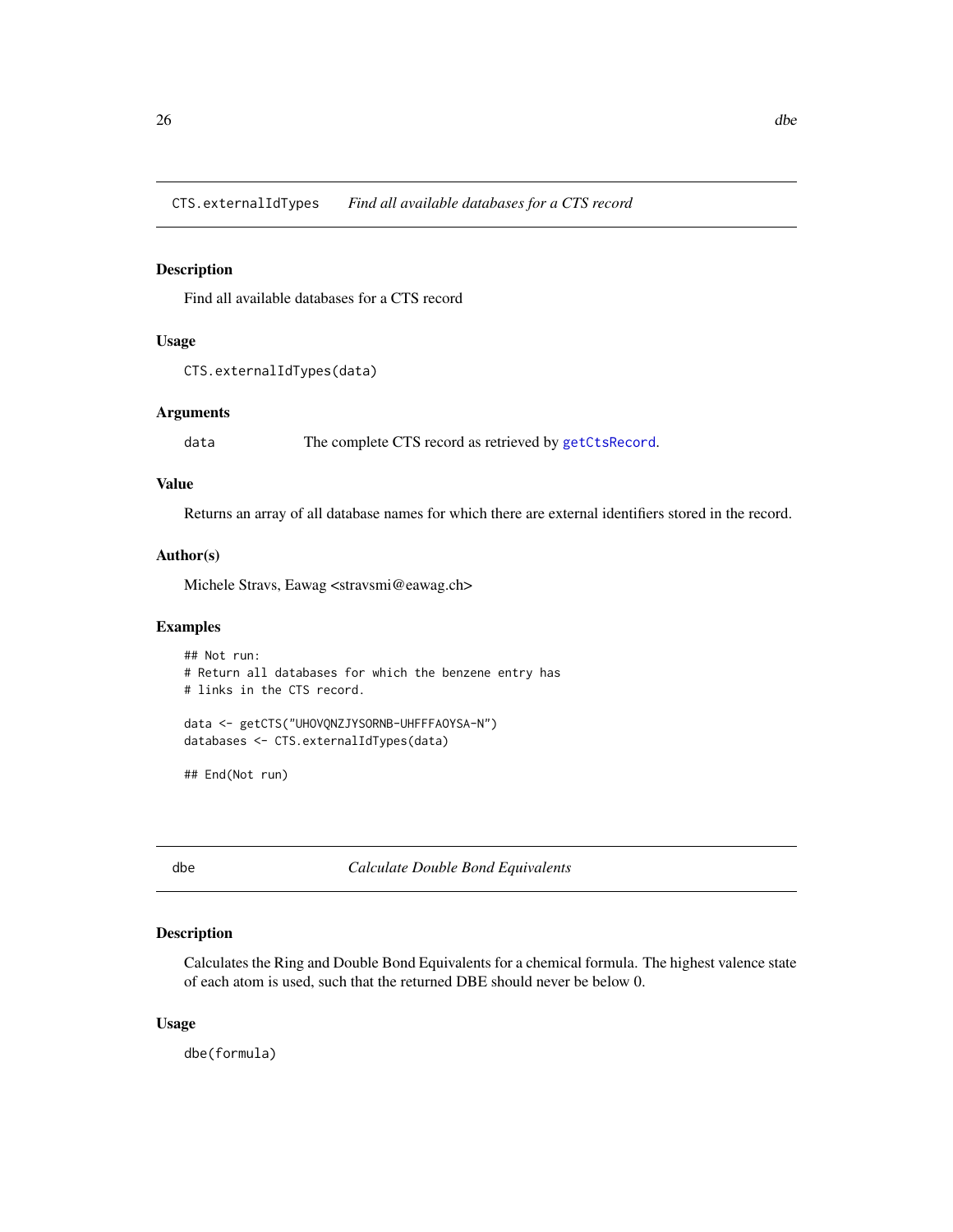#### <span id="page-26-0"></span>deprofile 27

### Arguments

| formula | A molecular formula in text or list representation (e.g. "C6H1206" or $list$ (C=6, |
|---------|------------------------------------------------------------------------------------|
|         | $H=12, 0=6)$ ).                                                                    |

### Value

Returns the DBE for the given formula.

#### Author(s)

Michael Stravs

### Examples

# dbe("C6H12O6")

deprofile *De-profile a high-resolution MS scan in profile mode.*

### Description

The deprofile functions convert profile-mode high-resolution input data to "centroid"-mode data amenable to i.e. centWave. This is done using full-width, half-height algorithm, spline algorithm or local maximum method.

#### Usage

```
deprofile.scan(scan, noise = NA, method = "deprofile.fwhm",
colnames = TRUE, ...)deprofile(df, noise, method, ...)
deprofile.fwhm(df, noise = NA, cut = 0.5)
deprofile.localMax(df, noise = NA)
deprofile.spline(df, noise=NA, minPts = 5, step = 0.00001)
```
### Arguments

| df     | A data frame with at least the columns mz and int to perform deprofiling on.                                      |
|--------|-------------------------------------------------------------------------------------------------------------------|
| noise  | The noise cutoff. A peak is not included if the maximum stick intensity of the<br>peak is below the noise cutoff. |
| method | "deprofile.fwhm" for full-width half-maximum or "deprofile.localMax" for local<br>maximum.                        |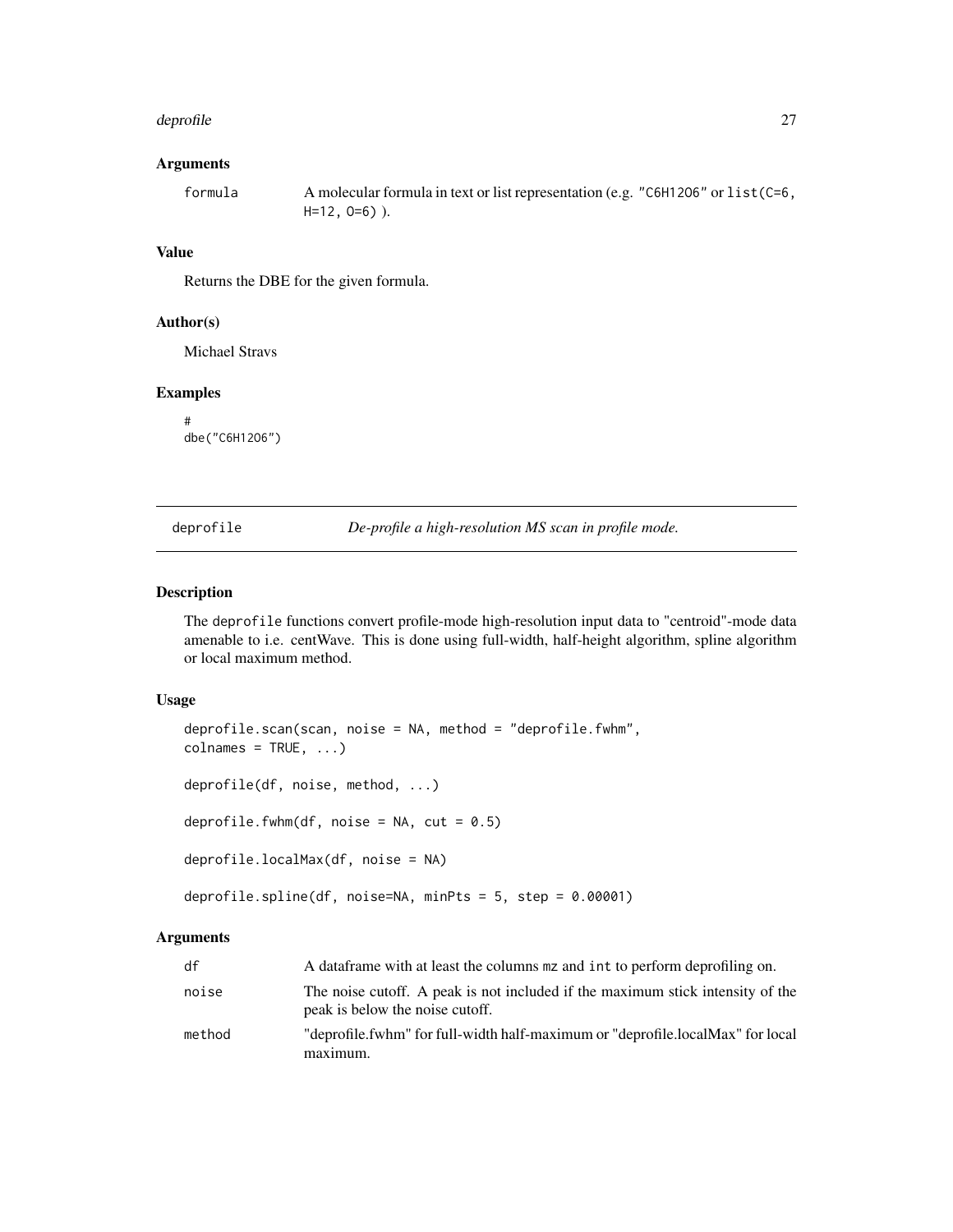| $\ddots$ | Arguments to the workhorse functions deprofile. fwhm etc.                                                                                                                                                                                                                                                                                                      |
|----------|----------------------------------------------------------------------------------------------------------------------------------------------------------------------------------------------------------------------------------------------------------------------------------------------------------------------------------------------------------------|
| scan     | A matrix with 2 columns for m/z and intensity; from profile-mode high-resolution<br>data. Corresponds to the spectra obtained with xcms::getScan or mzR::peaks.                                                                                                                                                                                                |
| colnames | For deprofile scan: return matrix with column names (xcms-style, TRUE, default)<br>or plain (mzR-style, FALSE).                                                                                                                                                                                                                                                |
| cut      | A parameter for deprofile. fwhm indicating where the peak flanks should be<br>taken. Standard is 0.5 (as the algorithm name says, at half maximum.) Setting<br>$cut = 0.75$ would instead determine the peak width at $3/4$ maximum, which<br>might give a better accuracy for merged peaks, but could be less accurate if too<br>few data points are present. |
| minPts   | The minimal points count in a peak to build a spline; for peaks with less points<br>the local maximum will be used instead. Note: The minimum value is 4!                                                                                                                                                                                                      |
| step     | The interpolation step for the calculated spline, which limits the maximum pre-<br>cision which can be achieved.                                                                                                                                                                                                                                               |

#### Details

The deprofile. fwhm method is basically an R-semantic version of the "Exact Mass" m/z deprofiler from MZmine. It takes the center between the m/z values at half-maximum intensity for the exact peak mass. The logic is stolen verbatim from the Java MZmine algorithm, but it has been rewritten to use the fast R vector operations instead of loops wherever possible. It's slower than the Java implementation, but still decently fast IMO. Using matrices instead of the data frame would be more memory-efficient and also faster, probably.

The deprofile.localMax method uses local maxima and is probably the same used by e.g. Xcalibur. For well-formed peaks, "deprofile.fwhm" gives more accurate mass results; for some applications, deprofile.localMax might be better (e.g. for fine isotopic structure peaks which are not separated by a valley and also not at half maximum.) For MS2 peaks, which have no isotopes, deprofile. fwhm is probably the better choice generally.

deprofile. spline calculates the mass using a cubic spline, as the HiRes peak detection in OpenMS does.

The word "centroid" is used for convenience to denote not-profile-mode data. The data points are NOT mathematical centroids; we would like to have a better word for it.

The noise parameter was only included for completeness, I personally don't use it.

deprofile.fwhm and deprofile.localMax are the workhorses; deprofile.scan takes a 2-column scan as input. deprofile dispatches the call to the appropriate worker method.

### Value

deprofile.scan: a matrix with 2 columns for m/z and intensity

#### Note

Known limitations: If the absolute leftmost stick or the absolute rightmost stick in a scan are maxima, they will be discarded! However, I don't think this will ever present a practical problem.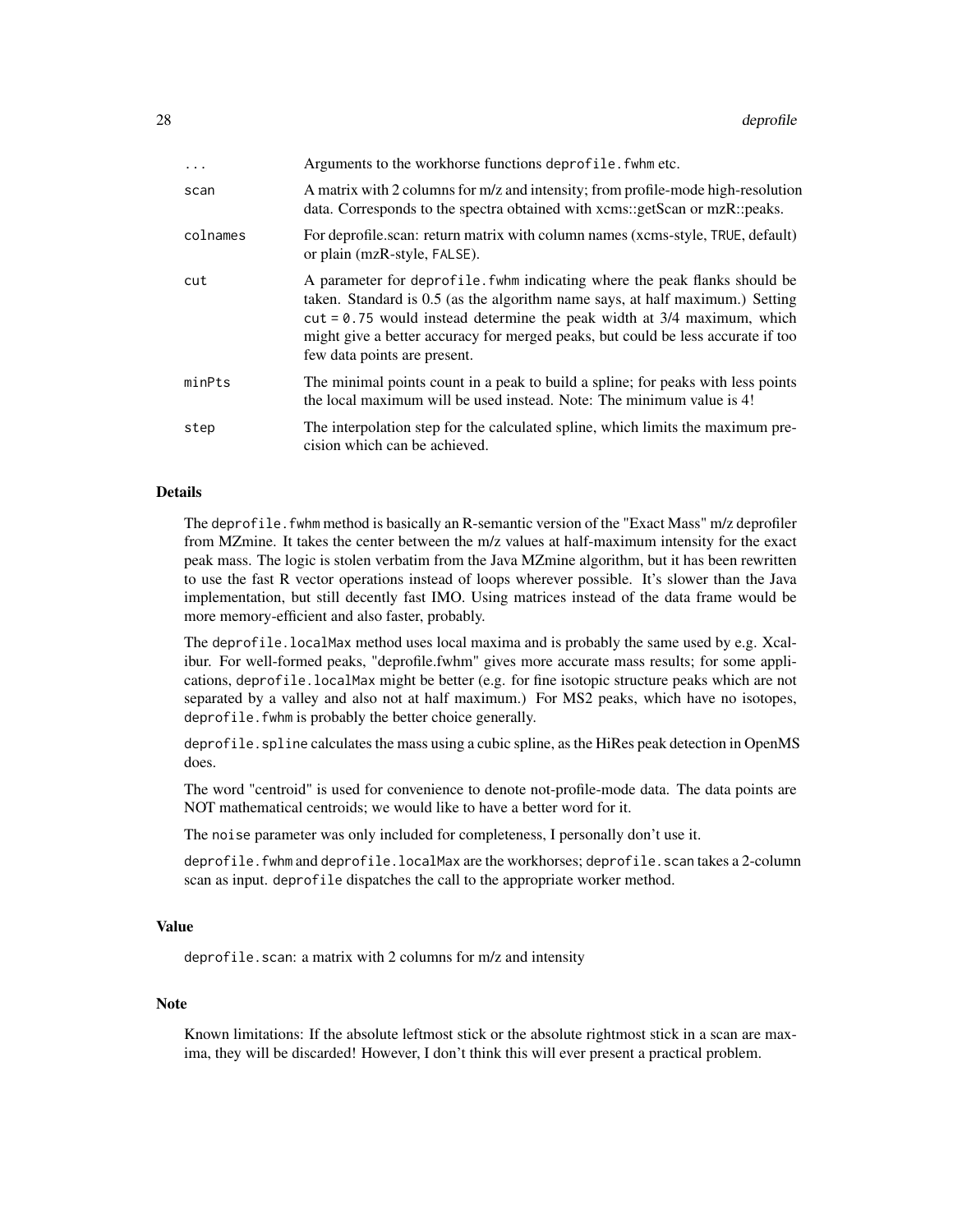### <span id="page-28-0"></span>exportMassbank 29

#### Author(s)

Michael Stravs, Eawag <michael.stravs@eawag.ch>

### References

mzMine source code [http://sourceforge.net/svn/?group\\_id=139835](http://sourceforge.net/svn/?group_id=139835)

#### Examples

```
## Not run:
mzrFile <- openMSfile("myfile.mzML")
acqNo <- xraw@acquisitionNum[[50]]
scan.mzML.profile <- mzR::peaks(mzrFile, acqNo)
scan.mzML <- deprofile.scan(scan.mzML.profile)
close(mzrFile)
```
## End(Not run)

exportMassbank *Export internally stored MassBank data to files*

### Description

Exports MassBank recfile data arrays and corresponding molfiles to physical files on hard disk, for one compound.

#### Usage

```
exportMassbank(compiled, files, molfile)
```
### Arguments

| compiled | RmbSpectraset the spectra of one compound for which files should be exported |
|----------|------------------------------------------------------------------------------|
| molfile  | A molfile from createMolfile                                                 |

#### Details

The data from compiled is still used here, because it contains the "visible" accession number. In the plain-text format contained in files, the accession number is not "accessible" anymore since it's in the file.

#### Value

No return value.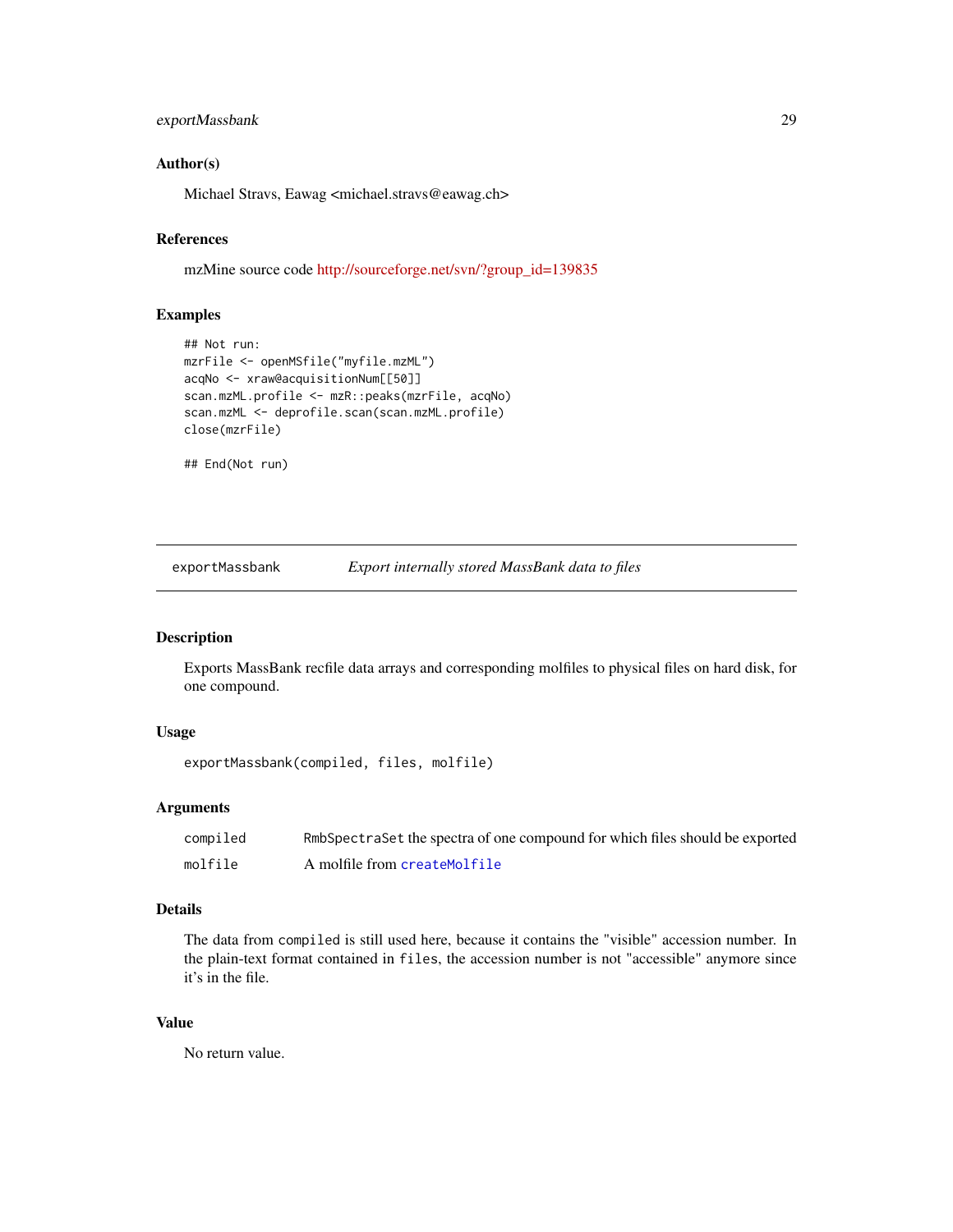#### <span id="page-29-0"></span>Note

An improvement would be to write the accession numbers into names(compiled) and later into names(files) so compiled wouldn't be needed here anymore. (The compound ID would have to go into names(molfile), since it is also retrieved from compiled.)

#### Author(s)

Michael Stravs

### References

MassBank record format: [http://www.massbank.jp/manuals/MassBankRecord\\_en.pdf](http://www.massbank.jp/manuals/MassBankRecord_en.pdf)

### See Also

[createMolfile](#page-23-1), [toMassbank](#page-110-1), [mbWorkflow](#page-69-1)

fillback *Fill back reanalyzed / refiltered peak info into spectra*

#### Description

This method takes the info which is added to the aggregated table in the reanalysis and multiplicity filtering steps of the workflow, and adds it back into the spectra.

#### Usage

fillback(o, id, aggregated)

```
## S4 method for signature 'msmsWorkspace,missing,missing'
fillback(o)
```
## S4 method for signature 'RmbSpectraSet, missing, data.frame' fillback(o, aggregated)

```
## S4 method for signature 'RmbSpectrum2, character, data.frame'
fillback(o, id, aggregated)
```
#### Arguments

| O          | msmsWorkspace, RmbSpectraSet or RmbSpectrum2 The object information is                                                |
|------------|-----------------------------------------------------------------------------------------------------------------------|
|            | filled back into. If applied to an RmbSpectraSet, information is added to all its                                     |
|            | RmbSpectrum2 children. If applied to the whole msmsWorkspace, information                                             |
|            | is added to all SpectraSets.                                                                                          |
| id         | character or missing The id of the parent RmbSpectraSet if applied to RmbSpec-<br>trum <sub>2</sub>                   |
| aggregated | data.frame or missing The aggregated table of the parent msmsWorkspace if<br>applied to RmbSpectraSet or RmbSpectrum2 |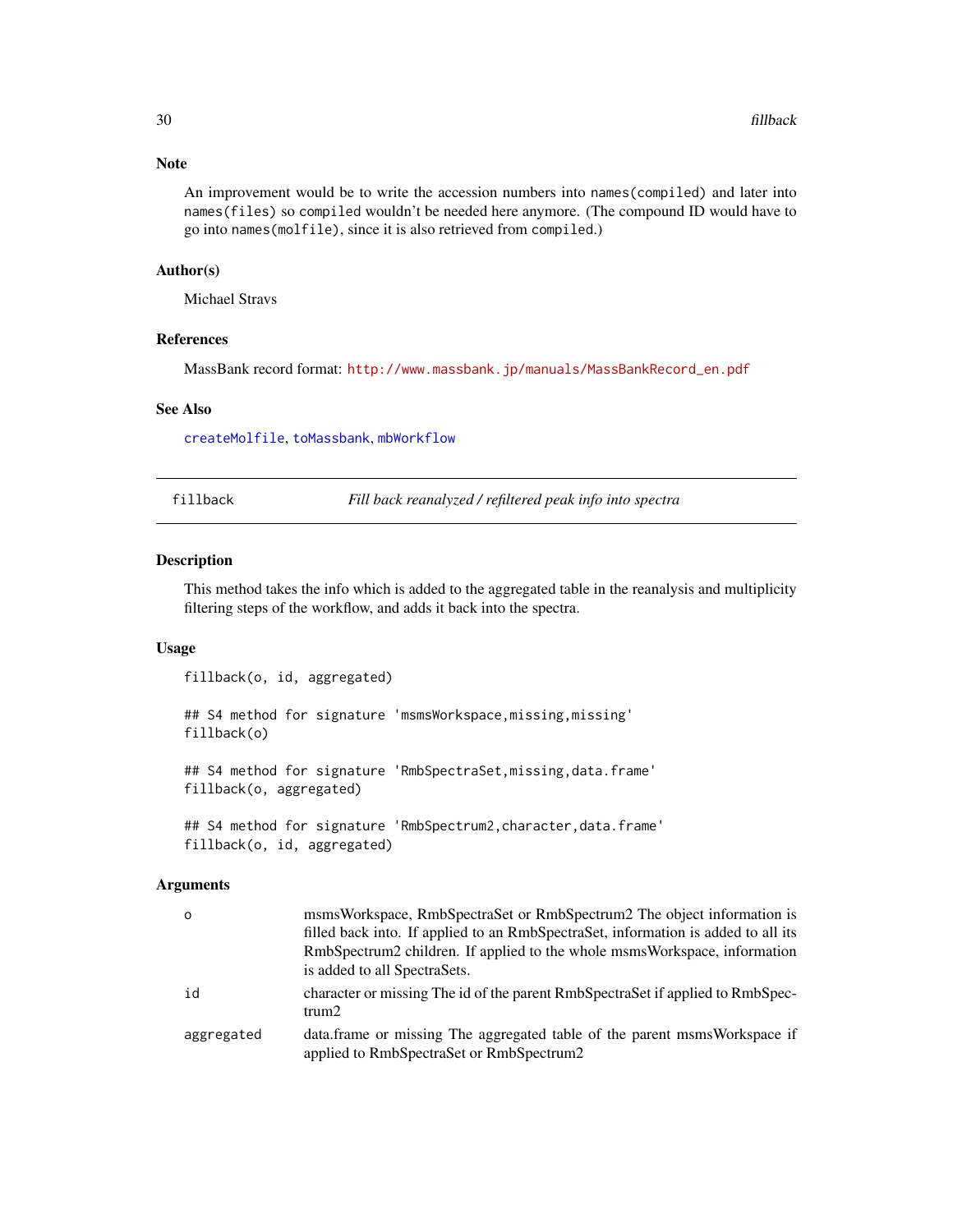### <span id="page-30-0"></span>Value

o msmsWorkspace, RmbSpectraSet or Rmbspectrum2 The same object that was given as input with new information filled into it

filterCompoundlist *Filter a Compoundlist for missing SMILES values*

### Description

Read the Compoundlist given by the filename and write a 'Compoundlist\_filtered.csv', containing only the lines with a SMILES string

### Usage

filterCompoundlist(filename)

### Arguments

filename character The name of the csv-file to be read

### Value

This method has no return value.

### Author(s)

pstahlhofen

### Examples

```
## Not run:
filterCompoundlist('Compoundlist.csv')
```
## End(Not run)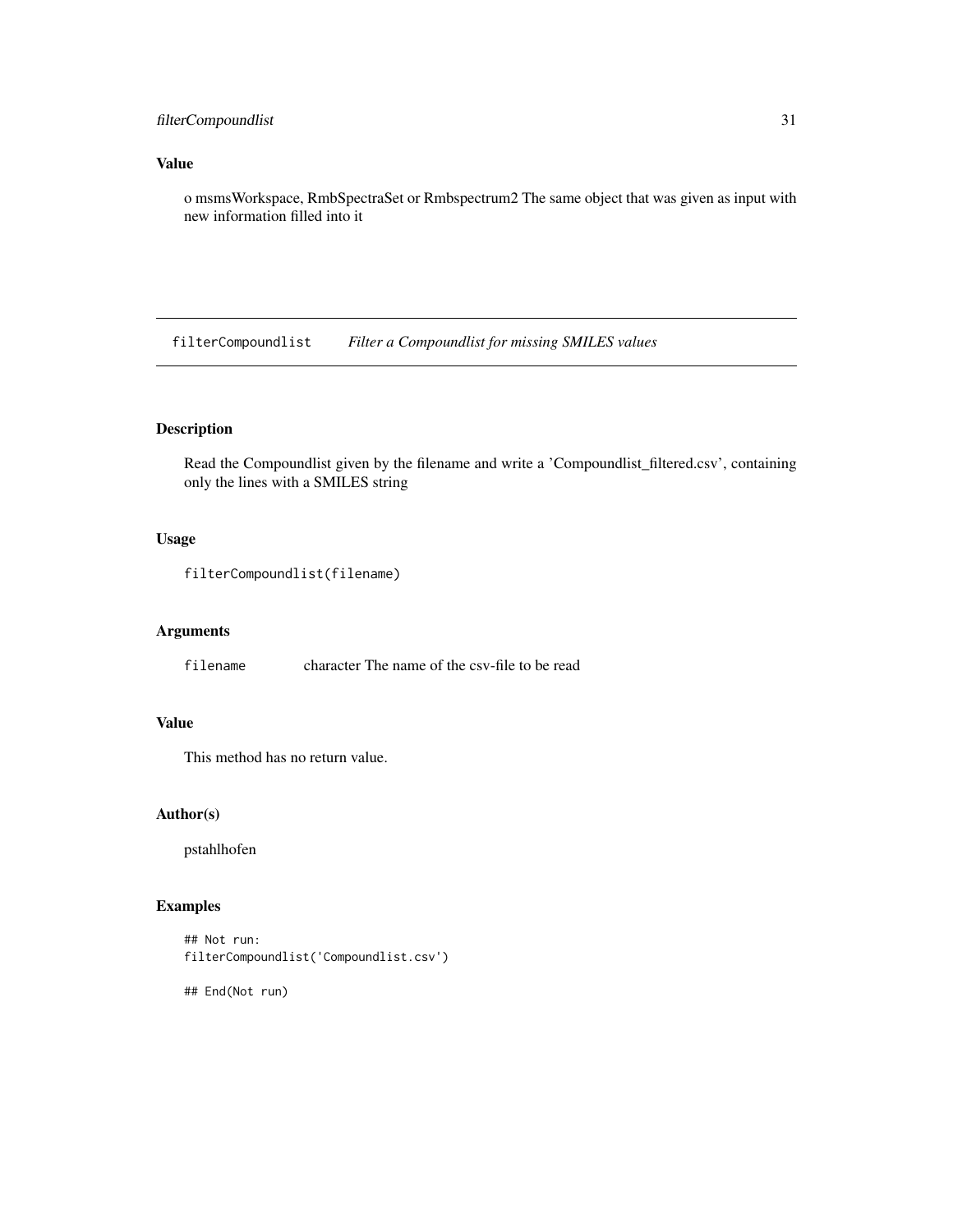<span id="page-31-1"></span><span id="page-31-0"></span>filterLowaccResults *Filter peaks with low accuracy*

### Description

Filters a peak table (with annotated formulas) for accuracy. Low-accuracy peaks are removed.

#### Usage

```
filterLowaccResults(peaks, mode="fine", filterSettings = getOption("RMassBank")$filterSettings)
```
#### Arguments

| peaks | A data frame with at least the columns mzFound and dppm.                              |
|-------|---------------------------------------------------------------------------------------|
| mode  | coarse or fine, see below.                                                            |
|       | filter Settings Settings for filtering. For details, see documentation of analyzeMsMs |

### Details

In the coarse mode, mass tolerance is set to 10 ppm (above m/z 120) and 15 ppm (below m/z 120). This is useful for formula assignment before recalibration, where a wide window is desirable to accomodate the high mass deviations at low m/z values, so we get a nice recalibration curve.

In the fine run, the mass tolerance is set to 5 ppm over the whole mass range. This should be applied after recalibration.

### Value

A list(TRUE = goodPeakDataframe, FALSE = badPeakDataframe) is returned: A data frame with all peaks which are "good" is in return[["TRUE"]].

#### Author(s)

Michael Stravs

#### See Also

[analyzeMsMs](#page-11-1), [filterPeakSatellites](#page-33-1)

#### Examples

```
# from analyzeMsMs:
## Not run: childPeaksFilt <- filterLowaccResults(childPeaksInt, filterMode)
```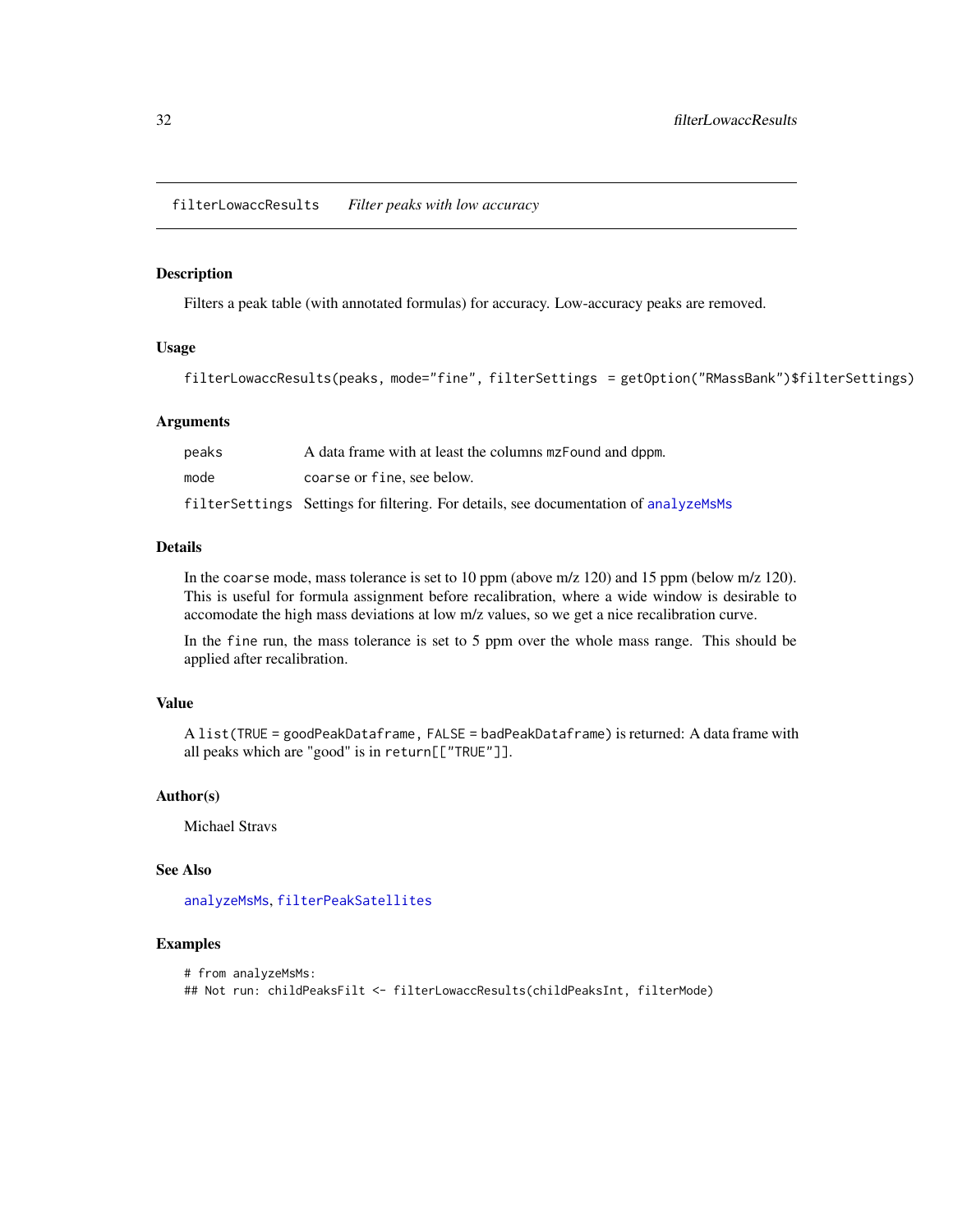<span id="page-32-0"></span>Multiplicity filtering: Removes peaks which occur only once in a n-spectra set.

### Usage

```
filterMultiplicity(w, archivename=NA, mode="pH", recalcBest = TRUE,
multiplicityFilter = getOption("RMassBank")$multiplicityFilter)
```
### Arguments

| W                  | Workspace containing the data to be processed (aggregate table and RmbSpectraSet<br>objects)                                                                                                                                                                                                                                     |
|--------------------|----------------------------------------------------------------------------------------------------------------------------------------------------------------------------------------------------------------------------------------------------------------------------------------------------------------------------------|
| archivename        | The archive name, used for generation of archivename_Failpeaks.csv                                                                                                                                                                                                                                                               |
| mode               | Mode of ion analysis                                                                                                                                                                                                                                                                                                             |
| recalcBest         | Boolean, whether to recalculate the formula multiplicity after the first multiplic-<br>ity filtering step. Sometimes, setting this to FALSE can be a solution if you have<br>many compounds with e.g. fluorine atoms, which often have multiple assigned<br>formulas per peak and might occasionally lose peaks because of that. |
| multiplicityFilter |                                                                                                                                                                                                                                                                                                                                  |
|                    | Threshold for the multiplicity filter. If set to 1, no filtering will apply (minimum<br>1 occurrence of peak). 2 equals minimum 2 occurrences etc.                                                                                                                                                                               |

#### Details

This function executes multiplicity filtering for a set of spectra using the workhorse function [filterPeaksMultiplicity](#page-34-1) (see details there) and retrieves problematic filtered peaks (peaks which are of high intensity but were discarded, because either no formula was assigned or it was not present at least  $2x$ ), using the workhorse function [problematicPeaks](#page-88-1). The results are returned in a format ready for further processing with [mbWorkflow](#page-69-1).

### Value

A list object with values:

| peaks0K                 | Peaks with >1-fold formula multiplicity from the "normal" peak analysis.                                                                                  |  |
|-------------------------|-----------------------------------------------------------------------------------------------------------------------------------------------------------|--|
| peaksReanOK             | Peaks with >1-fold formula multiplicity from peak reanalysis.                                                                                             |  |
| peaksFiltered           | All peaks with annotated formula multiplicity from first analysis.                                                                                        |  |
| peaksFilteredReanalysis |                                                                                                                                                           |  |
|                         | All peaks with annotated formula multiplicity from peak reanalysis.                                                                                       |  |
| peaksProblematic        |                                                                                                                                                           |  |
|                         | Peaks with high intensity which do not match inclusion criteria -> possible false<br>negatives. The list will be exported into archivename_failpeaks.csv. |  |
|                         |                                                                                                                                                           |  |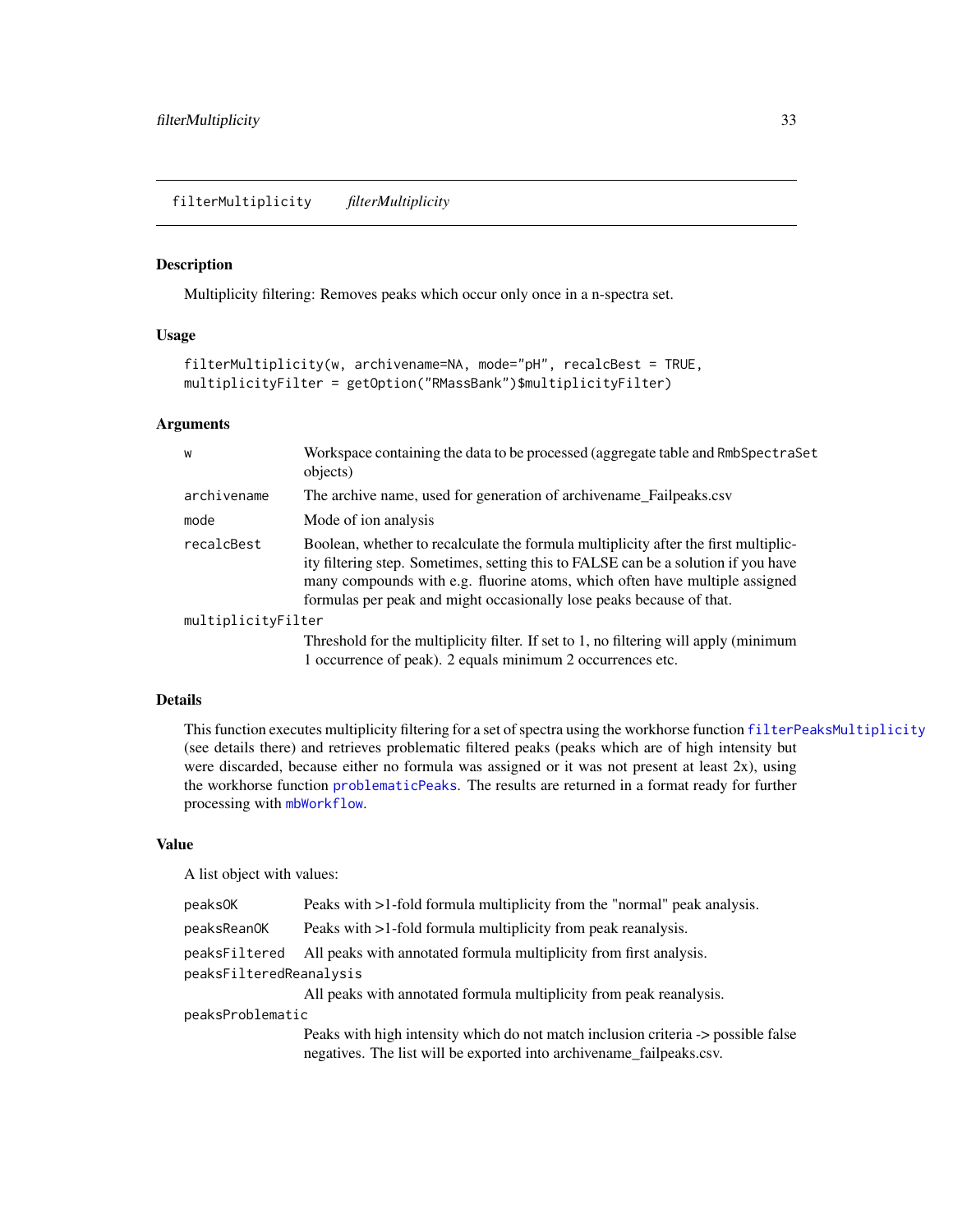#### Author(s)

Michael Stravs

### See Also

[filterPeaksMultiplicity](#page-34-1),[problematicPeaks](#page-88-1)

#### Examples

```
## Not run:
    refilteredRcSpecs <- filterMultiplicity(
w, "myarchive", "pH")
```
## End(Not run)

<span id="page-33-1"></span>filterPeakSatellites *Filter satellite peaks*

#### **Description**

Filters satellite peaks in FT spectra which arise from FT artifacts and from conversion to stick mode. A very simple rule is used which holds mostly true for MSMS spectra (and shouldn't be applied to MS1 spectra which contain isotope structures...)

#### Usage

```
filterPeakSatellites(peaks, filterSettings = getOption("RMassBank")$filterSettings)
```
#### Arguments

| peaks | A peak data frame with at least the columns mz, int. Note that mz is used even                             |
|-------|------------------------------------------------------------------------------------------------------------|
|       | for the recalibrated spectra, <i>i.e.</i> the desatellited spectrum is identical for both                  |
|       | the unrecalibrated and the recalibrated spectra.                                                           |
|       | filterSettings The settings used for filtering. Refer to analyzeMsMs documentation for filter<br>settings. |

#### Details

The function cuts off all peaks within 0.5 m/z from every peak, in decreasing intensity order, which are below 5 intensity. E.g. for peaks  $m/z=100$ ,  $int=100$ ;  $m/z=100.2$ ,  $int=2$ ,  $m/z=100.3$ ,  $int=6$ , m/z 150, int=10: The most intense peak  $(m/z=100)$  is selected, all neighborhood peaks below 5 peak) and the next less intense peak is selected. Here this is the m/z=150 peak. All low-intensity neighborhood peaks are removed (nothing). The next less intense peak is selected (m/z=100.3) and again neighborhood peaks are cut away (nothing to cut here. Note that the  $m/z = 100.2$  peak was alredy removed.)

<span id="page-33-0"></span>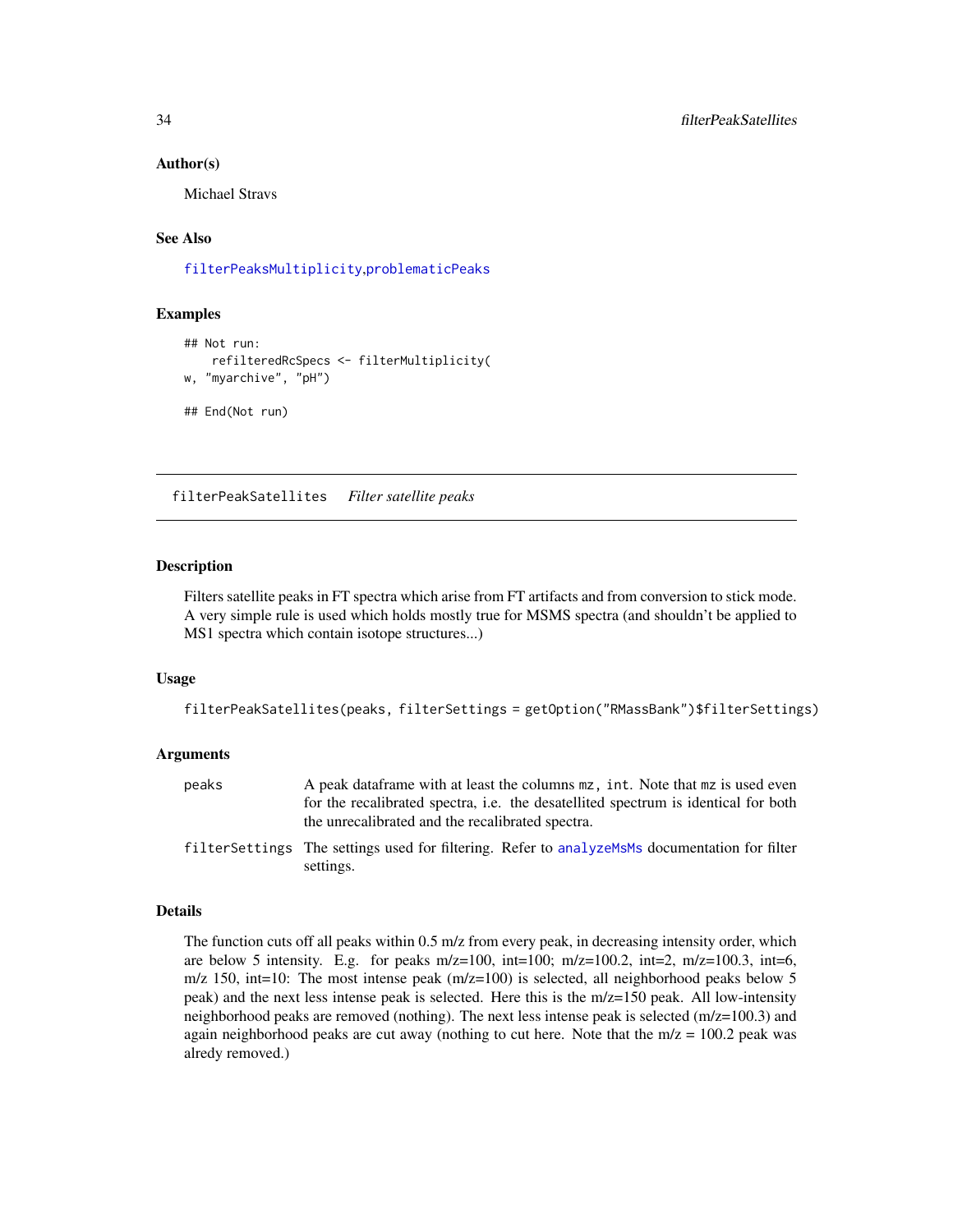### <span id="page-34-0"></span>Value

Returns the peak table with satellite peaks removed.

#### **Note**

This is a very crude rule, but works remarkably well for our spectra.

#### Author(s)

Michael Stravs

### See Also

[analyzeMsMs](#page-11-1), [filterLowaccResults](#page-31-1)

#### Examples

```
# From the workflow:
## Not run:
   # Filter out satellite peaks:
    shot <- filterPeakSatellites(shot)
    shot_satellite_n <- setdiff(row.names(shot_full), row.names(shot))
    shot_satellite <- shot_full[shot_satellite_n,]
    # shot_satellite contains the peaks which were eliminated as satellites.
```
## End(Not run)

<span id="page-34-1"></span>filterPeaksMultiplicity

*Multiplicity filtering: Removes peaks which occur only once in a nspectra set.*

### Description

For every compound, every peak (with annotated formula) is compared across all spectra. Peaks whose formula occurs only once for all collision energies / spectra types, are discarded. This eliminates "stochastic formula hits" of pure electronic noise peaks efficiently from the spectra. Note that in the author's experimental setup two spectra were recorded at every collision energy, and therefore every peak-formula should appear at least twice if it is real, even if it is by chance a fragment which appears on only one collision energy setting. The function was not tested in a different setup. Therefore, use with a bit of caution.

#### Usage

```
filterPeaksMultiplicity(peaks, formulacol, recalcBest = TRUE)
```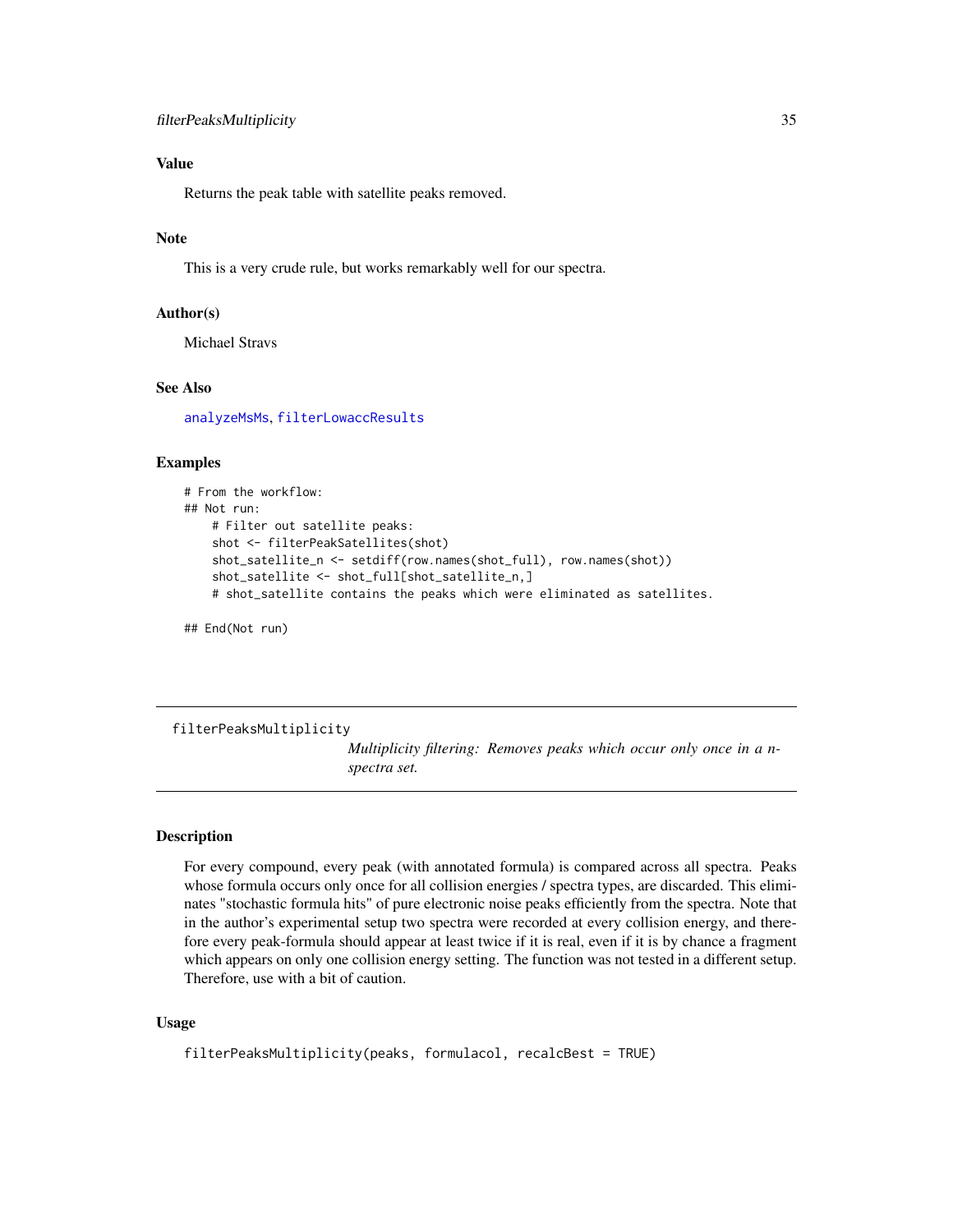### <span id="page-35-0"></span>Arguments

| recalcBest | Whether the best formula for each peak should be re-determined. This is neces-<br>sary for results from the ordinary analyzeMsMs analysis which allows multiple<br>potential formulas per peak - the old best match could potentially have been<br>dropped because of multiplicity filtering. For results from reanalyzeFailpeak<br>this is not necessary, since only one potential formula is assigned in this case. |
|------------|-----------------------------------------------------------------------------------------------------------------------------------------------------------------------------------------------------------------------------------------------------------------------------------------------------------------------------------------------------------------------------------------------------------------------|
| peaks      | An aggregate peak data. frame containing all peaks to be analyzed; with at least<br>the columns cpdID, scan, mzFound and one column for the formula specified<br>with the formulacol parameter.                                                                                                                                                                                                                       |
| formulacol | Which column the assigned formula is stored in. (Needed to separately process<br>"formula" and "reanalyzed.formula" multiplicites.)                                                                                                                                                                                                                                                                                   |

### Value

The peak table is returned, enriched with columns:

• formulaMultiplicityThe # of occurrences of this formula in the spectra of its compounds.

#### Author(s)

Michael Stravs, EAWAG <michael.stravs@eawag.ch>

### Examples

```
## Not run:
peaksFiltered <- filterPeaksMultiplicity(peaksMatched(w),
"formula", TRUE)
peaksOK <- subset(peaksFiltered, formulaMultiplicity > 1)
## End(Not run)
```
findEIC *Extract EICs*

### Description

Extract EICs from raw data for a determined mass window.

#### Usage

```
findEIC(
 msRaw,
 mz,
  limit = NULL,
  rtLimit = NA,
  headerCache = NULL,
  floatingRecalibration = NULL,
```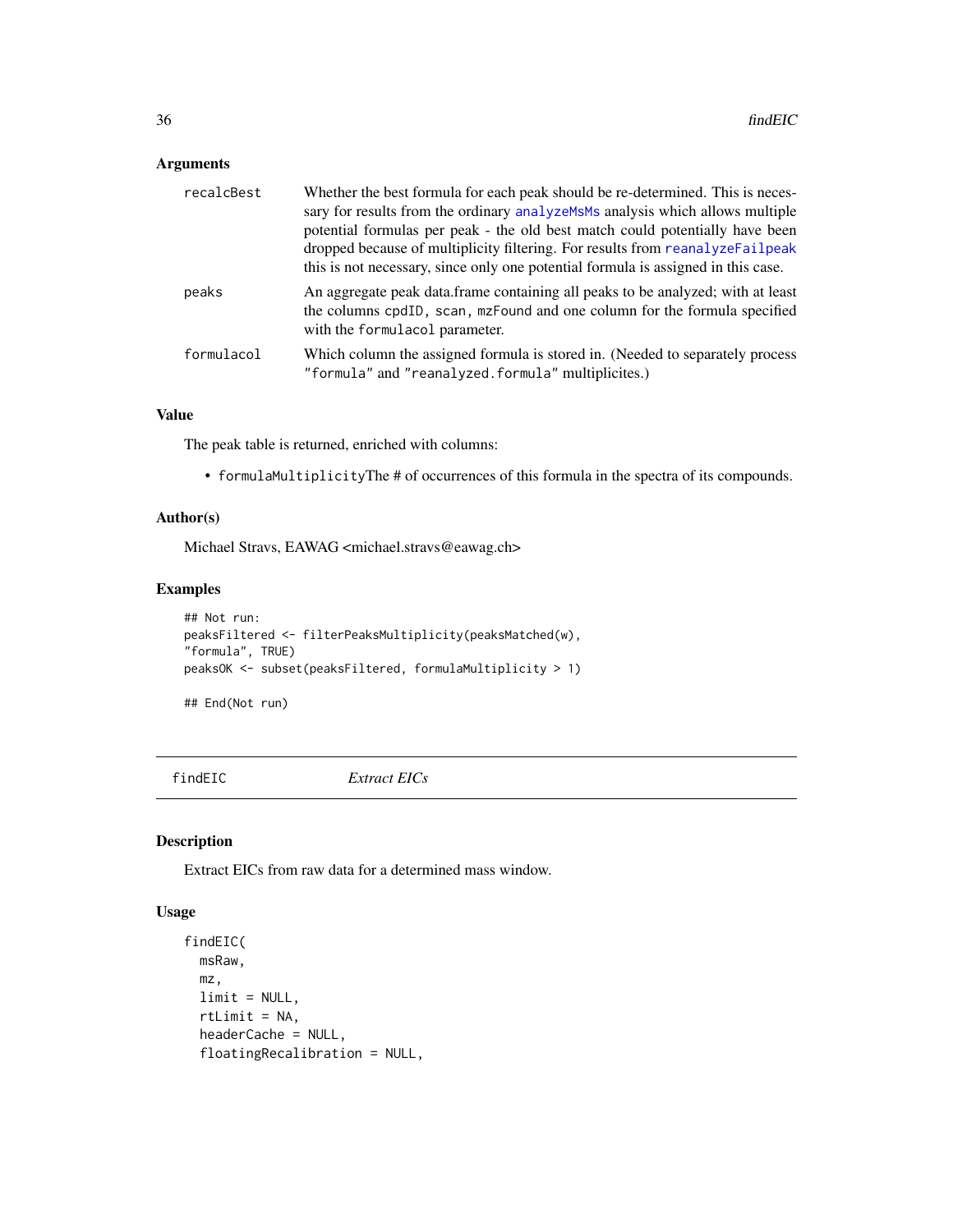#### findMass 37

```
peaksCache = NULL,
 polarity = NA,
 msLevel = 1,precursor = NULL
)
```
# Arguments

| msRaw                 | The mzR file handle                                                                                                                                                                                                                        |  |
|-----------------------|--------------------------------------------------------------------------------------------------------------------------------------------------------------------------------------------------------------------------------------------|--|
| mz                    | The mass or mass range to extract the EIC for: either a single mass (with the<br>range specified by limit below) or a mass range in the form of c(min, max).                                                                               |  |
| limit                 | If a single mass was given for mz: the mass window to extract. A limit of 0.001<br>means that the EIC will be returned for $[mz - 0.001, mz + 0.001]$ .                                                                                    |  |
| rtLimit               | If given, the retention time limits in form c(rtmin, rtmax) in seconds.                                                                                                                                                                    |  |
| headerCache           | If present, the complete $mzR$ : header (msRaw). Passing this value is useful if<br>spectra for multiple compounds should be extracted from the same mzML file,<br>since it avoids getting the data freshly from msRaw for every compound. |  |
| floatingRecalibration |                                                                                                                                                                                                                                            |  |
|                       | A fitting function that predict () s a mass shift based on the retention time.<br>Can be used if a lockmass calibration is known (however you have to build the<br>calibration yourself.)                                                  |  |
| peaksCache            | If present, the complete output of $mzR$ : peaks ( $msRaw$ ). This speeds up the<br>lookup if multiple compounds should be searched in the same file.                                                                                      |  |
|                       |                                                                                                                                                                                                                                            |  |

# Value

A [rt, intensity, scan] matrix (scan being the scan number.)

# Author(s)

Michael A. Stravs, Eawag <michael.stravs@eawag.ch>

## See Also

findMsMsHR

<span id="page-36-0"></span>findMass *Calculate exact mass*

## Description

Retrieves the exact mass of the uncharged molecule. It works directly from the SMILES and therefore is used in the MassBank workflow ([mbWorkflow](#page-69-0)) - there, all properties are calculated from the SMILES code retrieved from the database. (Alternatively, takes also the compound ID as parameter and looks it up.) Calculation relies on Rcdk.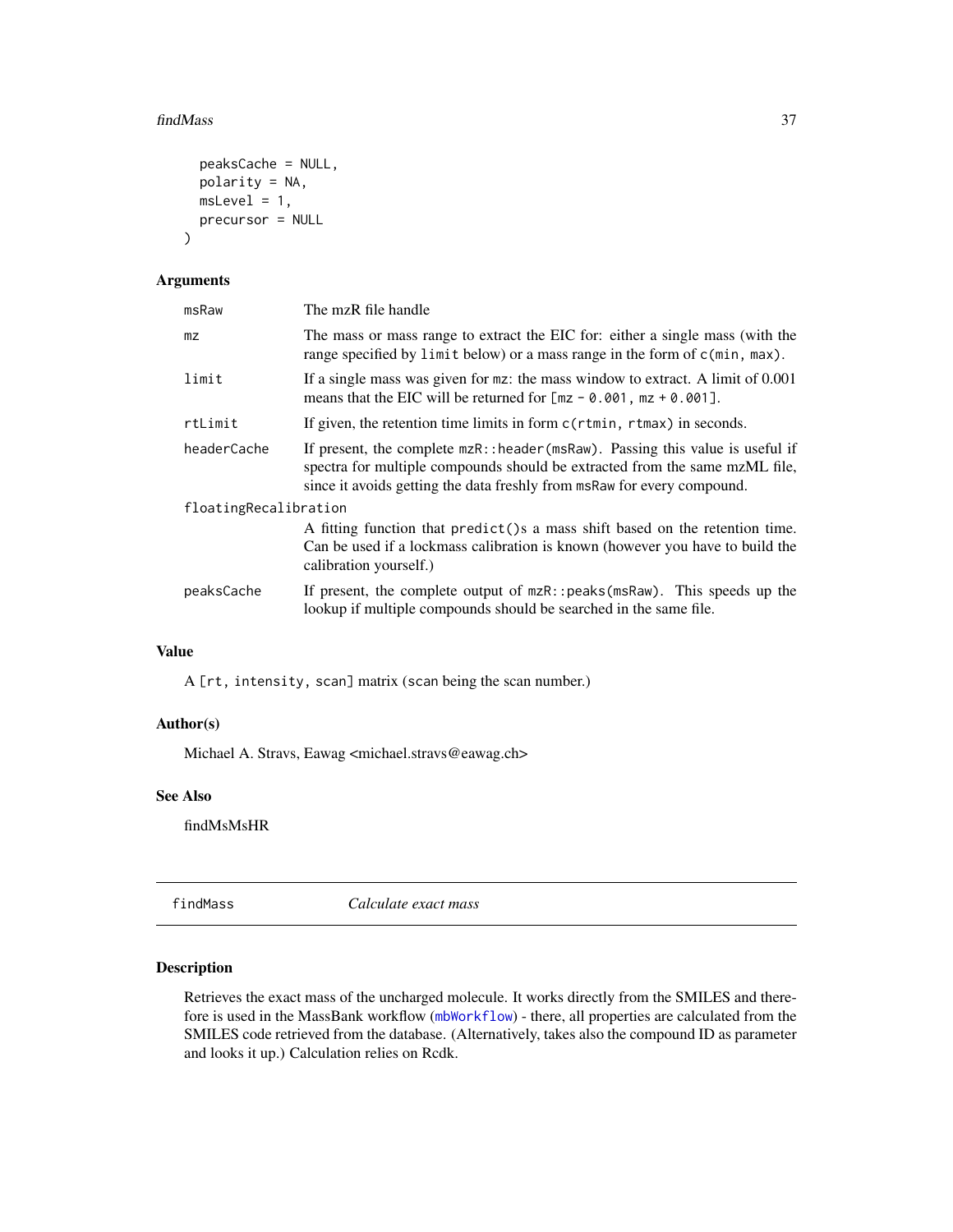## Usage

```
findMass(cpdID_or_smiles, retrieval = "standard", mode = "pH")
```
# Arguments

cpdID\_or\_smiles

|           | SMILES code or compound ID of the molecule. (Numerics are treated as com-<br>pound ID).                                                                                                                                |
|-----------|------------------------------------------------------------------------------------------------------------------------------------------------------------------------------------------------------------------------|
| retrieval | A value that determines whether the files should be handled either as "standard",<br>if the compound is t is complete, "tentative", if at least a formula is present or<br>"unknown" if the only know thing is the m/z |
| mode      | "pH", "pNa", "pM", "pNH4", "mH", "mM", "mFA" for different ions $([M+H]+)$<br>$[M+Na]+$ , $[M]+$ , $[M+NH4]+$ , $[M+H]$ -, $[M]+FA]$ -). Only needed for re-<br>trieval="unknown"                                      |

## Value

Returns the exact mass of the uncharged molecule.

## Author(s)

Michael Stravs

# See Also

[findMz](#page-45-0)

# Examples

```
##
findMass("OC[C@H]1OC(O)[C@H](O)[C@@H](O)[C@@H]1O")
```
<span id="page-37-0"></span>findMsMsHR *Extract MS/MS spectra for specified precursor*

# Description

Extracts MS/MS spectra from LC-MS raw data for a specified precursor, specified either via the RMassBank compound list (see [loadList](#page-65-0)) or via a mass.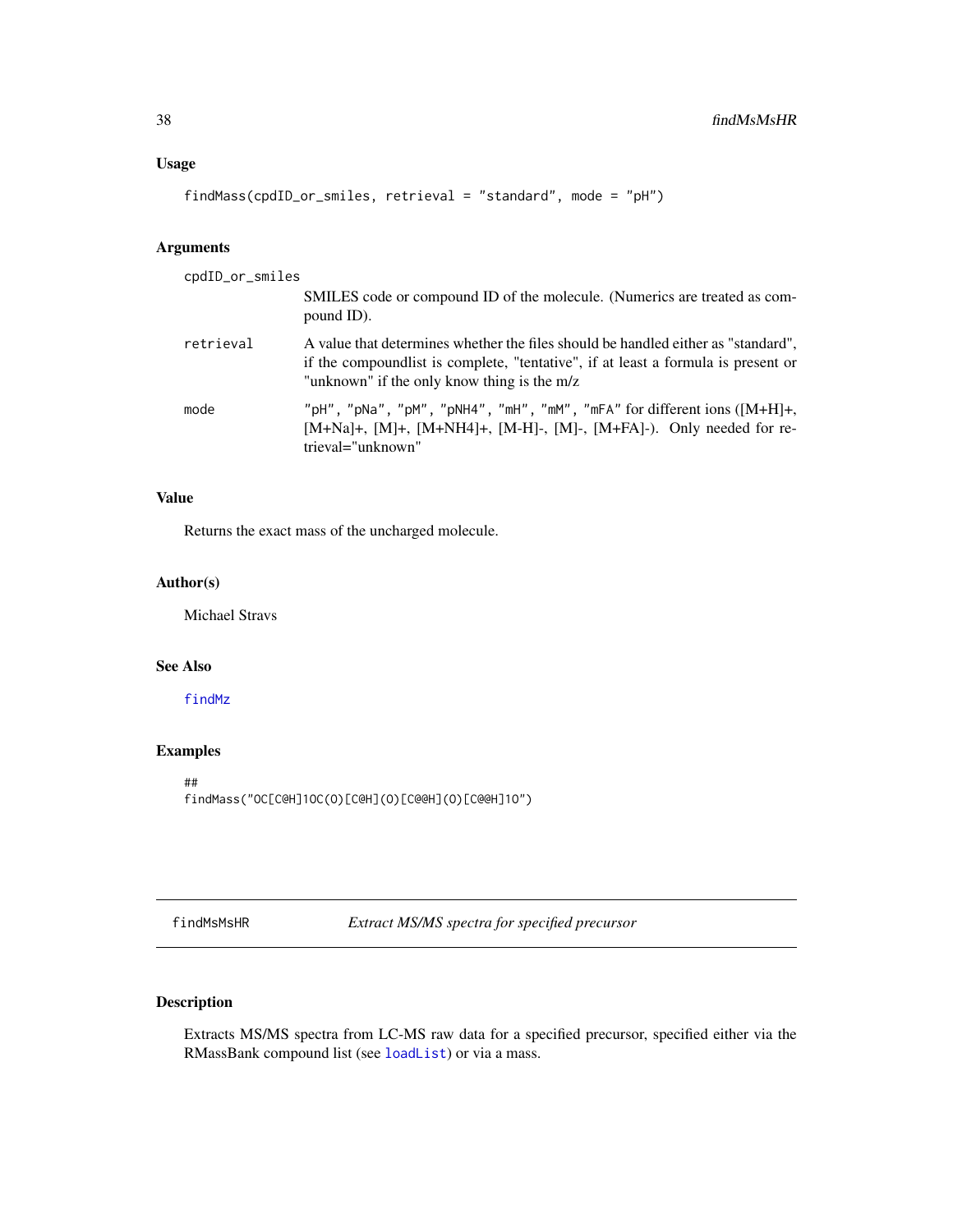## findMsMsHR 39

## Usage

```
findMsMsHR(
  fileName = NULL,
 msRaw = NULL,
 cpdID,
 mode = "pH",
  confirmMode = 0,
  useRtLimit = TRUE,
 ppmFine = getOption("RMassBank")$findMsMsRawSettings$ppmFine,
 mzCoarse = getOption("RMassBank")$findMsMsRawSettings$mzCoarse,
 fillPrecursorScan = getOption("RMassBank")$findMsMsRawSettings$fillPrecursorScan,
  rtMargin = getOption("RMassBank")$rtMargin,
  deprofile = getOption("RMassBank")$deprofile,
  headerCache = NULL,
 peaksCache = NULL,
  enforcePolarity = getOption("RMassBank")$enforcePolarity,
  diaWindows = getOption("RMassBank")$findMsMsRawSettings$diaWindows
\lambdafindMsMsHR.mass(
 msRaw,
 mz,
 limit.coarse,
 limit.fine,
  rtLimits = NA,
  maxCount = NA,
 headerCache = NULL,
  fillPrecursorScan = FALSE,
  deprofile = getOption("RMassBank")$deprofile,
 peaksCache = NULL,
  cpdID = NA,
 polarity = NA,
 diaWindows = getOption("RMassBank")$findMsMsRawSettings$diaWindows
)
```
## Arguments

| fileName       | The file to open and search the MS2 spectrum in.                                                                                                                                                                                           |
|----------------|--------------------------------------------------------------------------------------------------------------------------------------------------------------------------------------------------------------------------------------------|
| msRaw          | The opened raw file (mzR file handle) to search the MS2 spectrum in. Specify<br>either this or fileName.                                                                                                                                   |
| $\text{cpdID}$ | The compound ID in the compound list (see loadList) to use for formula<br>lookup. Note: In \codefindMsMsHR.mass, this is entirely optional and used<br>only in case a warning must be displayed; compound lookup is done via mass<br>only. |
| mode           | The processing mode (determines which ion/adduct is searched): "pH", "pNa",<br>"pM", "pNH4", "mH", "mM", "mFA" for different ions $([M+H]+, [M+Na]+, [M]+$<br>$[M+NH4]+$ , $[M-H]$ -, $[M]$ -, $[M+FA]$ -).                                |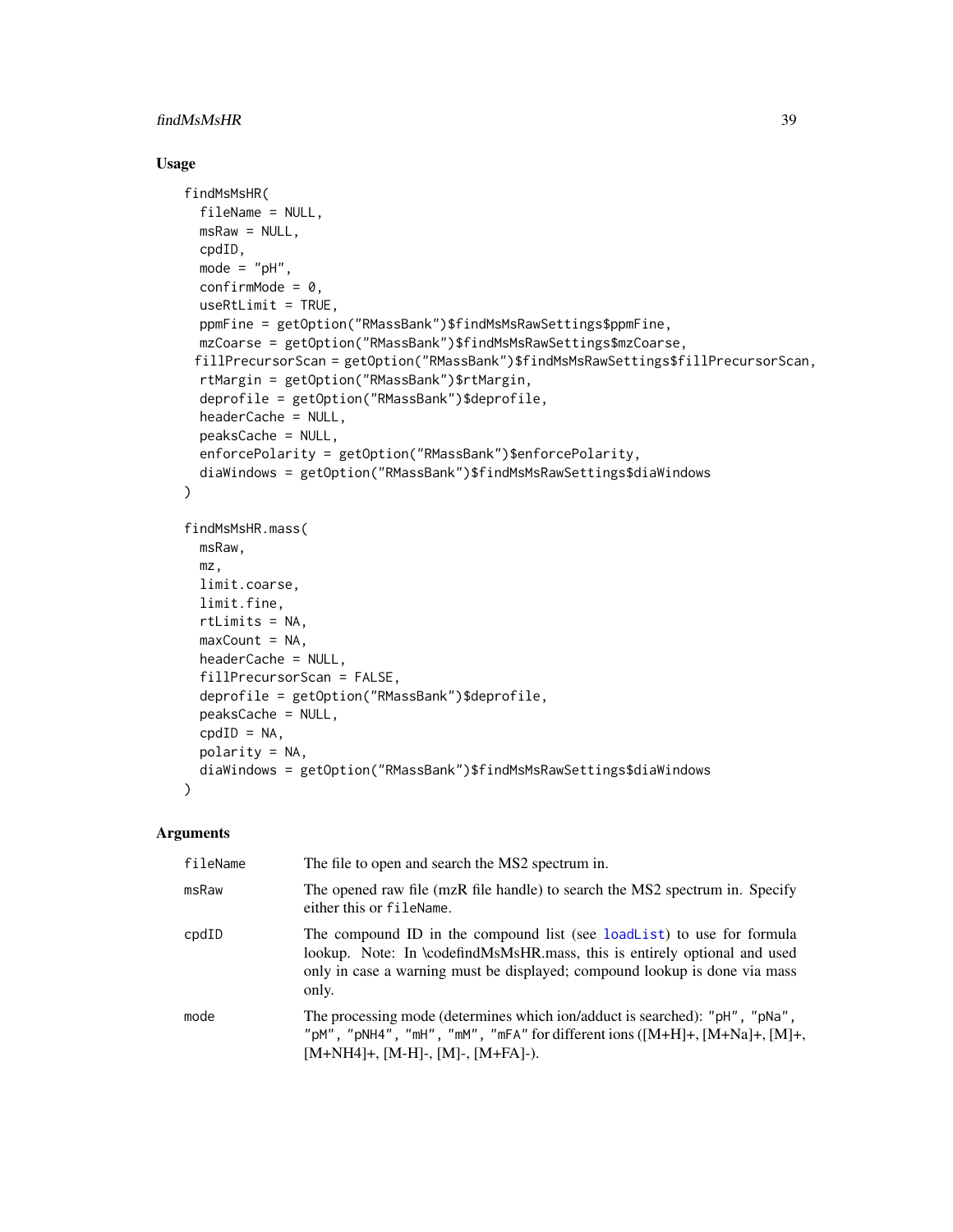| confirmMode       | Whether to use the highest-intensity precursor $(=0)$ , second-highest $(=1)$ , third-<br>highest $(=2)$                                                                                                                                 |
|-------------------|------------------------------------------------------------------------------------------------------------------------------------------------------------------------------------------------------------------------------------------|
| useRtLimit        | Whether to respect retention time limits from the compound list.                                                                                                                                                                         |
| ppmFine           | The limit in ppm to use for fine limit (see below) calculation.                                                                                                                                                                          |
| mzCoarse          | The coarse limit to use for locating potential MS2 scans: this tolerance is used<br>when finding scans with a suitable precursor ion value.                                                                                              |
| fillPrecursorScan |                                                                                                                                                                                                                                          |
|                   | If TRUE, the precursor scan will be filled from MS1 data. To be used for data<br>where the precursor scan is not stored in the raw data.                                                                                                 |
| rtMargin          | The retention time tolerance to use.                                                                                                                                                                                                     |
| deprofile         | Whether deprofiling should take place, and what method should be used (cf.<br>deprofile)                                                                                                                                                 |
| headerCache       | If present, the complete mzR:: header (msRaw). Passing this value is useful if<br>spectra for multiple compounds should be extracted from the same mzML file,<br>since it avoids getting the data freshly from msRaw for every compound. |
| peaksCache        | If present, the complete output of mzR:: peaks (msRaw). This speeds up the<br>lookup if multiple compounds should be searched in the same file.                                                                                          |
| diaWindows        | A data frame with columns precursorMz, mzMin, mzMax which specifies the<br>precursor and window size of each window for DIA acquisition.                                                                                                 |
| m <sub>Z</sub>    | The mass to use for spectrum search.                                                                                                                                                                                                     |
| limit.coarse      | Parameter in findMsMsHR.mass corresponding to mzCoarse. (The parameters<br>are distinct to clearly conceptually distinguish findMsMsHR.mass (a standalone<br>useful function) from the cpdID based functions (workflow functions).)      |
| limit.fine        | The fine limit to use for locating MS2 scans: this tolerance is used when locating<br>an appropriate analyte peak in the MS1 precursor spectrum.                                                                                         |
| rtLimits          | $c$ (min, max): Minimum and maximum retention time to use when locating the<br>MS <sub>2</sub> scans.                                                                                                                                    |
| maxCount          | The maximal number of spectra groups to return. One spectra group consists of<br>all data-dependent scans from the same precursor whose precursor mass matches<br>the specified search mass.                                             |

## Details

Different versions of the function get the data from different sources. Note that findMsMsHR and findMsMsHR.direct differ mainly in that findMsMsHR opens a file whereas findMsMs.direct uses an open file handle - both are intended to be used in a full process which involves compound lists etc. In contrast, findMsMsHR.mass is a low-level function which uses the mass directly for lookup and is intended for use as a standalone function in unrelated applications.

#### Value

An RmbSpectraSet (for findMsMsHR). Contains parent MS1 spectrum (@parent), a block of dependent MS2 spectra ((@children) and some metadata (id,mz,name,mode in which the spectrum was acquired.

For findMsMsHR.mass: a list of RmbSpectraSets as defined above, sorted by decreasing precursor intensity.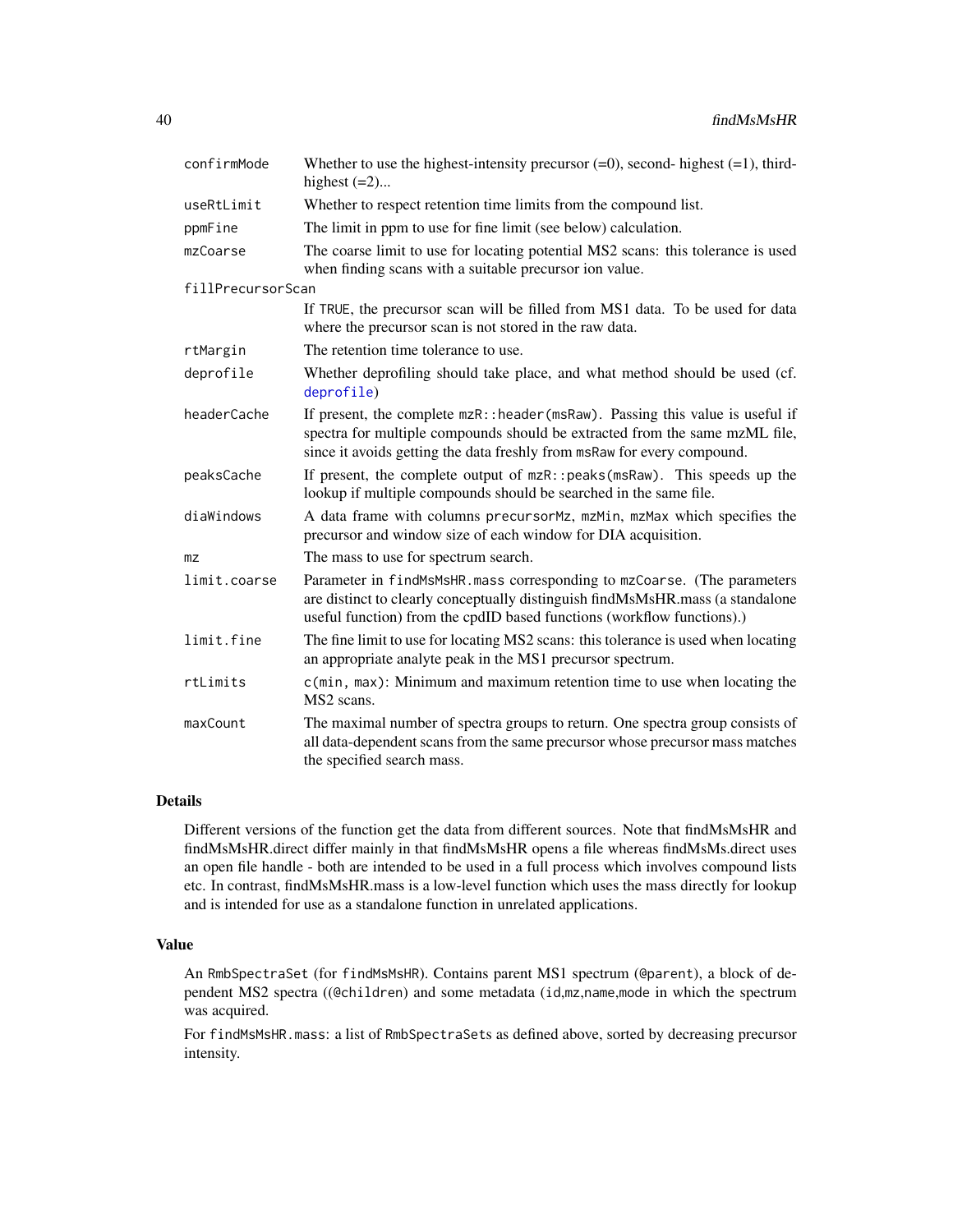## findMsMsHR.direct 41

# Functions

• findMsMsHR.mass: A submethod of find MsMsHR that retrieves basic spectrum data

#### Note

findMsMs.direct is deactivated

## Author(s)

Michael A. Stravs, Eawag <michael.stravs@eawag.ch>

## See Also

findEIC

# Examples

```
## Not run:
loadList("mycompoundlist.csv")
# if Atrazine has compound ID 1:
msms_atrazine <- findMsMsHR(fileName = "Atrazine_0001_pos.mzML", cpdID = 1, mode = "pH")
# Or alternatively:
msRaw <- openMSfile("Atrazine_0001_pos.mzML")
msms_atrazine <- findMsMsHR(msRaw=msRaw, cpdID = 1, mode = "pH")
# Or directly by mass (this will return a list of spectra sets):
mz <- findMz(1)$mzCenter
msms_atrazine_all <- findMsMsHR.mass(msRaw, mz, 1, ppm(msRaw, 10, p=TRUE))
msms_atrazine <- msms_atrazine_all[[1]]
```
## End(Not run)

findMsMsHR.direct *Discontinued: find MS/MS spectrum from open raw file*

# Description

This interface has been discontinued. [findMsMsHR](#page-37-0) now supports the same parameters (use named parameters).

#### Usage

```
findMsMsHR.direct(
 msRaw,
  cpdID,
 mode = "pH",
 confirmMode = 0,
  useRtlimit = TRUE,ppmFine = getOption("RMassBank")$findMsMsRawSettings$ppmFine,
```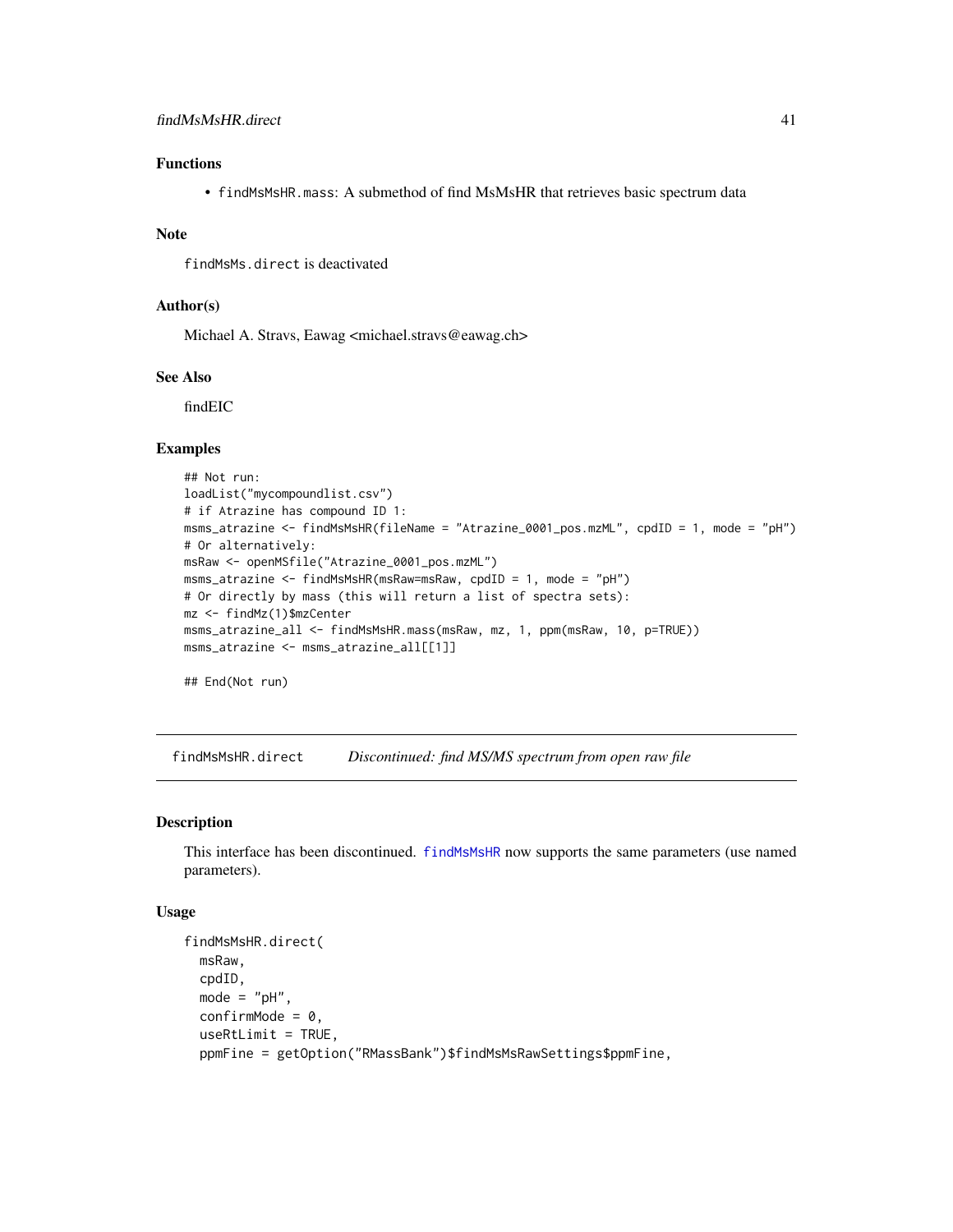```
mzCoarse = getOption("RMassBank")$findMsMsRawSettings$mzCoarse,
fillPrecursorScan = getOption("RMassBank")$findMsMsRawSettings$fillPrecursorScan,
rtMargin = getOption("RMassBank")$rtMargin,
deprofile = getOption("RMassBank")$deprofile,
headerCache = NULL
```
# Arguments

 $\mathcal{E}$ 

```
msRaw x
cpdID x
mode x
confirmMode x
useRtLimit x
ppmFine x
mzCoarse x
fillPrecursorScan
          x
rtMargin x
deprofile x
headerCache x
```
# Value

an error

# Author(s)

stravsmi

findMsMsHR.ticms2 *Extract an MS/MS spectrum from MS2 TIC*

## Description

Extract an MS/MS spectrum or multiple MS/MS spectra based on the TIC of the MS2 and precursor mass, picking the most intense MS2 scan. Can be used, for example, to get a suitable MS2 from direct infusion data which was collected with purely targeted MS2 without MS1.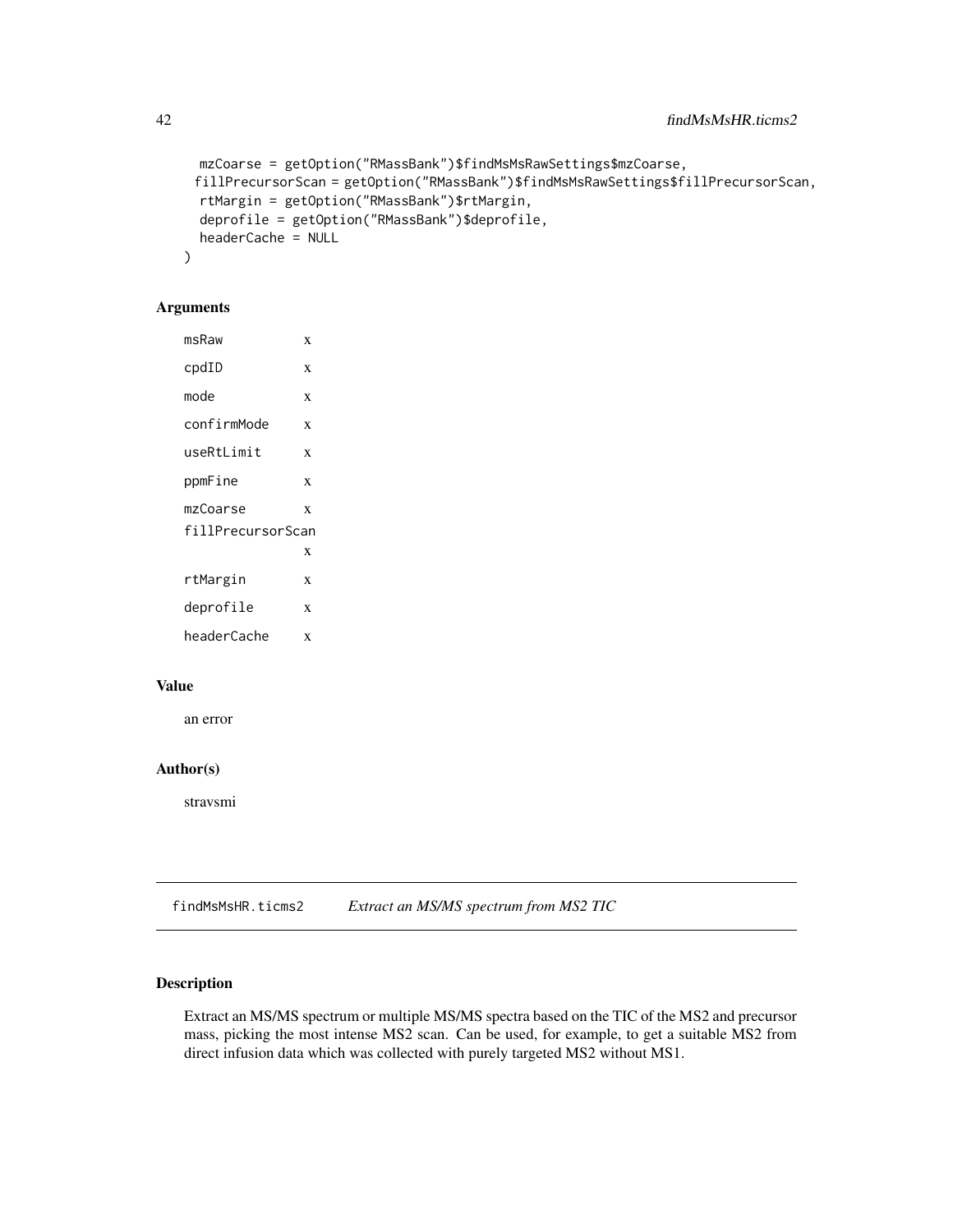## findMsMsHR.ticms2 43

# Usage

```
findMsMsHR.ticms2(
 msRaw,
 mz,
  limit.coarse,
 limit.fine,
  rtLimits = NA,
 maxCount = NA,
 headerCache = NULL,
  fillPrecursorScan = FALSE,
  deprofile = getOption("RMassBank")$deprofile,
  trace = "ms2tic"\lambda
```
# Arguments

| msRaw             | The mzR raw file                                                                                                                           |  |
|-------------------|--------------------------------------------------------------------------------------------------------------------------------------------|--|
| mz                | Mass to find                                                                                                                               |  |
| limit.coarse      | Allowed mass deviation for scan precursor (in m/z values)                                                                                  |  |
| limit.fine        | Unused here, but present for interface compatibity with find MsMsHR                                                                        |  |
| rtLimits          | Unused here, but present for interface compatibity with find MsMsHR                                                                        |  |
| maxCount          | Maximal number of spectra to return                                                                                                        |  |
| headerCache       | Cached results of header (msRaw), either to speed up the operations or to operate<br>with preselected header() data                        |  |
| fillPrecursorScan |                                                                                                                                            |  |
|                   | Unused here, but present for interface compatibility with find MsMsHR                                                                      |  |
| deprofile         | Whether deprofiling should take place, and what method should be used (cf.<br>deprofile)                                                   |  |
| trace             | Either "ms2tic" or "ms2basepeak": Which intensity trace to use - can be either<br>the TIC of the MS2 or the basepeak intensity of the MS2. |  |

## Details

Note that this is not a precise function and only really makes sense in direct infusion and if the precursor is really known, because MS2 precursor data is only "roughly" accurate (to 2 dp). The regular findMsMsHR functions confirm the exact mass of the precursor in the MS1 scan.

## Value

a list of "spectrum sets" as defined in [findMsMsHR](#page-37-0), sorted by decreasing precursor intensity.

### Author(s)

stravsmi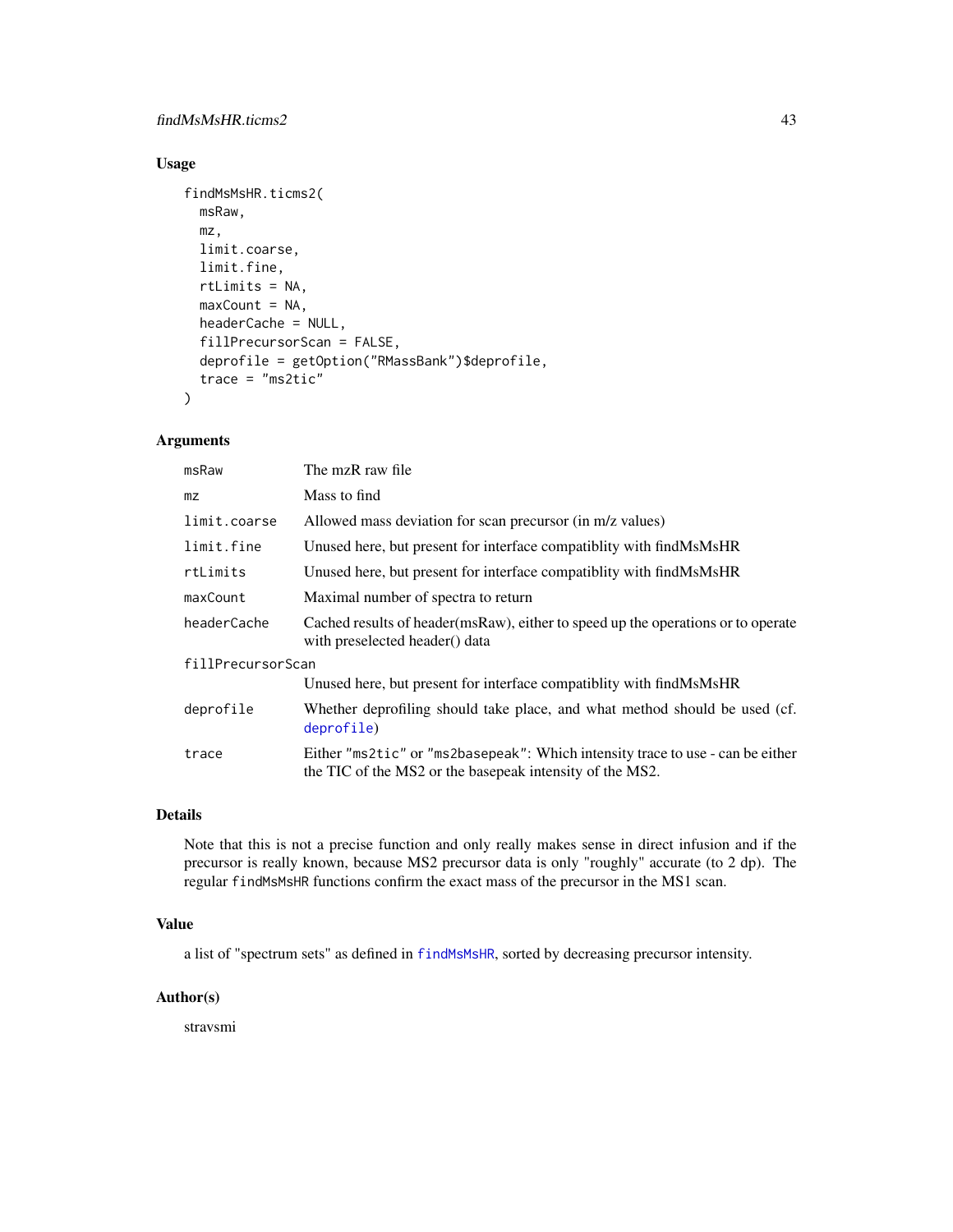findMsMsHRperMsp *Retrieve spectra from msp files*

## Description

This function is currently used to read msp files containing data that were already processed in order to convert the results to MassBank records.

## Usage

```
findMsMsHRperMsp(fileName, cpdIDs, mode = "pH")
```

```
findMsMsHRperMsp.direct(fileName, cpdIDs, mode = "pH")
```
# Arguments

| fileName | vector of character-strings The msp files to be searched for spectra                                                                                                                                                            |
|----------|---------------------------------------------------------------------------------------------------------------------------------------------------------------------------------------------------------------------------------|
| cpdIDs   | vector of integers The IDs of compounds in the compound ist for which spectra<br>should be retrieved                                                                                                                            |
| mode     | character, default: "pH" The processing mode that was used to produce the spec-<br>trum. Should be one of "pH": $([M+H]+)$ "pNa": $([M+Na]+)$ "pM": $([M]+)$<br>"mH": ([M-H]-) or "mFA": ([M+FA]-) (see the RMassBank vignette) |

## Value

An RmbSpectraSet with integrated information from the msp files

## Functions

• findMsMsHRperMsp.direct: A submethod of findMsMsHrperxcms that retrieves basic spectrum data

findMsMsHRperxcms *Read in mz-files using XCMS*

## Description

Picks peaks from mz-files and returns the pseudospectra that CAMERA creates with the help of XCMS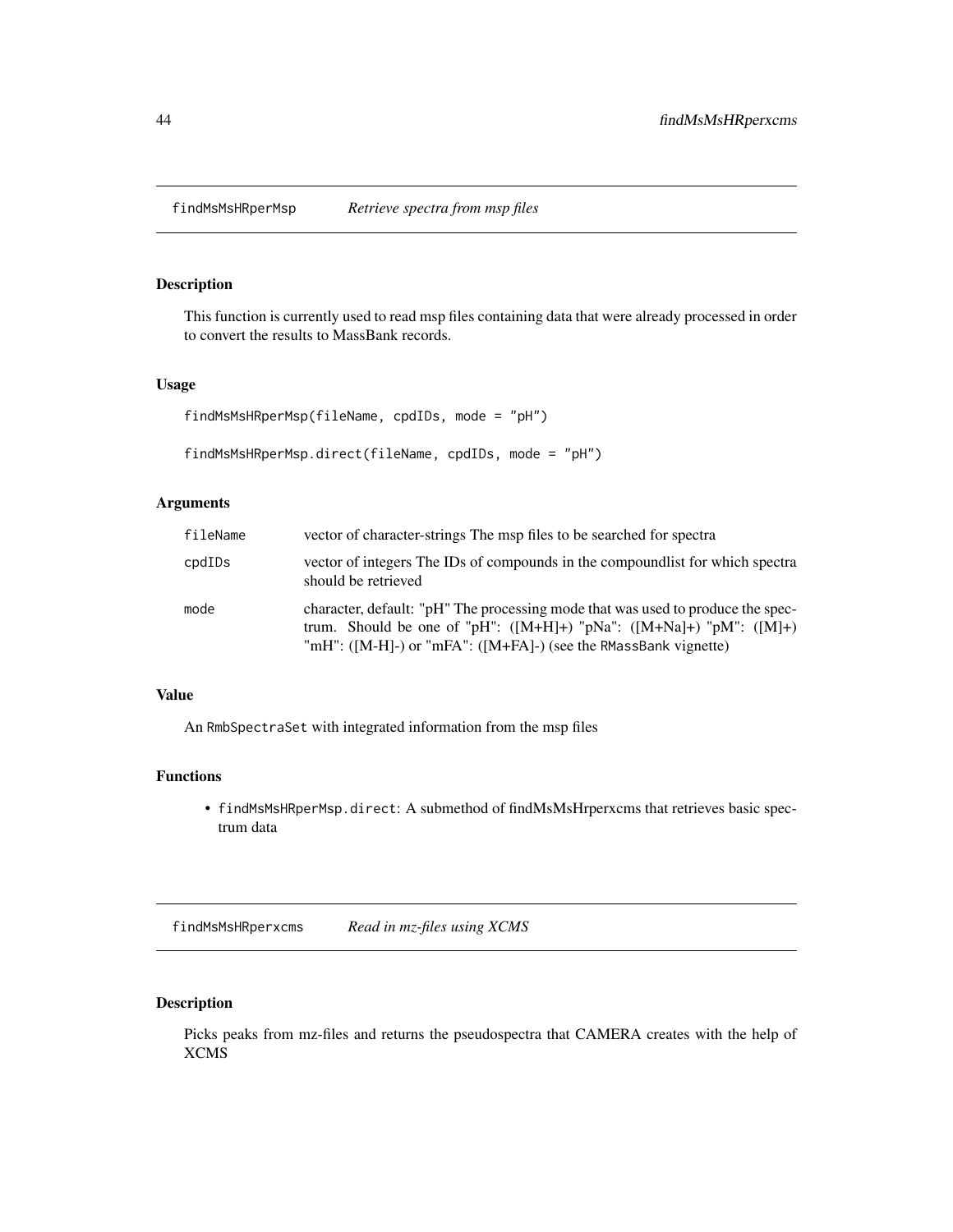# findMsMsHRperxcms 45

# Usage

```
findMsMsHRperxcms(
  fileName,
  cpdID,
  mode = "pH",findPeaksArgs = NULL,
  plots = FALSE,
  MSe = FALSE
\mathcal{L}findMsMsHRperxcms.direct(
  fileName,
  cpdID,
  mode = "pH",findPeaksArgs = NULL,
  plots = FALSE,
  MSe = FALSE
\mathcal{L}
```
# Arguments

| fileName       | The path to the mz-file that should be read                                            |
|----------------|----------------------------------------------------------------------------------------|
| $\text{cpdID}$ | The compound $ID(s)$ of the compound that has been used for the file                   |
| mode           | The ionization mode that has been used for the spectrum represented by the<br>peaklist |
| findPeaksArgs  | A list of arguments that will be handed to the xcms-method find Peaks via do.call      |
| plots          | A parameter that determines whether the spectra should be plotted or not               |
| MSe            | A boolean value that determines whether the spectra were recorded using MSe<br>or not  |

# Value

The spectra generated from XCMS

## Functions

• findMsMsHRperxcms.direct: A submethod of findMsMsHrperxcms that retrieves basic spectrum data

# Author(s)

Erik Mueller

# See Also

[msmsWorkflow](#page-77-0) [toRMB](#page-111-0)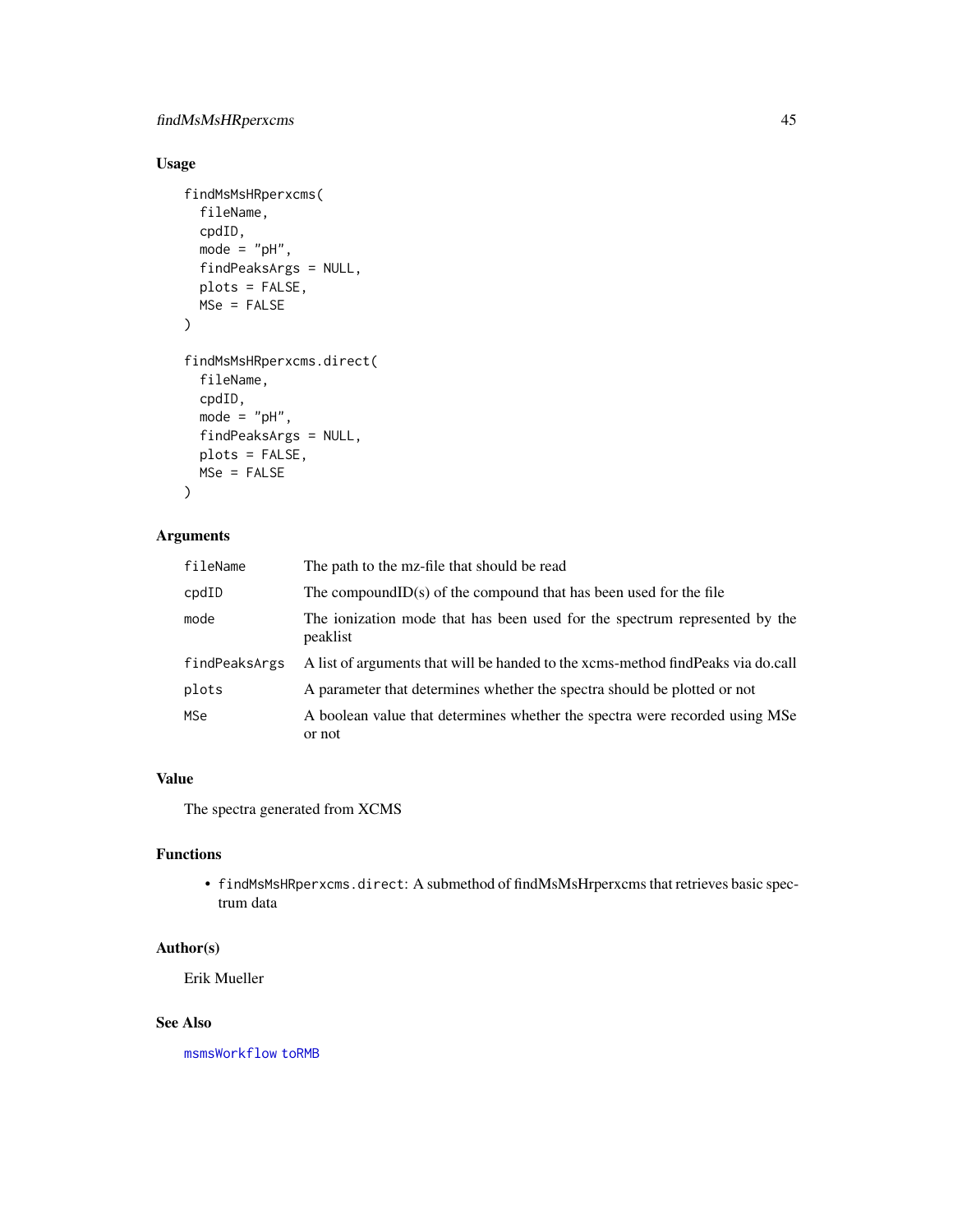# Examples

```
## Not run:
fileList <- list.files(system.file("XCMSinput", package = "RMassBank"), "Glucolesquerellin", full.names=TRUE)[3]
loadList(system.file("XCMSinput/compoundList.csv",package="RMassBank"))
    psp <- findMsMsHRperxcms(fileList,2184)
```
## End(Not run)

<span id="page-45-0"></span>

|  | indMz |
|--|-------|
|  |       |
|  |       |

 $Find\ compound\ information$ 

# Description

Retrieves compound information from the loaded compound list or calculates it from the SMILES code in the list.

# Usage

findMz(cpdID, mode = "pH", ppm = 10, deltaMz = 0, retrieval="standard")

findRt(cpdID)

findSmiles(cpdID)

findFormula(cpdID, retrieval="standard")

findCAS(cpdID)

findName(cpdID)

findLevel(cpdID, compact=FALSE)

## Arguments

| $\text{cpdID}$ | The compound ID in the compound list.                                                                                                                                                                                                                                                                                                                           |
|----------------|-----------------------------------------------------------------------------------------------------------------------------------------------------------------------------------------------------------------------------------------------------------------------------------------------------------------------------------------------------------------|
| mode           | Specifies the species of the molecule: An empty string specifies uncharged<br>monoisotopic mass, $pH$ (positive H) specifies $[M+H]+$ , $pNa$ specifies $[M+Na]+$ ,<br>$pM$ specifies [M]+, $mH$ and $mFA$ specify [M-H]- and [M+FA]-, respectively. (I<br>apologize for the naming of $pH$ which has absolutely nothing to do with chem-<br>ical $pH$ values.) |
| ppm            | Specifies ppm window (10 ppm will return the range of the molecular mass $+$<br>and $-10$ ppm).                                                                                                                                                                                                                                                                 |
| deltaMz        | Specifies additional m/z window to add to the range (deltaMz = $0.02$ will return<br>the range of the molecular mass $+0.02$ (and additionally $+$ the set ppm value).                                                                                                                                                                                          |
| retrieval      | A value that determines whether the files should be handled either as "standard",<br>if the compound is t is complete, "tentative", if at least a formula is present or<br>"unknown" if the only know thing is the m/z                                                                                                                                          |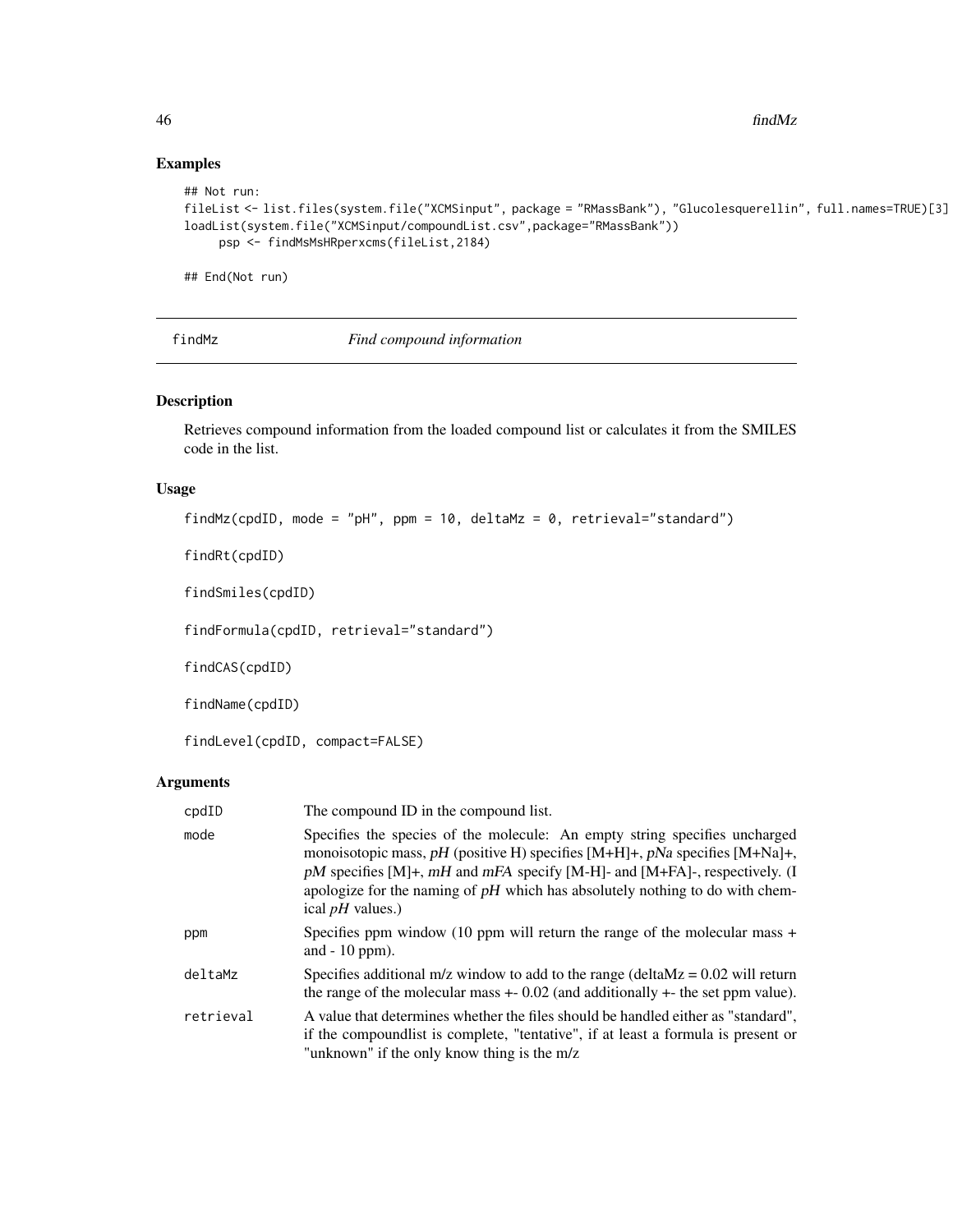## findMz.formula 47

compact Only for findLevel, returns the "retrieval" parameter used for many functions within RMassBank if TRUE

# Value

findMz will return a list(mzCenter=, mzMin=, mzMax=) with the molecular weight of the given ion, as calculated from the SMILES code and Rcdk.

findRt, findSmiles,findCAS,findName will return the corresponding entry from the compound list. findFormula returns the molecular formula as determined from the SMILES code.

# Author(s)

Michael Stravs

## See Also

[findMass](#page-36-0), [loadList](#page-65-0), [findMz.formula](#page-46-0)

## Examples

```
## Not run: %
findMz(123, "pH", 5)
findFormula(123)
```
## End(Not run)

<span id="page-46-0"></span>

| findMz.formula | Find the exact mass $+/- a$ given margin for a given formula or its ions |
|----------------|--------------------------------------------------------------------------|
|                | and adducts.                                                             |

# Description

Find the exact mass +/- a given margin for a given formula or its ions and adducts.

#### Usage

```
findMz.formula(formula, mode = "pH", ppm = 10, deltaMz = 0)
```
#### Arguments

| formula | The molecular formula in text or list format (see formulastring.to.list)                                                                                                   |
|---------|----------------------------------------------------------------------------------------------------------------------------------------------------------------------------|
| mode    | "pH", "pNa", "pM", "pNH4", "mH", "mM", "mFA" for different ions $([M+H]+)$<br>$[M+Na]+$ , $[M]+$ , $[M+NH4]+$ , $[M-H]$ -, $[M]+FA$ ]-). "" for the uncharged<br>molecule. |
| ppm     | The ppm margin to add/subtract                                                                                                                                             |
| deltaMz | The absolute mass to add/subtract. Cumulative with ppm                                                                                                                     |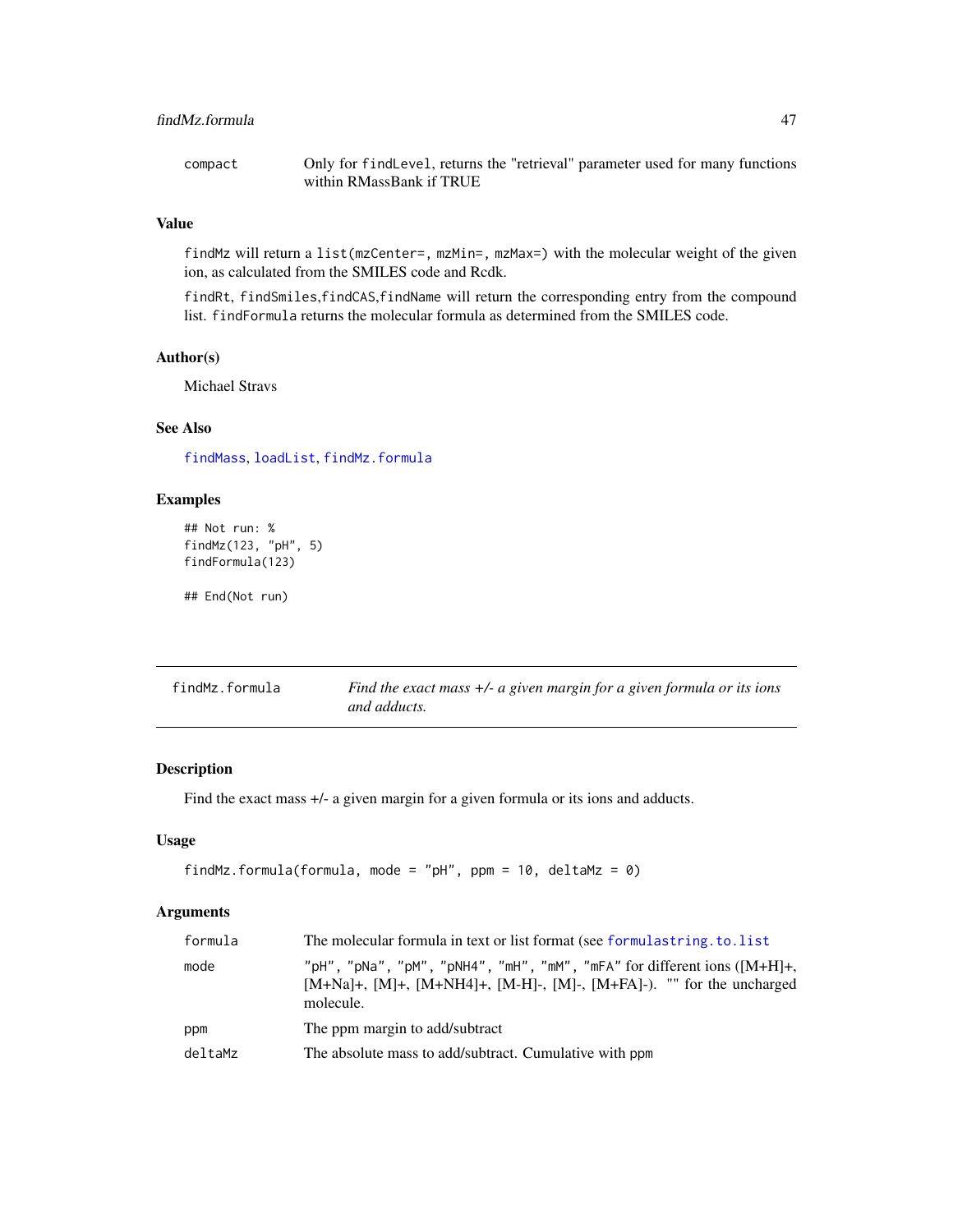# Value

A list(mzMin=, mzCenter=, mzMax=) with the masses.

#### Author(s)

Michael A. Stravs, Eawag <michael.stravs@eawag.ch>

# See Also

[findMz](#page-45-0)

## Examples

findMz.formula("C6H6")

findProgress *Determine processed steps*

## Description

This function reads out the content of different slots of the workspace object and finds out which steps have already been processed on it.

#### Usage

```
findProgress(workspace)
```
# Arguments

workspace A msmsWorkspace object.

## Value

An array containing all msmsWorkflow steps which have likely been processed.

## Author(s)

Stravs MA, Eawag <michael.stravs@eawag.ch>

## Examples

```
## Not run:
findProgress(w)
```
## End(Not run)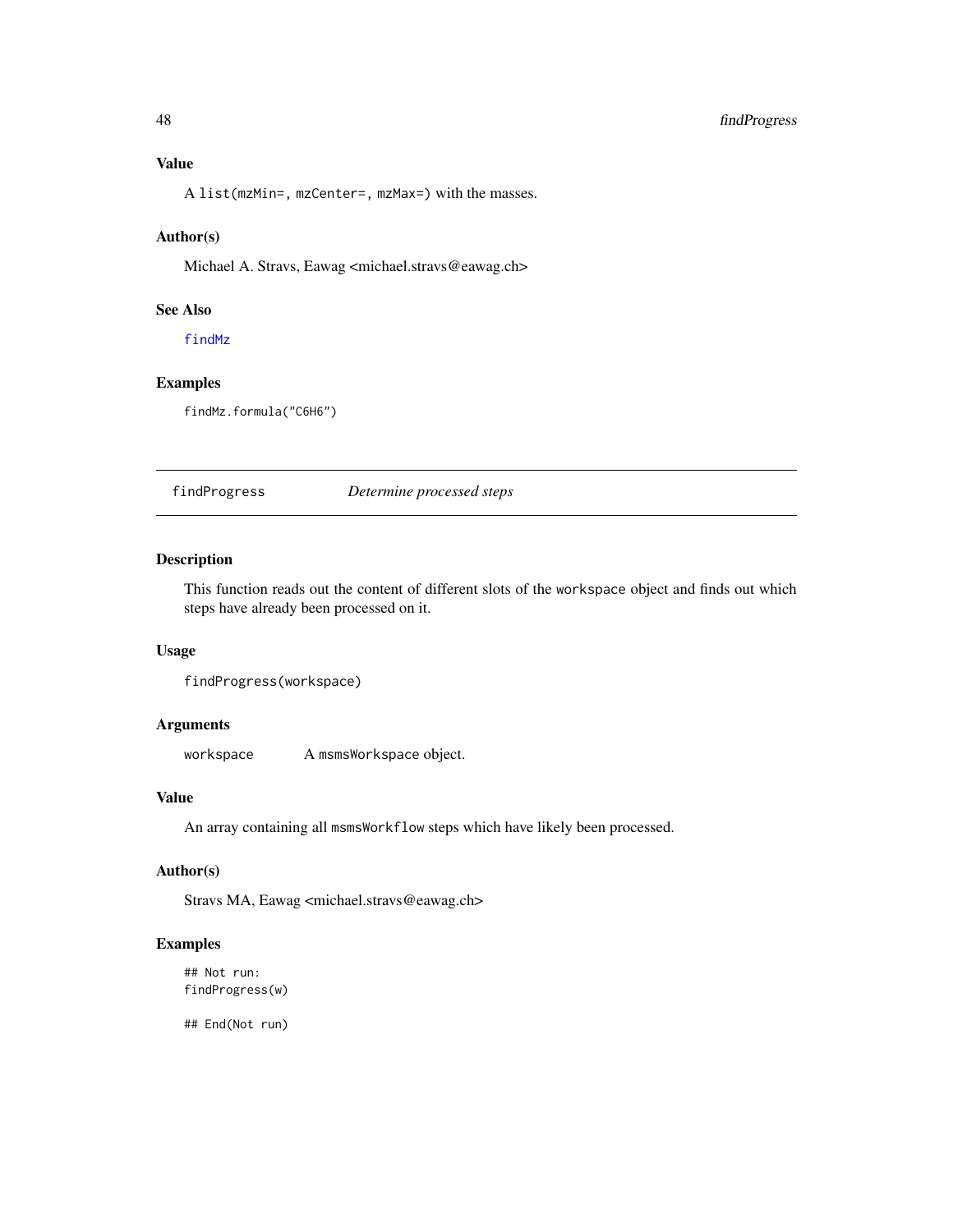# Description

flatten converts a list of MassBank compound information sets (as retrieved by [gatherData](#page-50-0)) to a flat table, to be exported into an [infolist.](#page-64-0) readMbdata reads a single record from an infolist flat table back into a MassBank (half-)entry.

#### Usage

flatten(mbdata)

readMbdata(row)

# Arguments

| mbdata | A list of MassBank compound information sets as returned from gatherData. |
|--------|---------------------------------------------------------------------------|
| row    | One row of MassBank compound information retrieved from an infolist.      |

#### Details

Neither the flattening system itself nor the implementation are particularly fantastic, but since handchecking of records is a necessary evil, there is currently no alternative (short of coding a complete GUI for this and working directly on the records.)

# Value

flatten returns a matrix (not a data frame) to be written to CSV.

```
readMbdata returns a list of type list(id= compoundID,..., 'ACCESSION' = '', 'RECORD_TITLE'
= '', ) etc.
```
# Author(s)

Michael Stravs

## References

MassBank record format: [http://www.massbank.jp/manuals/MassBankRecord\\_en.pdf](http://www.massbank.jp/manuals/MassBankRecord_en.pdf)

#### See Also

[gatherData](#page-50-0),[loadInfolist](#page-64-0)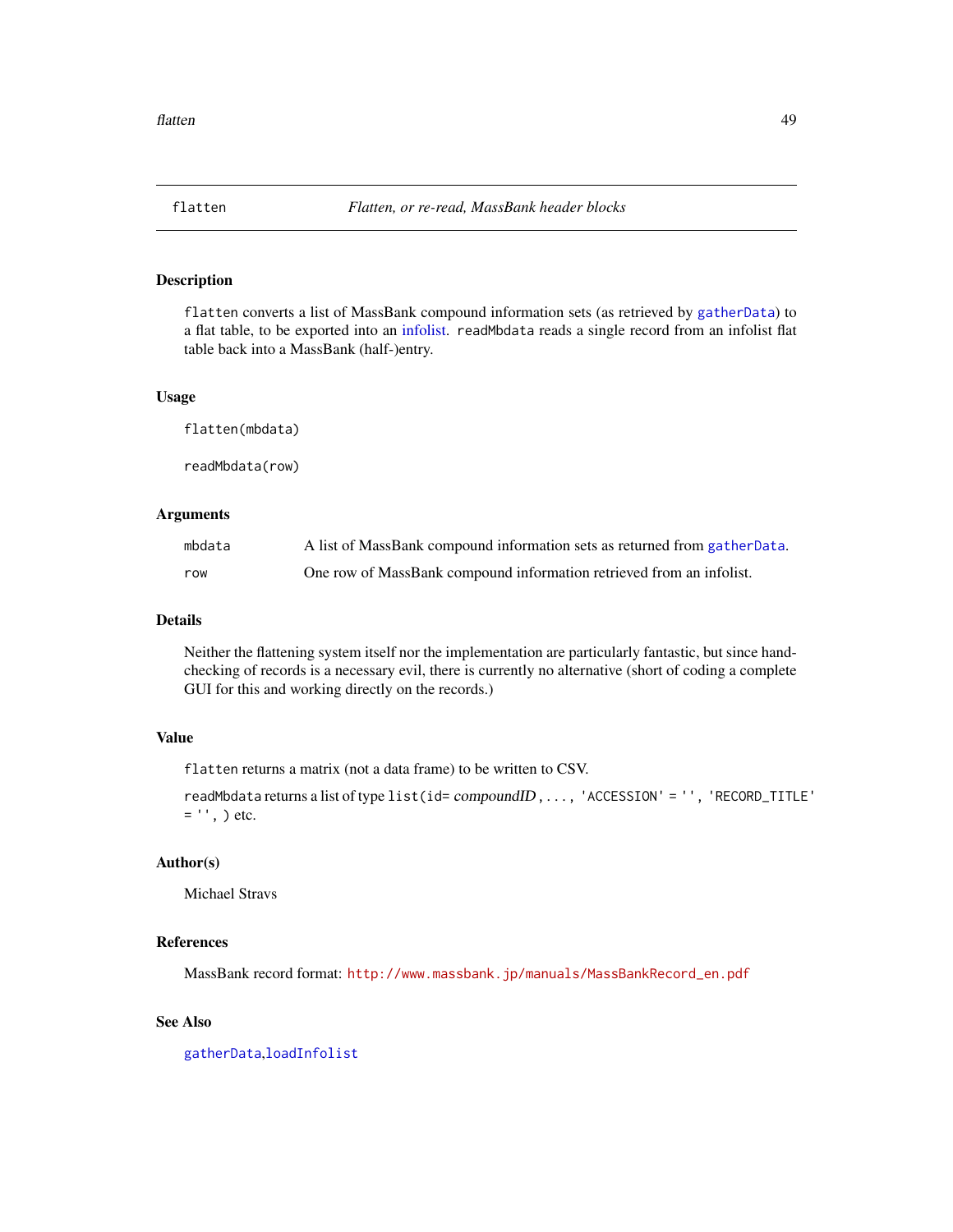## Examples

```
## Not run:
# Collect some data to flatten
ids <- c(40,50,60,70)
data <- lapply(ids, gatherData)
 # Flatten the data trees to a table
 flat.table <- flatten(data)
 # reimport the table into a tree
 data.reimported <- apply(flat.table, 1, readMbdata)
## End(Not run)
```
<span id="page-49-0"></span>formulastring.to.list *Interconvert molecular formula representations*

# <span id="page-49-1"></span>Description

Converts molecular formulas from string to list representation or vice versa.

## Usage

list.to.formula(flist)

formulastring.to.list(formula)

#### Arguments

| formula | A molecular formula in string format, e.g. "C6H1206".                                 |
|---------|---------------------------------------------------------------------------------------|
| flist   | A molecular formula in list format, e.g. list ( $C'' = 6$ , $H'' = 12$ , $T'' = 6$ ). |

# Details

The function doesn't care about whether your formula makes sense. However, "C3.5O4" will give list(" $C'' = 3$ , " $O'' = 4$ ) because regular expressions are used for matching (however, list(" $C'' =$ 3.5, "O" = 4) gives "C3.5O4".) Duplicate elements cause problems; only "strict" molecular formulas ("CH4O", but not "CH3OH") work correctly.

# Value

list.to.formula returns a string representation of the formula; formulastring.to.list returns the list representation.

#### Author(s)

Michael Stravs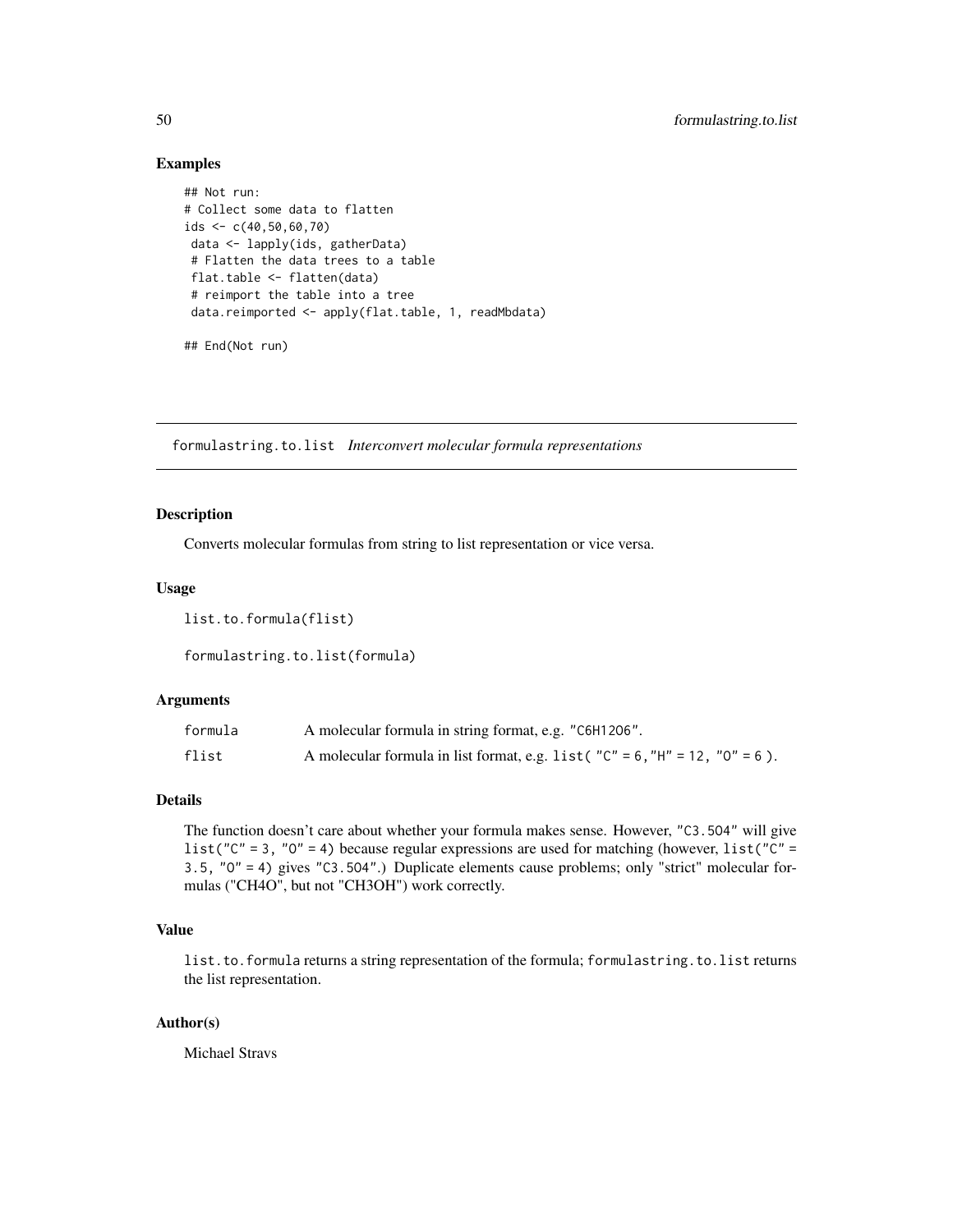#### gatherData 51

#### See Also

[add.formula](#page-5-0), [order.formula](#page-81-0), [is.valid.formula](#page-63-0)

#### Examples

```
#
list.to.format(alist("C" = 4, "H" = 12))# This is also OK and useful to calculate e.g. adducts or losses.
list.to.formula(list("C'' = 4, "H'' = -1))
formulastring.to.list(list.to.formula(formulastring.to.list("CHIBr")))
```
<span id="page-50-0"></span>gatherData *Retrieve annotation data*

#### Description

Retrieves annotation data for a compound from the internet services CTS, Pubchem, Chemspider and Cactvs, based on the SMILES code and name of the compounds stored in the compound list.

#### Usage

gatherData(id)

#### Arguments

id The compound ID.

#### Details

Composes the "upper part" of a MassBank record filled with chemical data about the compound: name, exact mass, structure, CAS no., links to PubChem, KEGG, ChemSpider. The instrument type is also written into this block (even if not strictly part of the chemical information). Additionally, index fields are added at the start of the record, which will be removed later: id, dbcas, dbname from the compound list, dataused to indicate the used identifier for CTS search (smiles or dbname).

Additionally, the fields ACCESSION and RECORD\_TITLE are inserted empty and will be filled later on.

# Value

```
Returns a list of type list (id= compoundID, ..., 'ACCESSION' = '', 'RECORD_TITLE' = '', )
etc.
```
## Author(s)

Michael Stravs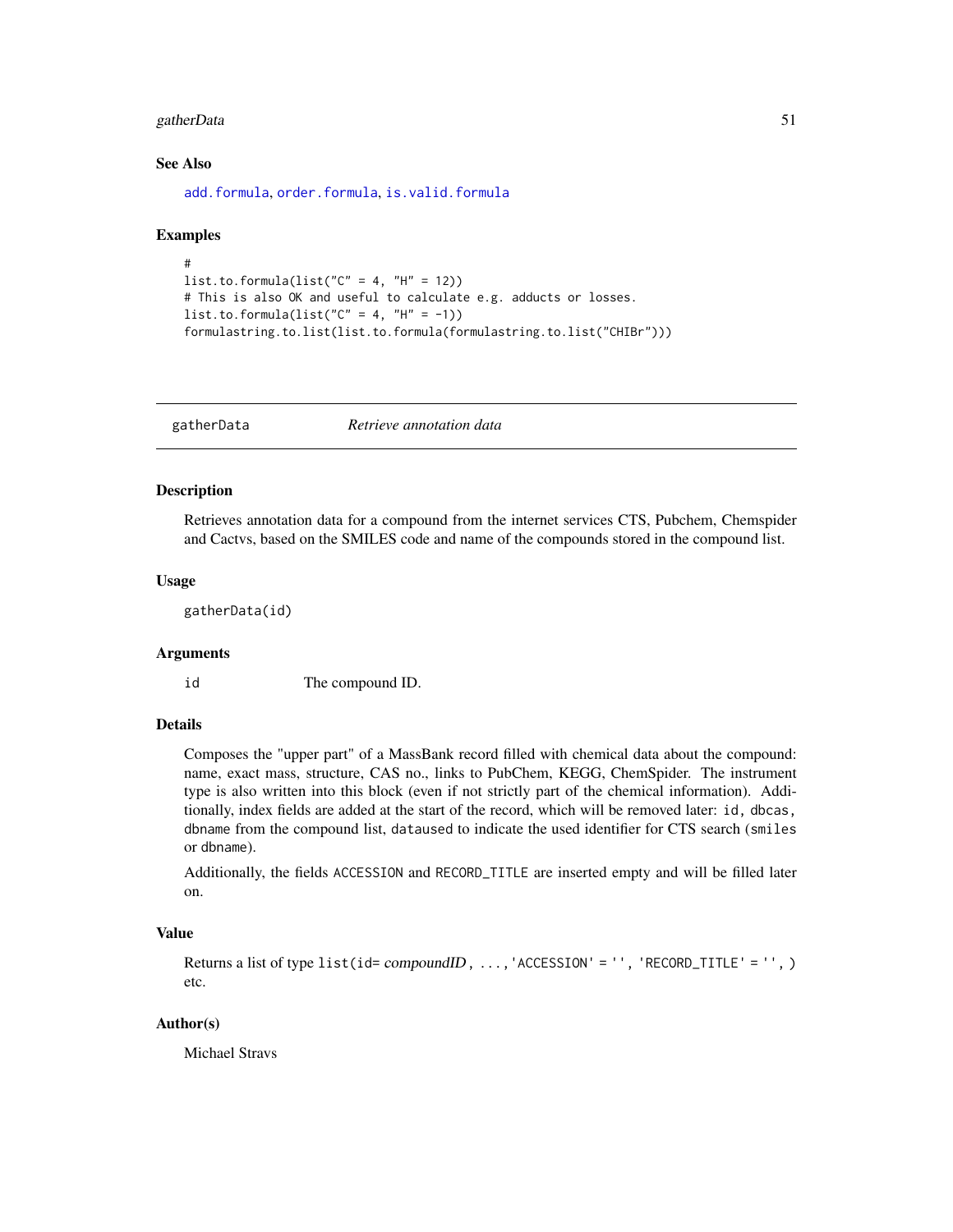#### References

Chemical Translation Service: <http://uranus.fiehnlab.ucdavis.edu:8080/cts/homePage> cactus Chemical Identifier Resolver: <http://cactus.nci.nih.gov/chemical/structure> MassBank record format: [http://www.massbank.jp/manuals/MassBankRecord\\_en.pdf](http://www.massbank.jp/manuals/MassBankRecord_en.pdf) Pubchem REST: [https://pubchem.ncbi.nlm.nih.gov/pug\\_rest/PUG\\_REST.html](https://pubchem.ncbi.nlm.nih.gov/pug_rest/PUG_REST.html) Chemspider InChI conversion: <https://www.chemspider.com/InChI.asmx>

## See Also

[mbWorkflow](#page-69-0)

#### Examples

```
# Gather data for compound ID 131
## Not run: gatherData(131)
```
gatherDataBabel *Retrieve annotation data*

#### Description

Retrieves annotation data for a compound by using babel, based on the SMILES code and name of the compounds stored in the compound list.

#### Usage

```
gatherDataBabel(id)
```
#### Arguments

id The compound ID.

## Details

Composes the "upper part" of a MassBank record filled with chemical data about the compound: name, exact mass, structure, CAS no.. The instrument type is also written into this block (even if not strictly part of the chemical information). Additionally, index fields are added at the start of the record, which will be removed later: id, dbcas, dbname from the compound list.

Additionally, the fields ACCESSION and RECORD\_TITLE are inserted empty and will be filled later on.

This function is an alternative to gatherData, in case CTS is down or if information on one or more of the compounds in the compound list are sparse

#### Value

Returns a list of type list(id= compoundID, ...,'ACCESSION' = '', 'RECORD\_TITLE' = '', ) etc.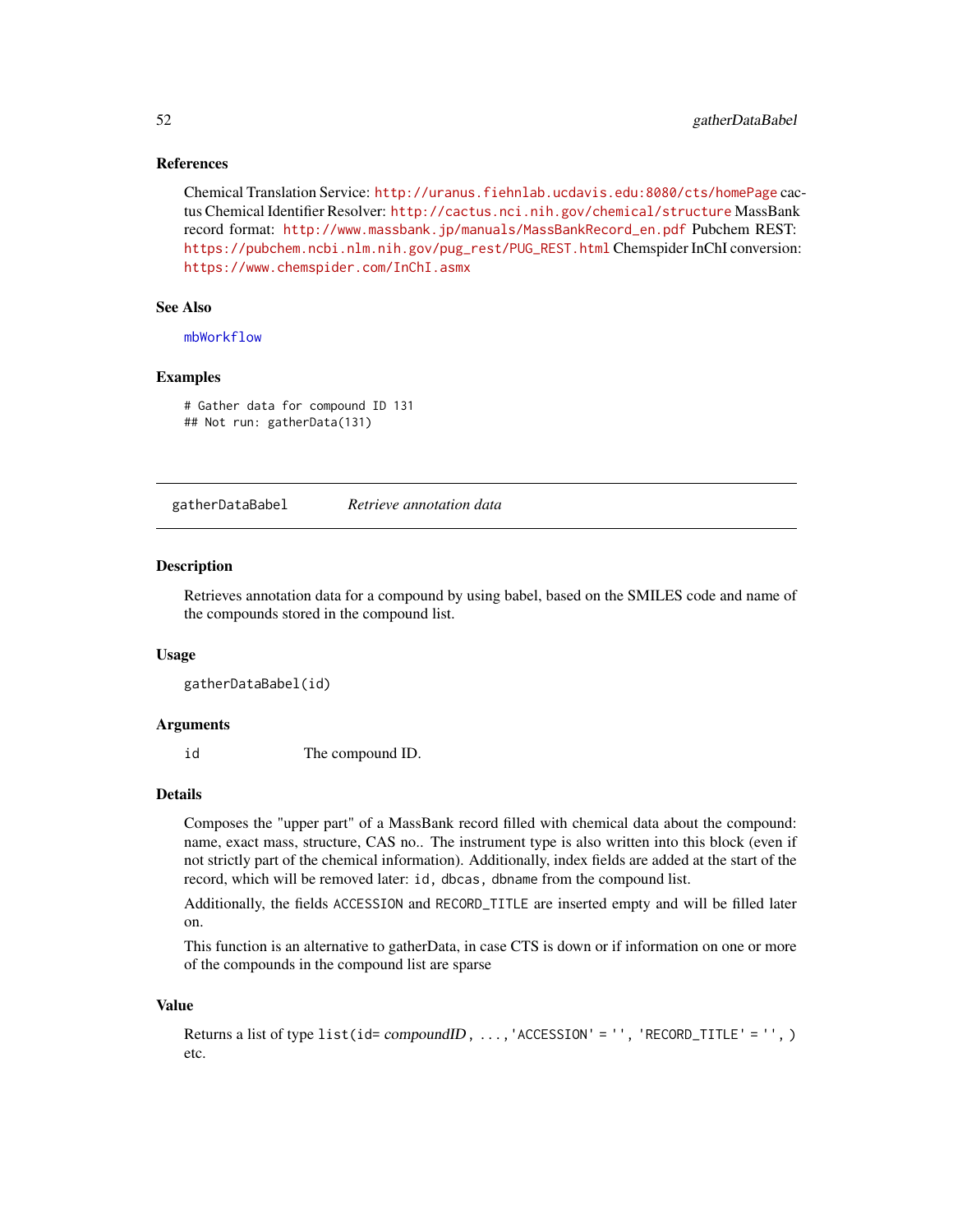## Author(s)

Michael Stravs, Erik Mueller

#### References

MassBank record format: [http://www.massbank.jp/manuals/MassBankRecord\\_en.pdf](http://www.massbank.jp/manuals/MassBankRecord_en.pdf)

## See Also

[mbWorkflow](#page-69-0)

## Examples

```
# Gather data for compound ID 131
## Not run: gatherDataBabel(131)
```
gatherDataUnknown *Retrieve annotation data*

#### Description

Retrieves annotation data for an unknown compound by using basic information present

#### Usage

gatherDataUnknown(id, mode, retrieval)

### Arguments

| id        | The compound ID.                                                                                                                                                                                                      |
|-----------|-----------------------------------------------------------------------------------------------------------------------------------------------------------------------------------------------------------------------|
| mode      | "pH", "pNa", "pM", "pNH4", "mH", "mM", "mFA" for different ions $([M+H] +$<br>$[M+Na]+$ , $[M]+$ , $[M+NH4]+$ , $[M-H]$ -, $[M]+FA$ ]-).                                                                              |
| retrieval | A value that determines whether the files should be handled either as "standard".<br>if the compoundlist is complete, "tentative", if at least a formula is present or<br>"unknown" if the only know thing is the m/z |

## Details

Composes the "upper part" of a MassBank record filled with chemical data about the compound: name, exact mass, structure, CAS no.. The instrument type is also written into this block (even if not strictly part of the chemical information). Additionally, index fields are added at the start of the record, which will be removed later: id, dbcas, dbname from the compound list.

Additionally, the fields ACCESSION and RECORD\_TITLE are inserted empty and will be filled later on.

This function is used to generate the data in case a substance is unknown, i.e. not enough information is present to derive anything about formulas or links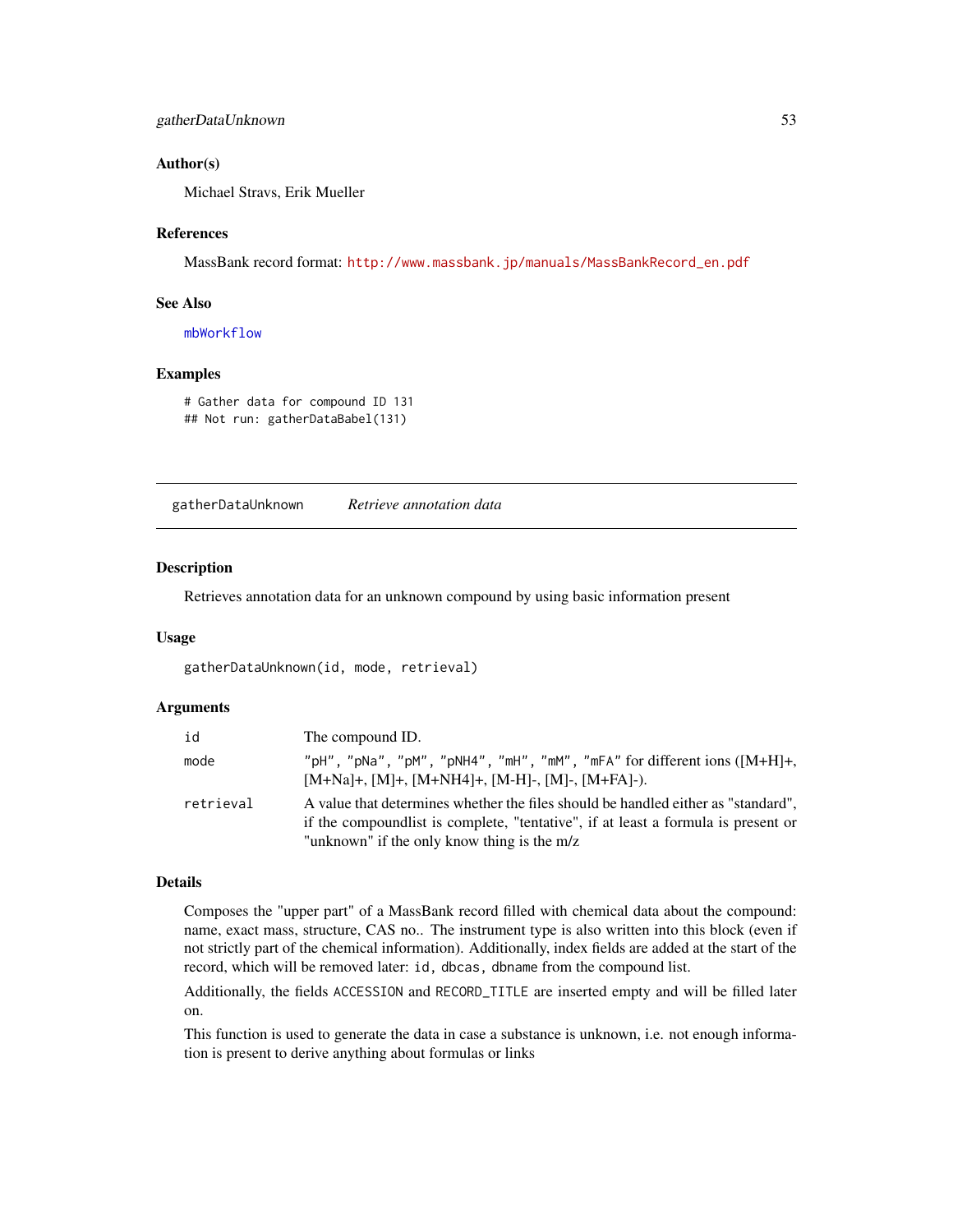#### Value

Returns a list of type list(id= compoundID, ..., 'ACCESSION' = '', 'RECORD\_TITLE' = '', ) etc.

## Author(s)

Michael Stravs, Erik Mueller

#### References

MassBank record format: [http://www.massbank.jp/manuals/MassBankRecord\\_en.pdf](http://www.massbank.jp/manuals/MassBankRecord_en.pdf)

#### See Also

[mbWorkflow](#page-69-0)

#### Examples

# Gather data for compound ID 131 ## Not run: gatherDataUnknown(131,"pH")

gatherPubChem *Retrieve supplemental annotation data from Pubchem*

#### Description

Retrieves annotation data for a compound from the internet service Pubchem based on the inchikey generated by babel or Cactus

#### Usage

gatherPubChem(key)

#### Arguments

key An Inchi-Key

# Details

The data retrieved is the Pubchem CID, a synonym from the Pubchem database, the IUPAC name (using the preferred if available) and a Chebi link

## Value

Returns a list with 4 slots: PcID The Pubchem CID Synonym An arbitrary synonym for the compound name IUPAC A IUPAC-name (preferred if available) Chebi The identification number of the chebi database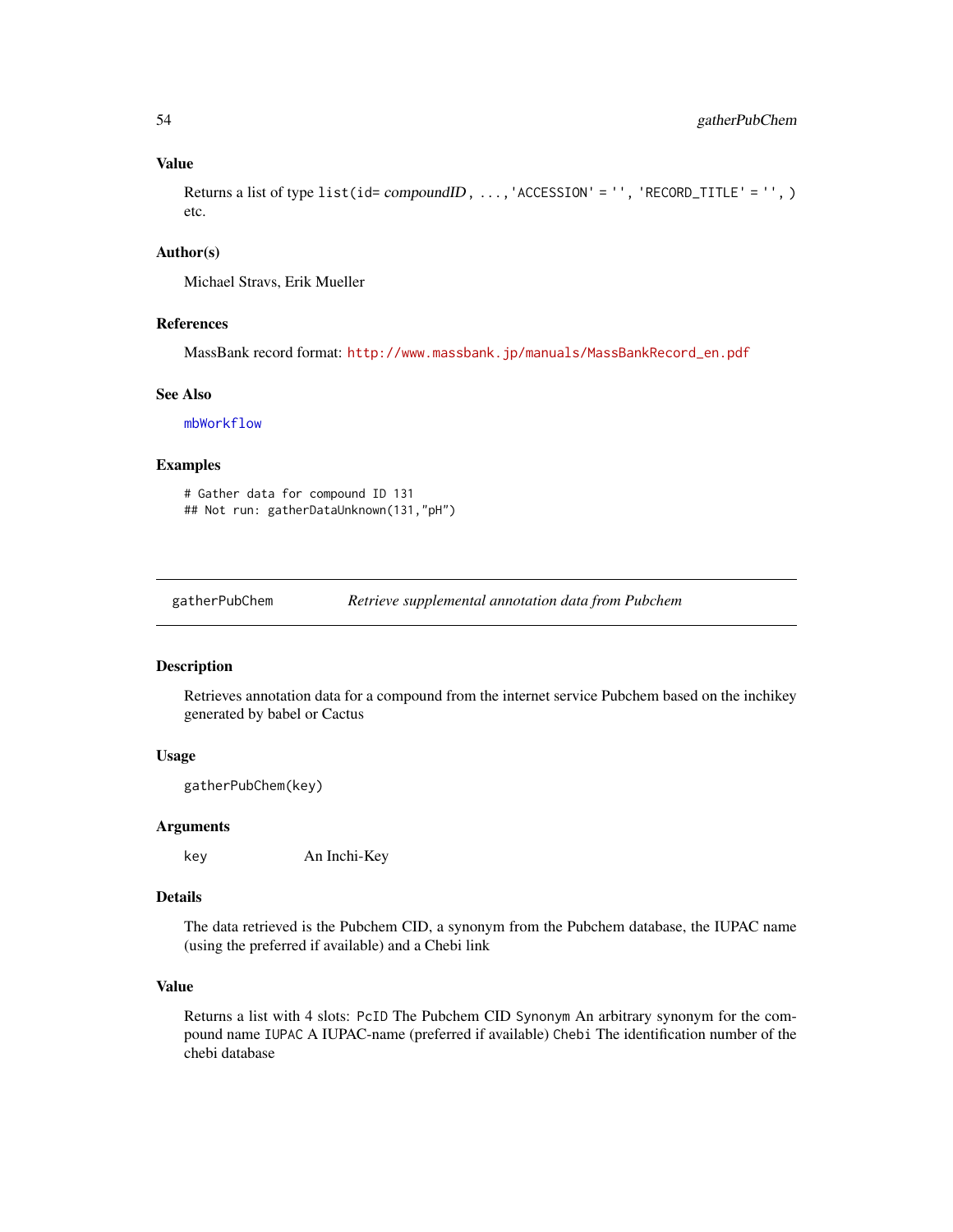# getAnalyticalInfo 55

## Author(s)

Erik Mueller

# References

Pubchem REST: [https://pubchem.ncbi.nlm.nih.gov/pug\\_rest/PUG\\_REST.html](https://pubchem.ncbi.nlm.nih.gov/pug_rest/PUG_REST.html) Chebi: [http:](http://www.ebi.ac.uk/chebi) [//www.ebi.ac.uk/chebi](http://www.ebi.ac.uk/chebi)

## See Also

[mbWorkflow](#page-69-0)

# Examples

```
# Gather data for compound ID 131
## Not run: gatherPubChem("QEIXBXXKTUNWDK-UHFFFAOYSA-N")
```
getAnalyticalInfo *Compose data block of MassBank record*

#### Description

gatherCompound composes the data blocks (the "lower half") of all MassBank records for a compound, using the annotation data in the RMassBank options, spectrum info data from the analyzedSpectype record and the peaks from the reanalyzed, multiplicity-filtered peak table. It calls gatherSpectrum for each child spectrum.

## Usage

```
gatherCompound(spec, aggregated, additionalPeaks = NULL, retrieval="standard")
```

```
gatherSpectrum(spec, msmsdata, ac_ms, ac_lc, aggregated,
  additionalPeaks = NULL, retrieval="standard")
```
#### Arguments

| spec            | A RmbSpectraSet object, representing a compound with multiple spectra.                                                                                               |
|-----------------|----------------------------------------------------------------------------------------------------------------------------------------------------------------------|
| aggregated      | An aggregate peak table where the peaks are extracted from.                                                                                                          |
| msmsdata        | A RmbSpectrum2 object from the spec spectra set, representing a single spec-<br>trum to give a record.                                                               |
| $acms, ac\_lc$  | Information for the AC\\$MASS SPECTROMETRY and AC\\$CHROMATOGRAPHY<br>fields in the MassBank record, created by gather Compound and then fed into<br>gatherSpectrum. |
| additionalPeaks |                                                                                                                                                                      |
|                 | If present, a table with additional peaks to add into the spectra. As loaded with<br>addPeaks.                                                                       |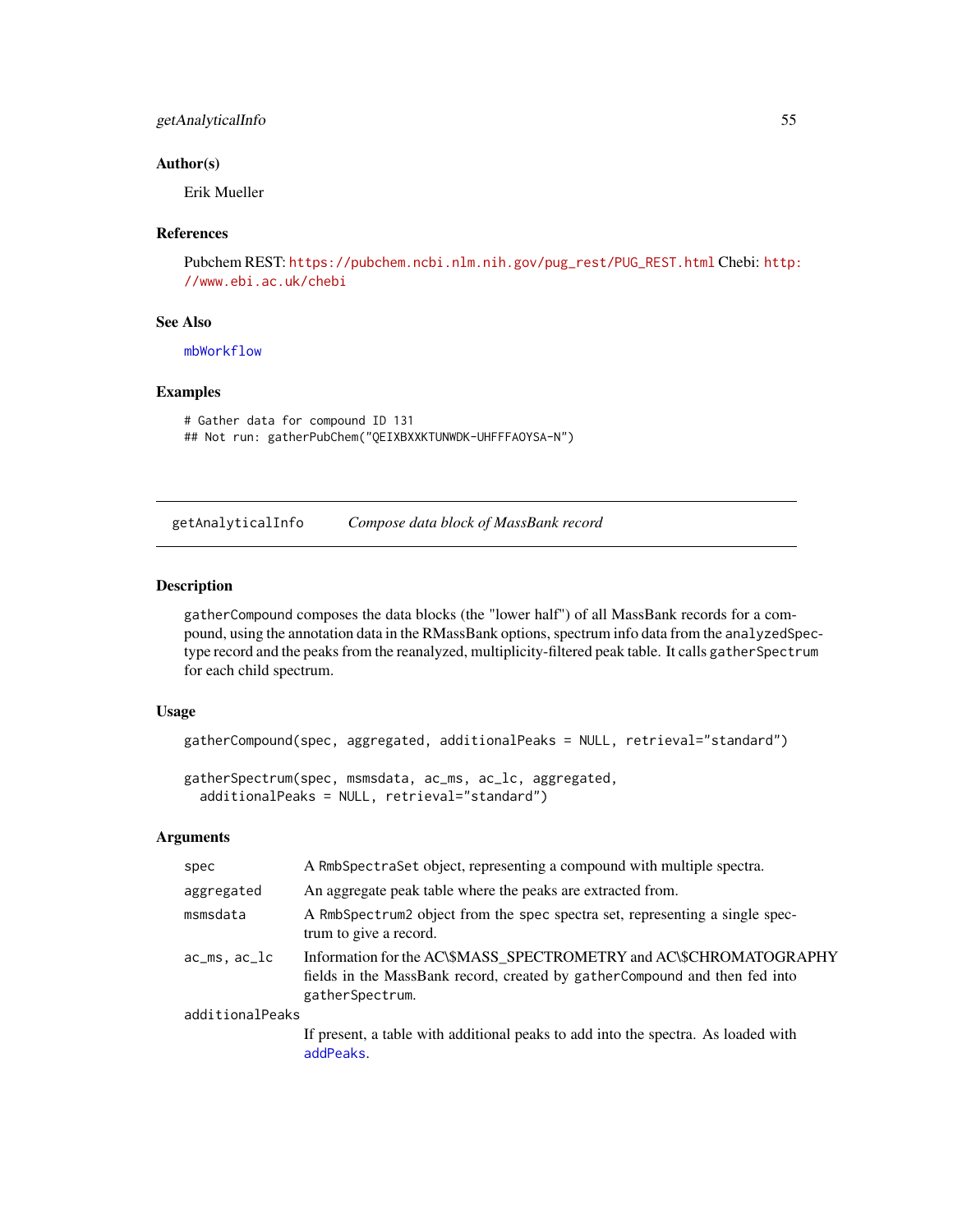| retrieval | A value that determines whether the files should be handled either as "standard". |
|-----------|-----------------------------------------------------------------------------------|
|           | if the compoundlist is complete, "tentative", if at least a formula is present or |
|           | "unknown" if the only know thing is the m/z                                       |

#### Details

The returned data blocks are in format list( "AC\\$MASS\_SPECTROMETRY" = list('FRAGMENTATION\_MODE'  $=$   $'CD'$ , ...), ...) etc.

# Value

gatherCompound returns a list of tree-like MassBank data blocks. gatherSpectrum returns one single MassBank data block or NA if no useful peak is in the spectrum.

#### Note

Note that the global table additionalPeaks is also used as an additional source of peaks.

# Author(s)

Michael Stravs

## References

MassBank record format: [http://www.massbank.jp/manuals/MassBankRecord\\_en.pdf](http://www.massbank.jp/manuals/MassBankRecord_en.pdf)

## See Also

[mbWorkflow](#page-69-0), [buildRecord](#page-15-0)

#### Examples

```
## Not run:
     myspectrum <- w@spectra[[1]]
massbankdata <- gatherCompound(myspectrum, w@aggregated)
# Note: ac_lc and ac_ms are data blocks usually generated in gatherCompound and
# passed on from there. The call below gives a relatively useless result :)
ac_lc_dummy <- list()
ac_ms_dummy <- list()
justOneSpectrum <- gatherSpectrum(myspectrum, myspectrum@child[[2]],
ac_ms_dummy, ac_lc_dummy, w@aggregated)
```
## End(Not run)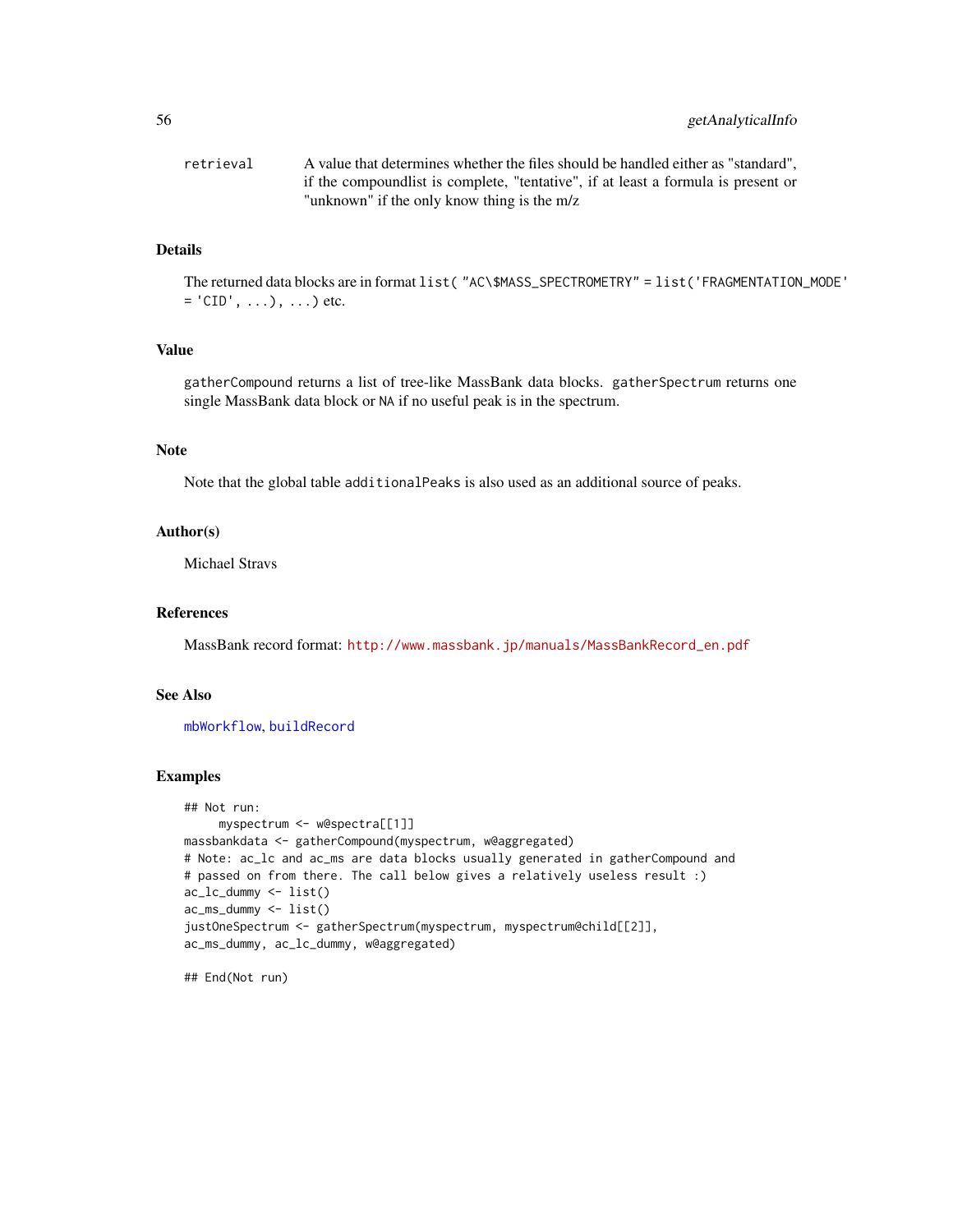<span id="page-56-0"></span>

## Description

Retrieves information from the Cactus Chemical Identifier Resolver (PubChem).

## Usage

getCactus(identifier, representation)

## Arguments

| identifier | Any identifier interpreted by the resolver, e.g. an InChI key or a SMILES code.             |
|------------|---------------------------------------------------------------------------------------------|
|            | representation The desired representation, as required from the resolver, e.g. stdinchikey, |
|            | chemspider id, formula Refer to the webpage for details.                                    |

## Details

It is not necessary to specify in which format the identifier is. Somehow, cactus does this automatically.

# Value

The result of the query, in plain text. Can be NA, or one or multiple lines (character array) of results.

## Note

Note that the InChI key is retrieved with a prefix (InChIkey=), which must be removed for most database searches in other databases (e.g. CTS).

# Author(s)

Michael Stravs

### References

cactus Chemical Identifier Resolver: <http://cactus.nci.nih.gov/chemical/structure>

## See Also

[getCtsRecord](#page-59-0), [getPcId](#page-62-0)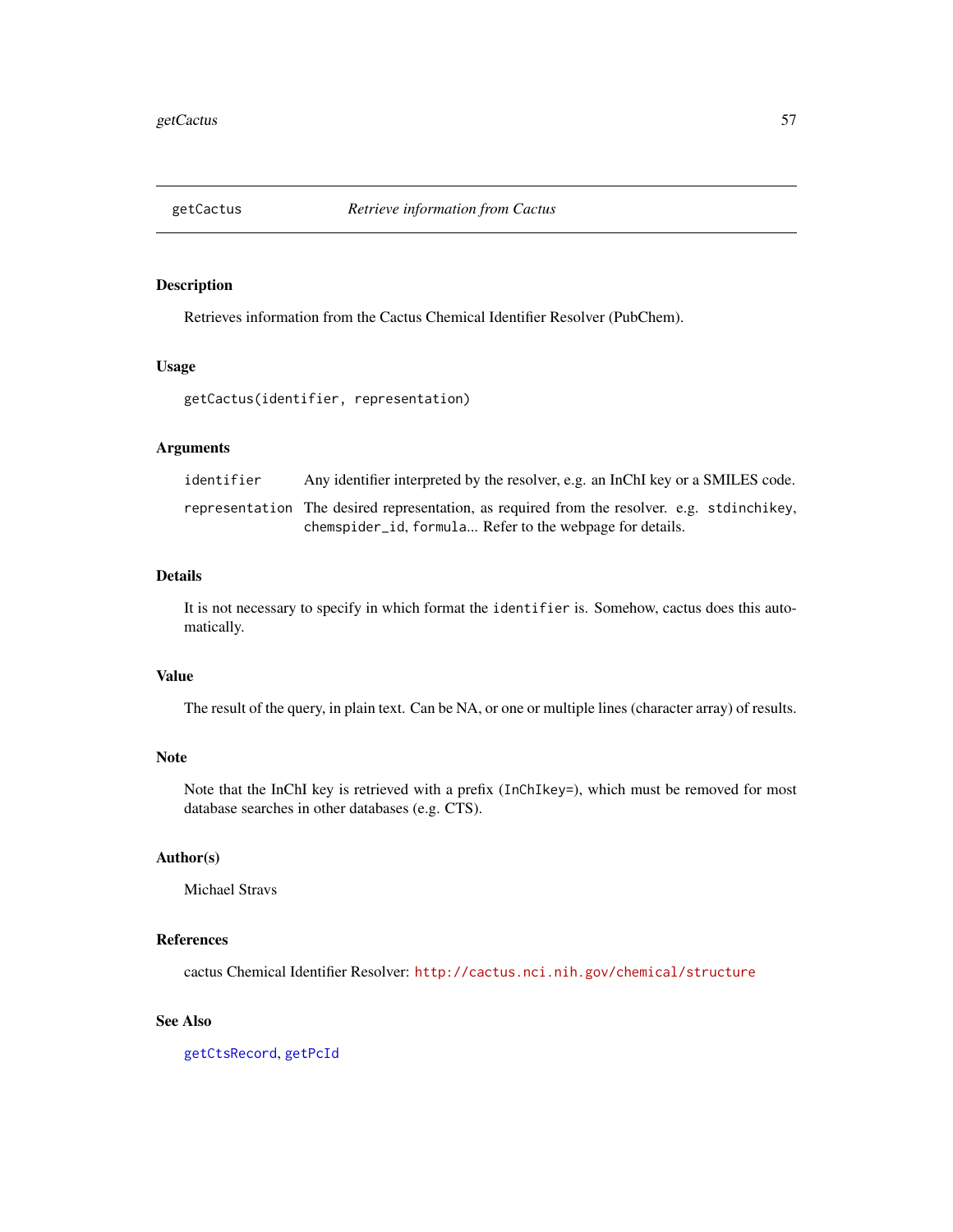# Examples

```
# Benzene:
getCactus("C1=CC=CC=C1", "cas")
getCactus("C1=CC=CC=C1", "stdinchikey")
getCactus("C1=CC=CC=C1", "chemspider_id")
```
getCompTox *Retrieves DTXSID (if it exists) from EPA Comptox Dashboard*

# Description

Retrieves DTXSID (if it exists) from EPA Comptox Dashboard

## Usage

getCompTox(query)

# Arguments

query The InChIKey of the compound.

# Value

Returns the DTXSID.

## Author(s)

Adelene Lai <adelene.lai@uni.lu>

## Examples

```
## Not run:
# getCompTox("MKXZASYAUGDDCJ-NJAFHUGGSA-N")
```
## End(Not run)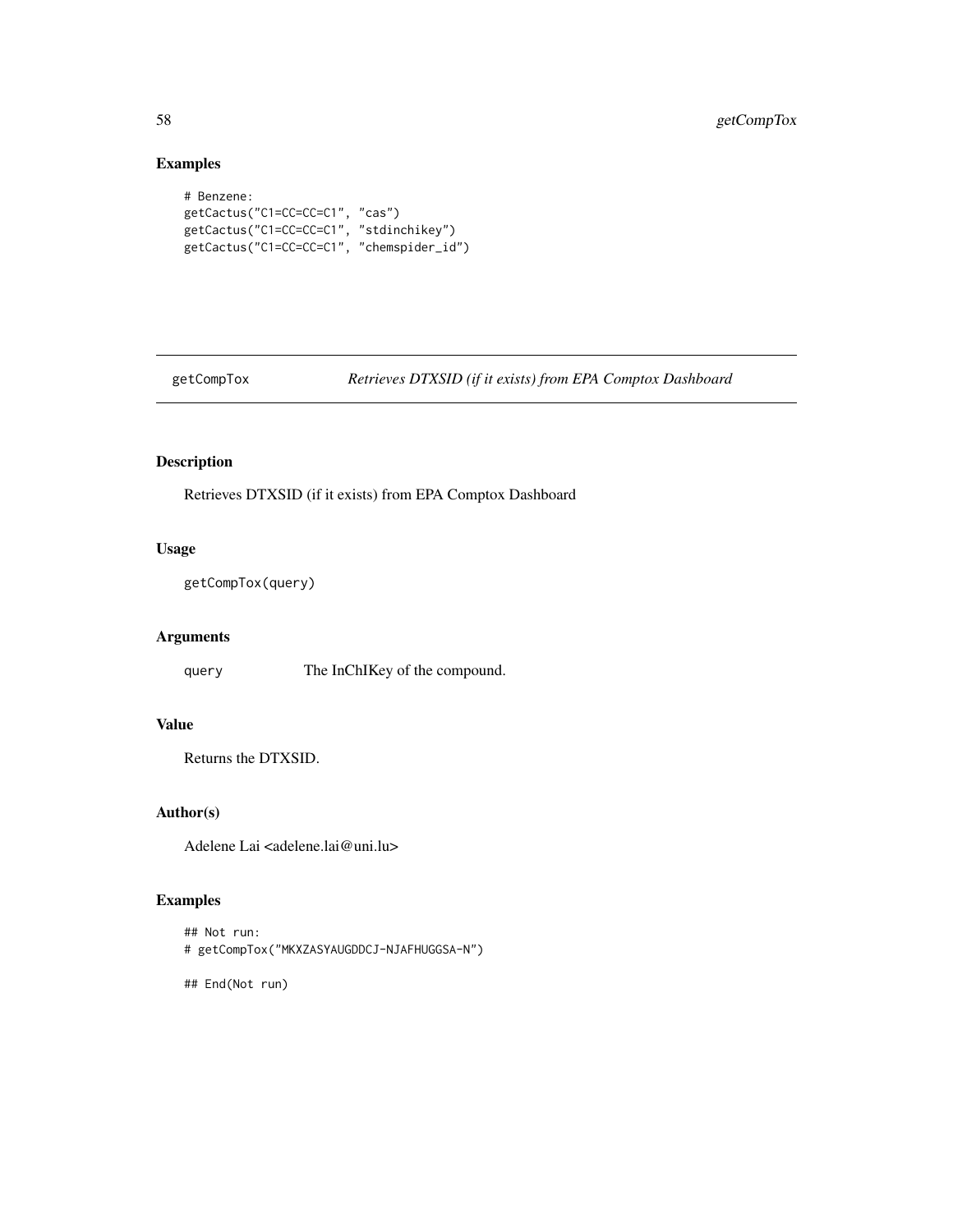### Description

Given an InChIKey, this function queries the chemspider web API to retrieve the Chemspider ID of he compound with that InChIkey.

#### Usage

```
getCSID(query)
```
## Arguments

query The InChIKey of the compound

# Value

Returns the chemspide

## Author(s)

Michele Stravs, Eawag <stravsmi@eawag.ch>

Erik Mueller, UFZ <erik.mueller@ufz.de>

## Examples

```
## Not run:
# Return all CAS registry numbers stored for benzene.
data <- getCtsRecord("UHOVQNZJYSORNB-UHFFFAOYSA-N")
cas <- CTS.externalIdSubset(data, "CAS")
```
## End(Not run)

getCtsKey *Convert a single ID to another using CTS.*

# Description

Convert a single ID to another using CTS.

# Usage

```
getCtsKey(query, from = "Chemical Name", to = "InChIKey")
```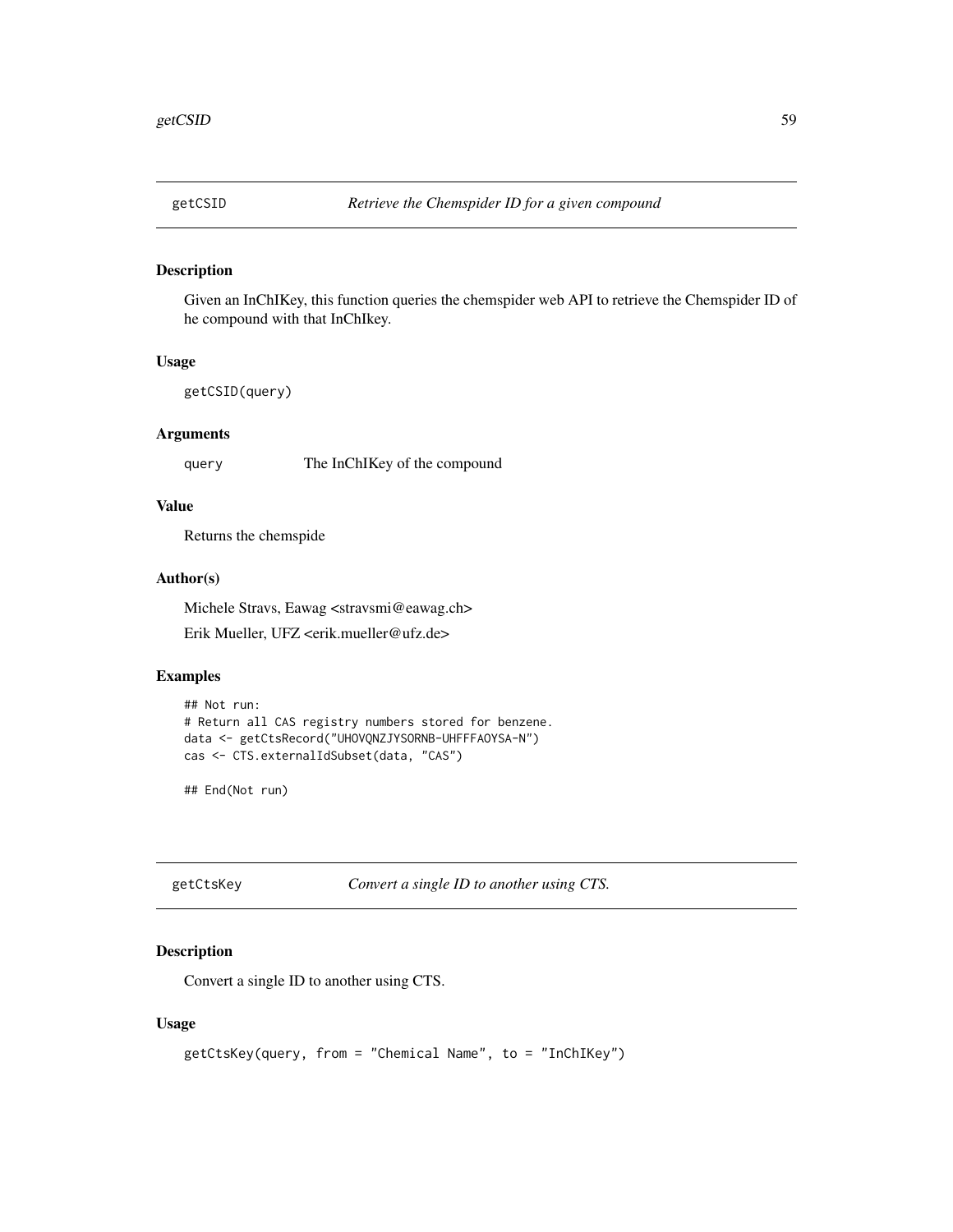#### **Arguments**

| query | ID to be converted |
|-------|--------------------|
| from  | Type of input ID   |
| to    | Desired output ID  |

# Value

An unordered array with the resulting converted key(s).

#### Author(s)

Michele Stravs, Eawag <stravsmi@eawag.ch>

#### Examples

k <- getCtsKey("benzene", "Chemical Name", "InChIKey")

<span id="page-59-0"></span>

getCtsRecord *Retrieve information from CTS*

## Description

Retrieves a complete CTS record from the InChI key.

#### Usage

getCtsRecord(key)

# Arguments

key The InChI key.

## Value

Returns a list with all information from CTS: inchikey,inchicode, formula, exactmass contain single values. synonyms contains an unordered list of scored synonyms (type, name, score, where type indicates either a normal name or a specific IUPAC name, see below). externalIds contains an unordered list of identifiers of the compound in various databases (name, value, where name is the database name and value the identifier in that database.)

# Note

Currently, the CTS results are still incomplete; the name scores are all 0, formula and exact mass return zero.

## Author(s)

Michele Stravs, Eawag <stravsmi@eawag.ch>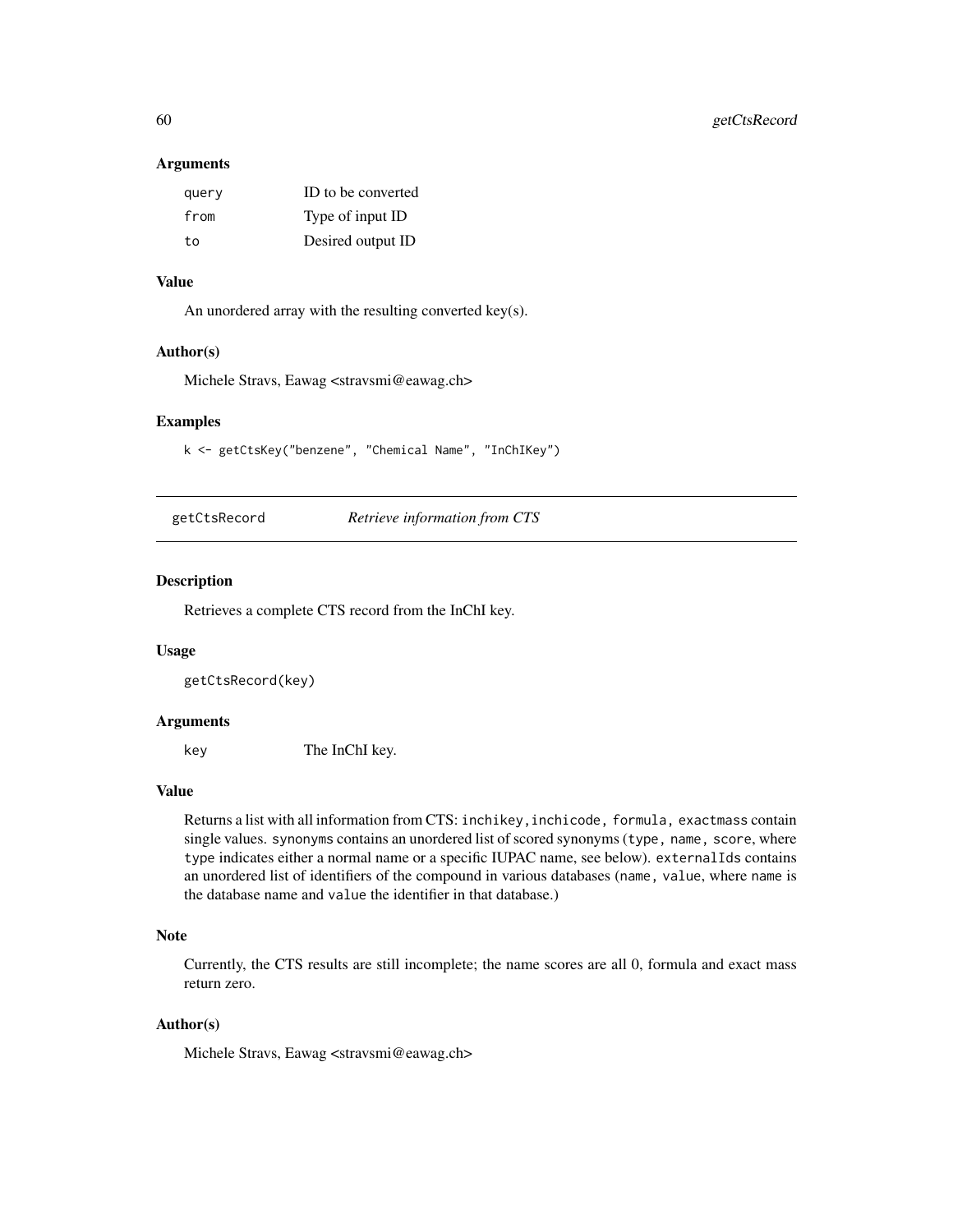#### getData 61

## References

Chemical Translation Service: <https://cts.fiehnlab.ucdavis.edu>

## Examples

```
data <- getCtsRecord("UHOVQNZJYSORNB-UHFFFAOYSA-N")
# show all synonym "types"
types <- unique(unlist(lapply(data$synonyms, function(i) i$type)))
## Not run: print(types)
```
getData *Get data frame with all present peak data*

#### Description

Returns a data frame with columns for all non-empty slots in a RmbSpectrum2 object. Note that MSnbase::Spectrum has a method as.data.frame, however that one will return only mz, intensity. This function is kept separate to ensure downwards compatibility since it returns more columns than MSnbase as.data.frame.

#### Usage

## S4 method for signature 'RmbSpectrum2' getData(s)

## Arguments

s The RmbSpectrum2 object to extract data from.

#### Value

A data frame with columns for every set slot.

## Author(s)

stravsmi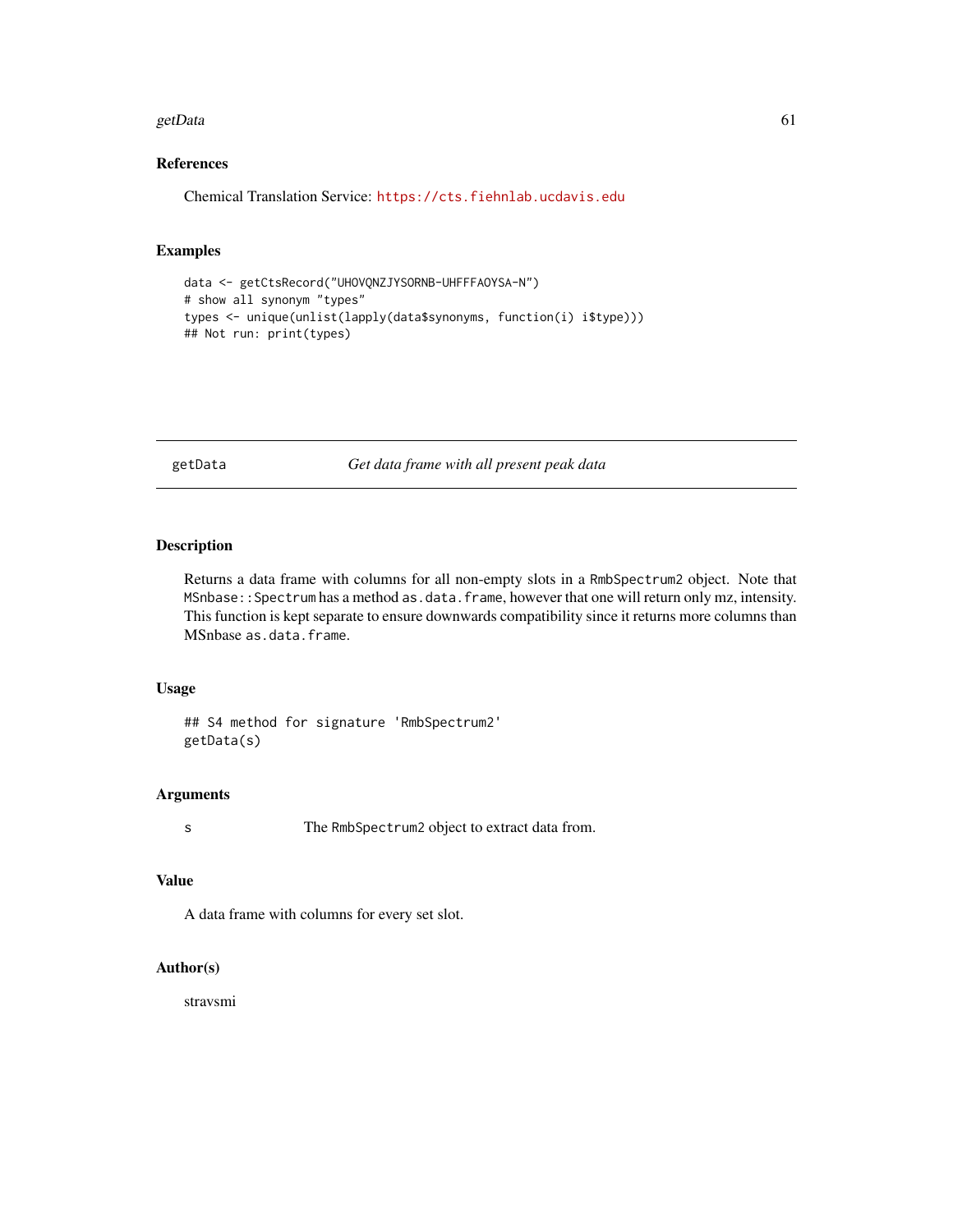# Description

The content will always be returned as character-string

# Usage

```
getField(parsedJDX, field_name)
```
# Arguments

| parsedJDX  | list as created by readJDX A parsed, single-block JCAMP file |  |
|------------|--------------------------------------------------------------|--|
| field name | character The name of the field (e.g. 'CAS REGISTRY NO')     |  |

# Value

The field's content

## Author(s)

pstahlhofen

# See Also

readJDX

# Examples

```
## Not run:
parsedJDX <- readJDX('my_singleblock_jcamp.dx')
title <- getField(parsedJDX, "TITLE")
```
## End(Not run)

getMolecule *Create Rcdk molecule from SMILES*

## Description

Generates a Rcdk molecule object from SMILES code, which is fully typed and usable (in contrast to the built-in parse.smiles).

#### Usage

getMolecule(smiles)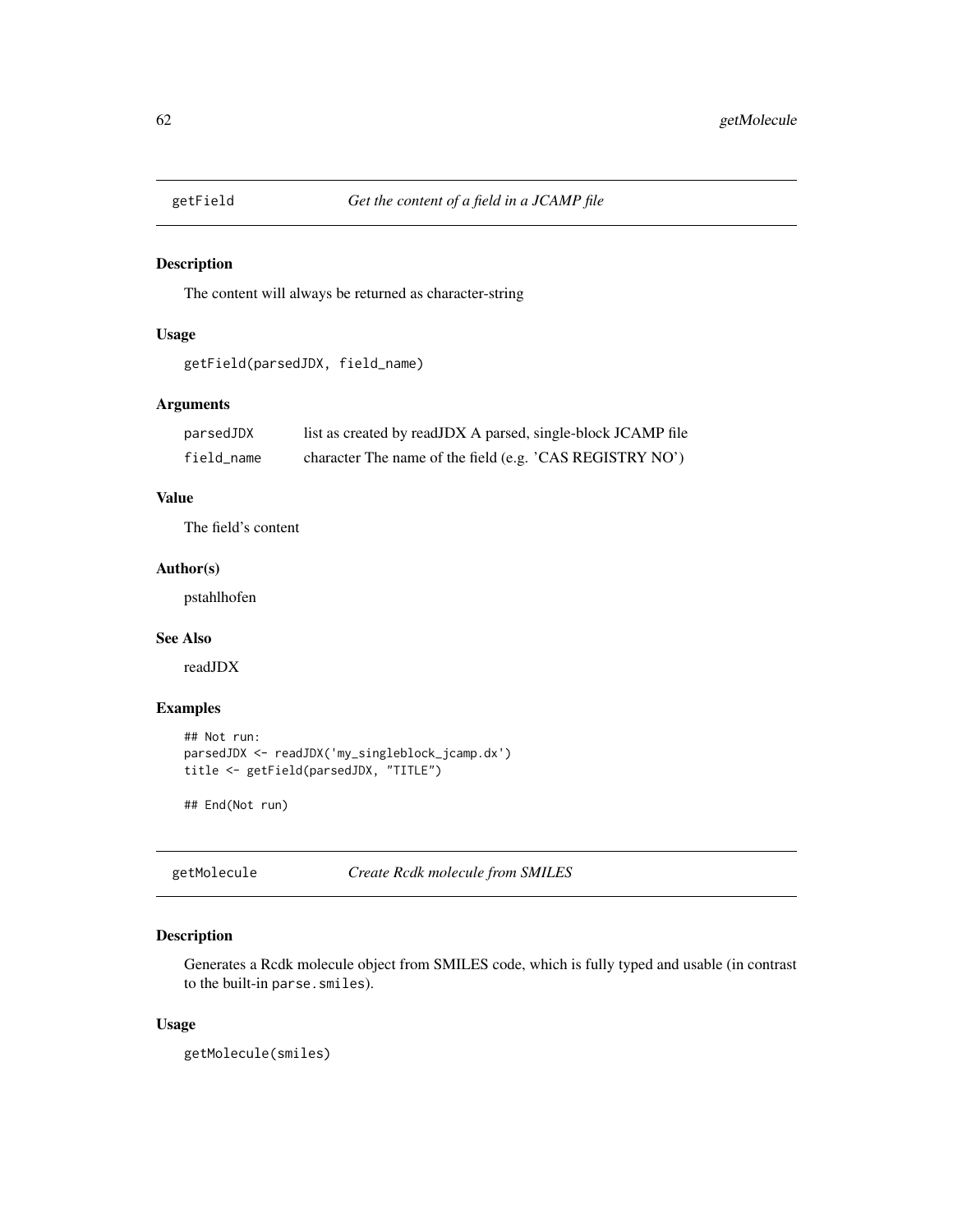#### getPcId 63

#### **Arguments**

smiles The SMILES code of the compound.

### Details

NOTE: As of today (2012-03-16), Rcdk discards stereochemistry when loading the SMILES code! Therefore, do not trust this function blindly, e.g. don't generate InChI keys from the result. It is, however, useful if you want to compute the mass (or something else) with Rcdk.

#### Value

A Rcdk IAtomContainer reference.

## Author(s)

Michael Stravs

## See Also

[parse.smiles](#page-0-0)

# Examples

```
# Lindane:
getMolecule("C1(C(C(C(C(C1Cl)Cl)Cl)Cl)Cl)Cl")
# Benzene:
getMolecule("C1=CC=CC=C1")
```
<span id="page-62-0"></span>getPcId *Search Pubchem CID*

## Description

Retrieves PubChem CIDs for a search term.

#### Usage

```
getPcId(query, from = "inchikey")
```
## Arguments

| query | ID to be converted |
|-------|--------------------|
| from  | Type of input ID   |

## Details

Only the first result is returned currently. The function should be regarded as experimental and has not thoroughly been tested.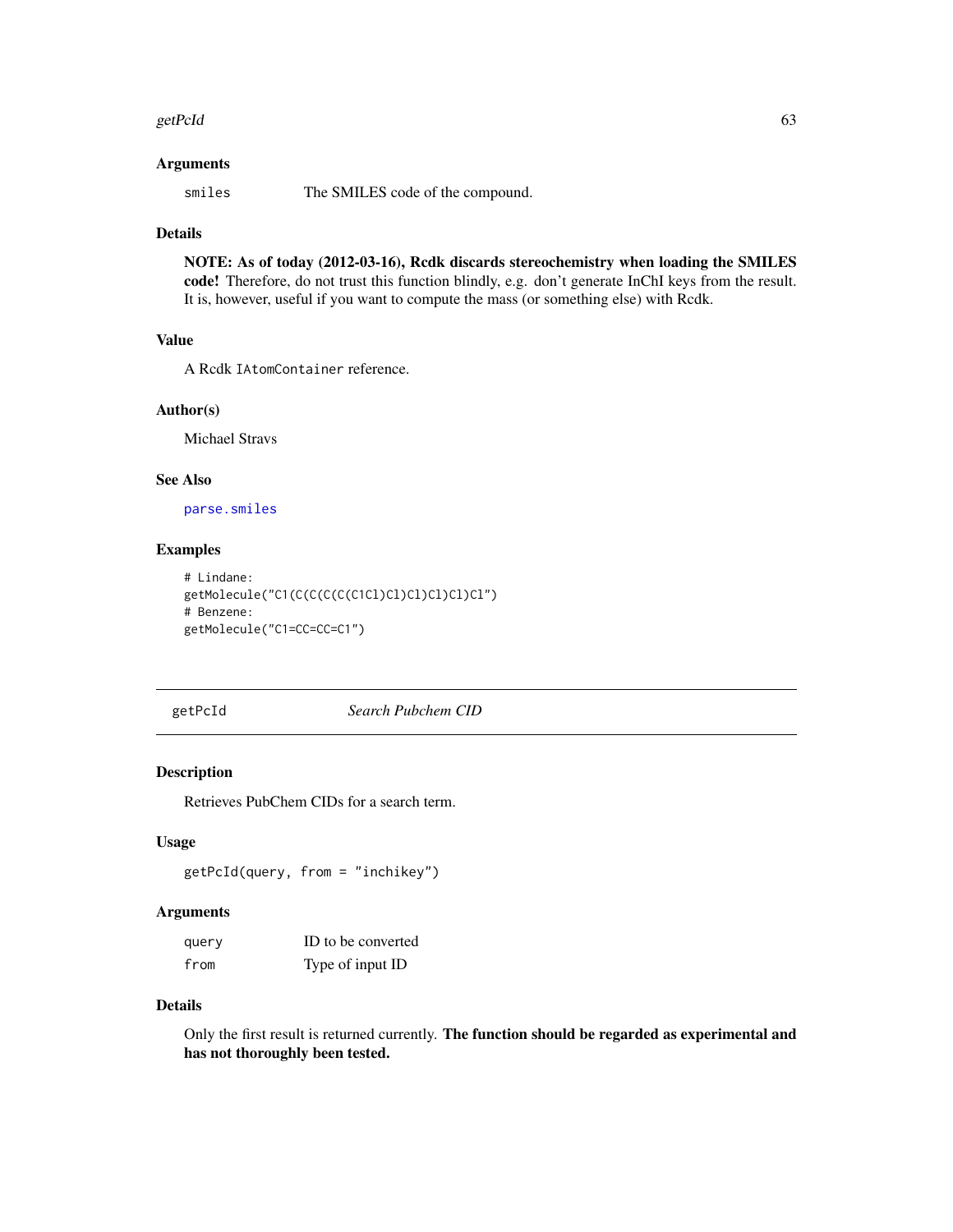#### Value

The PubChem CID (in string type).

### Author(s)

Michael Stravs, Erik Mueller

#### References

PubChem search: <http://pubchem.ncbi.nlm.nih.gov/> Pubchem REST: [https://pubchem.ncbi.nlm.nih.gov/pug\\_rest/PUG\\_REST.html](https://pubchem.ncbi.nlm.nih.gov/pug_rest/PUG_REST.html)

#### See Also

[getCtsRecord](#page-59-0), [getCactus](#page-56-0)

#### Examples

getPcId("MKXZASYAUGDDCJ-NJAFHUGGSA-N")

<span id="page-63-0"></span>is.valid.formula *Check validity of formula*

## Description

Checks whether the formula is chemically valid, i.e. has no zero-count or negative-count elements.

#### Usage

```
is.valid.formula(formula)
```
## Arguments

formula A molecular formula in string or list representation ("C6H6" or list(C=6,H=6)).

# Details

The check is only meant to identify formulas which have negative elements, which can arise from the subtraction of adducts. It is not a high-level formula "validity" check like e.g. the Rcdk function isvalid.formula which uses the nitrogen rule or a DBE rule.

#### Author(s)

Michael Stravs

# See Also

[list.to.formula](#page-49-1), [add.formula](#page-5-0), [order.formula](#page-81-0)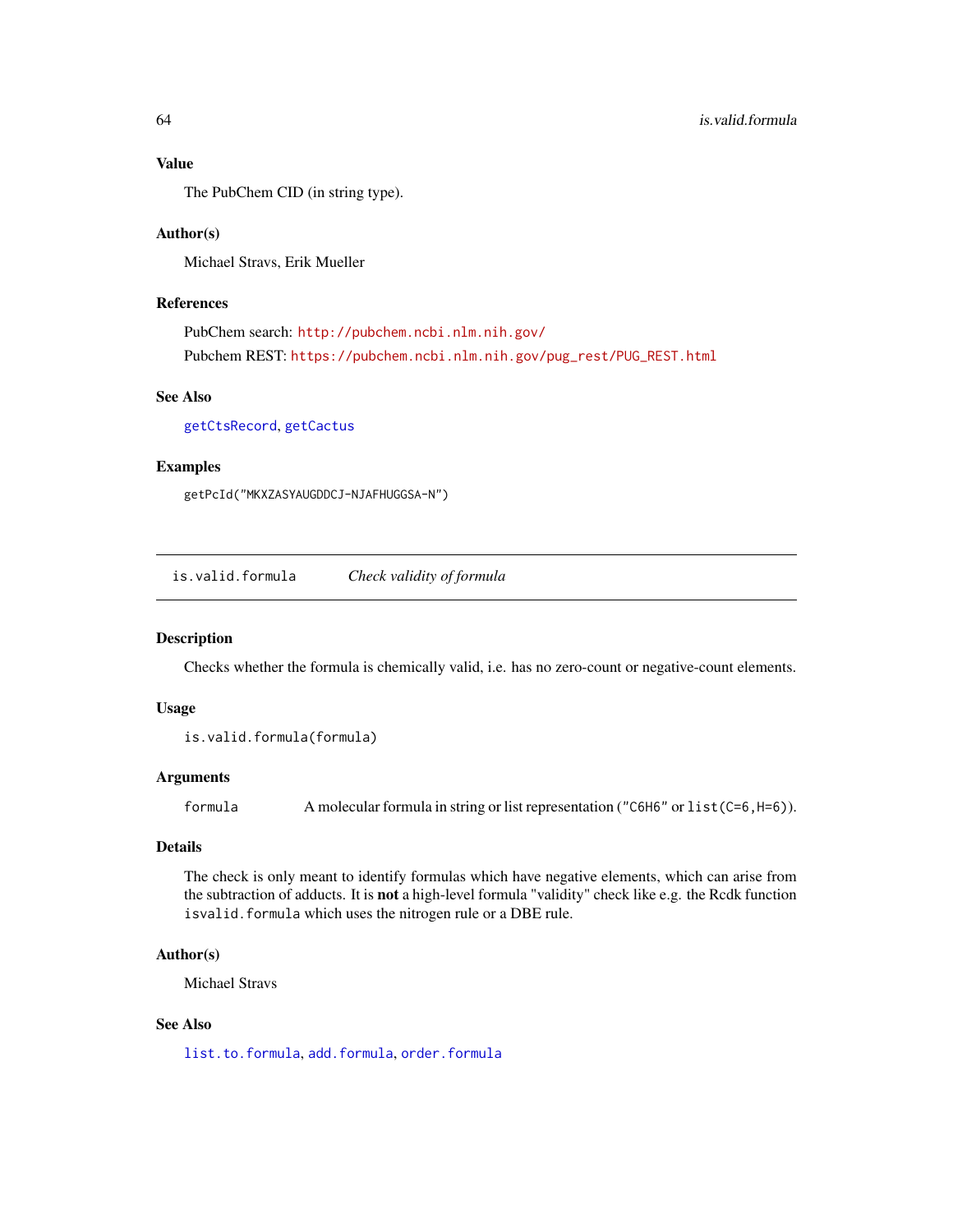#### loadInfolists 65

## Examples

```
#
is.valid.formula(list(C=0,H=1,Br=2))
is.valid.formula("CH2Cl")
is.valid.formula("C0H2")
```
<span id="page-64-1"></span>loadInfolists *Load MassBank compound information lists*

# <span id="page-64-0"></span>Description

Loads MassBank compound information lists (i.e. the lists which were created in the first two steps of the MassBank [mbWorkflow](#page-69-0) and subsequently edited by hand.).

#### Usage

```
loadInfolists(mb, path)
```
loadInfolist(mb, fileName)

resetInfolists(mb)

#### Arguments

| mb       | The mbWorkspace to load/reset the lists in.                                                 |
|----------|---------------------------------------------------------------------------------------------|
| path     | Directory in which the namelists reside. All CSV files in this directory will be<br>loaded. |
| fileName | A single namelist to be loaded.                                                             |

#### Details

resetInfolists clears the information lists, i.e. it creates a new empty list in mbdata\_archive. loadInfolist loads a single CSV file, whereas loadInfolists loads a whole directory.

## Value

The new workspace with loaded/reset lists.

#### Author(s)

Michael Stravs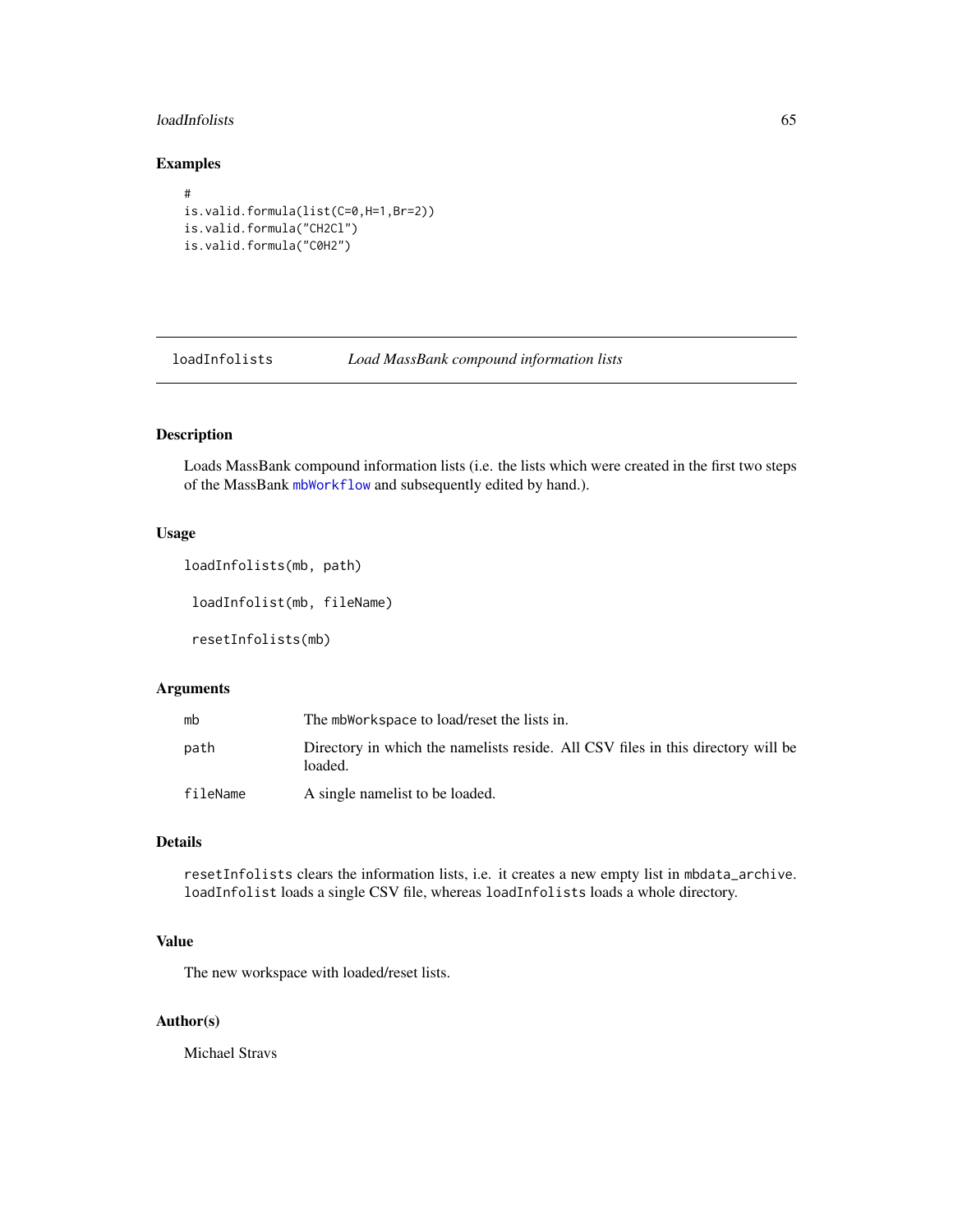## Examples

```
#
## Not run: mb <- resetInfolists(mb)
mb <- loadInfolist(mb, "my_csv_infolist.csv")
## End(Not run)
```
## <span id="page-65-0"></span>loadList *Load compound list for RMassBank*

#### Description

Loads a CSV compound list with compound IDs

#### Usage

```
loadList(path, listEnv=NULL, check=TRUE)
```

```
resetList()
```
# Arguments

| path    | Path to the CSV list.                                                                                                     |
|---------|---------------------------------------------------------------------------------------------------------------------------|
| listEnv | The environment to load the list into. By default, the namelist is loaded into an<br>environment internally in RMassBank. |
| check   | A parameter that specifies whether the SMILES-Codes in the list should be<br>checked for readability by rcdk.             |

# Details

The list is loaded into the variable compoundList in the environment listEnv (which defaults to the global environment) and used by the findMz, findCAS, ... functions. The CSV file is required to have at least the following columns, which are used for further processing and must be named correctly (but present in any order): ID, Name, SMILES, RT, CAS

resetList() clears a currently loaded list.

## Value

No return value.

# Author(s)

Michael Stravs

## See Also

[findMz](#page-45-0)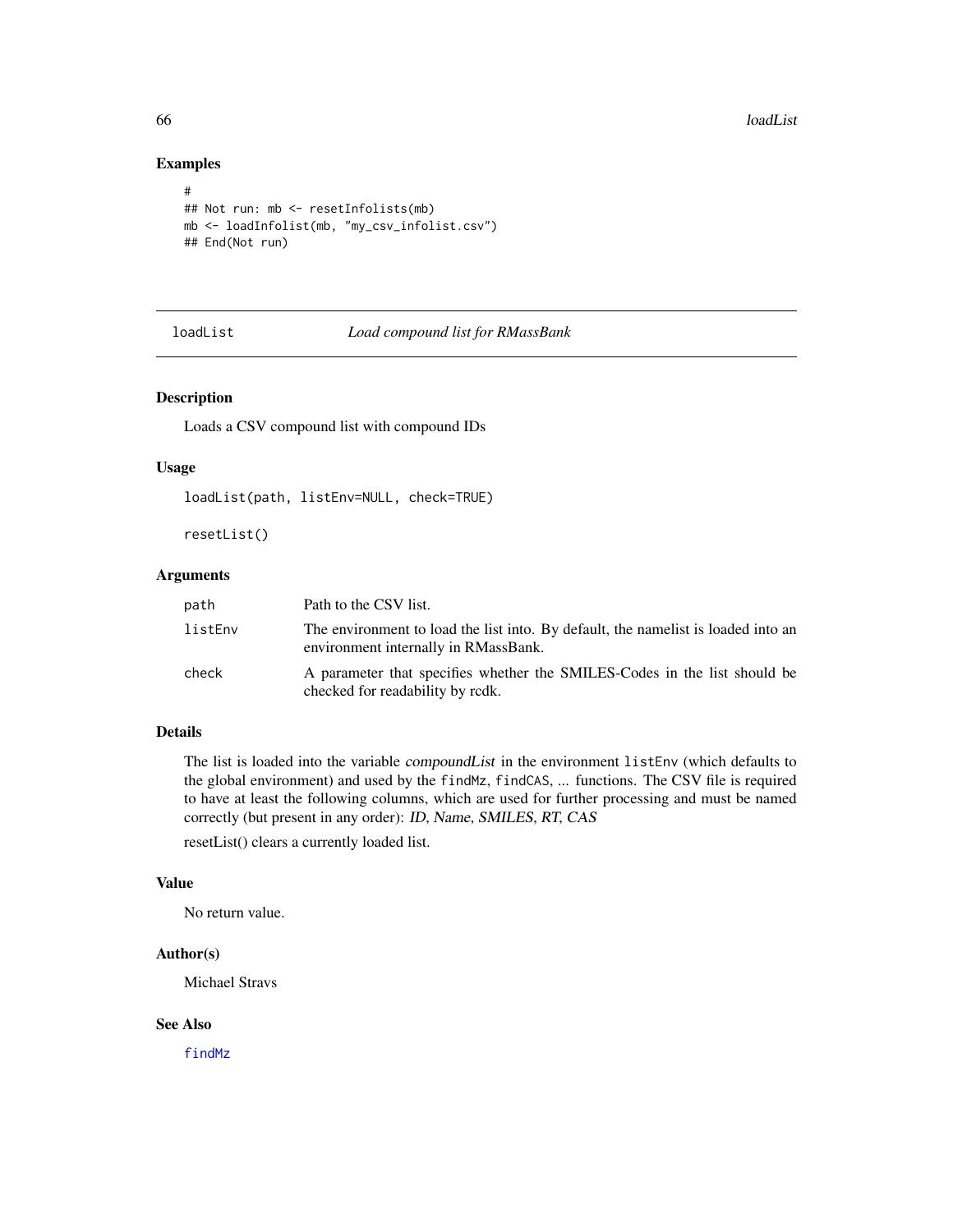## makeMollist 67

# Examples

```
##
## Not run: loadList("mylist.csv")
```
makeMollist *Write list.tsv file*

# Description

Makes a list.tsv file in the "moldata" folder.

# Usage

makeMollist(compiled)

#### Arguments

compiled list of RmbSpectraSet compiled spectra for multiple compounds (one RmbSpectraSet each).

# Details

Generates the list.tsv file which is needed by MassBank to connect records with their respective molfiles. The first compound name is linked to a mol-file with the compound ID (e.g. 2334.mol for ID 2334).

# Value

No return value.

# Author(s)

Michael A. Stravs, Eawag <michael.stravs@eawag.ch>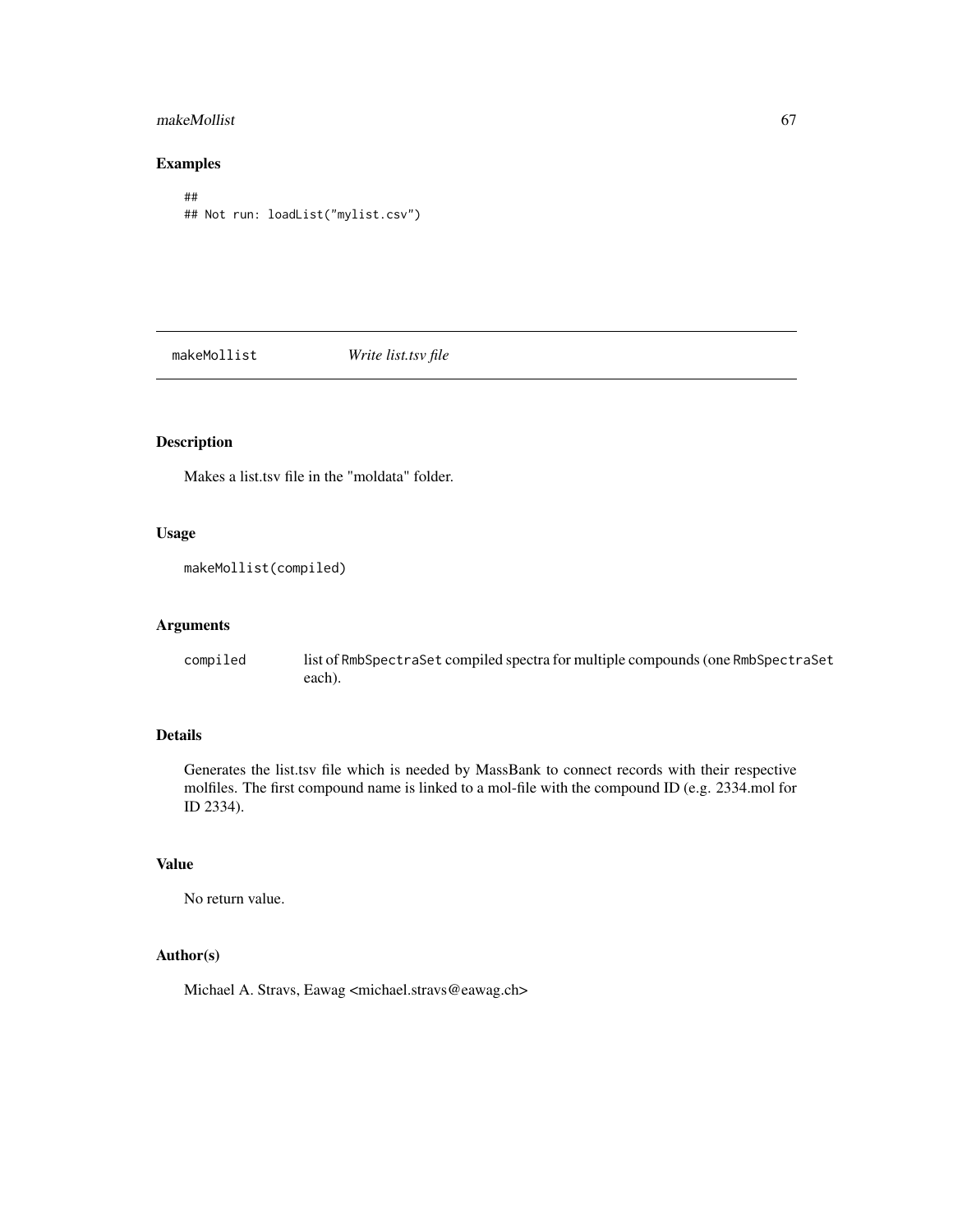#### Description

Generates a peak cache table for use with [findMsMsHR](#page-37-0) functions.

#### Usage

makePeaksCache(msRaw, headerCache)

## Arguments

| msRaw       | the input raw datafile (opened)                                                |
|-------------|--------------------------------------------------------------------------------|
| headerCache | the cached header, or subset thereof for which peaks should be extracted. Peak |
|             | extraction goes by seqNum.                                                     |

#### Value

A list of dataframes as from mzR::peaks.

## Author(s)

stravsmi

makeRecalibration *Recalibrate MS/MS spectra*

#### Description

Recalibrates MS/MS spectra by building a recalibration curve of the assigned putative fragments of all spectra in aggregatedSpecs (measured mass vs. mass of putative associated fragment) and additionally the parent ion peaks.

#### Usage

```
makeRecalibration(w, mode,
  recalibrateBy = getOption("RMassBank")$recalibrateBy,
recalibrateMS1 = getOption("RMassBank")$recalibrateMS1,
recalibrator = getOption("RMassBank")$recalibrator,
recalibrateMS1Window = getOption("RMassBank")$recalibrateMS1Window
)
```

```
recalibrateSpectra(mode, rawspec = NULL, rc = NULL, rc.ms1=NULL, w = NULL,
recalibrateBy = getOption("RMassBank")$recalibrateBy,
```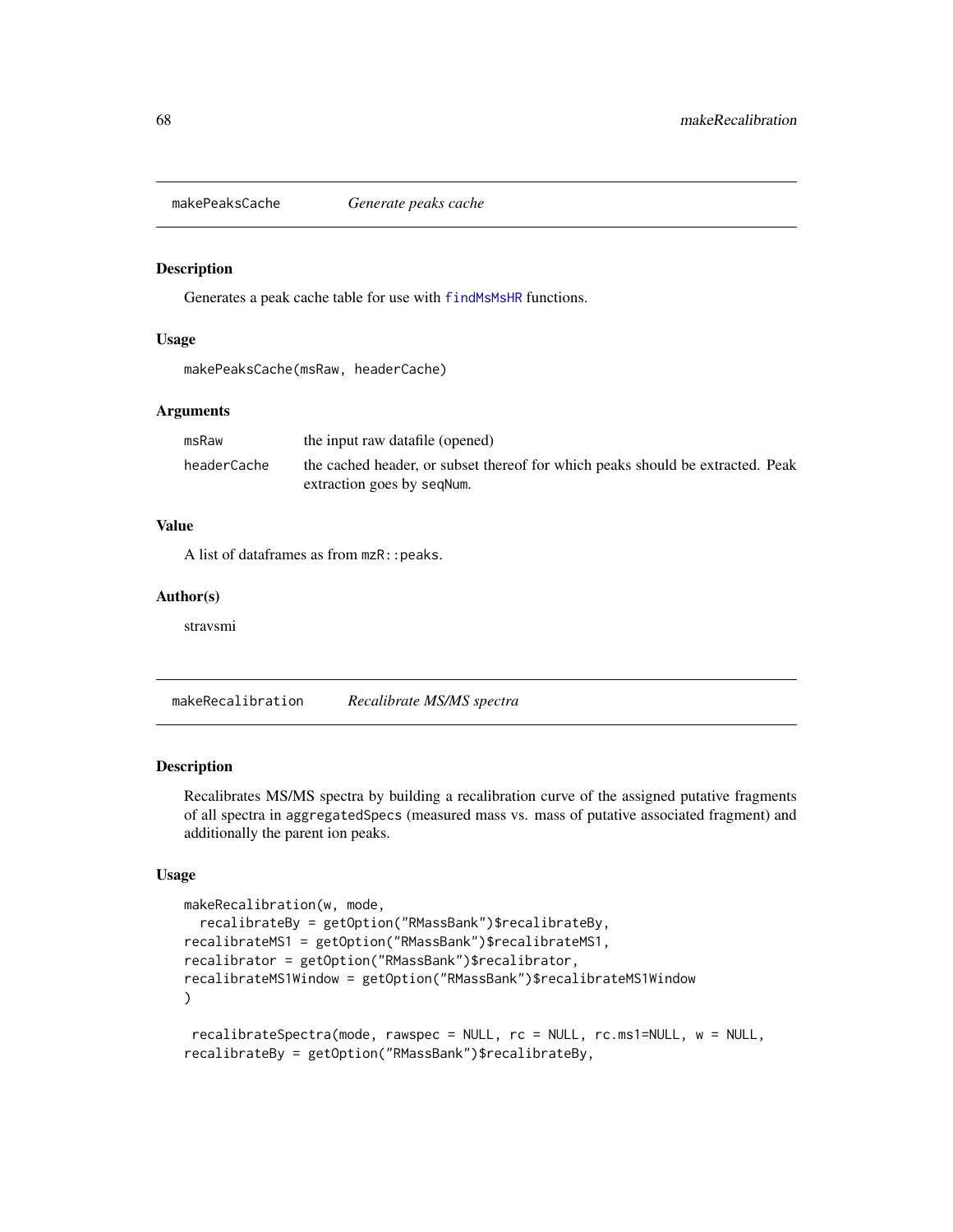```
recalibrateMS1 = getOption("RMassBank")$recalibrateMS1)
```

```
recalibrateSingleSpec(spectrum, rc,
recalibrateBy = getOption("RMassBank")$recalibrateBy)
```
#### Arguments

| W                    | For makeRecalibration: to perform the recalibration with. For recalibrateSpectra:<br>the msmsWorkspace which contains the recalibration curves (alternatively to<br>specifying $rc$ , $rc$ . ms1).                                          |  |
|----------------------|---------------------------------------------------------------------------------------------------------------------------------------------------------------------------------------------------------------------------------------------|--|
| recalibrateBy        | Whether recalibration should be done by ppm ("ppm") or by $m/z$ (" $mz$ ").                                                                                                                                                                 |  |
| recalibrateMS1       | Whether MS1 spectra should be recalibrated separately ("separate"), together<br>with MS2 ("common") or not at all ("none"). Usually taken from settings.                                                                                    |  |
| recalibrator         | The recalibrator functions to be used. Refer to recalibrate for details. Usually<br>taken from settings.                                                                                                                                    |  |
| recalibrateMS1Window |                                                                                                                                                                                                                                             |  |
|                      | Window width to look for MS1 peaks to recalibrate (in ppm).                                                                                                                                                                                 |  |
| spectrum             | For recalibrateSingleSpec: a MSnbase Spectrum-derived object, commonly<br>a RmbSpectrum2 for MS2 or Spectrum1 for MS1.                                                                                                                      |  |
| rawspec              | For recalibrateSpectra: an RmbSpectraSetList of RmbSpectraSet objects,<br>as the w@spectra slot from msmsWorkspace or any object returned by findMsMsHR.<br>If empty, no spectra are recalibrated, but the recalibration curve is returned. |  |
| rc, rc.ms1           | The recalibration curves to be used in the recalibration.                                                                                                                                                                                   |  |
|                      |                                                                                                                                                                                                                                             |  |

## **Details**

Note that the actually used recalibration functions are governed by the general MassBank settings (see [recalibrate](#page-94-0)).

If a set of acquired LC-MS runs contains spectra for two different ion types (e.g. [M+H]+ and [M+Na]+) which should both be processed by RMassBank, it is necessary to do this in two separate runs. Since it is likely that one ion type will be the vast majority of spectra (e.g. most in [M+H]+ mode), and only few spectra will be present for other specific adducts (e.g. only few [M+Na]+ spectra), it is possible that too few spectra are present to build a good recalibration curve using only e.g. the [M+Na]+ ions. Therefore we recommend, for one set of LC/MS runs, to build the recalibration curve for one ion type (msmsWorkflow(mode="pH", steps=c(1:8), newRecalibration=TRUE)) and reuse the same curve for processing different ion types (msmsWorkflow(mode="pNa", steps=c(1:8), newRecalibration=FALSE)). This also ensures a consistent recalibration across all spectra of the same batch.

#### Value

makeRecalibration: a list(rc, rc.ms1) with recalibration curves for the MS2 and MS1 spectra.

recalibrateSpectra: if rawspec is not NULL, returns the recalibrated spectra as RmbSpectraSetList. All spectra have their mass recalibrated and evaluation data deleted.

recalibrateSingleSpec: the recalibrated Spectrum (same object, recalibrated masses, evaluation data like assigned formulae etc. deleted).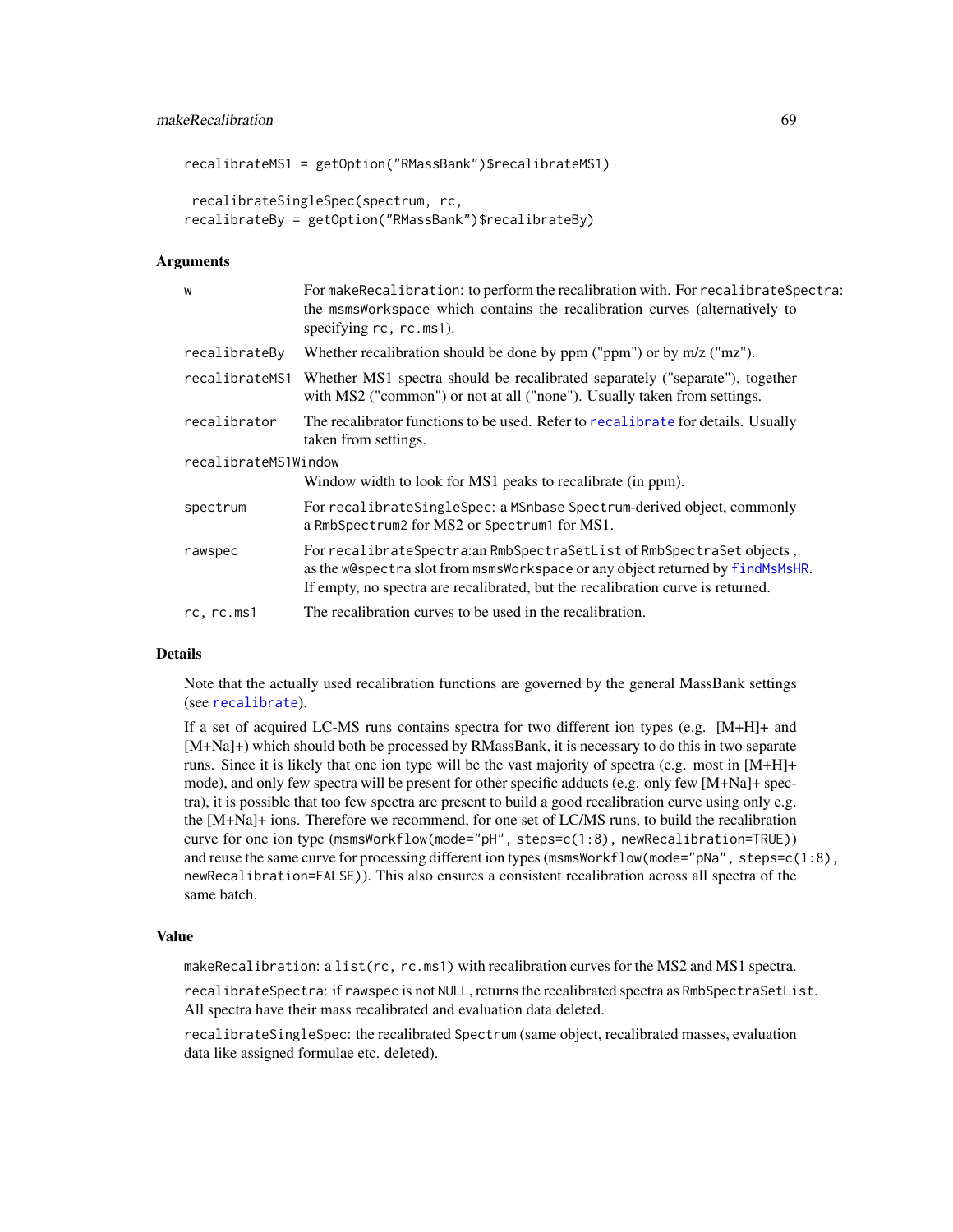# Author(s)

Michael Stravs, Eawag <michael.stravs@eawag.ch>

## Examples

```
## Not run:
rcCurve <- recalibrateSpectra(w, "pH")
w@spectra <- recalibrateSpectra(mode="pH", rawspec=w@spectra, w=myWorkspace)
w@spectra <- recalibrateSpectra(mode="pH", rawspec=w@spectra,rcCurve$rc, rcCurve$rc.ms1)
```
## End(Not run)

#### <span id="page-69-0"></span>mbWorkflow *MassBank record creation workflow*

## Description

Uses data generated by [msmsWorkflow](#page-77-0) to create MassBank records.

#### Usage

```
mbWorkflow(
 mb,
  steps = c(1, 2, 3, 4, 5, 6, 7, 8),infolist_path = "./infolist.csv",
 gatherData = "online",
  filter = TRUE
\mathcal{L}
```
## Arguments

| mb            | The mbWorkspace to work in.                                                                                                                                                                                                                                                                                                                                                       |
|---------------|-----------------------------------------------------------------------------------------------------------------------------------------------------------------------------------------------------------------------------------------------------------------------------------------------------------------------------------------------------------------------------------|
| steps         | Which steps in the workflow to perform.                                                                                                                                                                                                                                                                                                                                           |
| infolist_path | A path where to store newly downloaded compound informations, which should<br>then be manually inspected.                                                                                                                                                                                                                                                                         |
| gatherData    | A variable denoting whether to retrieve information using several online databases<br>gatherData="online" or to use the local babel installation gatherData="babel".<br>Note that babel is used either way, if a directory is given in the settings. This<br>setting will be ignored if retrieval is set to "standard"                                                            |
| filter        | If TRUE, the peaks will be filtered according to the standard processing workflow<br>in RMassBank - only the best formula for a peak is retained, and only peaks<br>passing multiplicity filtering are retained. If FALSE, it is assumed that the user<br>has already done filtering, and all peaks in the spectrum should be printed in the<br>record (with or without formula.) |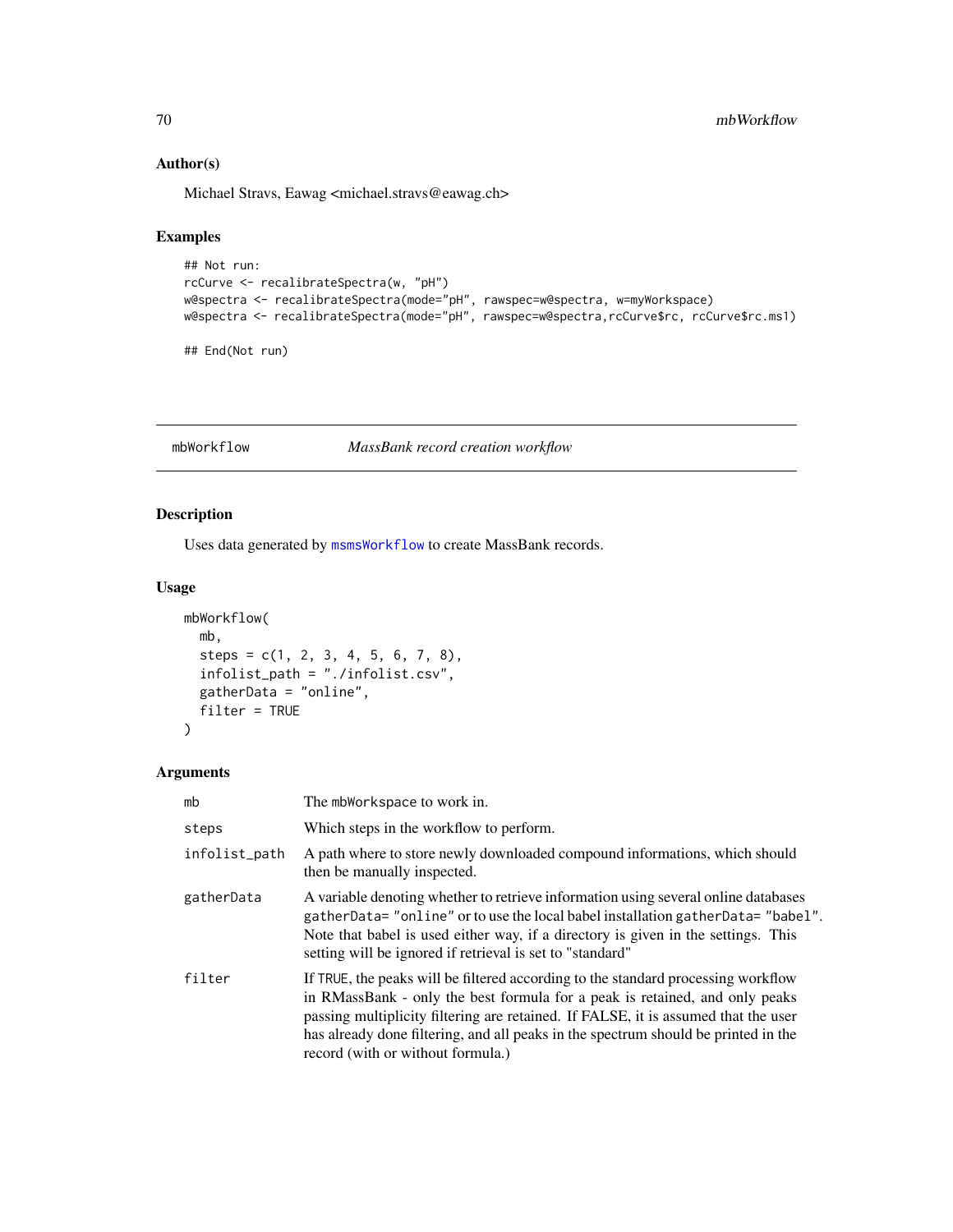#### mbWorkflow 71

#### Details

See the vignette vignette("RMassBank") for detailed informations about the usage.

Steps:

Step 1: Find which compounds don't have annotation information yet. For these compounds, pull information from several databases (using gatherData).

Step 2: If new compounds were found, then export the infolist.csv and stop the workflow. Otherwise, continue.

Step 3: Take the archive data (in table format) and reformat it to MassBank tree format.

Step 4: Compile the spectra. Using the skeletons from the archive data, create MassBank records per compound and fill them with peak data for each spectrum. Also, assign accession numbers based on scan mode and relative scan no.

Step 5: Convert the internal tree-like representation of the MassBank data into flat-text string arrays (basically, into text-file style, but still in memory)

Step 6: For all OK records, generate a corresponding molfile with the structure of the compound, based on the SMILES entry from the MassBank record. (This molfile is still in memory only, not yet a physical file)

Step 7: If necessary, generate the appropriate subdirectories, and actually write the files to disk.

Step 8: Create the list.tsv in the molfiles folder, which is required by MassBank to attribute substances to their corresponding structure molfiles.

#### Value

The processed mbWorkspace.

#### Author(s)

Michael A. Stravs, Eawag <michael.stravs@eawag.ch>

#### See Also

[mbWorkspace-class](#page-71-0)

#### Examples

```
## Not run:
mb <- newMbWorkspace(w) # w being a msmsWorkspace
mb <- loadInfolists(mb, "D:/myInfolistPath")
mb <- mbWorkflow(mb, steps=c(1:3), "newinfos.csv")
```
## End(Not run)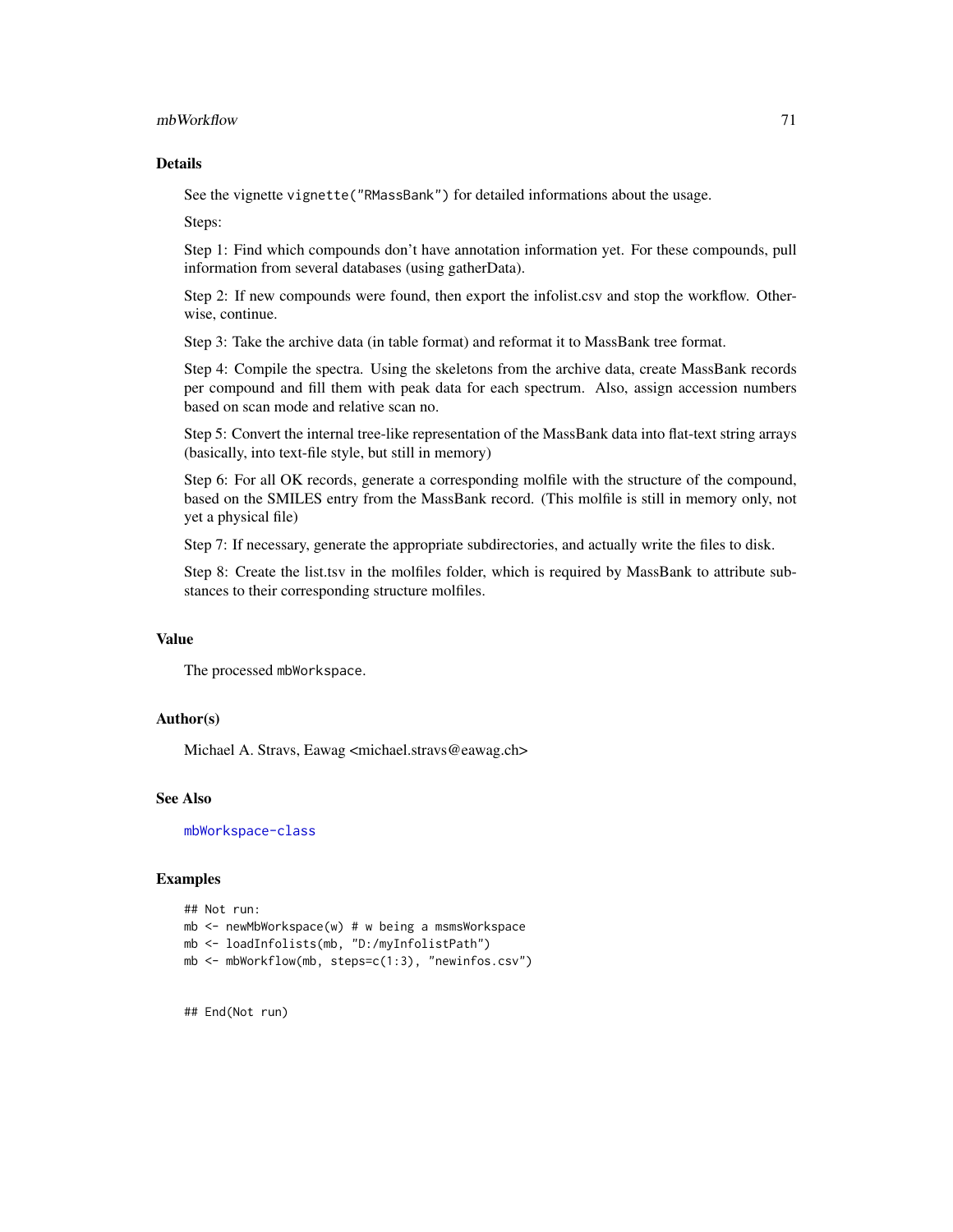<span id="page-71-0"></span>mbWorkspace-class *Workspace for* mbWorkflow *data*

#### Description

A workspace which stores input and output data for use with mbWorkflow.

#### Usage

```
## S4 method for signature 'mbWorkspace'
show(object)
```
## Arguments

object The mbWorkspace to display.

## Details

Slots:

spectra, aggregated The corresponding input data from [msmsWorkspace-class](#page-78-0)

additionalPeaks A list of additional peaks which can be loaded using [addPeaks](#page-7-0).

- mbdata, mbdata\_archive, mbdata\_relisted Infolist data: Data for annotation of MassBank records, which can be loaded using [loadInfolists](#page-64-1).
- compiled, compiled\_ok Compiled tree-structured MassBank records. compiled\_ok contains only the compounds with at least one valid spectrum.

mbfiles Compiled MassBank records in text representation.

molfile MOL files with the compound structures.

ok,problems Index lists for internal use which denote which compounds have valid spectra.

Methods:

show Shows a brief summary of the object. Currently only a stub.

#### Author(s)

Michael Stravs, Eawag <michael.stravs@eawag.ch>

## See Also

[mbWorkflow](#page-69-0)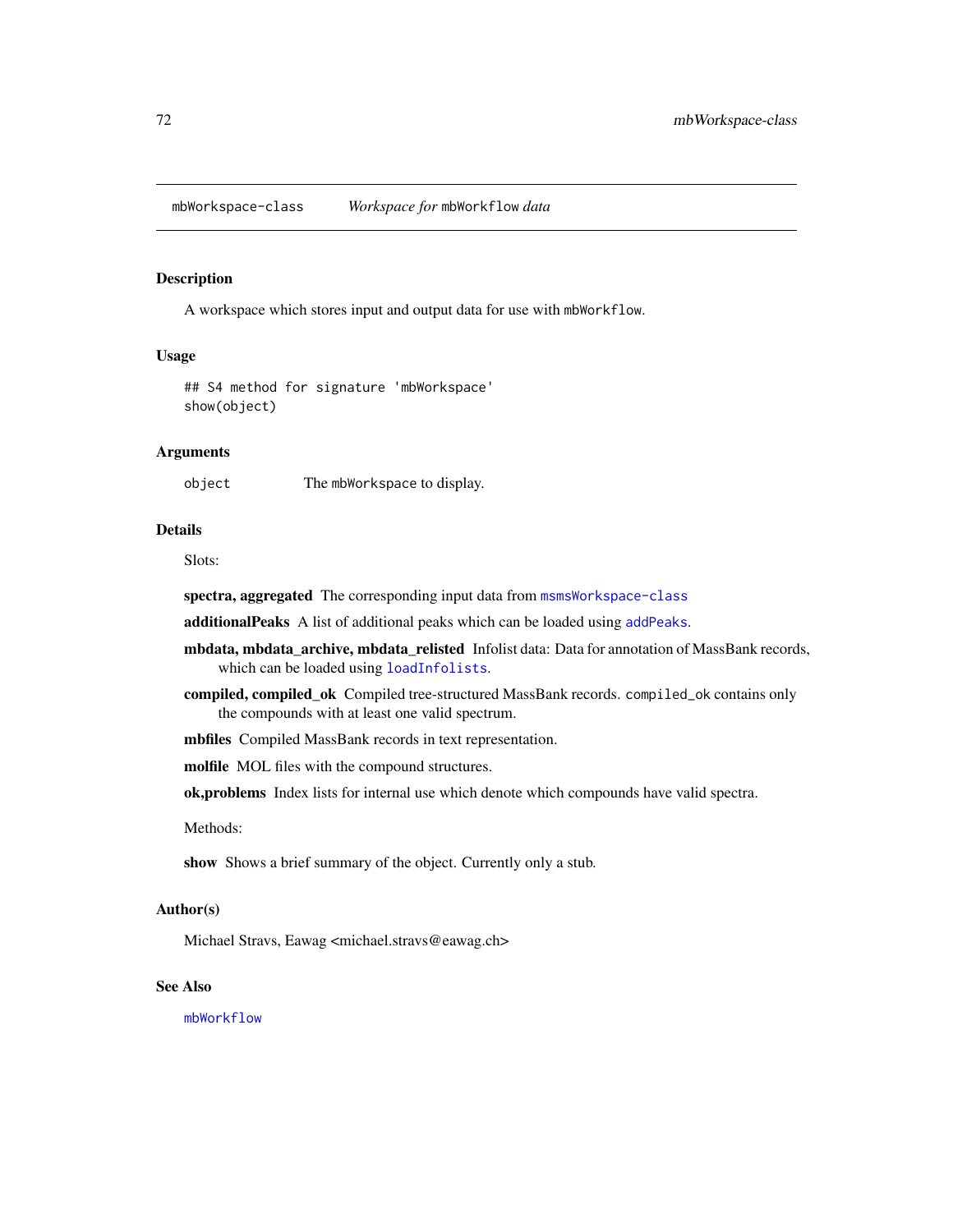This procedure first sorts peaks by intensity (descending sort) and then starts iterating over the peaks, removing all entries that deviate "sufficiently far" from the currently selected peak. See the Details section for a full explanation and information on how to fine-tune peak removal.

#### Usage

```
mergePeaks(peaks, ...)
## S4 method for signature 'data.frame'
mergePeaks(peaks, ...)
## S4 method for signature 'matrix'
mergePeaks(peaks, ...)
## S4 method for signature 'RmbSpectrum2'
mergePeaks(peaks, ...)
## S4 method for signature 'Spectrum'
mergePeaks(peaks, ...)
```
#### Arguments

| peaks                   | data.frame, matrix or RmbSpectrum2 The peak-table to be merged. In case    |
|-------------------------|----------------------------------------------------------------------------|
|                         | of an RmbSpectrum2-object, peaks are retrieved and updated via getData and |
|                         | setData, respectively                                                      |
| $\cdot$ $\cdot$ $\cdot$ | 3 numeric values These define cutoff limits (see details)                  |

### Details

Three parameters must be passed to mergePeaks for peak-removal control in this order: - cutoff\_dppm\_limit - cutoff\_absolute\_limit - cutoff\_intensity\_limit The method iterates through the peaks, beginning with the highest-intensity peak and in each step removes all other peaks that fulfill conditions 1 AND 2 relative to the selected peak 1. Their m/z value does not deviate too far from the one of the selected peak. i.e. if the selected peak is p and the checked peak is c, it holds that EITHER  $|p\$ {Smz - c\{Smz}| \leq cutoff\\_absolute\\_limit OR } |p\{Smz - c\{Smz}| \leq= ppm(p\{Smz, cut-1}) off\_dppm\_limit, p=TRUE) (see [ppm](#page-87-0)) 2. Their intensity is much smaller than the one of the selected peak, i.e. c\$mz < cutoff\_intensity\_limit \* p\$mz for a suitable cutoff\_intensity\_limit between 0 and 1.

#### Value

object of the same class as peaks The result contains a reduced peak-table ordered by m/z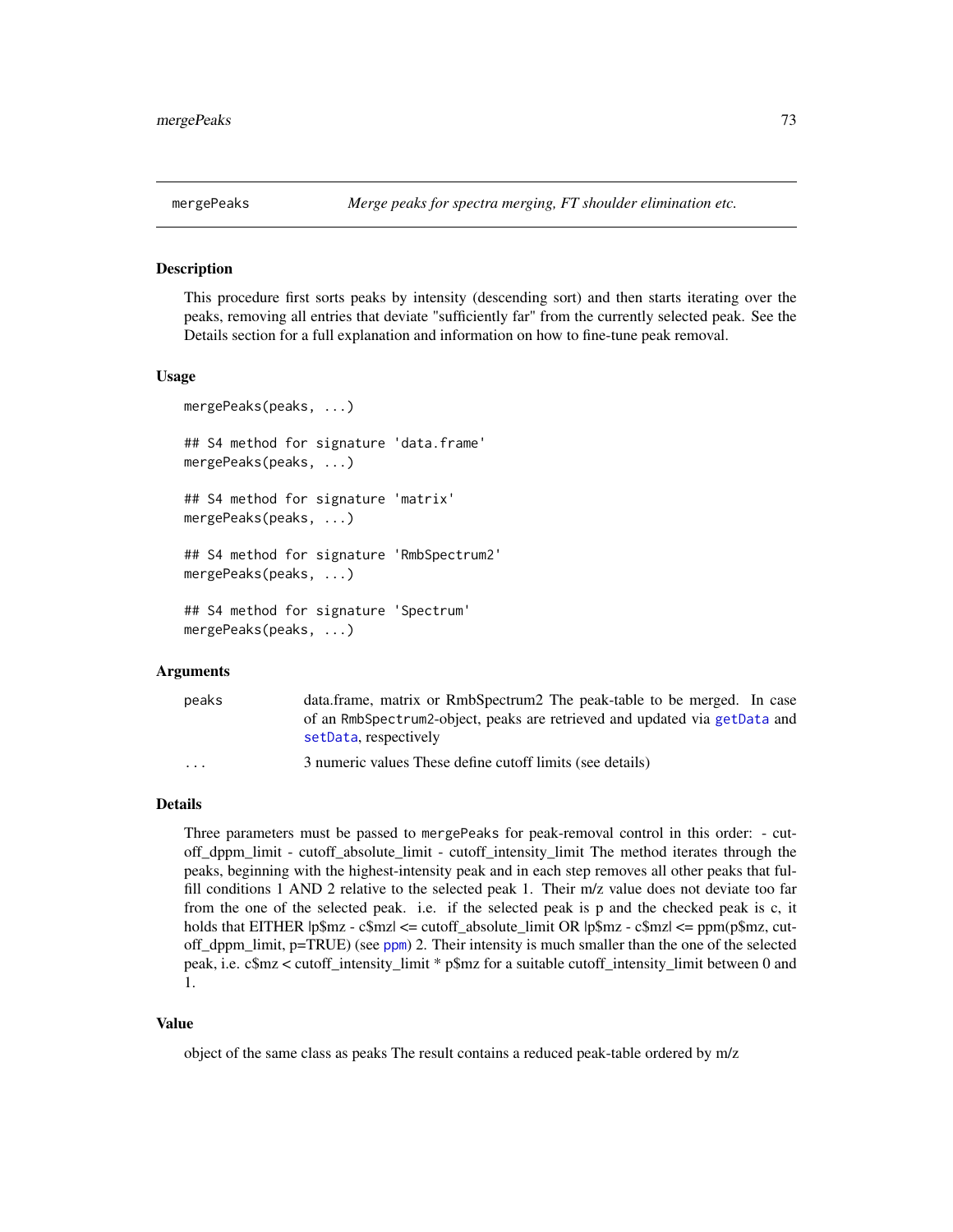## See Also

[getData](#page-60-0), [setData](#page-107-0), [ppm](#page-87-0)

## Examples

## Not run: mergePeaks(spectrum, 10, 0.5, 0.05)

mergeSpectra *Merge multiple spectra into one*

# Description

This method takes a collection of RmbSpectrum2 objects and merges them into a single RmbSpectrum2 object

# Usage

```
mergeSpectra(spectra, ...)
```
## S4 method for signature 'RmbSpectrum2List' mergeSpectra(spectra, ...)

### Arguments

| spectra | RmbSpectrum2List A list of RmbSpectrum2 objects to be merged                   |
|---------|--------------------------------------------------------------------------------|
| $\cdot$ | NOTHING (This parameter is reserved for future implementations of the generic) |

## Details

Information from all spectra is retrieved via [getData](#page-60-0) combined with rbind and placed into the new spectrum with [setData](#page-107-0)

### Value

A single RmbSpectrum2 object containing the merged information

### See Also

[getData](#page-60-0), [setData](#page-107-0)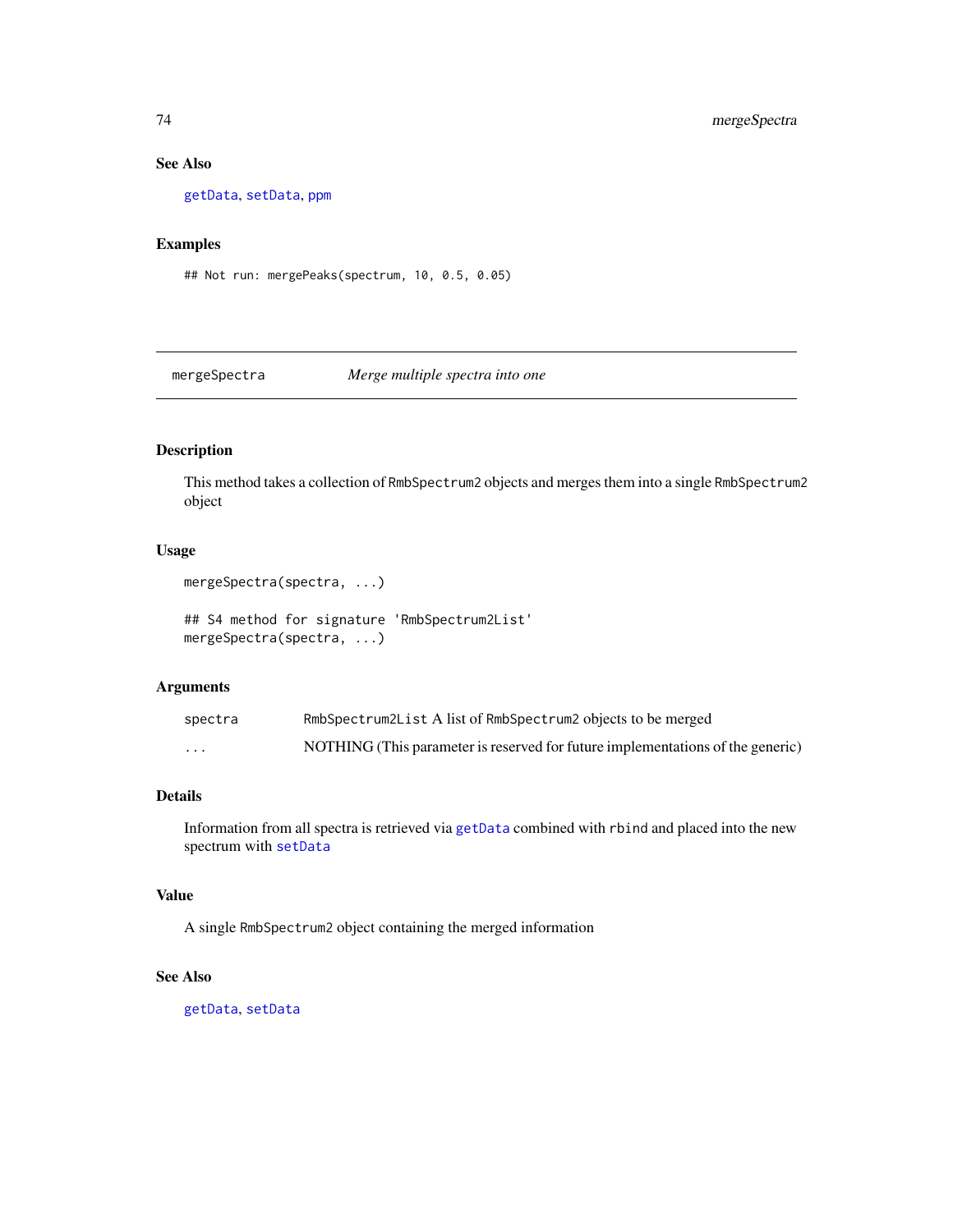msmsRead *Extracts and processes spectra from a specified file list, according to loaded options and given parameters.*

# Description

The filenames of the raw LC-MS runs are read from the array files in the global enviroment. See the vignette vignette("RMassBank") for further details about the workflow.

#### Usage

```
msmsRead(
 w,
  filetable = NULL,
  files = NULL,
 cpdids = NULL,
  readMethod,
 mode = NULL,confirmMode = FALSE,
 useRtLimit = TRUE,
 Args = NULL,
  settings = getOption("RMassBank"),
 progressbar = "progressBarHook",
 MSe = FALSE,
 plots = FALSE
\mathcal{L}
```
## Arguments

| W          | A msmsWorkspace to work with.                                                                                                                                                                                                                                                                                                                                                                                      |
|------------|--------------------------------------------------------------------------------------------------------------------------------------------------------------------------------------------------------------------------------------------------------------------------------------------------------------------------------------------------------------------------------------------------------------------|
| filetable  | The path to a .csv-file that contains the columns "Files" and "ID" supplying<br>the relationships between files and compound IDs. Either this or the parameter<br>"files" need to be specified.                                                                                                                                                                                                                    |
| files      | A vector or list containing the filenames of the files that are to be read as spectra.<br>For the IDs to be inferred from the filenames alone, there need to be exactly 2<br>underscores.                                                                                                                                                                                                                          |
| cpdids     | A vector or list containing the compound IDs of the files that are to be read<br>as spectra. The ordering of this and files implicitly assigns each ID to the<br>corresponding file. If this is supplied, then the IDs implicitly named in the<br>filenames are ignored.                                                                                                                                           |
| readMethod | Several methods are available to get peak lists from the files. Currently sup-<br>ported are "mzR", "xcms", "MassBank" and "peaklist". The first two read<br>MS/MS raw data, and differ in the strategy used to extract peaks. MassBank<br>will read existing records, so that e.g. a recalibration can be performed, and<br>"peaklist" just requires a CSV with two columns and the column header "mz",<br>"int". |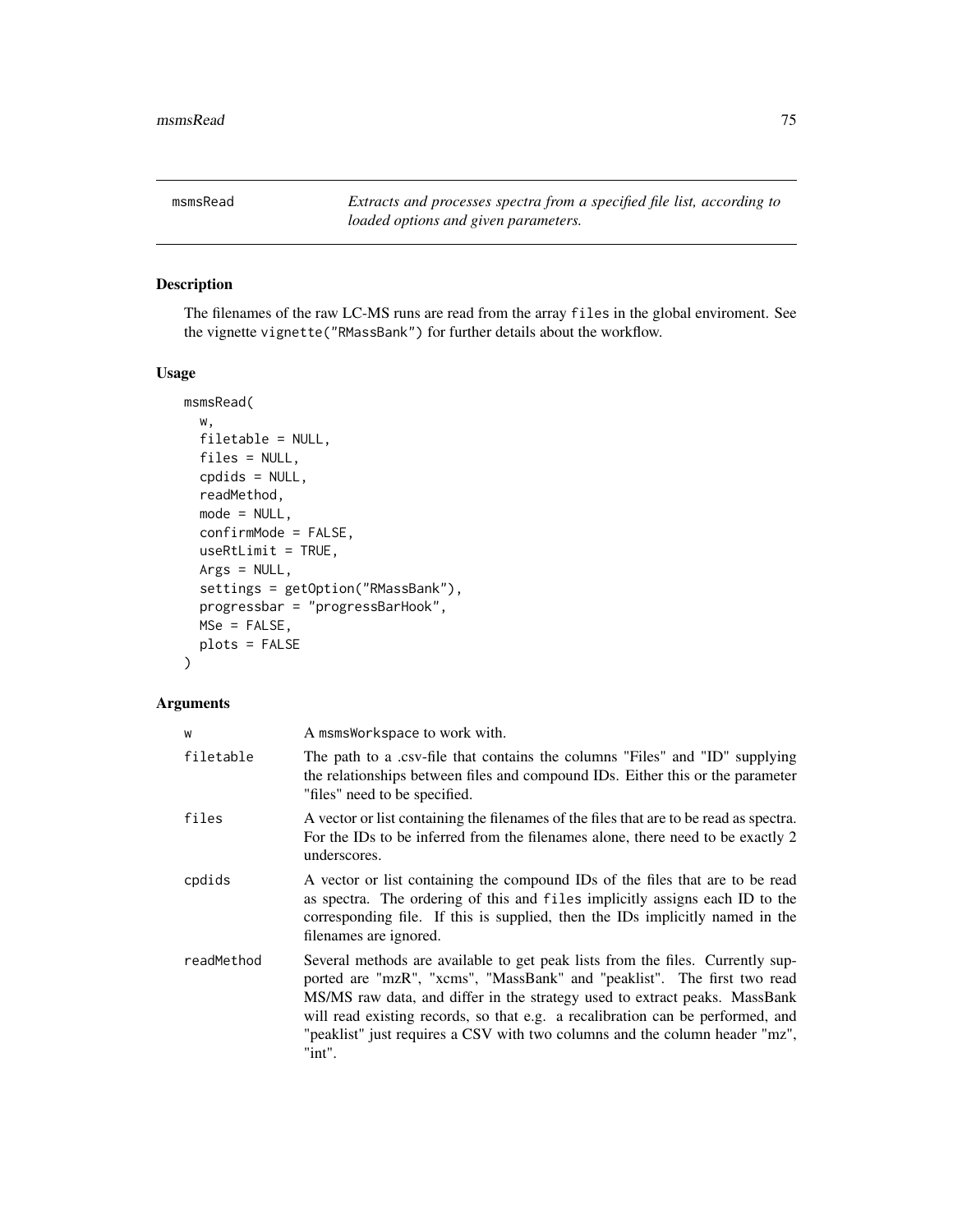| mode        | "pH", "pNa", "pM", "pNH4", "mH", "mM", "mFA" for different ions $([M+H]+$<br>$[M+Na]+$ , $[M]+$ , $[M+NH4]+$ , $[M-H]$ -, $[M]+FA$ ]-). For 'readMethod ==<br>"mzR"', a vector of 'mode' entries is supported. The user should check that<br>they are either all positive or negative. If this isn't the case, the recalibration<br>will be incorrect. |
|-------------|--------------------------------------------------------------------------------------------------------------------------------------------------------------------------------------------------------------------------------------------------------------------------------------------------------------------------------------------------------|
| confirmMode | Defaults to false (use most intense precursor). Value 1 uses the 2nd-most intense<br>precursor for a chosen ion (and its data-dependent scans), etc.                                                                                                                                                                                                   |
| useRtLimit  | Whether to enforce the given retention time window.                                                                                                                                                                                                                                                                                                    |
| Args        | A list of arguments that will be handed to the xcms-method find Peaks via do.call                                                                                                                                                                                                                                                                      |
| settings    | Options to be used for processing. Defaults to the options loaded via loadRmbSettings<br>et al. Refer to there for specific settings.                                                                                                                                                                                                                  |
| progressbar | The progress bar callback to use. Only needed for specialized applications. Cf.<br>the documentation of progressBarHook for usage.                                                                                                                                                                                                                     |
| MSe         | A boolean value that determines whether the spectra were recorded using MSe<br>or not                                                                                                                                                                                                                                                                  |
| plots       | A boolean value that determines whether the pseudospectra in XCMS should be<br>plotted                                                                                                                                                                                                                                                                 |

# Value

The msmsWorkspace with msms-spectra read.

# Author(s)

Michael Stravs, Eawag <michael.stravs@eawag.ch>

Erik Mueller, UFZ

## See Also

[msmsWorkspace-class](#page-78-0), [msmsWorkflow](#page-77-0)

msmsRead.RAW *Extracts and processes spectra from a list of xcms-Objects*

# Description

The filenames of the raw LC-MS runs are read from the array files in the global enviroment. See the vignette vignette("RMassBank") for further details about the workflow.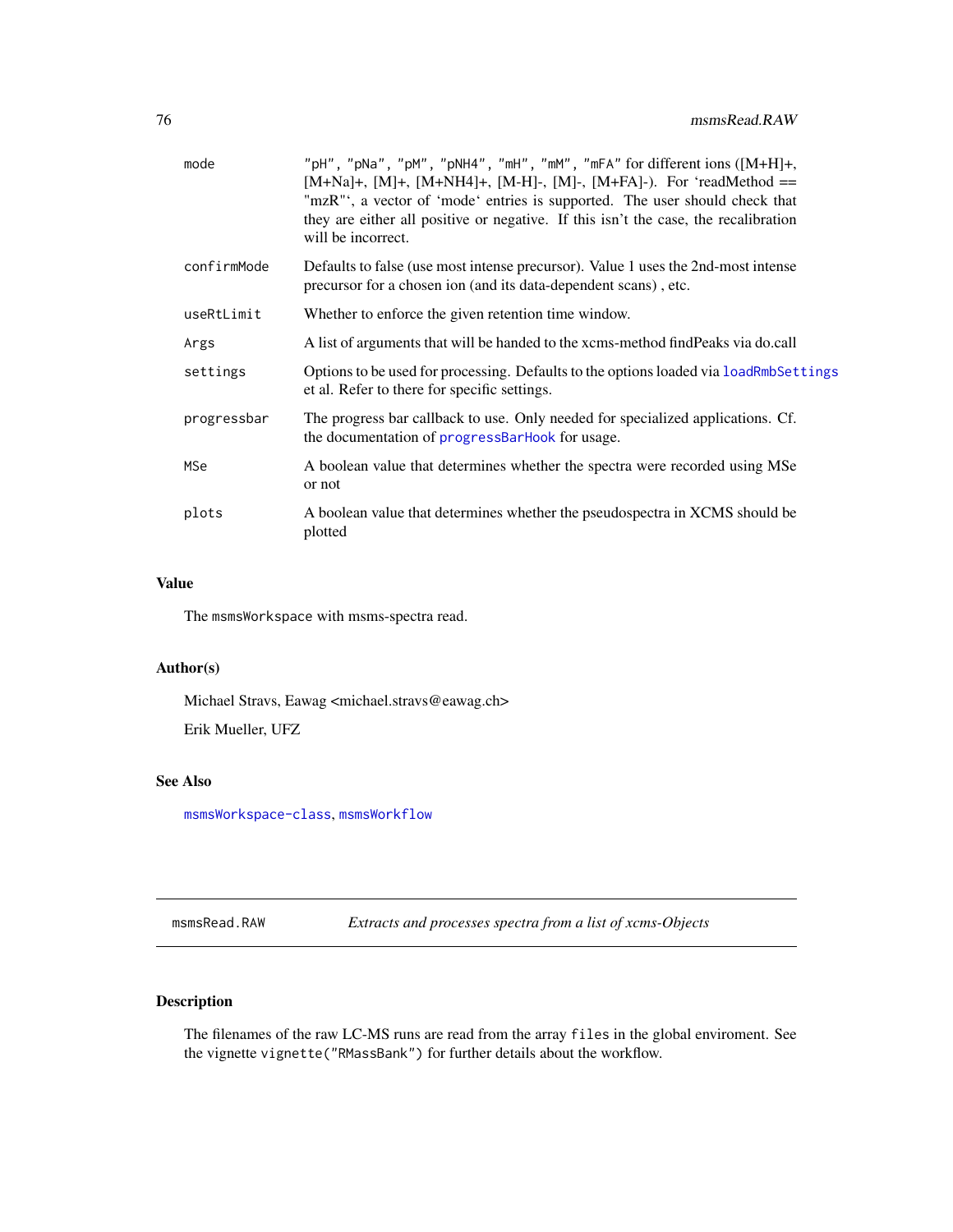# msmsRead.RAW 77

# Usage

```
msmsRead.RAW(
 w,
 xRAW = NULL,cpdids = NULL,
 mode,
 findPeaksArgs = NULL,
 settings = getOption("RMassBank"),
 progressbar = "progressBarHook",
 plots = FALSE
)
```
# Arguments

| W             | A msmsWorkspace to work with.                                                                                                                                                                                                                                            |
|---------------|--------------------------------------------------------------------------------------------------------------------------------------------------------------------------------------------------------------------------------------------------------------------------|
| xRAW          | A list of xcmsRaw objects whose peaks should be detected and added to the<br>workspace. The relevant data must be in the MS1 data of the xcmsRaw object.<br>You can coerce the msn-data in a usable object with the msn2xcmsRaw function<br>of xcms.                     |
| cpdids        | A vector or list containing the compound IDs of the files that are to be read<br>as spectra. The ordering of this and files implicitly assigns each ID to the<br>corresponding file. If this is supplied, then the IDs implicitly named in the<br>filenames are ignored. |
| mode          | "pH", "pNa", "pM", "pNH4", "mH", "mM", "mFA" for different ions $([M+H]+,$<br>$[M+Na]+$ , $[M]+$ , $[M+NH4]+$ , $[M-H]$ -, $[M]+FA$ ]-).                                                                                                                                 |
| findPeaksArgs | A list of arguments that will be handed to the xcms-method find Peaks via do.call                                                                                                                                                                                        |
| settings      | Options to be used for processing. Defaults to the options loaded via loadRmbSettings<br>et al. Refer to there for specific settings.                                                                                                                                    |
| progressbar   | The progress bar callback to use. Only needed for specialized applications. Cf.<br>the documentation of progressBarHook for usage.                                                                                                                                       |
| plots         | A boolean value that determines whether the pseudospectra in XCMS should be<br>plotted                                                                                                                                                                                   |

# Value

The msmsWorkspace with msms-spectra read.

## Author(s)

Michael Stravs, Eawag <michael.stravs@eawag.ch> Erik Mueller, UFZ

# See Also

[msmsWorkspace-class](#page-78-0), [msmsWorkflow](#page-77-0)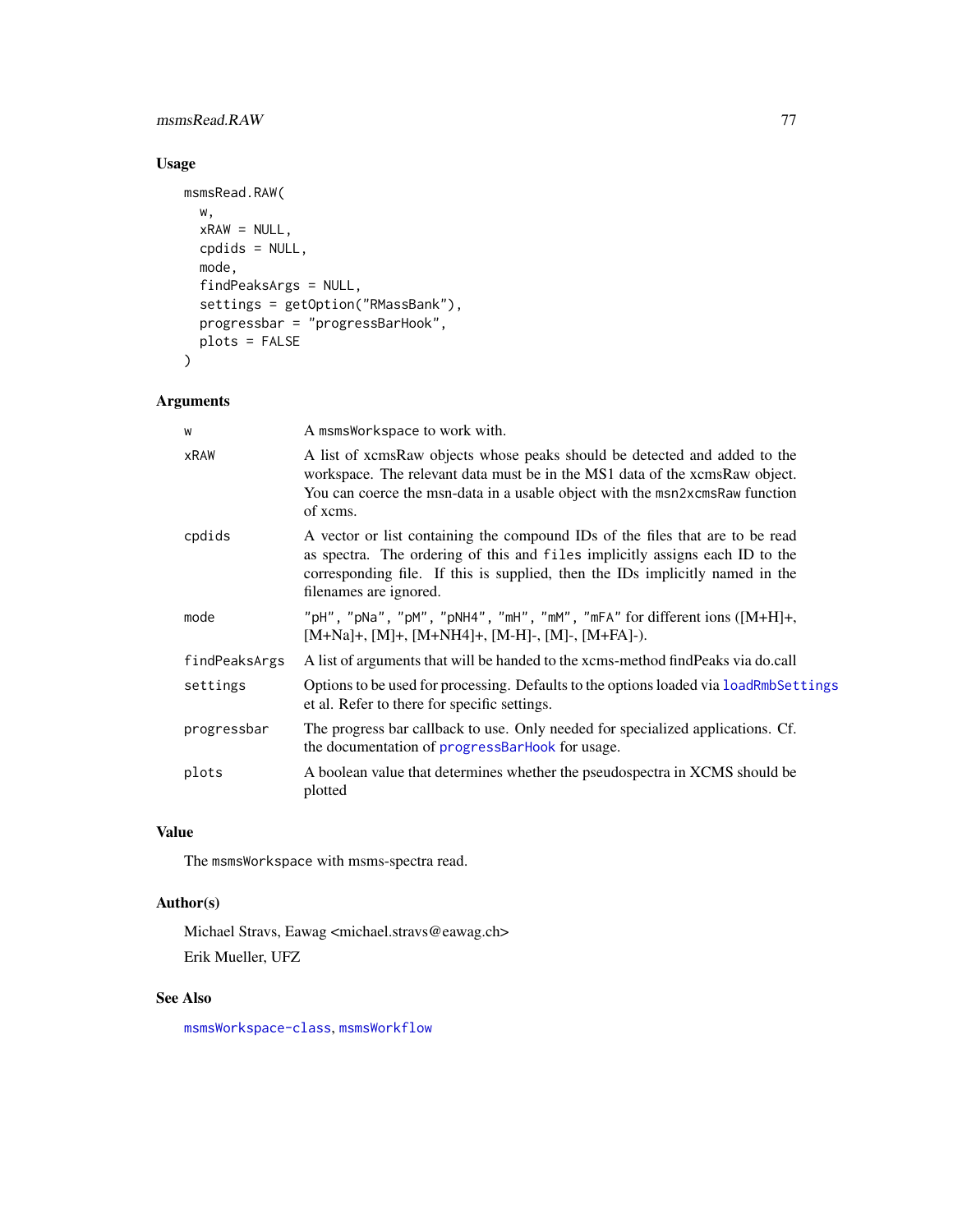<span id="page-77-0"></span>

Extracts and processes spectra from a specified file list, according to loaded options and given parameters.

# Usage

```
msmsWorkflow(
  w,
 mode = "pH",
  steps = c(1:8),
 confirmMode = FALSE,
  newRecalibration = TRUE,
  useRtLimit = TRUE,
  archivename = NA,
  readMethod = "mzR",
  filetable = NULL,
  findPeaksArgs = NULL,
 plots = FALSE,
 precursorscan.cf = FALSE,
  settings = getOption("RMassBank"),
  analyzeMethod = "formula",
 progressbar = "progressBarHook",
 MSe = FALSE
)
```
# Arguments

| W                | A msmsWorkspace to work with.                                                                                                                            |  |
|------------------|----------------------------------------------------------------------------------------------------------------------------------------------------------|--|
| mode             | "pH", "pNa", "pM", "mH", "mM", "mFA", "pNH4" for different ions $([M+H]+$<br>$[M+Na]+$ , $[M]+$ , $[M-H]$ -, $[M]+FA$ ]-, $[M+NH4]+$ ).                  |  |
| steps            | Which steps of the workflow to process. See the vignette vignette ("RMassBank")<br>for details.                                                          |  |
| confirmMode      | Defaults to false (use most intense precursor). Value 1 uses the 2nd-most intense<br>precursor for a chosen ion (and its data-dependent scans), etc.     |  |
| newRecalibration |                                                                                                                                                          |  |
|                  | Whether to generate a new recalibration curve (TRUE, default) or to reuse the<br>currently stored curve (FALSE, useful e.g. for adduct-processing runs.) |  |
| useRtLimit       | Whether to enforce the given retention time window.                                                                                                      |  |
| archivename      | The prefix under which to store the analyzed result files.                                                                                               |  |
|                  |                                                                                                                                                          |  |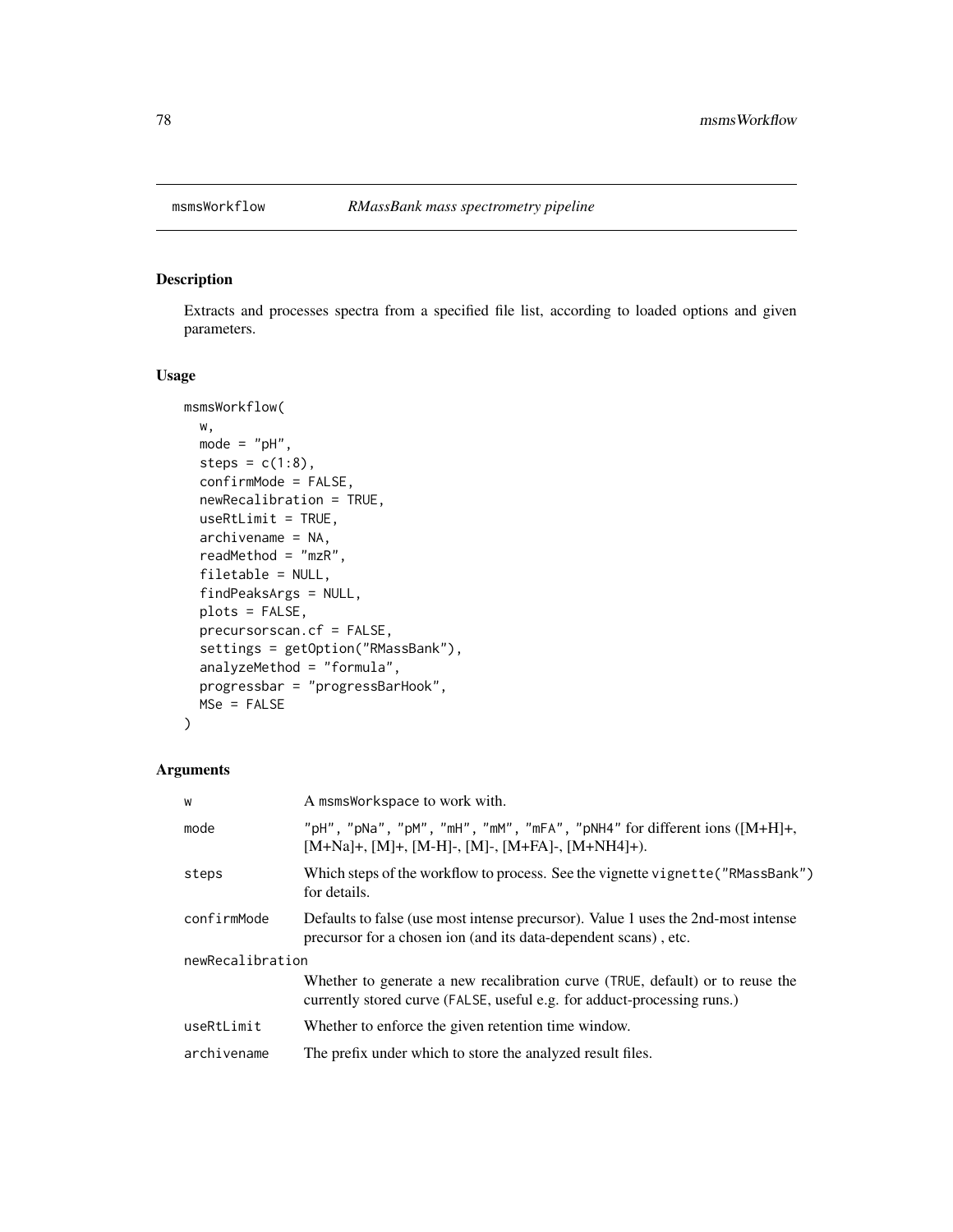| readMethod       | Several methods are available to get peak lists from the files. Currently sup-<br>ported are "mzR", "xcms", "MassBank" and "peaklist". The first two read<br>MS/MS raw data, and differ in the strategy used to extract peaks. MassBank<br>will read existing records, so that e.g. a recalibration can be performed, and<br>"peaklist" just requires a CSV with two columns and the column header "mz",<br>"int". |  |
|------------------|--------------------------------------------------------------------------------------------------------------------------------------------------------------------------------------------------------------------------------------------------------------------------------------------------------------------------------------------------------------------------------------------------------------------|--|
| findPeaksArgs    | A list of arguments that will be handed to the xcms-method find Peaks via do.call                                                                                                                                                                                                                                                                                                                                  |  |
| plots            | A parameter that determines whether the spectra should be plotted or not (This<br>parameter is only used for the xcms-method)                                                                                                                                                                                                                                                                                      |  |
| precursorscan.cf |                                                                                                                                                                                                                                                                                                                                                                                                                    |  |
|                  | Whether to fill precursor scans. To be used with files which for some reasons do<br>not contain precursor scan IDs in the mzML, e.g. AB Sciex converted files.                                                                                                                                                                                                                                                     |  |
| settings         | Options to be used for processing. Defaults to the options loaded via loadRmbSettings<br>et al. Refer to there for specific settings.                                                                                                                                                                                                                                                                              |  |
| analyzeMethod    | The "method" parameter to pass to analyzeMsMs.                                                                                                                                                                                                                                                                                                                                                                     |  |
| progressbar      | The progress bar callback to use. Only needed for specialized applications. Cf.<br>the documentation of progressBarHook for usage.                                                                                                                                                                                                                                                                                 |  |
| <b>MSe</b>       | A boolean value that determines whether the spectra were recorded using MSe<br>or not                                                                                                                                                                                                                                                                                                                              |  |

# Details

The filenames of the raw LC-MS runs are read from the array files in the global enviroment. See the vignette vignette("RMassBank") for further details about the workflow.

# Value

The processed msmsWorkspace.

## Author(s)

Michael Stravs, Eawag <michael.stravs@eawag.ch>

# See Also

[msmsWorkspace-class](#page-78-0)

<span id="page-78-0"></span>msmsWorkspace-class *Workspace for* msmsWorkflow *data*

# Description

A workspace which stores input and output data for [msmsWorkflow](#page-77-0).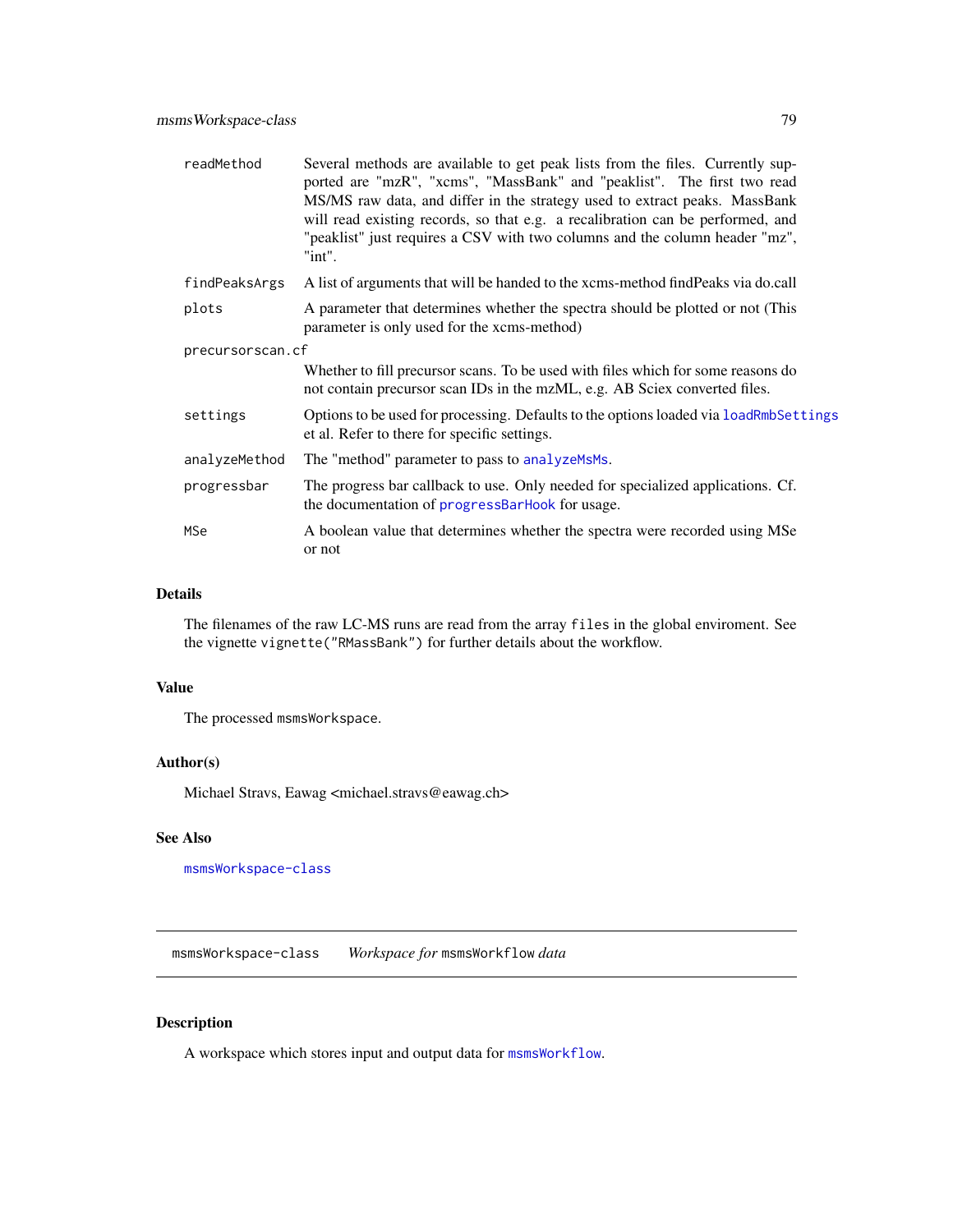#### Usage

```
## S4 method for signature 'msmsWorkspace'
show(object)
```
## Arguments

object The msmsWorkspace to display.

#### Details

Slots:

files The input file names

spectra The spectra per compound (RmbSpectraSet) extracted from the raw files

- aggregated A data.frame with an aggregated peak table from all spectra. Further columns are added during processing.
- rc, rc.ms1 The recalibration curves generated in workflow step 4.
- **parent** For the workflow steps after 4: the parent workspace containing the state (spectra, aggregate) before recalibration, such that the workflow can be reprocessed from start.

archivename The base name of the files the archive is stored to during the workflow.

settings The RMassBank settings used during the workflow, if stored with the workspace.#'

Methods<sup>-</sup>

show Shows a brief summary of the object and processing progress.

#### Author(s)

Michael Stravs, Eawag <michael.stravs@eawag.ch>

#### See Also

[msmsWorkflow](#page-77-0)

newMbWorkspace *Create new workspace for* mbWorkflow

## Description

Creates a new workspace for use with [mbWorkflow](#page-69-0).

#### Usage

newMbWorkspace(w)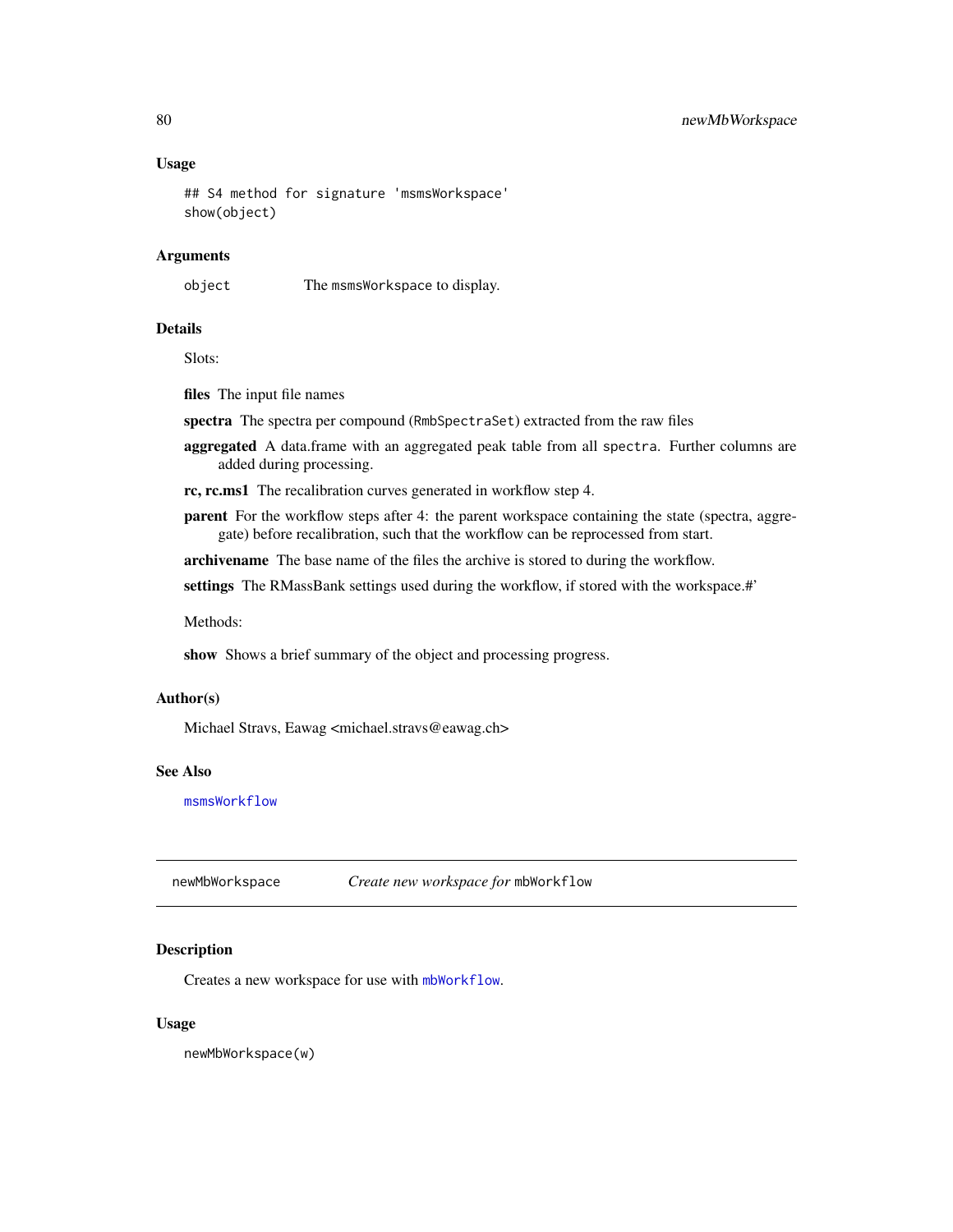# newMsmsWorkspace 81

#### Arguments

w The input msmsWorkspace to load input data from.

#### Details

The workspace input data will be loaded from the [msmsWorkspace-class](#page-78-0) object provided by the parameter w.

#### Value

A new mbWorkflow object with the loaded input data.

### Author(s)

Michael Stravs, Eawag <michael.stravs@eawag.ch>

#### See Also

[mbWorkflow](#page-69-0), [msmsWorkspace-class](#page-78-0)

newMsmsWorkspace *Create new empty workspace or load saved data for* msmsWorkflow

#### Description

Creates an empty workspace or loads an existing workspace from disk.

### Usage

```
newMsmsWorkspace(files = character(0))
```
### Arguments

files If given, the files list to initialize the workspace with.

#### Details

newMsmsWorkspace creates a new empty workspace for use with msmsWorkflow.

loadMsmsWorkspace loads a workspace saved using [archiveResults](#page-15-0). Note that it also successfully loads data saved with the old RMassBank data format into the new msmsWorkspace object.

# Value

A new msmsWorkspace object

## Author(s)

Michael Stravs, Eawag <michael.stravs@eawag.ch>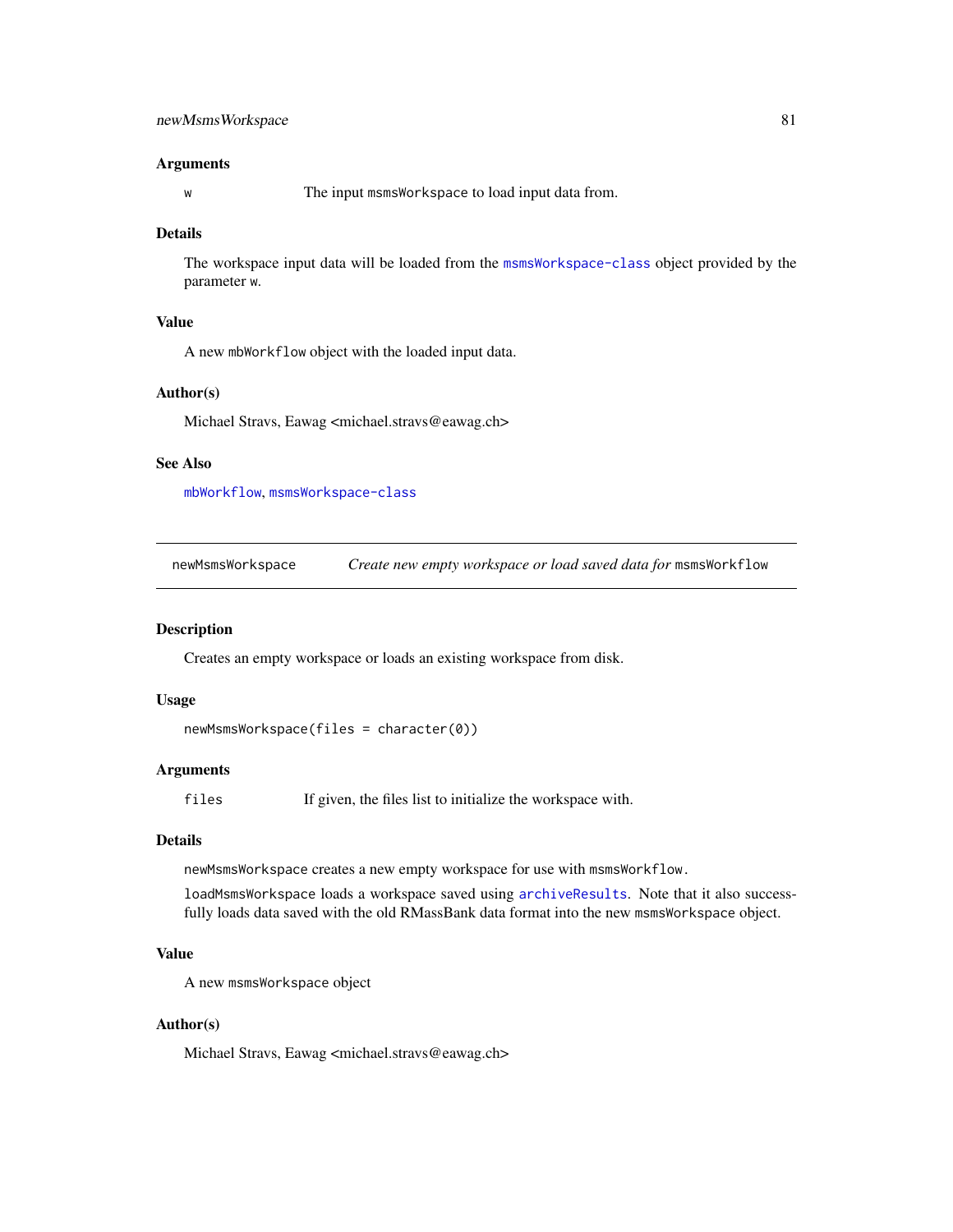# See Also

[msmsWorkflow](#page-77-0), [msmsWorkspace-class](#page-78-0)

order.formula *Order a chemical formula correctly*

# Description

Orders a chemical formula in the commonly accepted order (CH followed by alphabetic ordering).

# Usage

```
order.formula(formula, as.formula = TRUE, as.list = FALSE)
```
## Arguments

| formula    | A molecular formula in string or list representation ( $\degree$ C6H6 $\degree$ or list (C=6, H=6)). |
|------------|------------------------------------------------------------------------------------------------------|
| as.formula | If TRUE, the return value is returned as a string. This is the default.                              |
| as.list    | If TRUE, the return value is returned in list representation.                                        |

## Author(s)

Michele Stravs

# See Also

[list.to.formula](#page-49-0), [add.formula](#page-5-0), [is.valid.formula](#page-63-0)

# Examples

```
#
order.formula("H4C9")
order.formula("C2N5HClBr")
```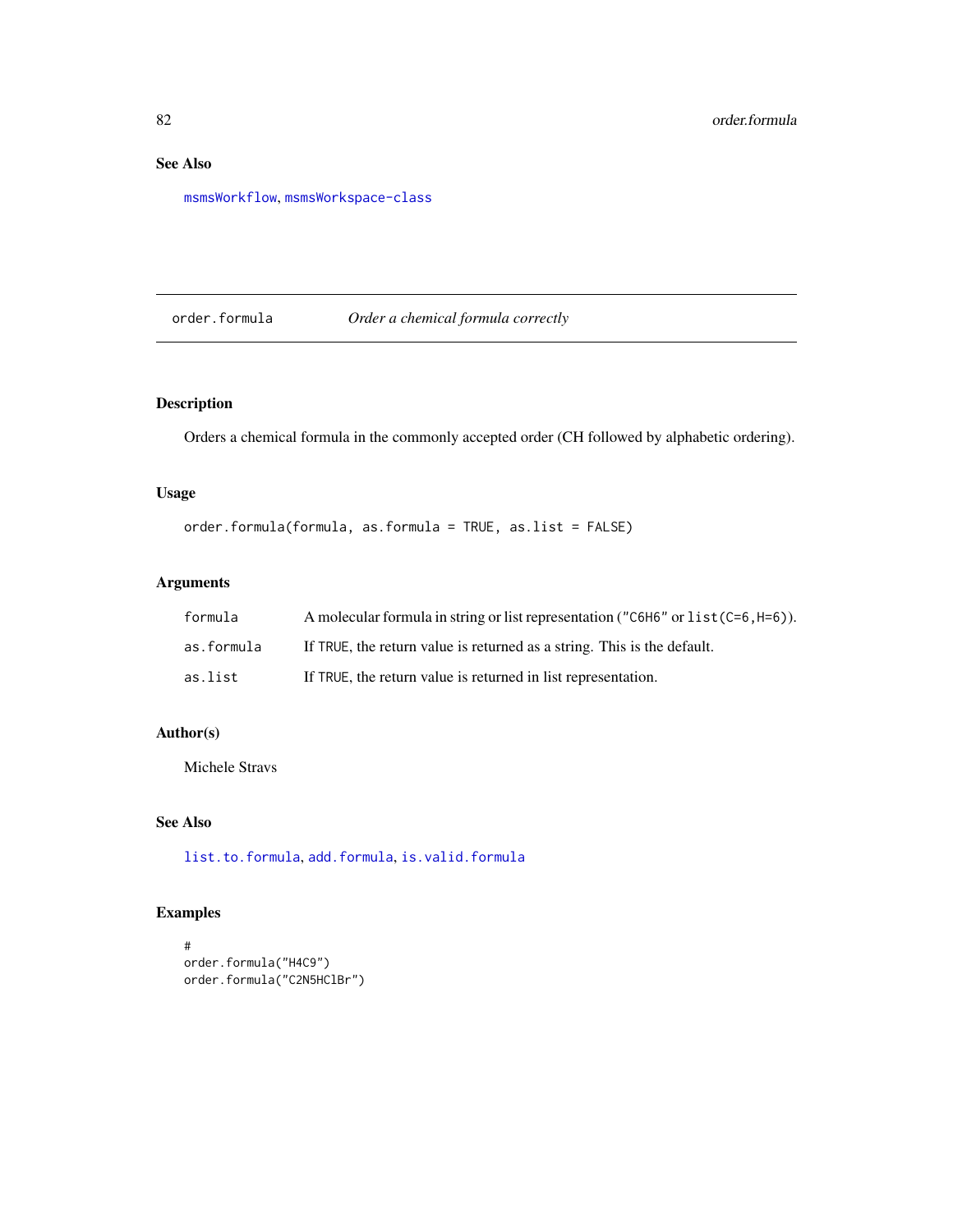parseMassBank *MassBank-record Parser*

## Description

Can parse MassBank-records(only V2)

## Usage

```
parseMassBank(Files)
```
### Arguments

Files array of character-strings Paths to the plaintext-records that should be read

# Value

The mbWorkspace that the plaintext-record creates. All parsed information will be stored in the 'compiled\_ok' slot.

# Author(s)

Erik Mueller

# See Also

[validate](#page-114-0)

# Examples

```
## Not run:
paths <- c("filepath_to_records/RC000001.txt",
           "filepath_to_records/RC000002.txt")
mb <- parseMassBank(paths)
```
## End(Not run)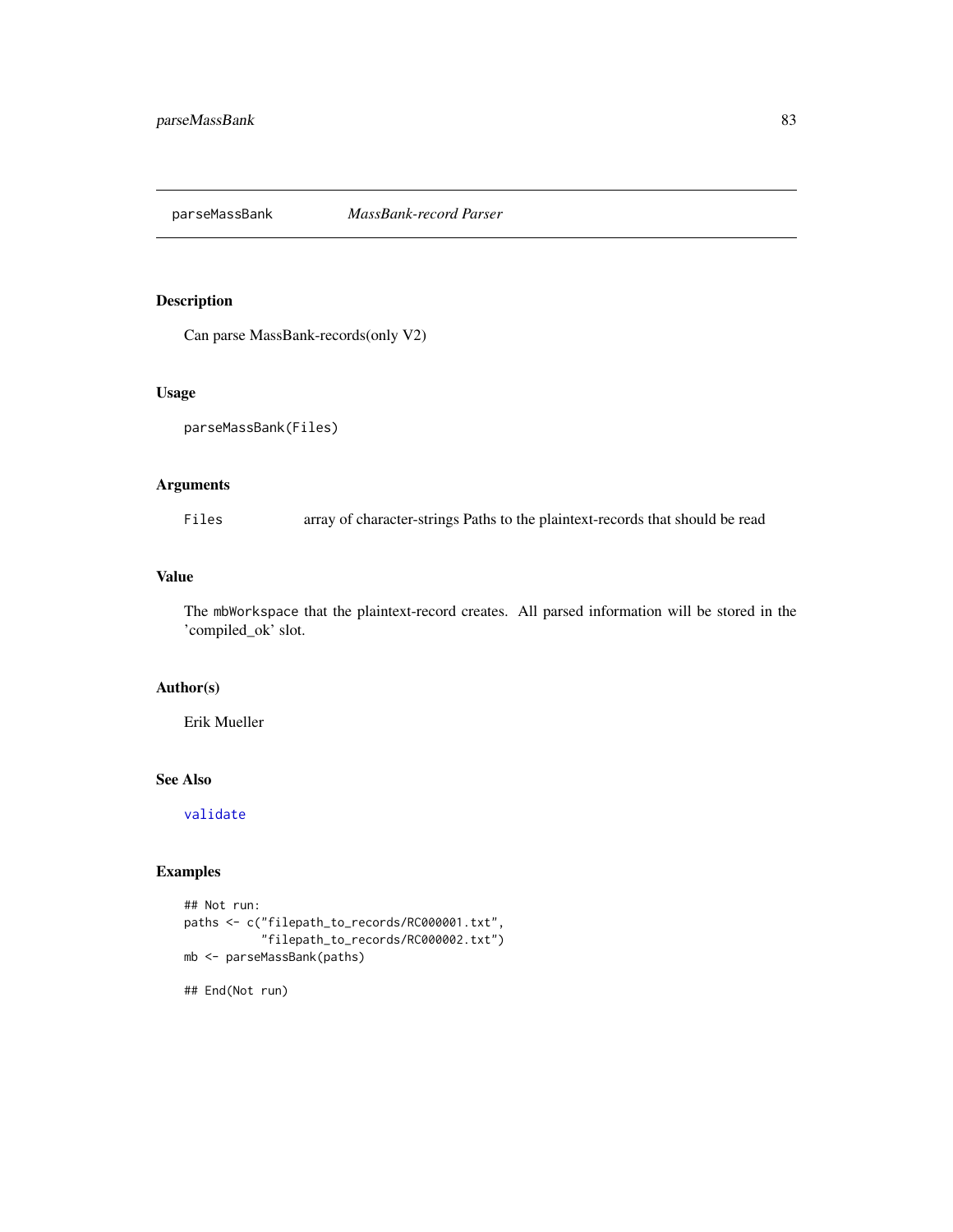Can parse MassBank-records(only V2)

## Usage

parseMbRecord(filename, readAnnotation=TRUE)

# Arguments

| filename | character A path to the plaintext-record that should be read                                  |
|----------|-----------------------------------------------------------------------------------------------|
|          | readAnnotation logical, Default: TRUE If TRUE, parse annotations from the record file and add |
|          | columns for 'formula', 'formulaCount', 'mzCalc' and 'dppm' to the peak table                  |

## Value

An RmbSpectrum2 object created from the plaintext-record

# Author(s)

Erik Mueller

# See Also

[validate](#page-114-0)

# Examples

```
## Not run:
parseMassBank("filepath_to_records/RC00001.txt")
```
## End(Not run)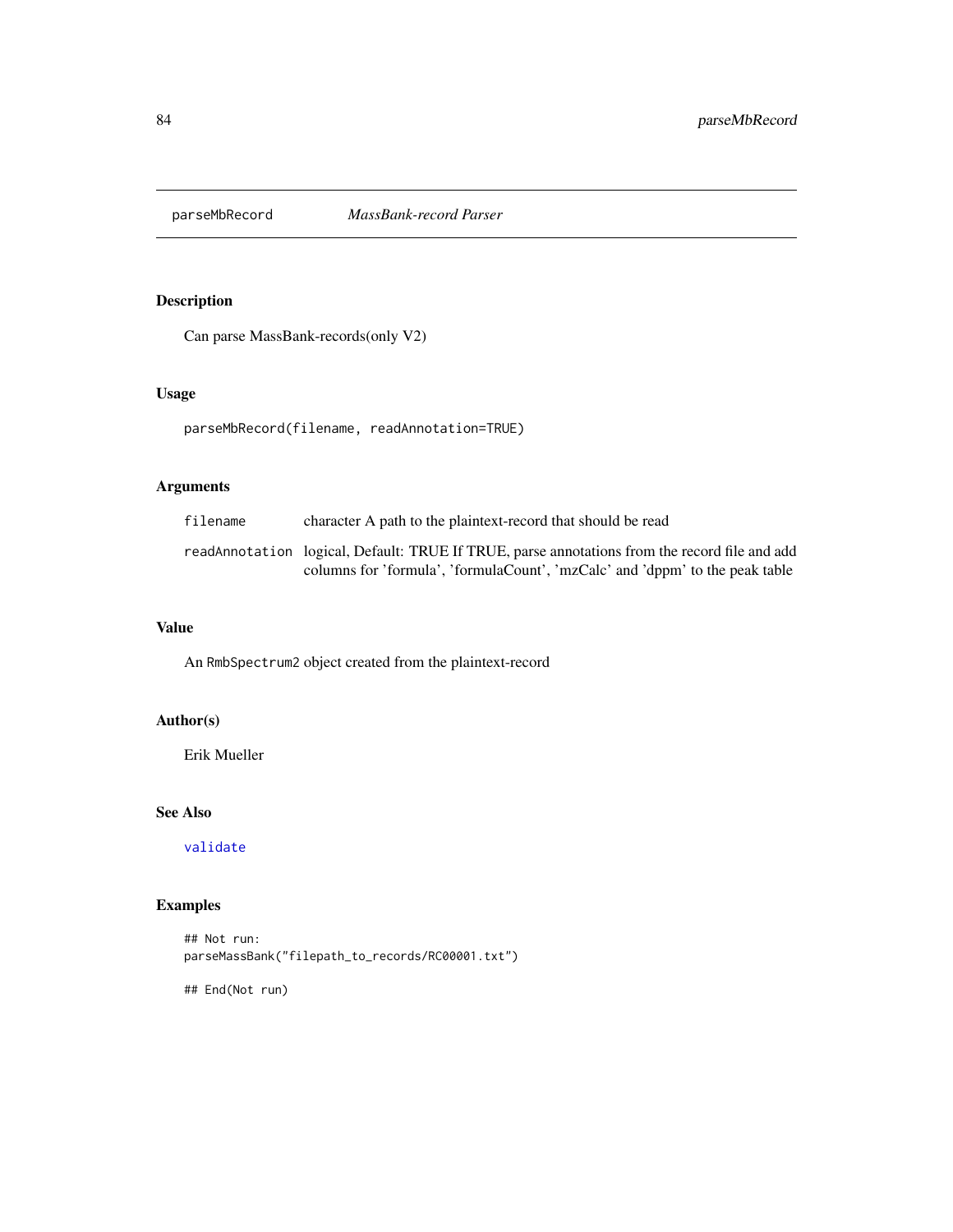Select matching/unmatching peaks from aggregate table

## Usage

peaksMatched(o)

## S4 method for signature 'data.frame' peaksMatched(o)

## S4 method for signature 'msmsWorkspace' peaksMatched(o)

#### Arguments

o Workspace or aggregate table from a workspace

### Value

Selects the peaks from the aggregate table which matched within filter criteria (peaksMatched) or didn't match (peaksUnmatched).

# Functions

- peaksMatched, data.frame-method: A method to retrieve the matched peaks from the "aggregated" slot (a data.frame object) in an msmsWorkSpace
- peaksMatched,msmsWorkspace-method: A method to retrieve the matched peaks from an msmsWorkSpace

## Author(s)

stravsmi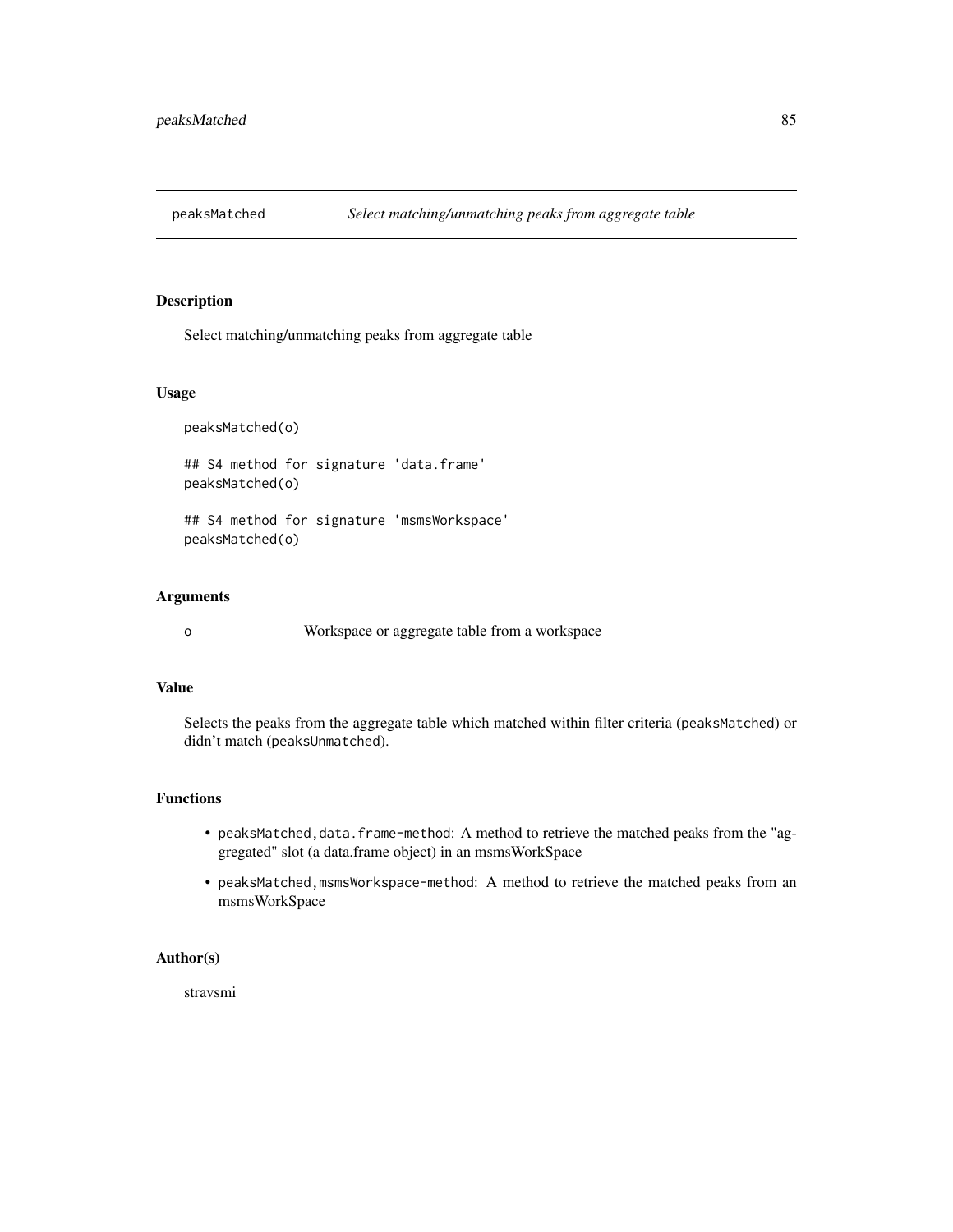Select matching/unmatching peaks from aggregate table

#### Usage

```
peaksUnmatched(o, cleaned = FALSE)
```
## S4 method for signature 'data.frame' peaksUnmatched(o, cleaned = FALSE)

## S4 method for signature 'msmsWorkspace' peaksUnmatched(o, cleaned = FALSE)

# Arguments

| $\Omega$ | Workspace or aggregate table from a workspace                    |
|----------|------------------------------------------------------------------|
| cleaned  | Return only peaks which pass electronic noise filtering if TRUE. |

## Value

Selects the peaks from the aggregate table which matched within filter criteria (peaksMatched) or didn't match (peaksUnmatched).

### Methods (by class)

- data.frame: A method to retrieve the unmatched peaks from the "aggregated" slot (a data.frame object) in an msmsWorkSpace
- msmsWorkspace: A method to retrieve the unmatched peaks from an msmsWorkSpace

#### Author(s)

stravsmi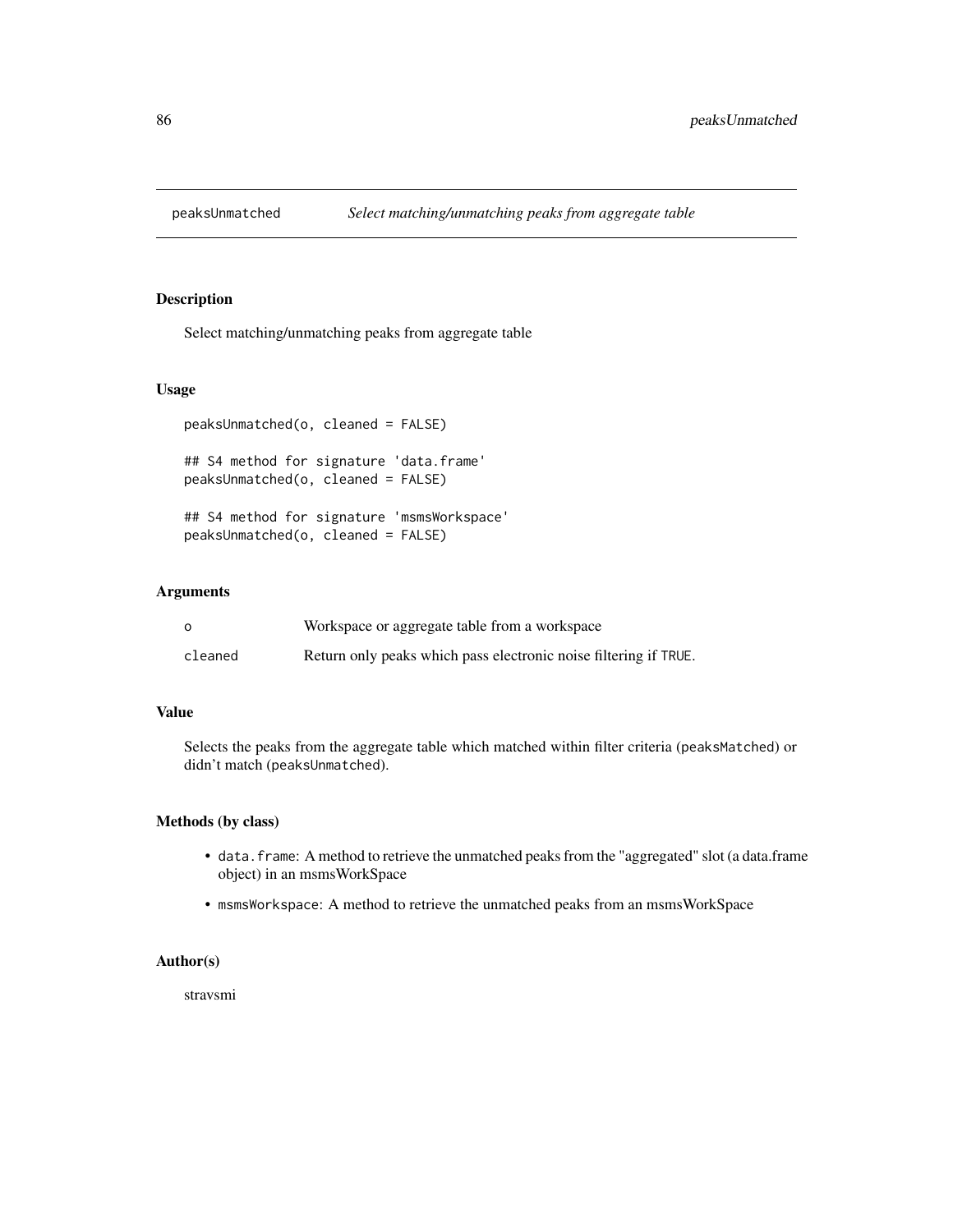plotMbWorkspaces *Plots mbWorkspaces*

### Description

Plots the peaks of one or two mbWorkspace to compare them.

### Usage

plotMbWorkspaces(w1, w2 = NULL)

## Arguments

| w1 | The mbWorkspace to be plotted                           |
|----|---------------------------------------------------------|
| w2 | Another optional mbWorkspace be plotted as a reference. |

# Details

This functions plots one or two mbWorkspaces in case the use has used different methods to acquire similar spectra. w1 must always be supplied, while w2 is optional. The wokspaces need to be fully processed for this function to work.

## Value

A logical indicating whether the information was plotted or not

### Author(s)

Erik Mueller

## Examples

```
#
## Not run: plotMbWorkspaces(w1,w2)
```
plotRecalibration *Plot the recalibration graph.*

# Description

Plot the recalibration graph.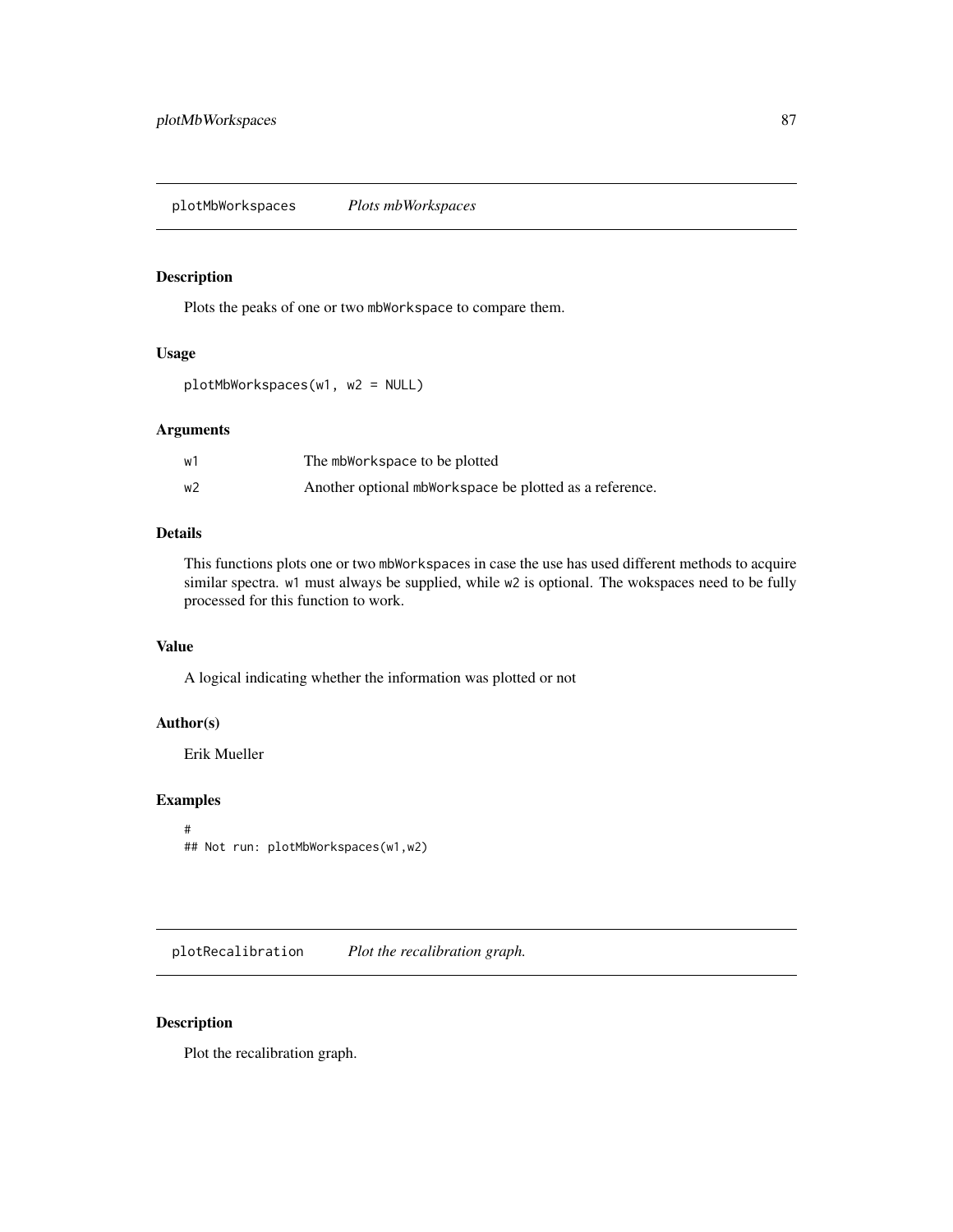# Usage

```
plotRecalibration(w, recalibrateBy = getOption("RMassBank")$recalibrateBy)
```

```
plotRecalibration.direct(rcdata, rc, rc.ms1, title, mzrange,
recalibrateBy = getOption("RMassBank")$recalibrateBy)
```
## Arguments

| W             | The workspace to plot the calibration graph from                                                           |
|---------------|------------------------------------------------------------------------------------------------------------|
| recalibrateBy | Whether recalibration was done by ppm ("ppm") or by m/z ("mz"). Important<br>only for graph labeling here. |
| rcdata        | A data frame with columns recalfield and mzFound.                                                          |
| rc            | Predictor for MS2 data                                                                                     |
| rc.ms1        | Predictor for MS1 data                                                                                     |
| title         | Prefix for the graph titles                                                                                |
| mzrange       | m/z value range for the graph                                                                              |

# Author(s)

Michele Stravs, Eawag <michael.stravs@eawag.ch>

<span id="page-87-0"></span>

| ppm | Calculate ppm values |
|-----|----------------------|
|     |                      |

# Description

Calculates ppm values for a given mass.

# Usage

 $ppm(mass, dppm, 1 = FALSE, p = FALSE)$ 

# Arguments

| mass | The "real" mass                                      |
|------|------------------------------------------------------|
| dppm | The mass deviation to calculate                      |
| 1.   | Boolean: return limits? Defaults to FALSE.           |
| p    | Boolean: return ppm error itself? Defaults to FALSE. |

# Details

This is a helper function used in RMassBank code.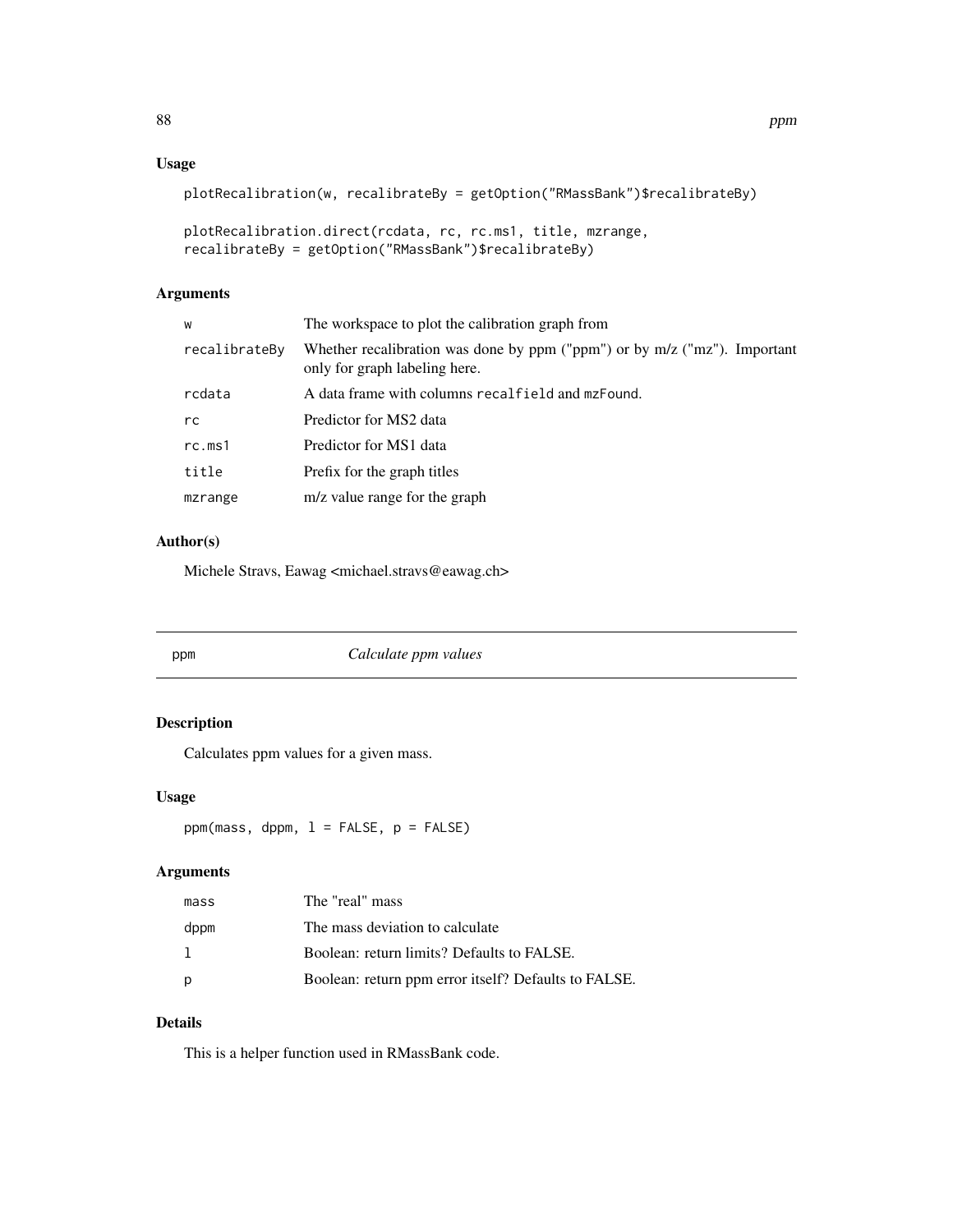## problematicPeaks 89

# Value

By default (l=FALSE, p=FALSE) the function returns the mass plus the ppm error (for 123.00000 and 10 ppm: 123.00123, or for 123 and -10 ppm: 122.99877).

For 1=TRUE, the function returns the upper and lower limit (sic!) For  $p$ =TRUE, just the difference itself is returned (0.00123 for 123/10ppm).

### Author(s)

Michael A. Stravs, Eawag <michael.stravs@eawag.ch>

#### Examples

ppm(100, 10)

problematicPeaks *Identify intense peaks (in a list of unmatched peaks)*

## Description

Finds a list of peaks in spectra with a high relative intensity (>10 1e4, or >1 checked. Peaks orbiting around the parent peak mass (calculated from the compound ID), which are very likely co-isolated substances, are ignored.

#### Usage

```
problematicPeaks(peaks_unmatched, peaks_matched, mode = "pH")
```
#### Arguments

| peaks_unmatched |                                                                                           |
|-----------------|-------------------------------------------------------------------------------------------|
|                 | Table of unmatched peaks, with at least cpdID, scan, mzFound, int.                        |
| peaks_matched   | Table of matched peaks (used for base peak reference), with at least cpdID,<br>scan, int. |
| mode            | Processing mode ("pH", "pNa" etc.)                                                        |

### Value

A filtered table with the potentially problematic peaks, including the precursor mass and MSMS base peak intensity (aMax) for reference.

#### Author(s)

Michael Stravs

## See Also

[msmsWorkflow](#page-77-0)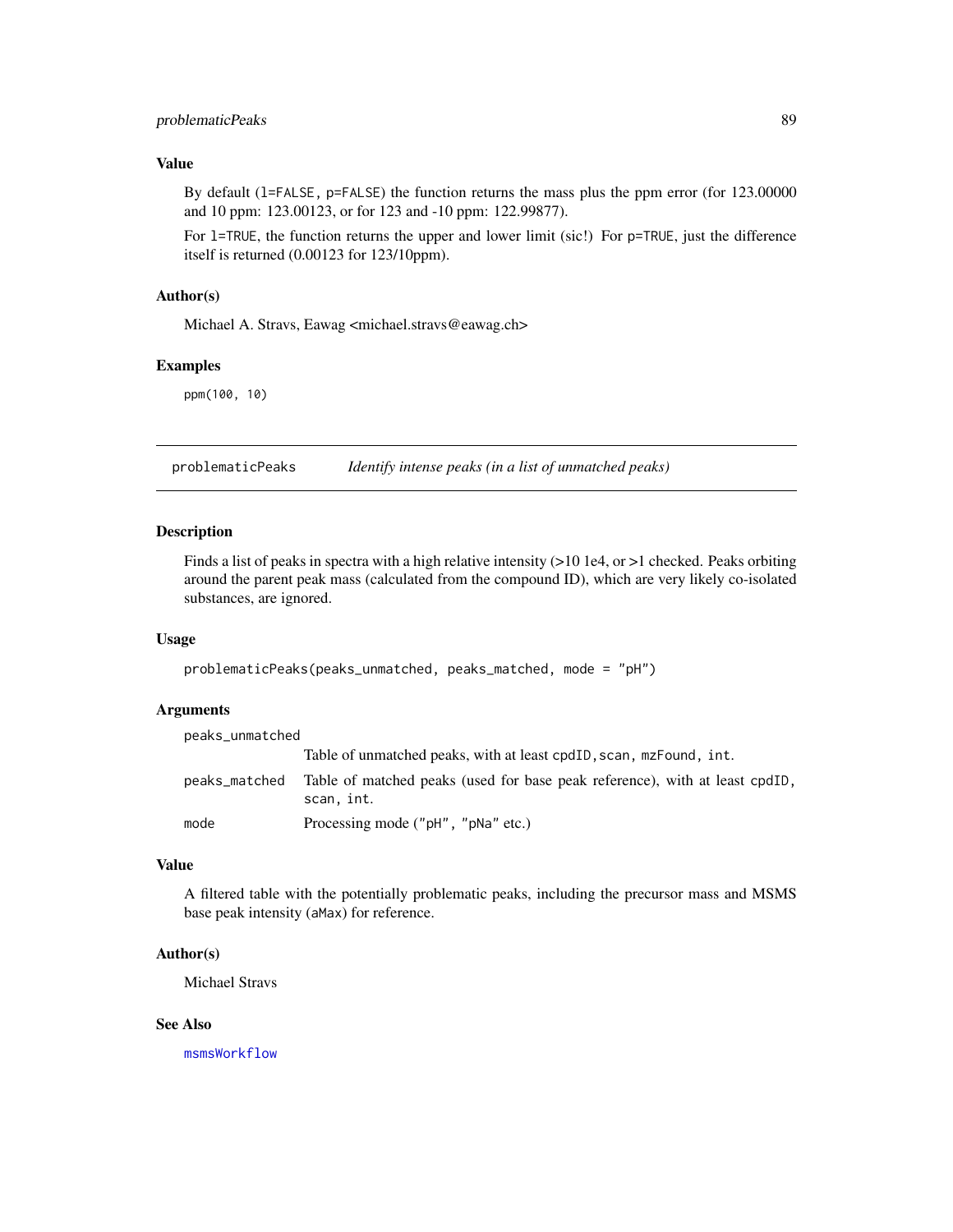# Examples

```
## Not run:
# As used in the workflow:
fp <- problematicPeaks(specs[!specs$filterOK & !specs$noise &
((specs$dppm == specs$dppmBest) | (is.na(specs$dppmBest)))
,,drop=FALSE], peaksMatched(w), mode)
## End(Not run)
```
processProblematicPeaks

*Generate list of problematic peaks*

# Description

Generates a list of intense unmatched peaks for further review (the "failpeak list") and exports it if the archive name is given.

## Usage

processProblematicPeaks(w, archivename = NA)

# Arguments

| W           | msmsWorkspace to analyze.                                                                                                                                                                                                                      |
|-------------|------------------------------------------------------------------------------------------------------------------------------------------------------------------------------------------------------------------------------------------------|
| archivename | Base name of the archive to write to (for "abc" the exported failpeaks list will<br>be "abc Failpeaks.csv"). if the compound is is complete, "tentative", if at least<br>a formula is present or "unknown" if the only know thing is the $m/z$ |
| mode        | Processing mode (pH etc)                                                                                                                                                                                                                       |

#### Value

Returns the aggregate data.frame with added column "problematic" (logical) which marks peaks which match the problematic criteria

### Author(s)

stravsmi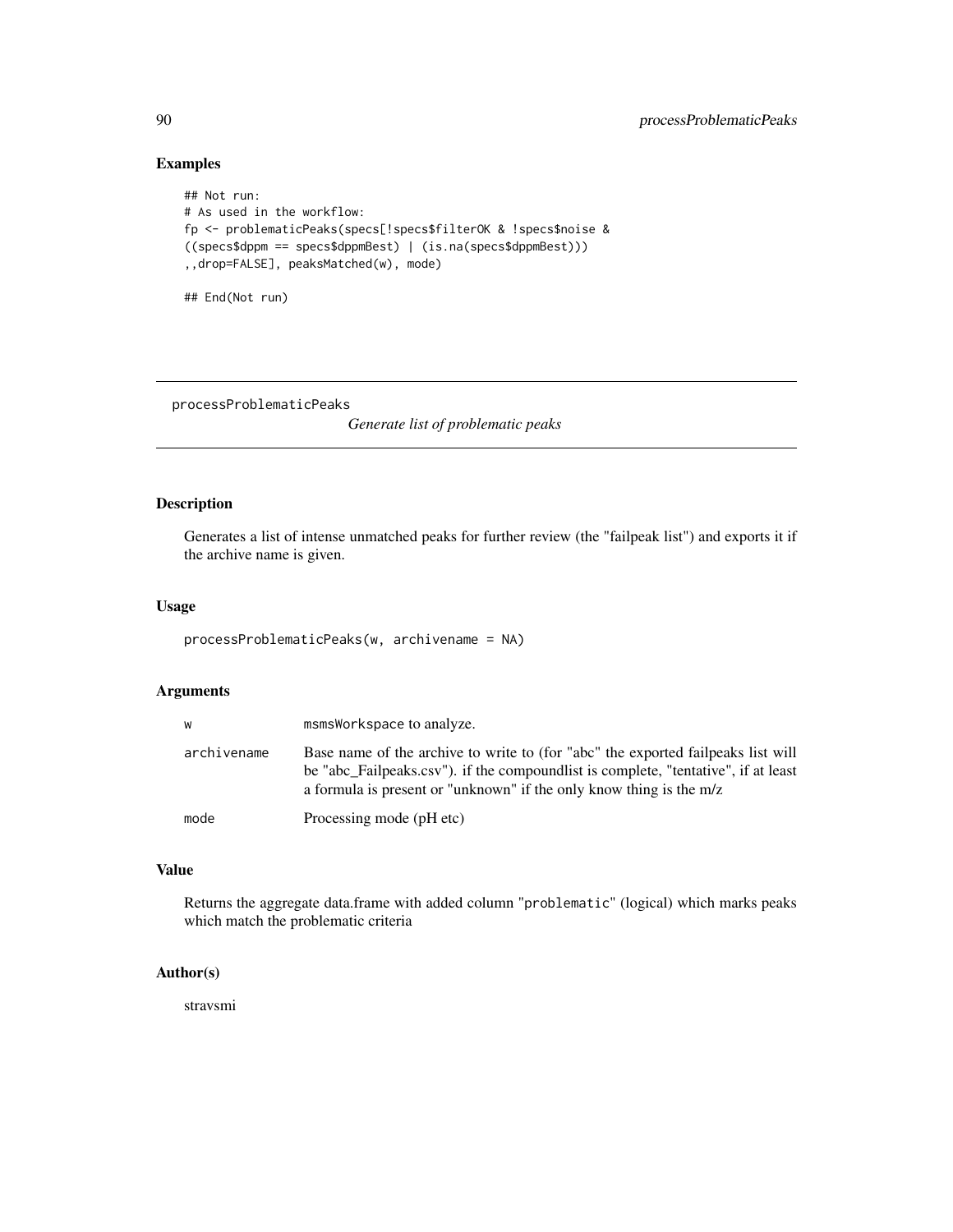<span id="page-90-0"></span>This function provides a standard implementation for the progress bar in RMassBank.

#### Usage

progressBarHook(object = NULL, value =  $0$ , min =  $0$ , max = 100, close = FALSE)

### Arguments

| object | An identifier representing an instance of a progress bar. |
|--------|-----------------------------------------------------------|
| value  | The new value to assign to the progress indicator         |
| min    | The minimal value of the progress indicator               |
| max    | The maximal value of the progress indicator               |
| close  | If TRUE, the progress bar is closed.                      |

## **Details**

RMassBank calls the progress bar function in the following three ways: pb <- progressBarHook(object=NULL, value=0, min=0, max=LEN) to create a new progress bar. pb <- progressBarHook(object=pb, value= VAL) to set the progress bar to a new value (between the set min and max) progressBarHook(object=pb, close=TRUE) to close the progress bar. (The actual calls are performed with do.call, e.g. progressbar <- "progressBarHook" pb <- do.call(progressbar, list(object=pb, value= nProg)) . See the source code for details.)

To substitute the standard progress bar for an alternative implementation (e.g. for use in a GUI), the developer can write his own function which behaves in the same way as progressBarHook, i.e. takes the same parameters and can be called in the same way.

#### Value

Returns a progress bar instance identifier (i.e. an identifier which can be used as object in subsequent calls.)

### Author(s)

Michele Stravs, Eawag <stravsmi@eawag.ch>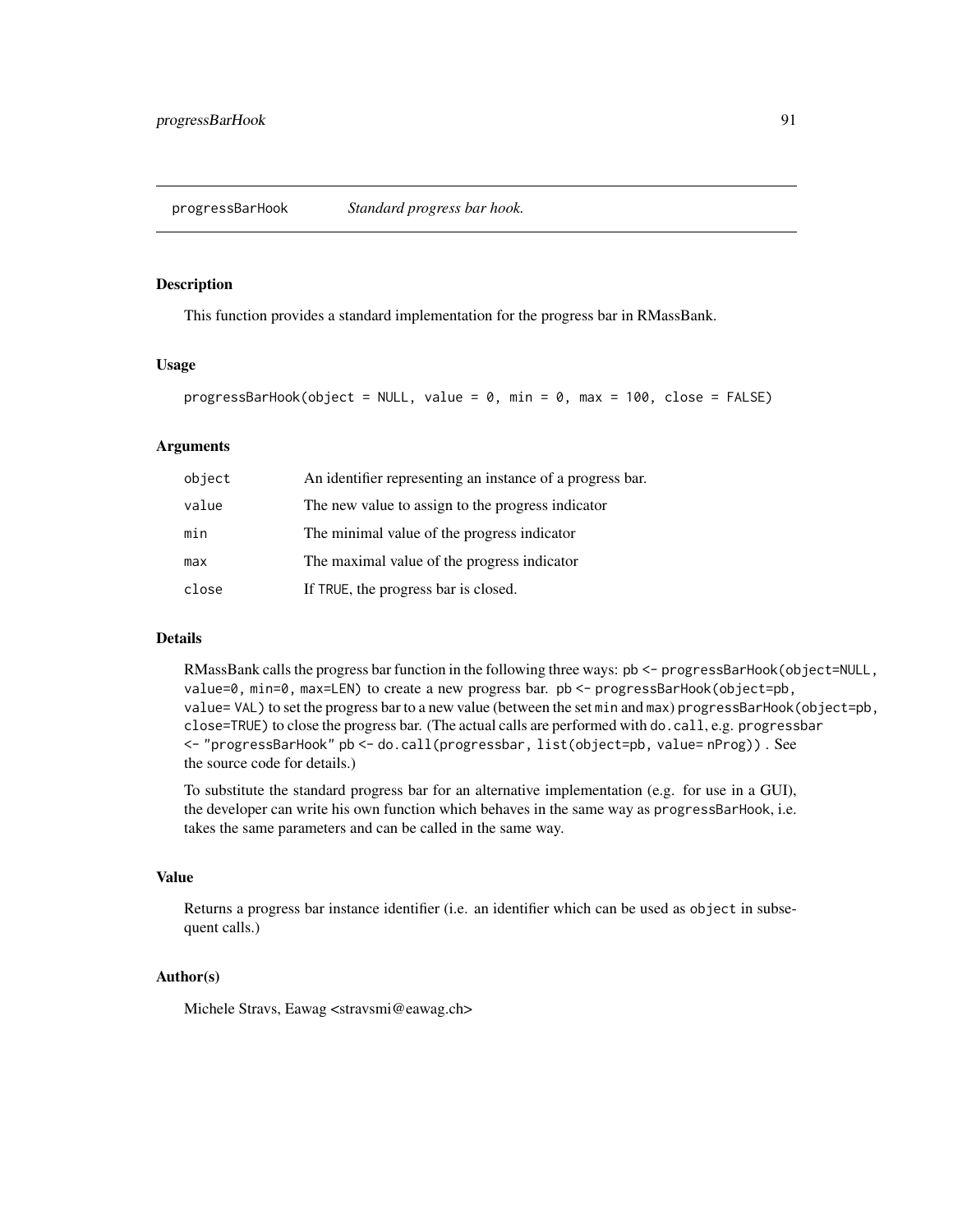This searches the 'properties' slot of the object and returns a column with matching name (if found) or NULL otherwise.

#### Usage

```
property(o, property)
```
## S4 method for signature 'RmbSpectrum2,character' property(o, property)

#### Arguments

| $\circ$  | RmbSpectrum2                     |
|----------|----------------------------------|
| property | character The name of a property |

## Value

The corresponding column of o@properties

<span id="page-91-0"></span>property<- *Replacement function to set properties of an RmbSpectrum2 object*

#### **Description**

Update the 'properties' slot of the given object. If the column you want to update does not exist yet and addNew = FALSE (default), this will cause a warning and the object will not be changed

#### Usage

```
property(o, property, addNew=FALSE, class="") <- value
```
## S4 replacement method for signature 'RmbSpectrum2,character,logical,character' property(o, property, addNew = FALSE, class =  $"")$  <- value

## S4 replacement method for signature 'RmbSpectrum2, character, missing, character' property(o, property, addNew = FALSE, class = "") <- value

## S4 replacement method for signature 'RmbSpectrum2, character, logical, missing' property(o, property, addNew = FALSE, class = "") <- value

## S4 replacement method for signature 'RmbSpectrum2, character, missing, missing' property(o, property, addNew = FALSE, class =  $"")$  <- value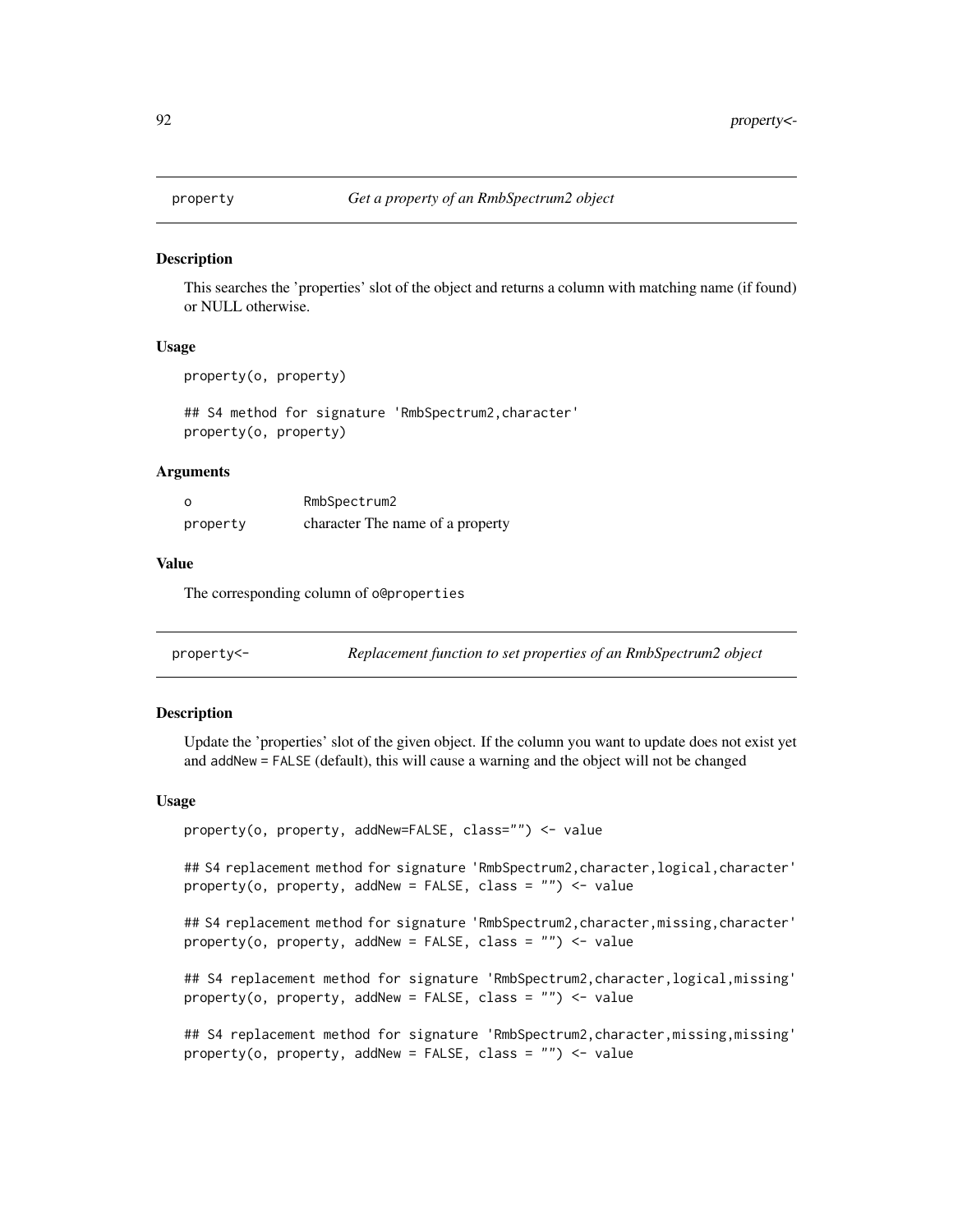# reanalyzeFailpeaks 93

## Arguments

| $\circ$  | RmbSpectrum2 The object whos 'properties' slot should be updated                                                              |
|----------|-------------------------------------------------------------------------------------------------------------------------------|
| property | character The name of the column in the 'properties' data frame to be updated                                                 |
| addNew   | logical, Default: FALSE Whether or not a new column should be added in case<br>a column of the given name does not exist yet. |
| class    | character or missing The class of the entries for the column to be added/updated                                              |
| value    | $ANY$ The value(s) to be written into the column                                                                              |

# Details

Please note that this is a replacement method, meaning that property(o, property) <- value can be used as a short-hand for the equivalent o <- 'property<-'(o, property, value)

## Value

The RmbSpectrum2 object with an updated 'properties' slot

<span id="page-92-0"></span>reanalyzeFailpeaks *Reanalyze unmatched peaks*

#### Description

Reanalysis of peaks with no matching molecular formula by allowing additional elements (e.g. "N2O").

## Usage

```
reanalyzeFailpeaks(aggregated, custom_additions, mode, filterSettings =
getOption("RMassBank")$filterSettings, progressbar = "progressBarHook")
reanalyzeFailpeak(custom_additions, mass, cpdID, counter, pb = NULL, mode,
filterSettings = getOption("RMassBank")$filterSettings)
```
### Arguments

custom\_additions

|                | The allowed additions, e.g. "N2O".                                                                                                        |
|----------------|-------------------------------------------------------------------------------------------------------------------------------------------|
| filterSettings | Settings for filtering data. Refer to analyze Ms or settings.                                                                             |
| progressbar    | The progress bar callback to use. Only needed for specialized applications. Cf.<br>the documentation of progressBarHook for usage.        |
| aggregated     | A peake aggregate table (w@aggregate) (after processing electronic noise re-<br>moval!)                                                   |
| mass           | (Usually recalibrated) m/z value of the peak.                                                                                             |
| cpdID          | Compound ID of this spectrum.                                                                                                             |
| counter        | Current peak index (used exclusively for the progress indicator)                                                                          |
| pb             | A progressbar object to display progress on, as passed by reanalyze Failpeaks<br>to reanalyze Failpeak. No progress is displayed if NULL. |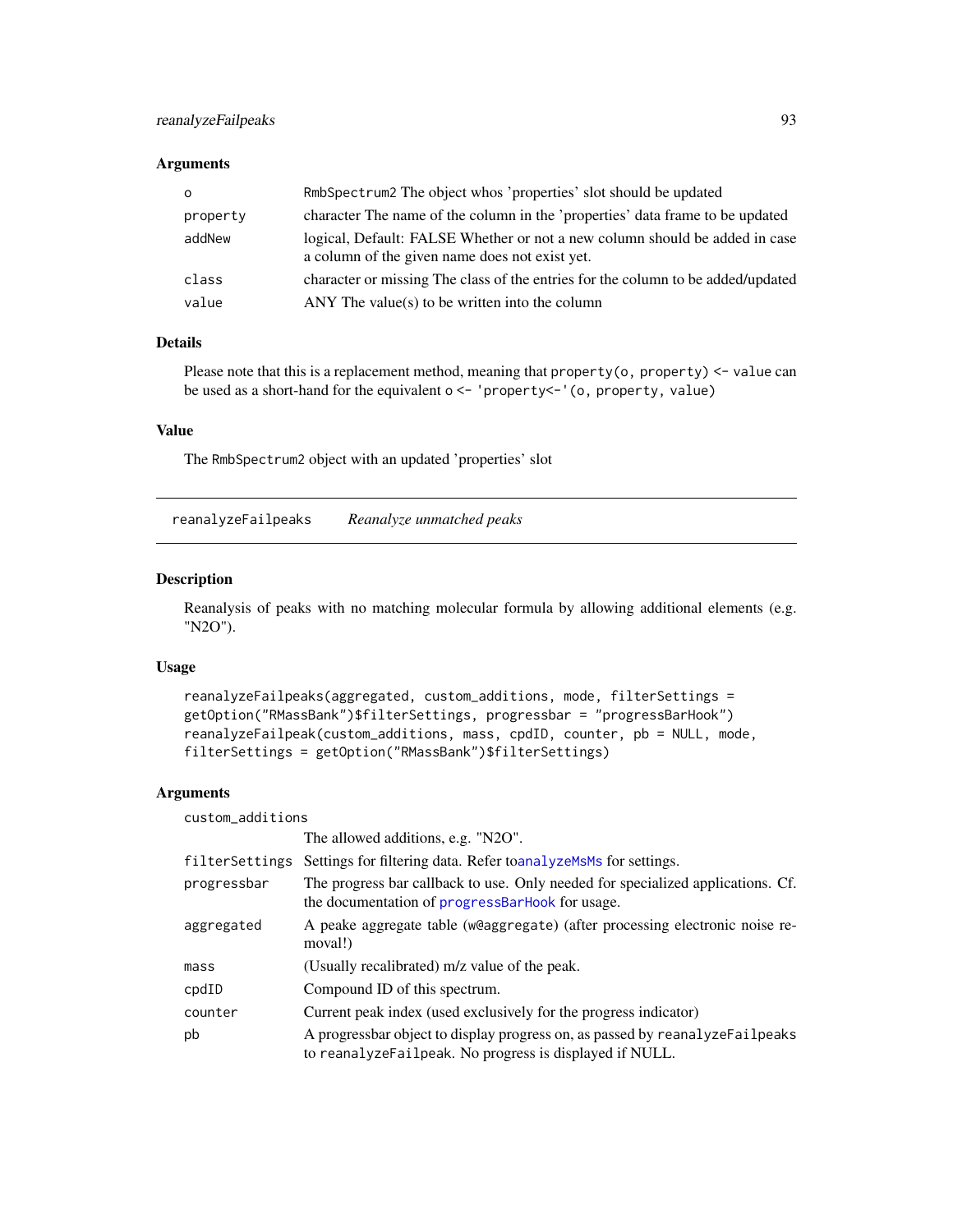# Details

reanalyzeFailpeaks examines the unmatchedPeaksC table in specs and sends every peak through reanalyzeFailpeak.

# Value

The aggregate data frame extended by the columns: #'

reanalyzed.??? If reanalysis (step 7) has already been processed: matching values from the reanalyzed peaks

matchedReanalysis

Whether reanalysis has matched (TRUE), not matched(FALSE) or has not been conducted for the peak(NA).

It would be good to merge the analysis functions of analyzeMsMs with the one used here, to simplify code changes.

#### Author(s)

Michael Stravs

### See Also

[analyzeMsMs](#page-11-0), [msmsWorkflow](#page-77-0)

## Examples

```
## As used in the workflow:
## Not run:
reanalyzedRcSpecs <- reanalyzeFailpeaks(w@aggregated, custom_additions="N2O", mode="pH")
# A single peak:
reanalyzeFailpeak("N2O", 105.0447, 1234, 1, 1)
```
## End(Not run)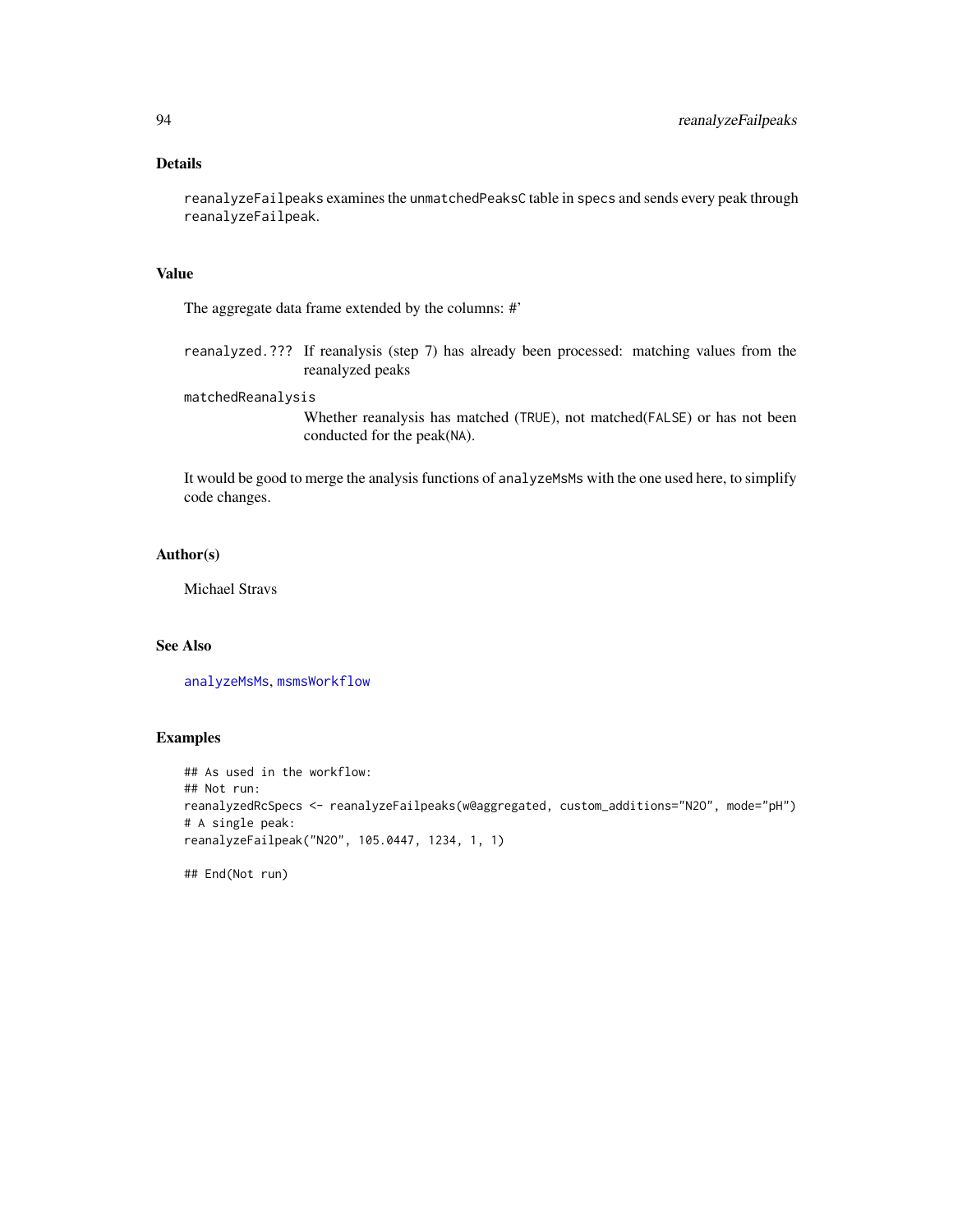<span id="page-94-0"></span>

Predefined fits to use for recalibration: Loess fit and GAM fit.

#### Usage

```
recalibrate.loess(rcdata)
```
recalibrate.identity(rcdata)

recalibrate.mean(rcdata)

recalibrate.linear(rcdata)

#### Arguments

rcdata A data frame with at least the columns recalfield and mzFound. recalfield will usually contain delta(ppm) or delta(mz) values and is the target parameter for the recalibration.

### Details

recalibrate.loess() provides a Loess fit (recalibrate.loess) to a given recalibration parameter. If MS and MS/MS data should be fit together, recalibrate.loess provides good default settings for Orbitrap instruments.

recalibrate.identity() returns a non-recalibration, i.e. a predictor which predicts 0 for all input values. This can be used if the user wants to skip recalibration in the RMassBank workflow.

#' recalibrate.mean() and recalibrate.linear() are simple recalibrations which return a constant shift or a linear recalibration. They will be only useful in particular cases.

recalibrate() itself is only a dummy function and does not do anything.

Alternatively other functions can be defined. Which functions are used for recalibration is specified by the RMassBank options file. (Note: if recalibrateMS1: common, the recalibrator: MS1 value is irrelevant, since for a common curve generated with the function specified in recalibrator: MS2 will be used.)

## Value

Returns a model for recalibration to be used with predict and the like.

#### Author(s)

Michael Stravs, EAWAG <michael.stravs@eawag.ch>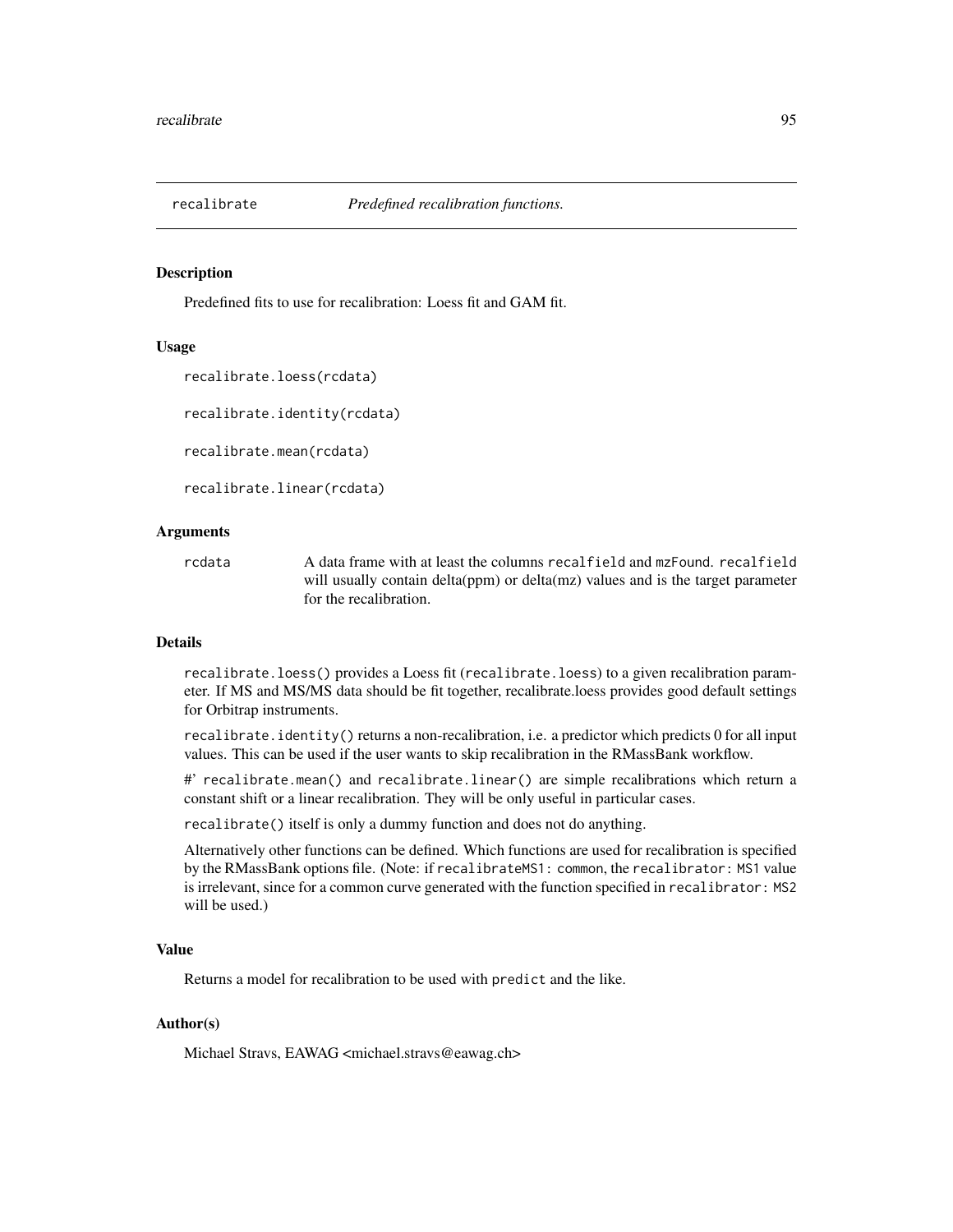### Examples

```
## Not run:
rcdata <- subset(spec$peaksMatched, formulaCount==1)
ms1data <- recalibrate.addMS1data(spec, mode, 15)
rcdata <- rbind(rcdata, ms1data)
rcdata$recalfield <- rcdata$dppm
rcCurve <- recalibrate.loess(rcdata)
# define a spectrum and recalibrate it
s <- matrix(c(100,150,200,88.8887,95.0005,222.2223), ncol=2)
colnames(s) \leq c("mz", "int")
recalS <- recalibrateSingleSpec(s, rcCurve)
Alternative: define an custom recalibrator function with different parameters
recalibrate.MyOwnLoess <- function(rcdata)
{
return(loess(recalfield ~ mzFound, data=rcdata, family=c("symmetric"),
degree = 2, span=0.4)
}
# This can then be specified in the RMassBank settings file:
# recalibrateMS1: common
# recalibrator:
# MS1: recalibrate.loess
# MS2: recalibrate.MyOwnLoess")
# [...]
## End(Not run)
```
recalibrate.addMS1data

*Return MS1 peaks to be used for recalibration*

## **Description**

Returns the precursor peaks for all MS1 spectra in the spec dataset with annotated formula to be used in recalibration.

For all spectra in spec\$specFound, the precursor ion is extracted from the MS1 precursor spectrum. All found ions are returned in a data frame with a format matching spec\$peaksMatched and therefore suitable for rbinding to the spec\$peaksMatched table. However, only minimal information needed for recalibration is returned.

## Usage

```
recalibrate.addMS1data(spec,mode="pH", recalibrateMS1Window =
getOption("RMassBank")$recalibrateMS1Window)
```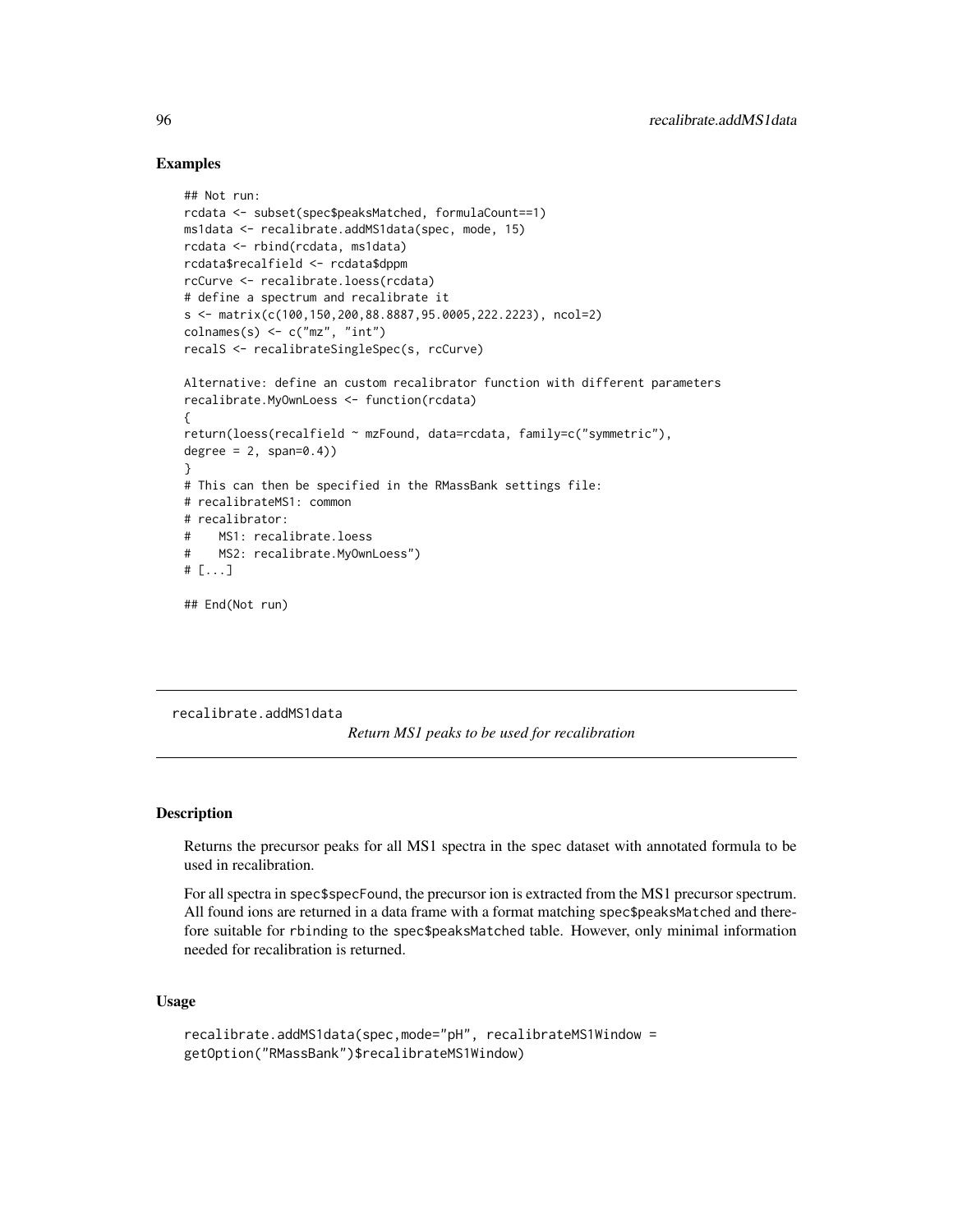#### Arguments

spec A msmsWorkspace or RmbSpectraSetList containing spectra for which MS1 "peaks" should be "constructed".

recalibrateMS1Window

Window width to look for MS1 peaks to recalibrate (in ppm).

### Value

A dataframe with columns mzFound, formula, mzCalc, dppm, dbe, int,dppmBest, formulaCount, good, cpdID, scan, parentScan, dppmRc. However, columns dbe, int, formulaCount, good, scan, parentScan do not contain real information and are provided only as fillers.

## Author(s)

Michael Stravs, EAWAG <michael.stravs@eawag.ch>

#### Examples

```
## Not run:
# More or less as used in recalibrateSpectra:
rcdata <- peaksMatched(w)
rcdata <- rcdata[rcdata$formulaCount == 1, ,drop=FALSE]
ms1data <- recalibrate.addMS1data(w, "pH", 15)
rcdata <- rbind(rcdata, ms1data)
 # ... continue constructing recalibration curve with rcdata
```
## End(Not run)

RmbDefaultSettings *RMassBank settings*

## <span id="page-96-0"></span>Description

Load, set and reset settings for RMassBank.

#### Usage

```
loadRmbSettings(file_or_list)
```
loadRmbSettingsFromEnv(env = .GlobalEnv)

RmbDefaultSettings()

RmbSettingsTemplate(target)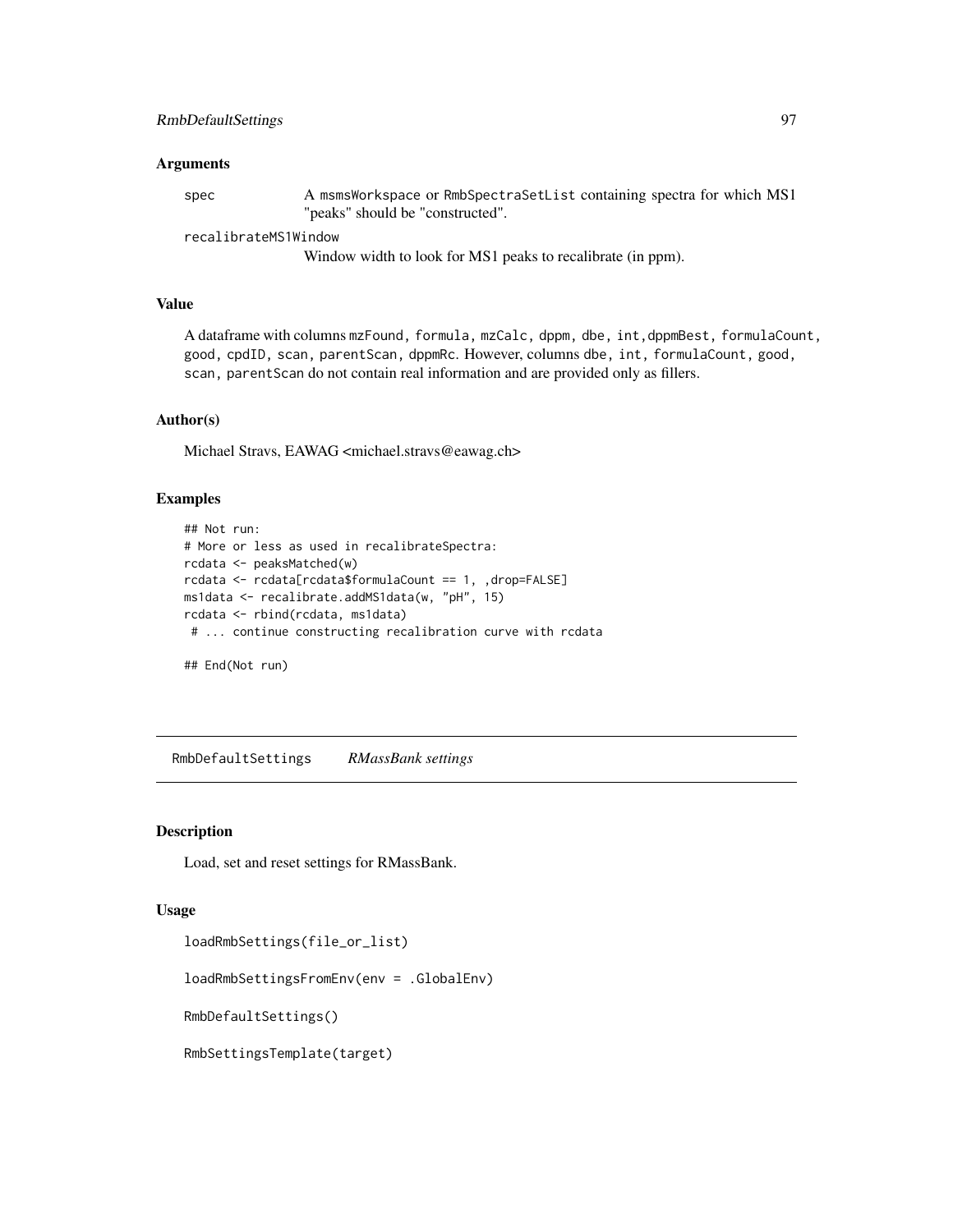#### **Arguments**

| file or list | The file (YML or R format) or R list with the settings to load. |
|--------------|-----------------------------------------------------------------|
| target       | The path where the template setting file should be stored.      |
| env          | The environment to load the settings from.                      |

# Details

RmbSettingsTemplate creates a template file in which you can adjust the settings as you like. Before using RMassBank, you must then load the settings file using loadRmbSettings. RmbDefaultSettings loads the default settings. loadRmbSettingsFromEnv loads the settings stored in env\$RmbSettings, which is useful when reloading archives with saved settings inside.

Note: no settings are loaded upon loading MassBank! This is intended, so that one never forgets to load the correct settings.

The settings are described in [RmbSettings](#page-98-0).

## Value

None.

## Note

The default settings will not work for you unless you have, by chance, installed OpenBabel into the same directory as I have!

#### Author(s)

Michael Stravs

## See Also

[RmbSettings](#page-98-0)

## Examples

```
# Create a standard settings file and load it (unedited)
RmbSettingsTemplate("mysettings.ini")
loadRmbSettings("mysettings.ini")
unlink("mysettings.ini")
```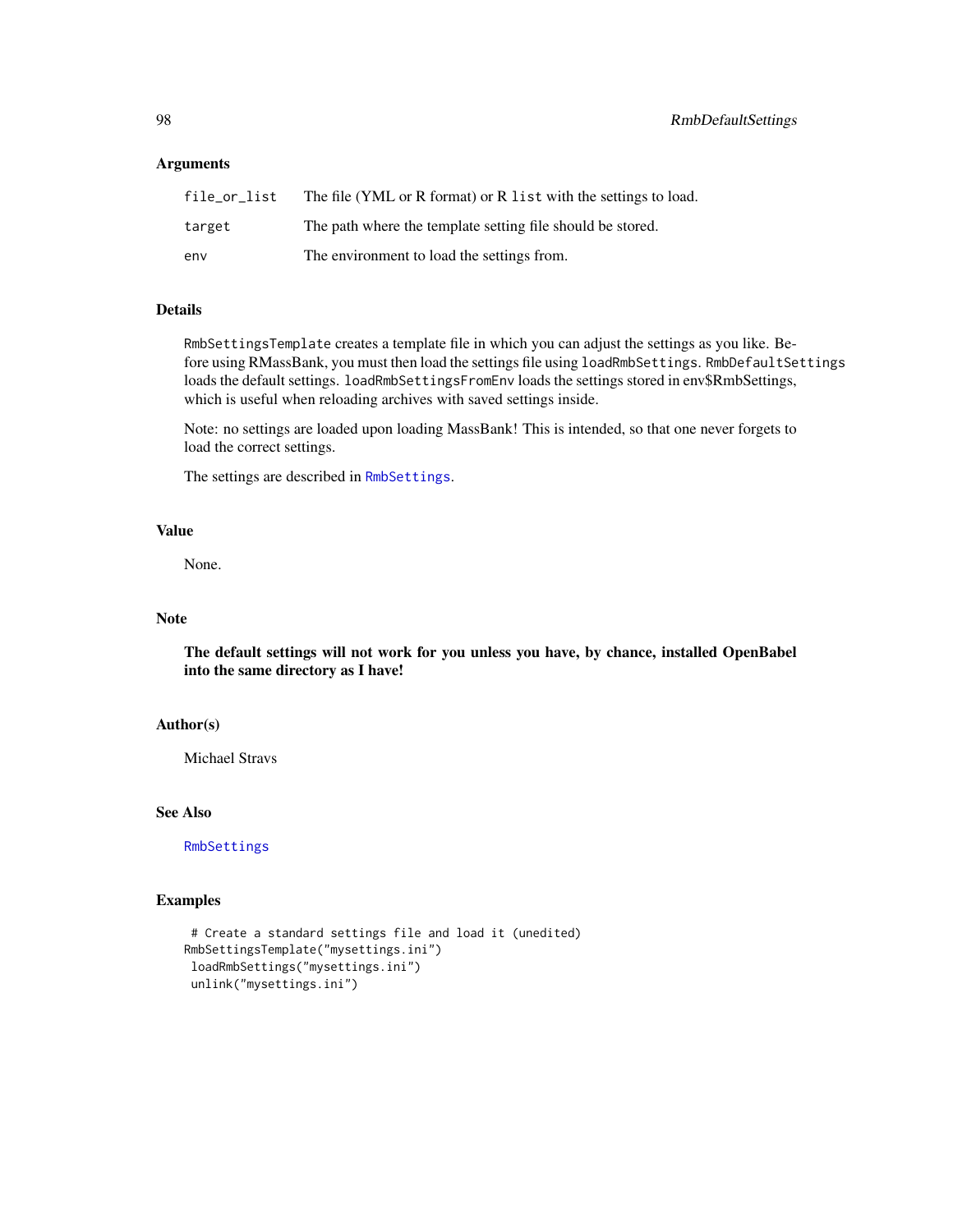<span id="page-98-0"></span>

Describes all settings for the RMassBank settings file.

### **Details**

- deprofile Whether and how to deprofile input raw files. Leave the setting empty if your raw files are already in "centroid" mode. If your input files are in profile mode, you have the choice between algorithms [deprofile.](#page-26-0)spline, deprofile.fwhm, deprofile.localMax; refer to the individual manpages for more information.
- rtMargin, rtShift The allowed retention time deviation relative to the values specified in your compound list (see [loadList](#page-65-0)), and the systematic shift (due to the use of, e.g., precolumns or other special equipment.
- babeldir Directory to OpenBabel. Required for creating molfiles for MassBank export. If no OpenBabel directory is given, RMassBank will attempt to use the CACTUS webservice for SDF generation. It is strongly advised to install OpenBabel; the CACTUS structures have explicit hydrogen atoms. The path should point to the directory where babel.exe (or the Linux "babel" equivalent) lies.
- use\_version Which MassBank record format to use; version 2 is strongly advised, version 1 is considered outdated and should be used only if for some reason you are running old servers and an upgrade is not feasible.
- use\_rean\_peaks Whether to include peaks from reanalysis (see [reanalyzeFailpeaks](#page-92-0)) in the MassBank records. Boolean, TRUE or FALSE.
- annotations A list of constant annotations to use in the MassBank records. The entries authors, copyright, license, instrument, instrument\_type, compound\_class correspond to the MassBank entries AUTHORS, COPYRIGHT, PUBLICATION, LICENSE, AC\$INSTRUMENT, AC\$INSTRUMENT\_TY CH\$COMPOUND\_CLASS. The entry confidence\_comment is added as COMMENT: CONFIDENCE entry.

The entry internal\_id\_fieldname is used to name the MassBank entry which will keep a reference to the internal compound ID used in the workflow: for internal\_id\_fieldname = MYID and e.g. compound 1234, an entry will be added to the MassBank record with COMMENT: MYID 1234. The internal fieldname should not be left empty!

The entries lc\_gradient, lc\_flow, lc\_solvent\_a, lc\_solvent\_b, lc\_column correspond to the MassBank entries AC\$CHROMATOGRAPHY: FLOW\_GRADIENT, FLOW\_RATE,SOLVENT A, SOLVENT B, COLUMN\_NAME.

ms\_type, ionization correspond to AC\$MASS\_SPECTROMETRY: MS\_TYPE, IONIZATION. entry\_prefix is the two-letter prefix used when building MassBank accession codes.

Entries under ms\_dataprocessing are added as MS\$DATA\_PROCESSING: entries, in addition to the default WHOLE: RMassBank.

• annotator For advanced users: option to select your own custom annotator. Check [annotator.default](#page-14-0) and the source code for details.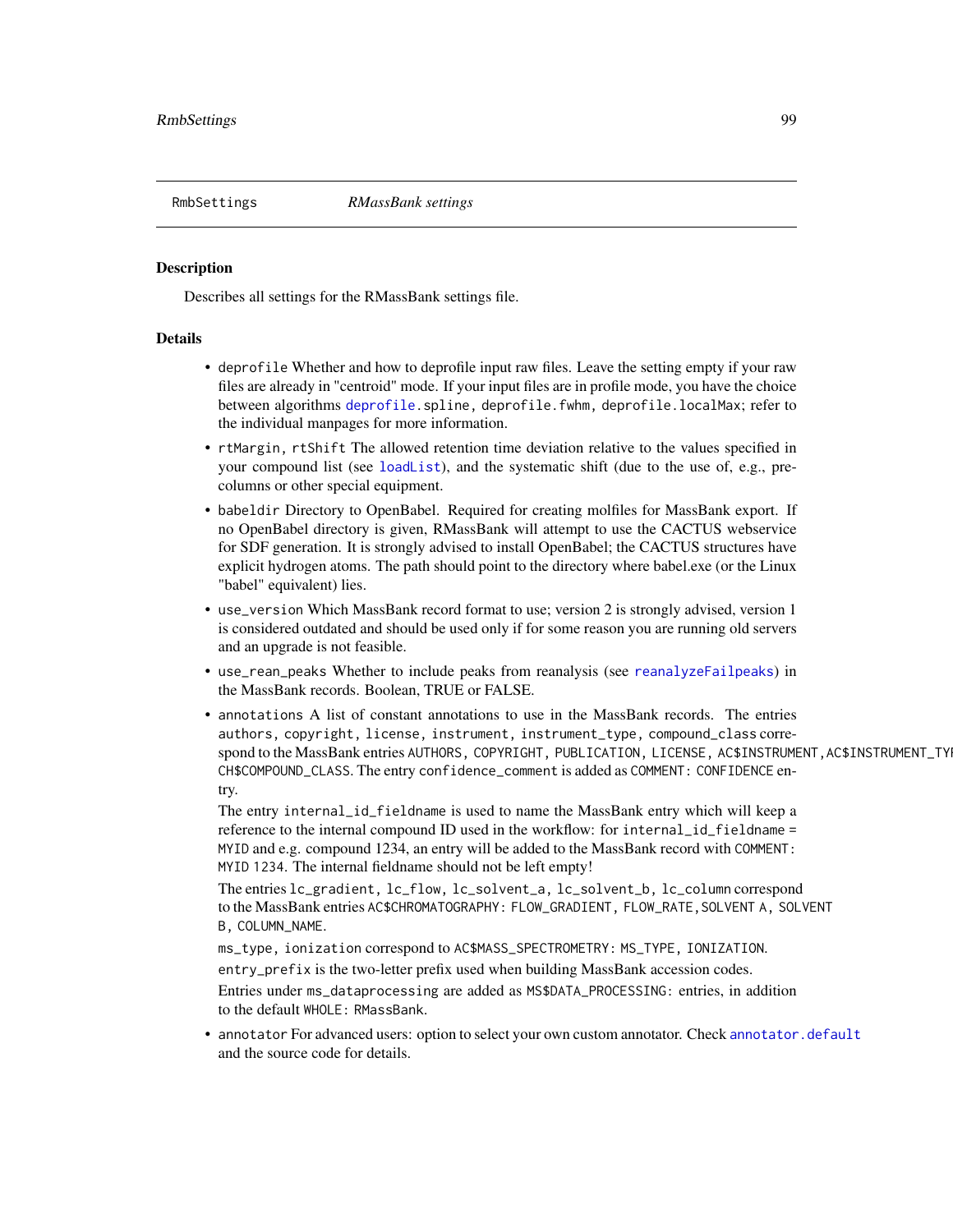- spectraList This setting describes the experimental annotations for the single data-dependent scans. For every data-dependent scan event, a spectraList entry with mode, ces, ce, res denoting collision mode, collision energy in short and verbose notation, and FT resolution.
- accessionNumberShifts This denotes the starting points for accession numbers for different ion types. For example, pH: 0, mH: 50 means that [M+H]+ spectra will start at XX123401 (XX being the entry\_prefix and 1234 the compound id) and [M-H]- will start at XX123451.
- electronicNoise, electronicNoiseWidth Known electronic noise peaks and the window to be used by [cleanElnoise](#page-19-0)
- recalibrateBy dppm or dmz to recalibrate either by delta ppm or by delta mz.
- recalibrateMS1 common or separate to recalibrate MS1 data points together or separately from MS2 data points.
- recalibrator: MS1, MS2 The functions to use for recalibration of MS1 and MS2 data points. Note that the MS1 setting is only meaningful if recalibrateMS1: separate, otherwise the MS2 setting is used for a common recalibration curve. See [recalibrate.loess](#page-94-0) for details.
- multiplicityFilter Define the multiplicity filtering level. Default is 2, a value of 1 is off (no filtering) and >2 is harsher filtering.
- titleFormat The title of MassBank records is a mini-summary of the record, for example "Dinotefuran; LC-ESI-QFT; MS2; CE: 35 By default, the first compound name CH\$NAME, instrument type AC\$INSTRUMENT\_TYPE, MS/MS type AC\$MASS\_SPECTROMETRY: MS\_TYPE, collision energy RECORD\_TITLE\_CE, resolution AC\$MASS\_SPECTROMETRY: RESOLUTION and precursor MS\$FOCUSED\_ION: PRECURSOR\_TYPE are used. If alternative information is relevant to differentiate acquired spectra, the title should be adjusted. For example, many TOFs do not have a resolution setting. See MassBank documentation for more.
- filterSettings A list of settings that affect the MS/MS processing. The entries ppmHighMass, ppmLowMass, massRangeDivision set values for pre-processing, prior to recalibration. ppmHighMass defines the ppm error for the high mass range (default 10 ppm for Orbitraps), ppmLowMass is the error for the low mass range (default 15 ppm for Orbitraps) and massRangeDivision is the m/z value defining the split between the high and low mass range (default m/z = 120). The entry ppmFine defines the ppm cut-off post recalibration. The default value of 5 ppm is recommended for Orbitraps. For other instruments this can be interpreted from the recal-

ibration plot. All ppm limits are one-sided (e.g. this includes values to  $+5$  ppm or  $-5$  ppm deviation from the exact mass).

The entries prelimCut, prelimCutRatio define the intensity cut-off and cut-off ratio (in the peak selection for the recalibration only. Careful: the default value 1e4 for Orbitrap LTQ positive mode could remove all peaks for TOF data and will remove too many peaks for Orbitrap LTQ negative mode spectra!

The entry specOKLimit defines the intensity limit to include MS/MS spectra. MS/MS spectra must have at least one peak above this limit to proceed through the workflow.

dbeMinLimit defines the minimum allowable ring and double bond equivalents (DBE) allowed for assigned formulas. This assumes maximum valuences for elements with multiple valence states. The default is -0.5 (accounting for fragments being ions).

The entries satelliteMzLimit, satelliteIntLimit define the cut-off m/z and intensity values for satellite peak removal (an artefact of Fourier Transform processing). All peaks within the m/z limit (default 0.5) and intensity ratio (default 0.05 or 5 Fourier Transform instruments only (e.g. Orbitrap).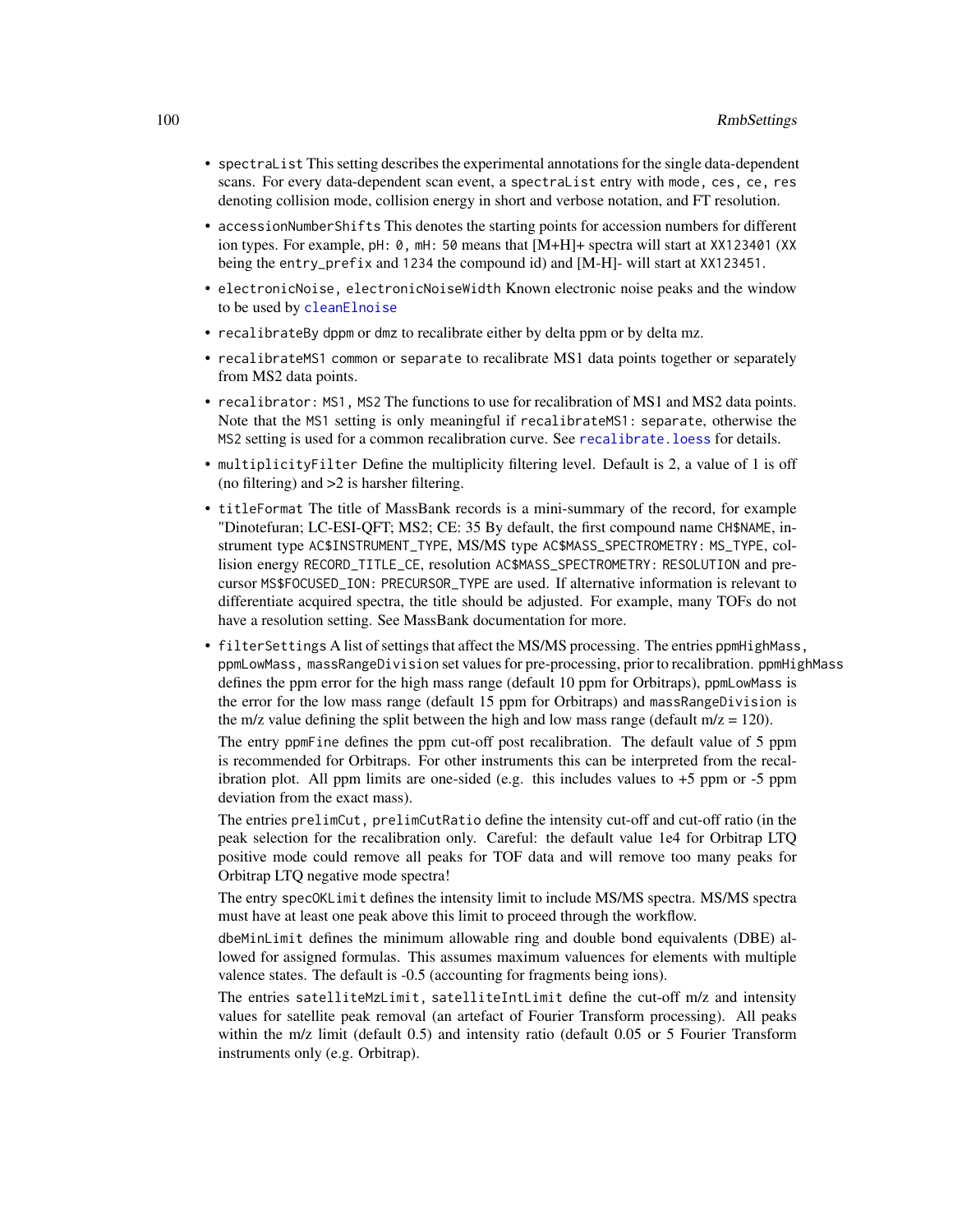## RmbSpectrum2-class 101

• filterSettings Parameters for adjusting the raw data retrieval. The entry ppmFine defines the ppm error to look for the precursor in the MS1 (parent) spectrum. Default is 10 ppm for Orbitrap.

mzCoarse defines the error to search for the precursor specification in the MS2 spectrum. This is often only saved to 2 decimal places and thus can be quite inaccurate. The accuracy also depends on the isolation window used. The default settings (for e.g. Orbitrap) is 0.5 (Da, or Th for m/z).

The entry fillPrecursorScan is largely untested. The default value (FALSE) assumes all necessary precursor information is available in the mzML file. A setting ot TRUE tries to fill in the precursor data scan number if it is missing. Only tested on one case study so far feedback welcome!

#### Author(s)

Michael Stravs, Emma Schymanski

### See Also

[loadRmbSettings](#page-96-0)

RmbSpectrum2-class *RMassBank Representation of an MSMS Spectrum*

#### **Description**

This extends the Spectrum2 class of the MSnbase package and introduces further slots that are used to store information during the RMassBank workflow.

#### **Slots**

satellite logical If TRUE, the corresponding peak was removed as satellite.

low logical If TRUE, the corresponding peak was removed because it failed the intensity cutoff.

- rawOk logical If TRUE, the peak passed satellite and low-intensity cutoff removal.
- good logical If TRUE, a formula could be found for the peak and the peak passed all filter criteria. (see the RMassBank vignette or the documentation of [analyzeMsMs](#page-11-0)#' for details on filter settings)
- mzCalc numeric The mz value calculated from the found formula for each peak (if any)
- formula character The formula found for each peak. [generate.formula](#page-0-0) is used for formulafitting
- dbe numeric The number of double bond equivalents. This is calculated from the found formula for each peak (if any)
- formulaCount integer The number of different formulae found for each peak. Note: A peak for which multiple formulas were found will appear multiple times. Hence there may be multiple entries in the formula , dppm and mzCalc slot for the same mz value.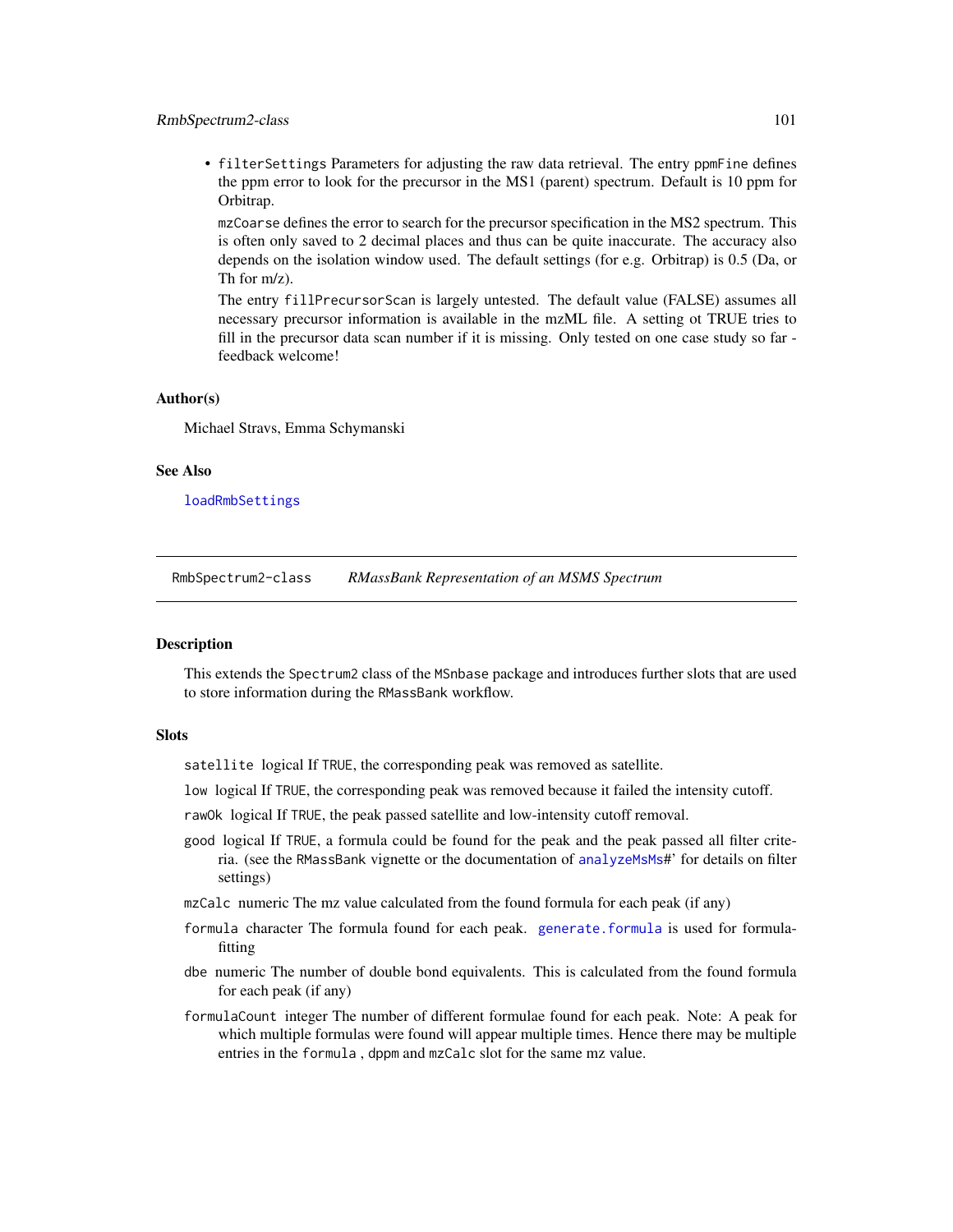formulaSource character "analyze" or "reanalysis" Shows whether the current formula for the peak was determined by normal analysis ("analyze") or by reanalysis of a failpeak ("reanalysis")

dppm numeric The ppm deviation of the mz value from the found formula (if any).

dppmBest numeric The ppm deviation of the mz value from the best formula found.

- ok logical one-element vector If this is TRUE, the spectrum was successfully processed with at least one resulting peak. Otherwise, one of the following cases applies:
	- All peaks failed the intensity cutoff i.e. the whole spectrum contains low intensity peaks, only.
	- All peaks were marked as satellites.
	- All peaks in the spectrum have a lower intensity than the value given in the specOkLimit filter setting. (see the RMassBank vignette or the documentation of [analyzeMsMs](#page-11-0))
	- The precursor ion formula is invalid (see [is.valid.formula](#page-63-0))
	- The spectrum is empty.
	- No molecular formula could be found for any of the peaks.
	- All peaks failed the dbeMinLimit criterion. (see the RMassBank vignette or the documentation of [analyzeMsMs](#page-11-0))
- info list Spectrum identifying information (collision energy, resolution, collision mode) from the spectraList
- properties data.frame This is used as a flexible placeholder to store additional properties for each peak throughout the workflow. After the last step of the mbWorkflow, this will typically contain columns mzRaw, noise, formulaMultiplicity, bestMultiplicity and filterOK. However, new columns may be added on demand (see [property<-](#page-91-0))

#### See Also

[generate.formula](#page-0-0), [property<-](#page-91-0) [analyzeMsMs](#page-11-0), [generate.formula](#page-0-0), [is.valid.formula](#page-63-0)

rmb\_log\_debug *Pass arguments to logger::log\_debug using custom RMassBanklogging settings*

### **Description**

The logging file to be used can be specified by the user in the logging\_file field of settings.ini

#### Usage

rmb\_log\_debug(...)

#### Author(s)

pstahlhofen

### See Also

logger::log\_debug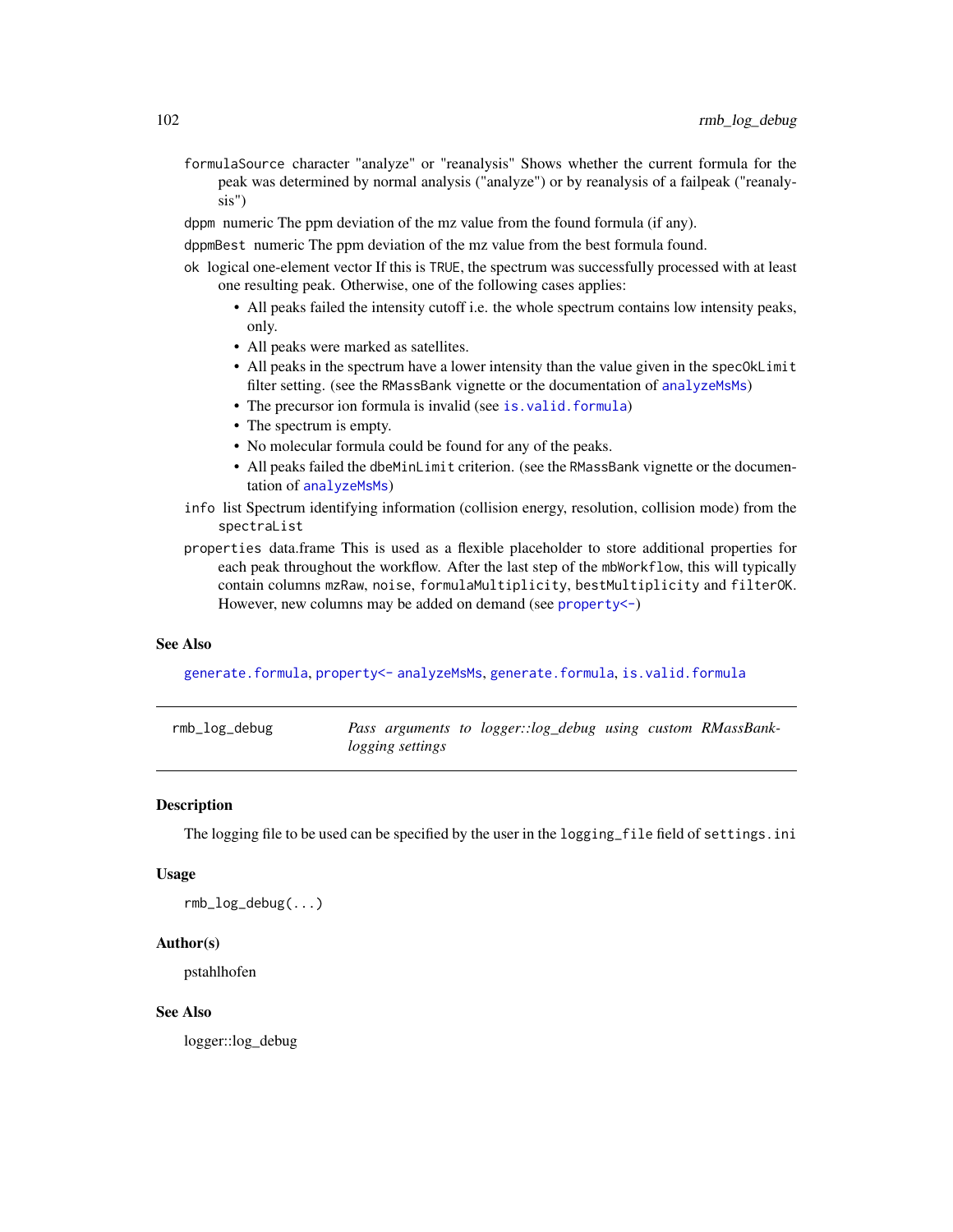The logging file to be used can be specified by the user in the logging\_file field of settings.ini

# Usage

rmb\_log\_error(...)

# Author(s)

pstahlhofen

# See Also

logger::log\_error

| rmb_log_fatal | Pass arguments to logger::log_fatal using custom RMassBank-logging |
|---------------|--------------------------------------------------------------------|
|               | settings                                                           |

# Description

The logging file to be used can be specified by the user in the logging\_file field of settings.ini

# Usage

rmb\_log\_fatal(...)

### Author(s)

pstahlhofen

## See Also

logger::log\_fatal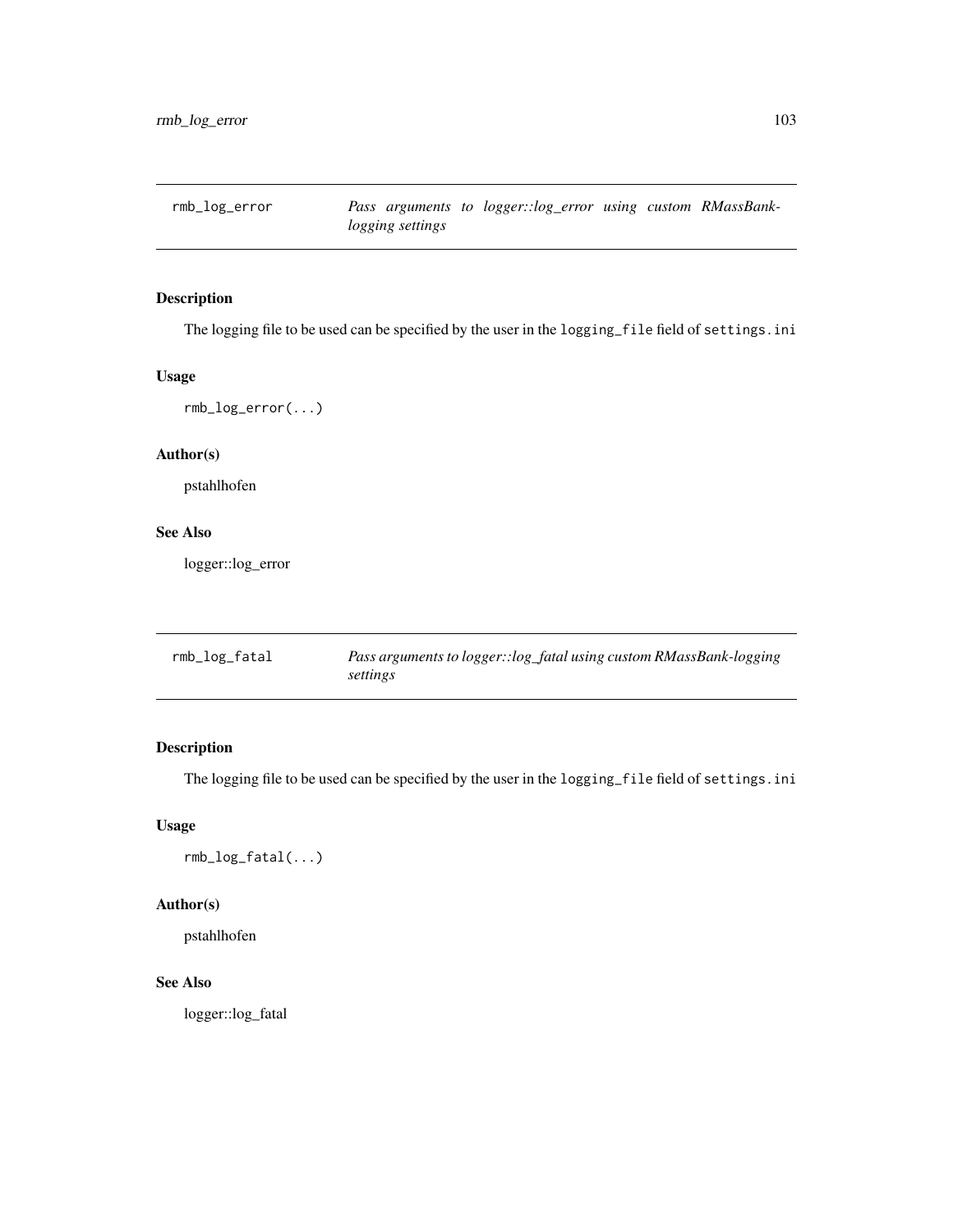The logging file to be used can be specified by the user in the logging\_file field of settings.ini

# Usage

rmb\_log\_info(...)

# Author(s)

pstahlhofen

# See Also

logger::log\_info

| rmb_log_success | Pass arguments to logger::log_success using custom RMassBank- |
|-----------------|---------------------------------------------------------------|
|                 | <i>logging settings</i>                                       |

# Description

The logging file to be used can be specified by the user in the logging\_file field of settings.ini

# Usage

rmb\_log\_success(...)

#### Author(s)

pstahlhofen

## See Also

logger::log\_success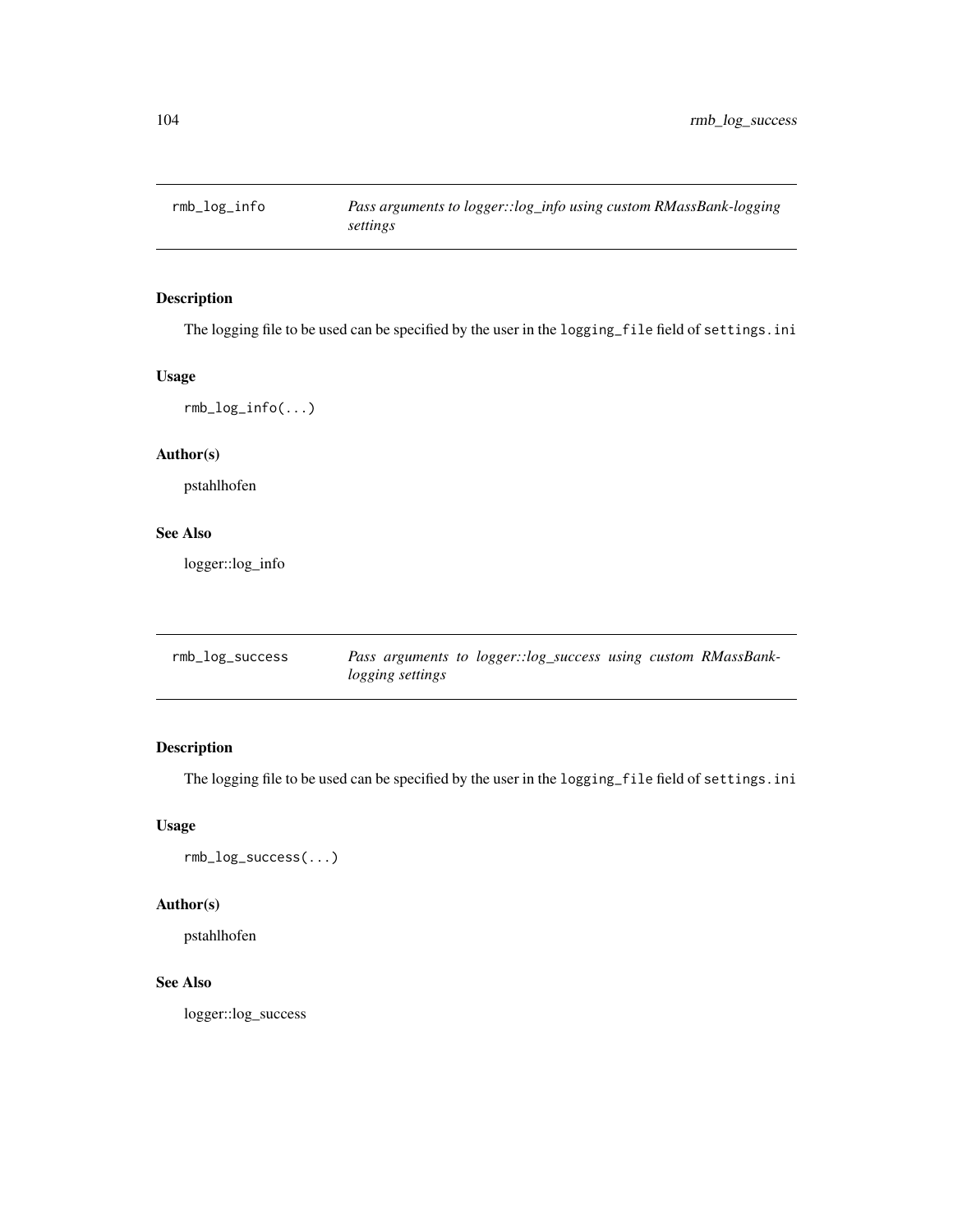rmb\_log\_trace *Pass arguments to logger::log\_trace using custom RMassBanklogging settings*

# Description

The logging file to be used can be specified by the user in the logging\_file field of settings.ini

# Usage

rmb\_log\_trace(...)

# Author(s)

pstahlhofen

# See Also

logger::log\_trace

| rmb_log_warn |                         | Pass arguments to logger::log_warn using custom RMassBank- |  |  |
|--------------|-------------------------|------------------------------------------------------------|--|--|
|              | <i>logging settings</i> |                                                            |  |  |

# Description

The logging file to be used can be specified by the user in the logging\_file field of settings.ini

# Usage

rmb\_log\_warn(...)

#### Author(s)

pstahlhofen

### See Also

logger::log\_warn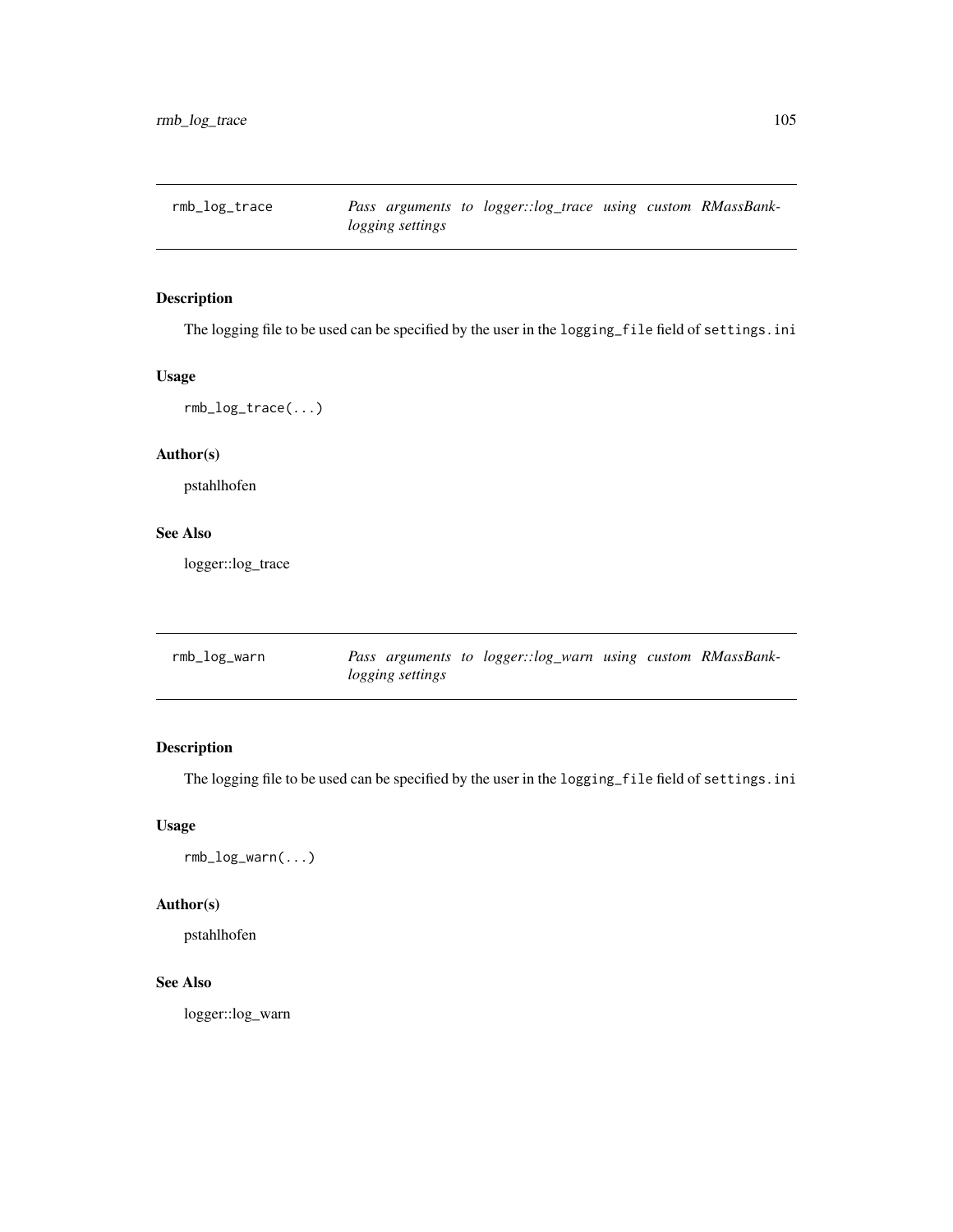Selects peaks from aggregate table according to different criteria.

# Usage

```
selectPeaks(o, ...)
## S4 method for signature 'RmbSpectrum2'
selectPeaks(o, filter, ..., enclos = parent.frame(2))
## S4 method for signature 'RmbSpectrum2List'
selectPeaks(o, ..., enclos = parent.frame(2))
## S4 method for signature 'RmbSpectraSetList'
selectPeaks(o, ..., enclos = parent.frame(2))
## S4 method for signature 'data.frame'
selectPeaks(o, filter, ..., enclos = parent.frame(2))
## S4 method for signature 'msmsWorkspace'
selectPeaks(o, ..., enclos = parent.frame(2))
## S4 method for signature 'RmbSpectrum2List, numeric, numeric'
cleanElnoise(
 peaks,
 noise = getOption("RMassBank")$electronicNoise,
 width = getOption("RMassBank")$electronicNoiseWidth
\lambda
```
### Arguments

| $\Omega$ | msmsWorkspace or aggregate data. frame from a workspace.                                                                                                                                                                     |
|----------|------------------------------------------------------------------------------------------------------------------------------------------------------------------------------------------------------------------------------|
| $\cdot$  | no additional parameters                                                                                                                                                                                                     |
| good     | if TRUE, include good (matched within filter criteria) peaks.                                                                                                                                                                |
| bad      | if TRUE, include bad (not matched within filter criteria) peaks. Note: good and<br>bad can be combined, both are returned in that case.                                                                                      |
| cleaned  | if TRUE, return only peaks which passed the noise filter. Note: If the noise filter<br>was not applied, the parameter has no effect. Also, a noise column is in any<br>case added to the output, even if not present before. |
| best     | if TRUE, only select the best match for each peak (i.e. the formula with smallest<br>delta ppm). Otherwise multiple matches can be returned.                                                                                 |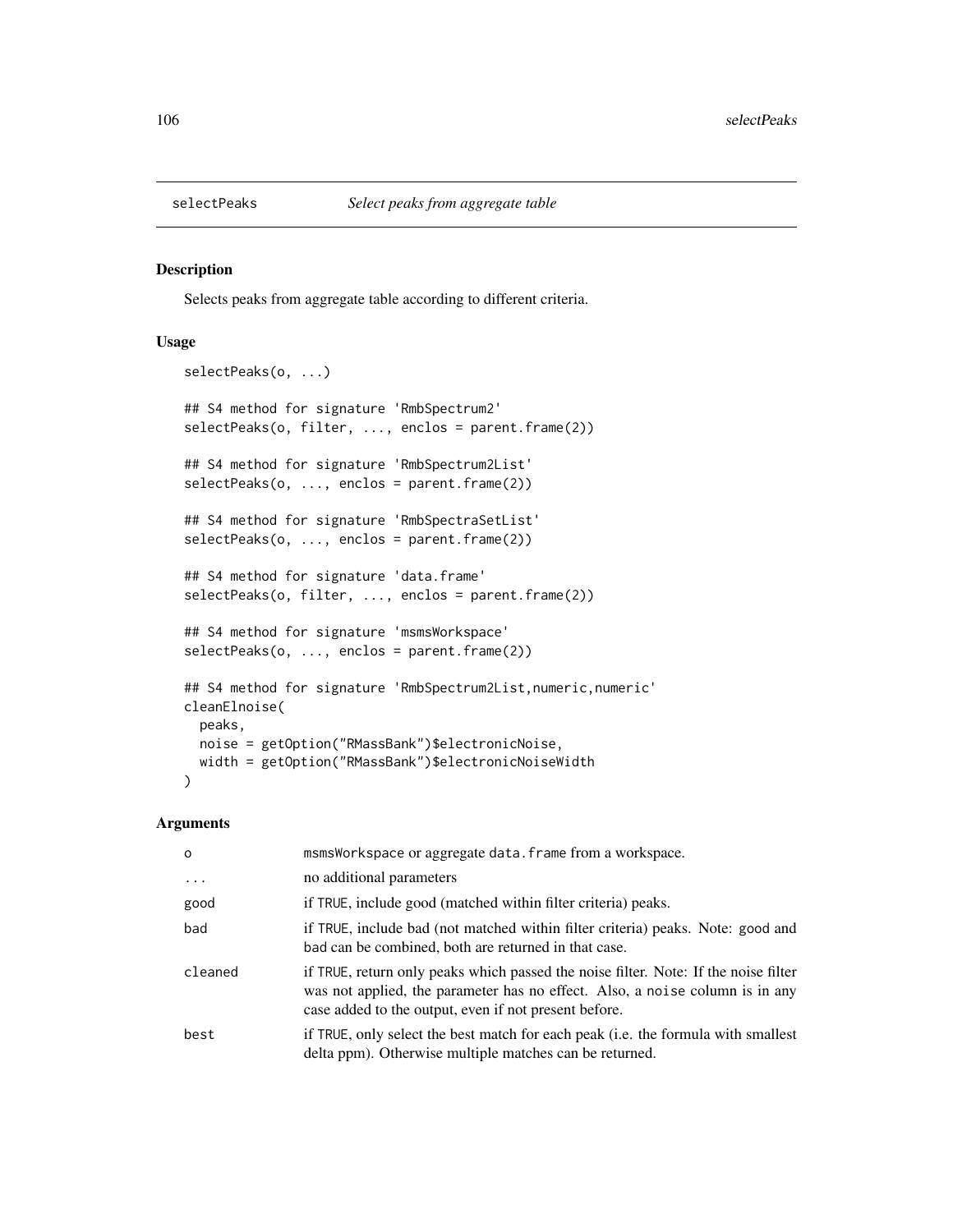## selectSpectra 107

## Value

Peak dataframe according to the specified criteria.

#### Methods (by class)

- RmbSpectrum2: A method to filter spectra to the specified peaks
- RmbSpectrum2List: A method to filter spectra to the specified peaks
- RmbSpectraSetList: A method to filter spectra to the specified peaks
- data.frame: A method to retrieve the specified peaks from the "aggregated" slot (a data.frame object) in an msmsWorkSpace
- msmsWorkspace: A method to retrieve the specified peaks from an msmsWorkSpace
- peaks = RmbSpectrum2List,noise = numeric,width = numeric: A method to filter spectra to the specified peaks

#### Author(s)

stravsmi

selectSpectra *Select a subset of spectra matching properties*

#### Description

From a list of RmbSpectraSets, returns the spectra which match a criterion (found, complete, empty as in [checkSpectra](#page-19-1)). This can be returned either as a TRUE/FALSE vector, as a vector of indices for matching elements, as a vector of RmbSpectraSet objects matching the conditions, or as a vector of RmbSpectraSet objects NOT matching the conditions (sic!).

#### Usage

```
selectSpectra(s, property, value = "logical")
## S4 method for signature 'RmbSpectraSetList,character'
selectSpectra(s, property, value = "logical")
## S4 method for signature 'msmsWorkspace,character'
selectSpectra(s, property, value = "logical")
```
#### Arguments

| S.       | The RmbSpectraSetList or msmsWorkspace to select RmbSpectraSets from.                                                                                                                                                 |
|----------|-----------------------------------------------------------------------------------------------------------------------------------------------------------------------------------------------------------------------|
| property | The property to check (found, complete or empty)                                                                                                                                                                      |
| value    | logical if a TRUE/FALSE list should be returned; index if a vector of match-<br>ing indices should be returned, object if matching objects should be returned,<br>mismatch if mismatching objects should be returned. |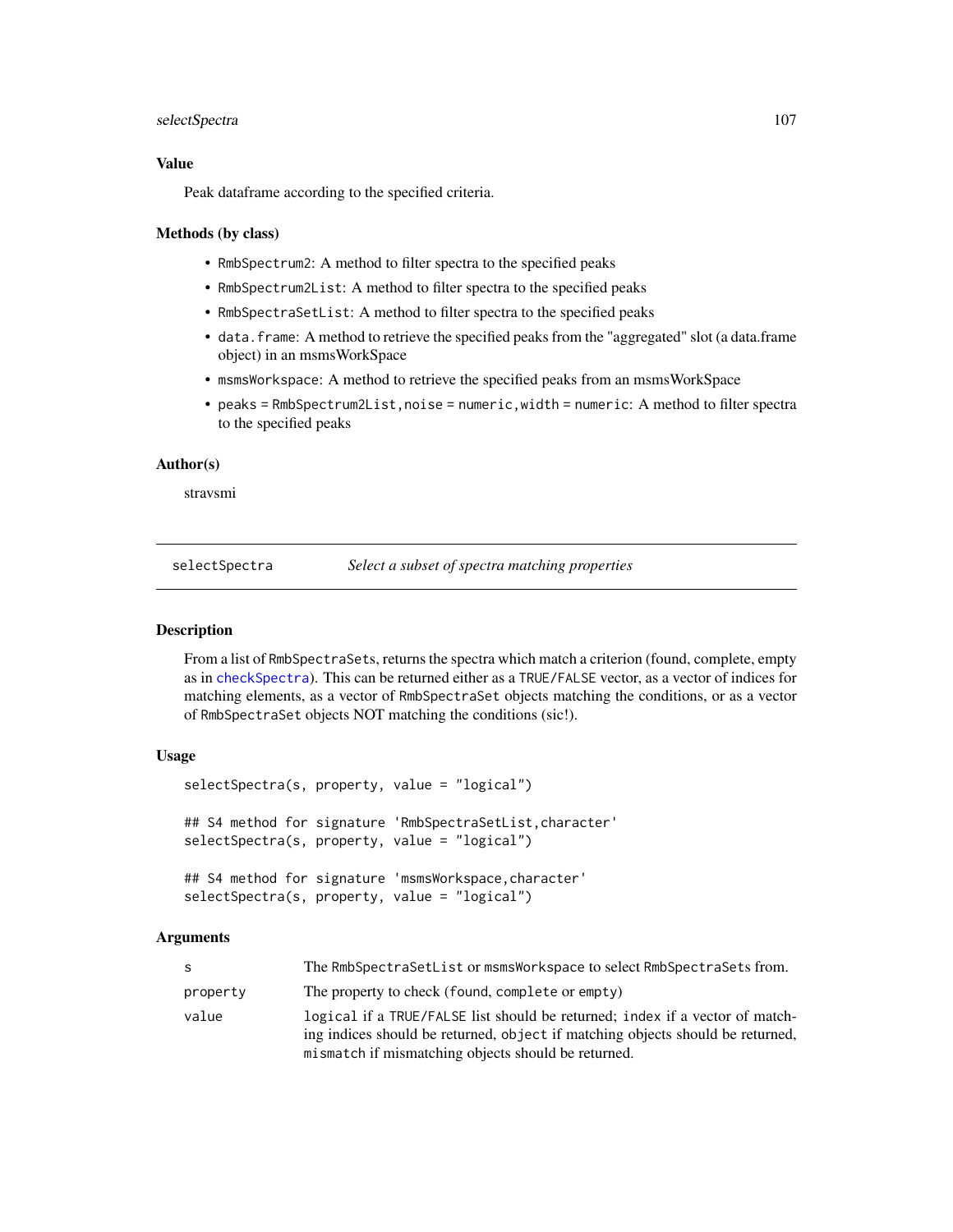# Value

As described above.

# Methods (by class)

- s = RmbSpectraSetList,property = character: A method for selecting spectra from a spectra set list
- s = msmsWorkspace,property = character: A method for selecting spectra from an msmsWorkspace

# Author(s)

stravsmi

<span id="page-107-0"></span>setData *Set* RmbSpectrum2 *data from data.frame*

# Description

Sets all slots which are present as columns in the given dataframe. Optionally cleans the object, i.e. empties slots not defined in the data frame.

## Usage

```
## S4 method for signature 'RmbSpectrum2,data.frame'
setData(s, df, clean = TRUE)
```
# Arguments

|       | The RmbSpectrum2 object to modify                                                  |
|-------|------------------------------------------------------------------------------------|
| df    | The data frame with new data                                                       |
| clean | TRUE if slots which aren't present as columns in the data frame should be cleared. |

# Value

The modified RmbSpectrum2.

### Author(s)

stravsmi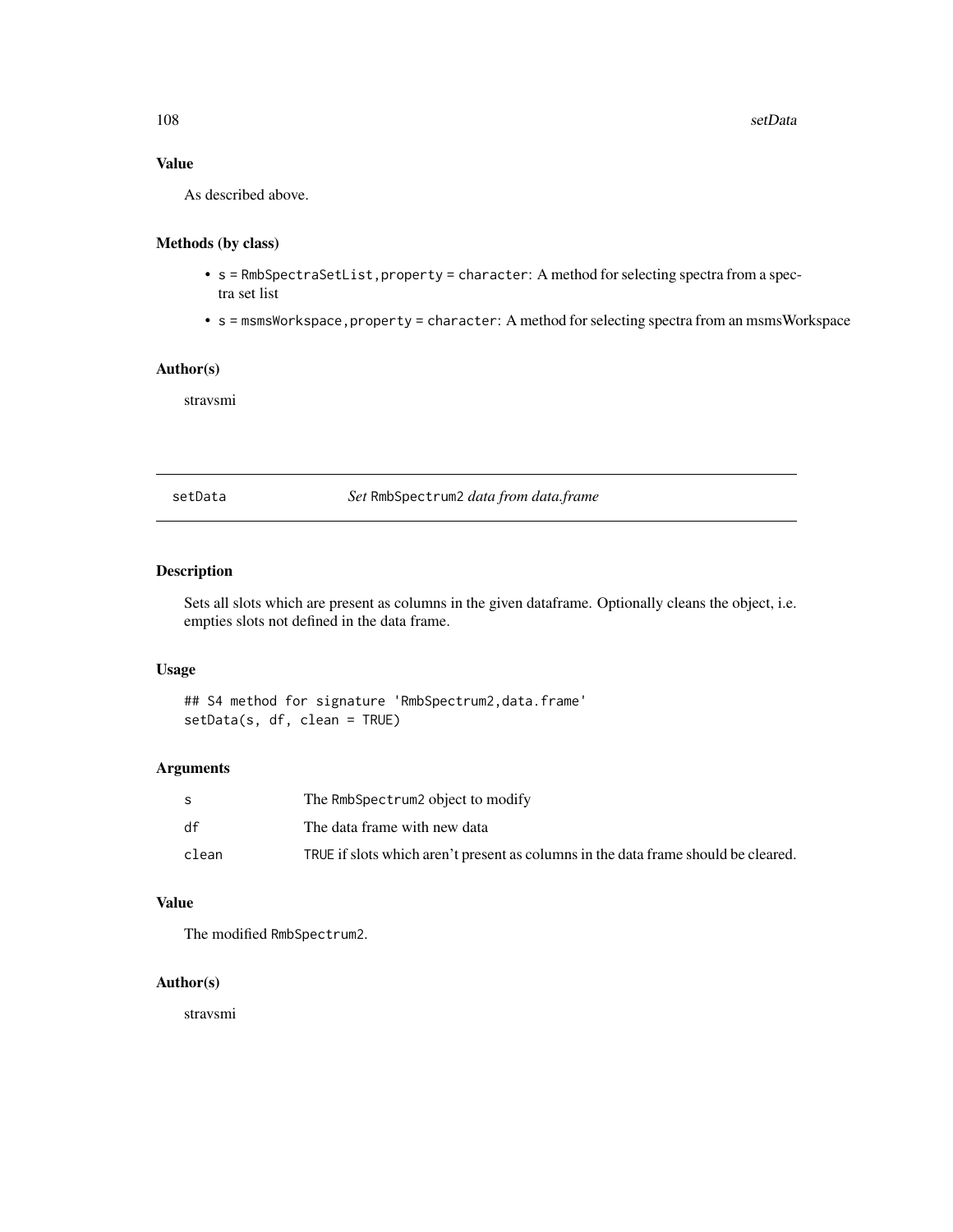<span id="page-108-0"></span>

### Description

Uses a SMILES-String to calculate the mass using rcdk-integrated functions.

### Usage

```
smiles2mass(SMILES)
```
### **Arguments**

SMILES A String-object representing a SMILES

## Value

The calculated mass of the given SMILES-Formula

# Author(s)

Erik Mueller

# Examples

```
## Not run:
smiles2mass("CC(=O)NC(C(O)1)C(O)C(OC(O2)C(O)C(OC(O3)C(O)C(O)C(O)C(CO)3)C(O)C(CO)2)C(CO)O1")
```
## End(Not run)

spectraCount *Count MS2 spectra per compound*

## Description

Counts the number of acquired spectra for a compound or multiple compounds

### Usage

```
spectraCount(s)
## S4 method for signature 'RmbSpectraSet'
spectraCount(s)
## S4 method for signature 'RmbSpectraSetList'
spectraCount(s)
## S4 method for signature 'msmsWorkspace'
spectraCount(s)
```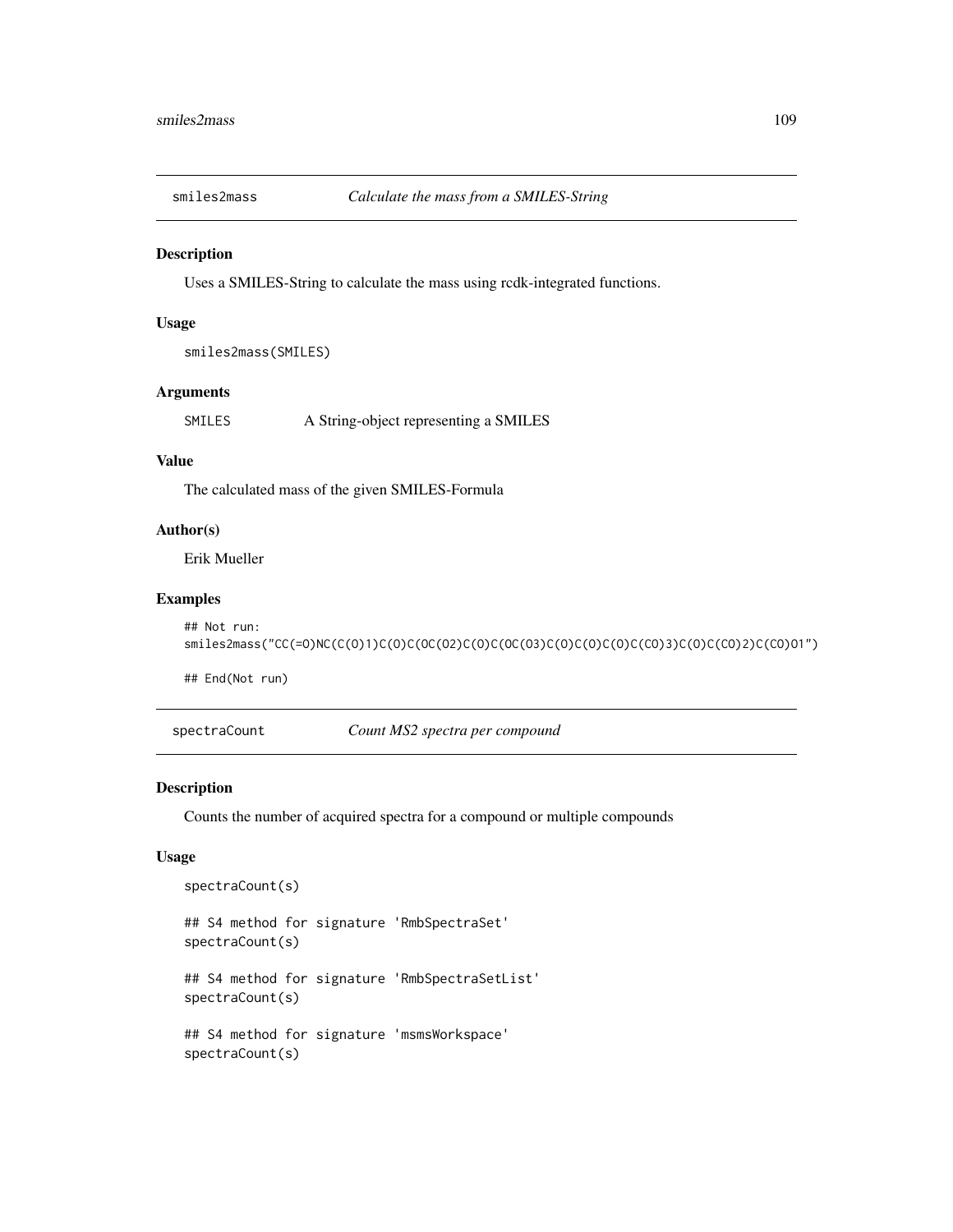### <span id="page-109-0"></span>Arguments

s The object (RmbSpectraSet, RmbSpectraSetList or msmsWorkspace) to count the spectra in.

### Value

For RmbSpectraSet objects, a single number counting the spectra in that object. For RmbSpectraSetList or msmsWorkspace, a vector with spectra counts for all compounds (RmbSpectraSets) in the object.

# Methods (by class)

- RmbSpectraSet: Counts the number of acquired spectra for an RmbSpectraSet
- RmbSpectraSetList: Counts the number of acquired spectra for an RmbSpectraSetList
- msmsWorkspace: Counts the number of acquired spectra for an msmsWorkSpace

### Author(s)

stravsmi

to.limits.rcdk *Convert formula to Rcdk limits*

# **Description**

Converts a molecular formula e.g. C15H20 into an upper limit appropriate for use with Rcdk's [generate.formula](#page-0-0) function's element argument.

### Usage

```
to.limits.rcdk(formula)
```
### Arguments

formula A molecular formula in string or list representation ("C6H6" or list(C=6,H=6)).

# Details

This helper function is used to make the upper limits for [generate.formula](#page-0-0) when finding subformulas to match to a MS2 fragment peak.

### Value

```
An array in the form c( c("C", "0", "12"), c("H", "0", "12")) (for input of "C12H12").
```
# Author(s)

Michael Stravs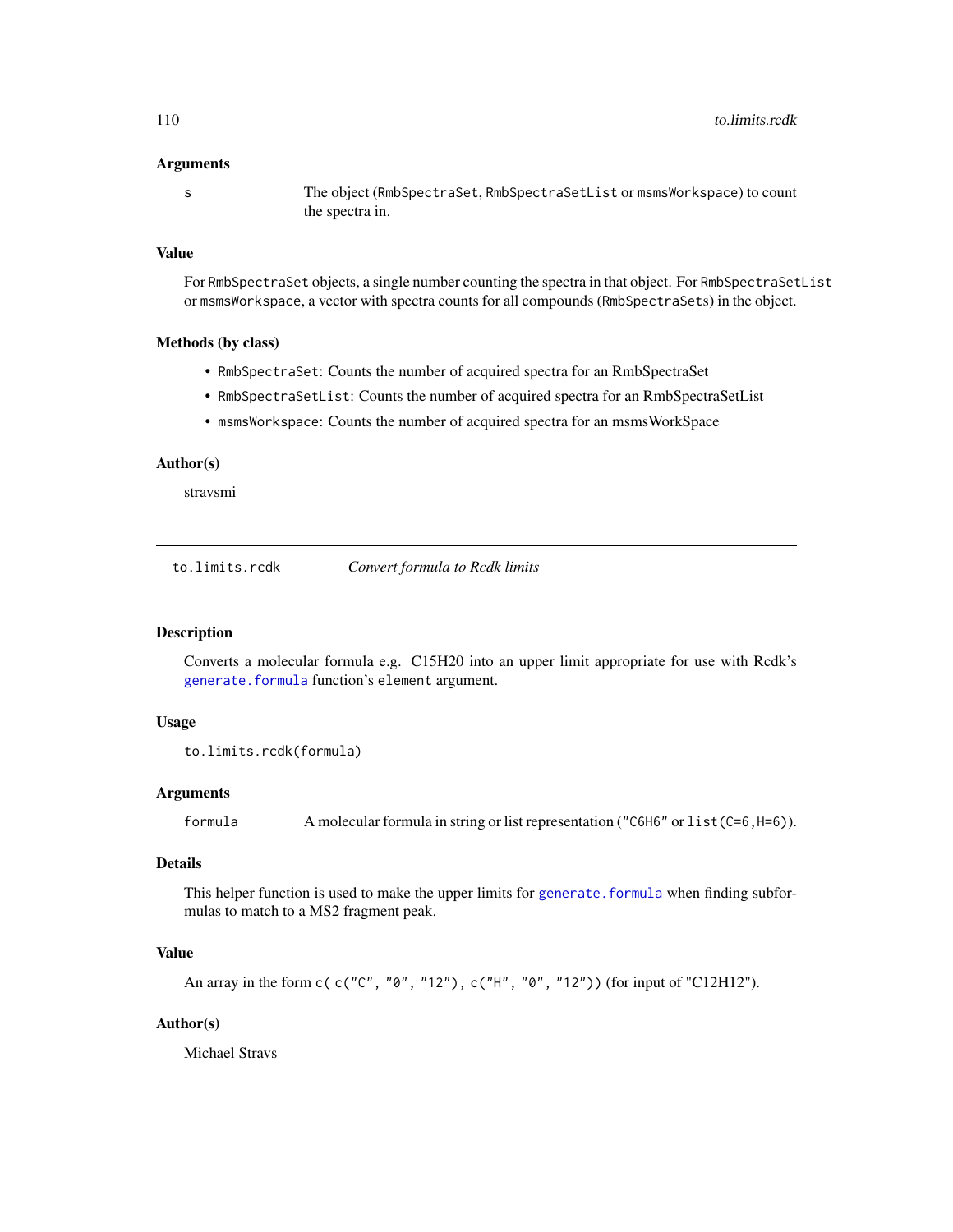### <span id="page-110-0"></span>toMassbank 111

# See Also

[generate.formula](#page-0-0), [add.formula](#page-5-0)

### Examples

```
#
to.limits.rcdk("C6H6")
to.limits.rcdk(add.formula("C6H12O6", "H"))
```
toMassbank *Write MassBank record into character array*

# Description

Writes a MassBank record in list format to a text array.

### Usage

toMassbank(mbdata)

# Arguments

mbdata A MassBank record in list format.

# Details

The function is a general conversion tool for the MassBank format; i.e. the field names are not fixed. mbdata must be a named list, and the entries can be as follows:

- A single text line: 'CH\\$EXACT\_MASS' = '329.1023' is written as CH\\$EXACT\_MASS: 329.1023
- A character array: 'CH\\$NAME' = c('2-Aminobenzimidazole', '1H-Benzimidazol-2-amine') is written as CH\\$NAME: 2-Aminobenzimidazole CH\\$NAME: 1H-Benzimidazol-2-amine

```
• A named list of strings:
  'CH\$LINK' = list('CHEBI' = "27822", "KEGG" = "C10901")
 is written as
 CH\$LINK: CHEBI 27822
 CH\$LINK: KEGG C10901
```
• A data frame (e.g. the peak table) is written as specified in the MassBank record format (Section 2.6.3): the column names are used as headers for the first line, all data rows are printed space-separated.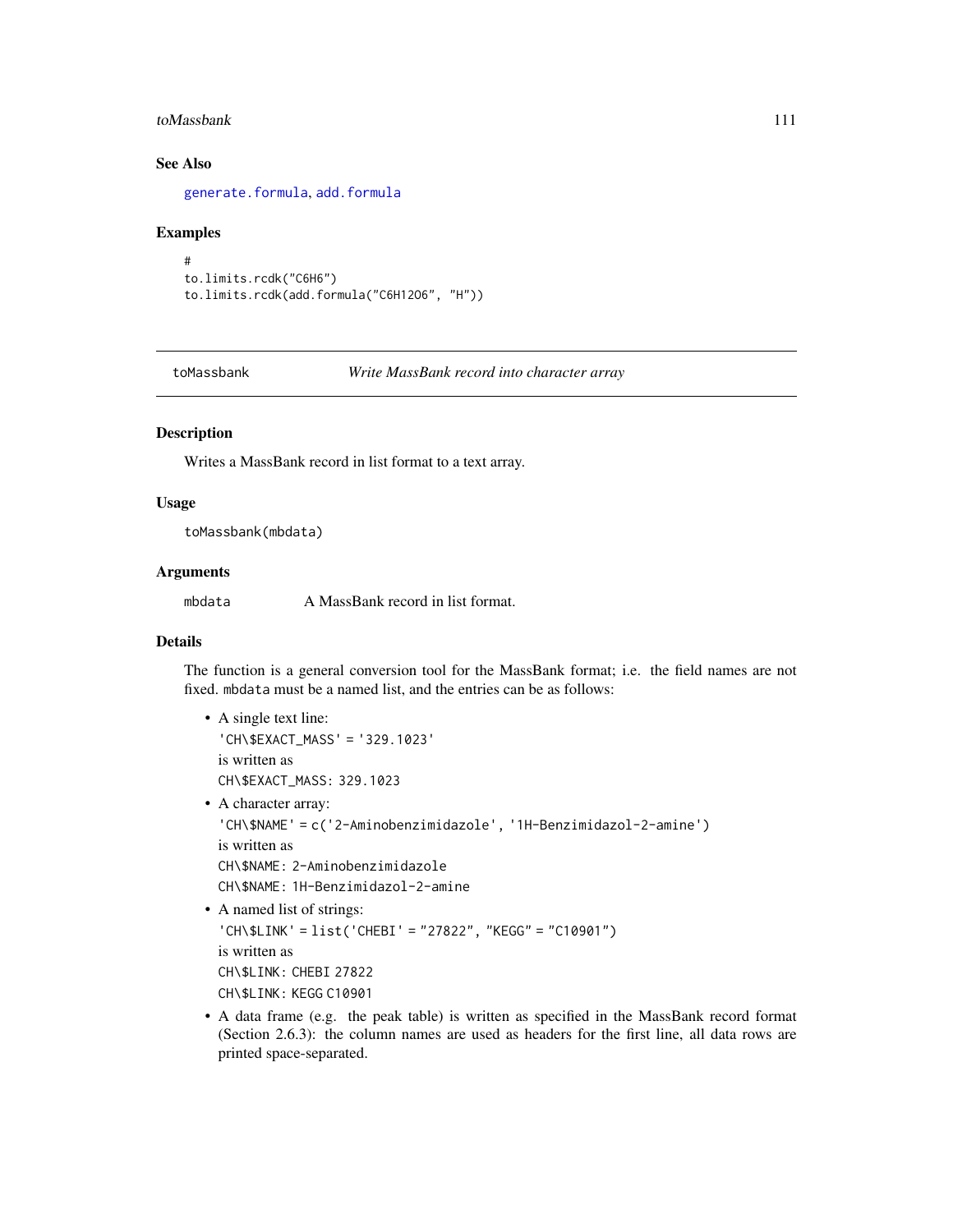# <span id="page-111-0"></span>Value

The result is a text array, which is ready to be written to the disk as a file.

### Note

The function iterates over the list item names. This means that duplicate entries in mbdata are (partially) discarded! The correct way to add them is by making a character array (as specified above): Instead of 'CH\\$NAME' = 'bla', 'CH\\$NAME' = 'blub' specify 'CH\\$NAME' = c('bla','blub').

# Author(s)

Michael Stravs

### References

MassBank record format: [http://www.massbank.jp/manuals/MassBankRecord\\_en.pdf](http://www.massbank.jp/manuals/MassBankRecord_en.pdf)

### See Also

[buildRecord](#page-15-0), [mbWorkflow](#page-69-0)

# Examples

```
## Not run:
# Read just the compound info skeleton from the Internet for some compound ID
id \leftarrow 35mbdata <- gatherData(id)
#' # Export the mbdata blocks to line arrays
# (there is no spectrum information, just the compound info...)
mbtext <- toMassbank(mbdata)
```
## End(Not run)

toRMB *Conversion of XCMS-pseudospectra into RMassBank-spectra*

### Description

Converts a pseudospectrum extracted from XCMS using CAMERA into the msmsWorkspace(at)spectrumformat that RMassBank uses

### Usage

toRMB(msmsXCMSspecs, cpdID, mode, MS1spec)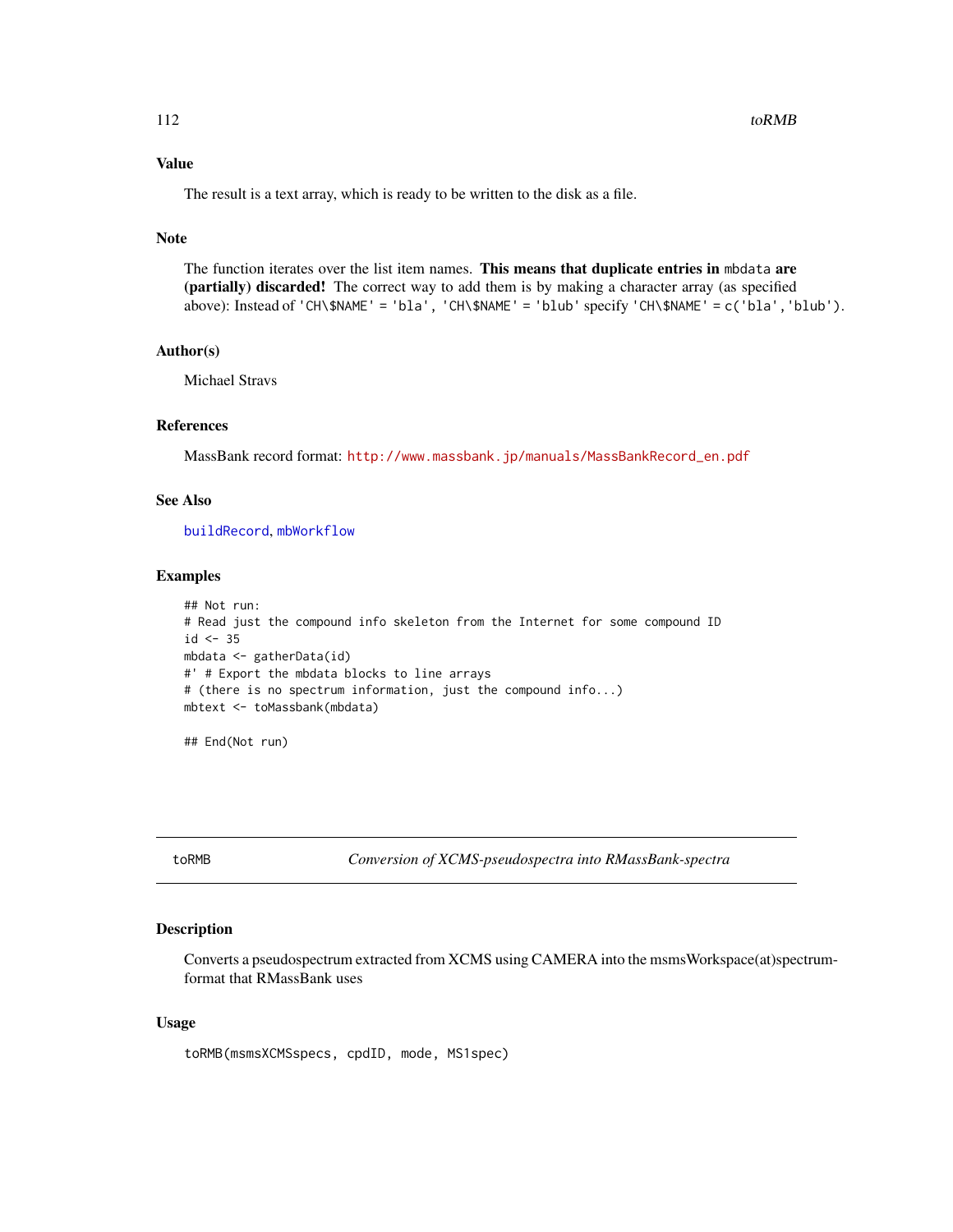# <span id="page-112-0"></span>updateHeader 113

### **Arguments**

| msmsXCMSspecs  | The compound ID of the compound that has been used for the peaklist |
|----------------|---------------------------------------------------------------------|
| $\text{cpdID}$ | The compound ID of the substance of the given spectrum              |
| mode           | The ionization mode that has been used for the spectrum             |
| MS1spec        | The MS1-spectrum from XCMS, which can be optionally supplied        |

# Value

One list element of the (at)specs-entry from an msmsWorkspace

# Author(s)

Erik Mueller

# See Also

[msmsWorkspace-class](#page-78-0)

# Examples

```
## Not run:
XCMSpspectra <- findmsmsHRperxcms.direct("Glucolesquerellin_2184_1.mzdata", 2184)
    wspecs <- toRMB(XCMSpspectra)
```
## End(Not run)

updateHeader *Add a header to a Multiblock JCAMP file*

# Description

JCAMP files containing multiple blocks are usually structured by so-called link blocks. If no link block is present, the readJDX package is not able to parse the file. This method will add a link block at the top of the given file or print a message if an existing link block is found. The file is not changed in this case.

## Usage

```
updateHeader(filename)
```
### Arguments

filename character The name of the file to which a link block should be added. The filename is also used as content for the TITLE field in the link block

# Value

Nothing is returned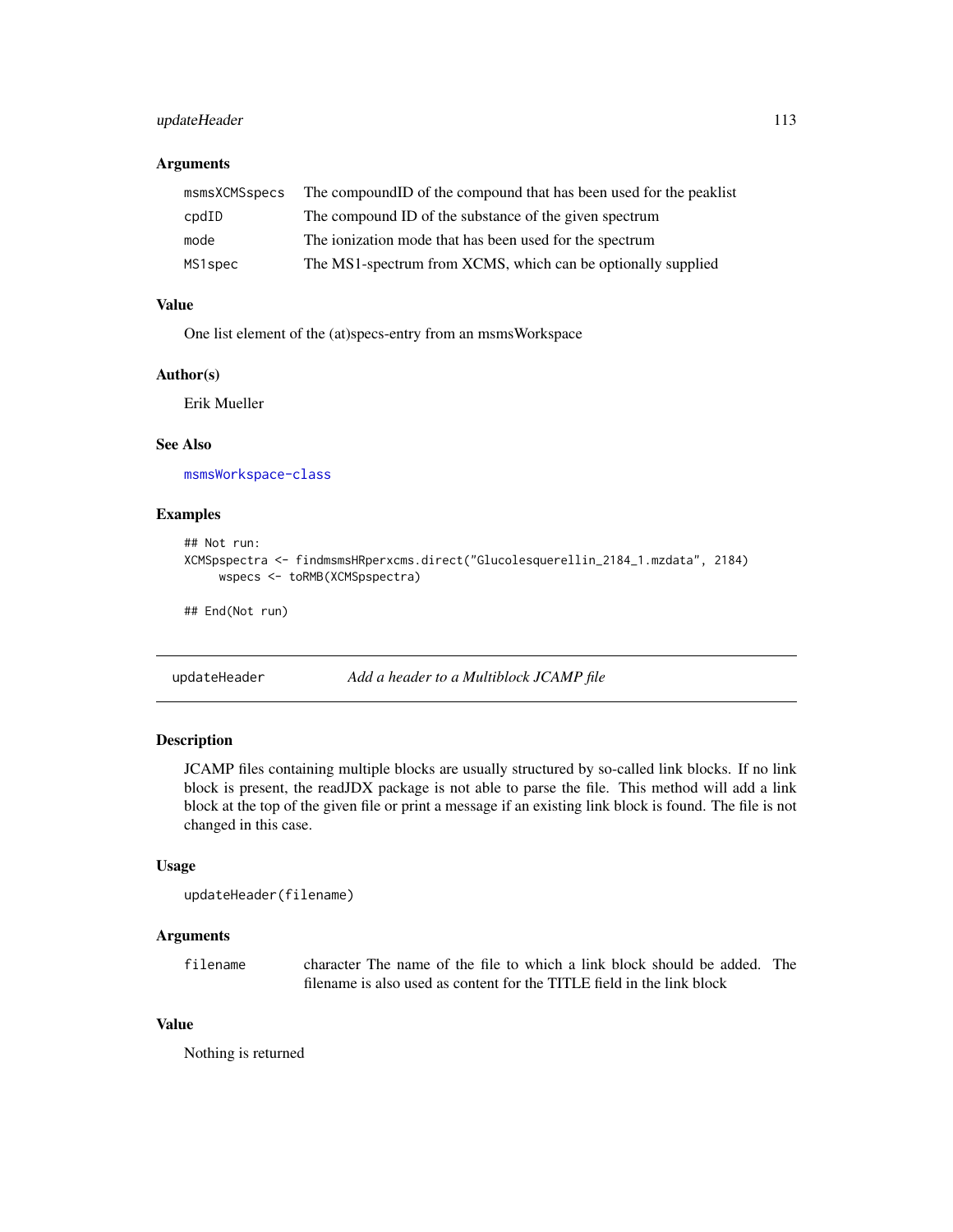## <span id="page-113-0"></span>Author(s)

pstahlhofen

# Examples

```
## Not run:
updateHeader("my_multiblock_jcamp.jdx")
```
## End(Not run)

updateSettings *Update settings to current version*

# Description

Checks if all necessary fields are present in the current settings and fills in default values from the [RmbDefaultSettings](#page-96-0) if required.

# Usage

updateSettings(settings, warn = TRUE)

# Arguments

| settings | The set of settings to check and update.                                                                                                                                                         |
|----------|--------------------------------------------------------------------------------------------------------------------------------------------------------------------------------------------------|
| warn     | Whether to update parameters quietly (FALSE) or to notify the user of the changed<br>parameters (TRUE, default.) This serves to make the user aware that standard pa-<br>rameters are filled in! |

# Value

The updated set of settings.

# Note

Important: There is a change in behaviour of RMassBank in certain cases when filterSettings is not present in the old settings! The default pre-recalibration cutoff from [RmbDefaultSettings](#page-96-0) is 10000. Formerly the pre-recalibration cutoff was set to be 10000 for positive spectra but 0 for negative spectra.

Updating the settings files is preferred to using the updateSettings function.

# Author(s)

Stravs MA, Eawag <michael.stravs@eawag.ch>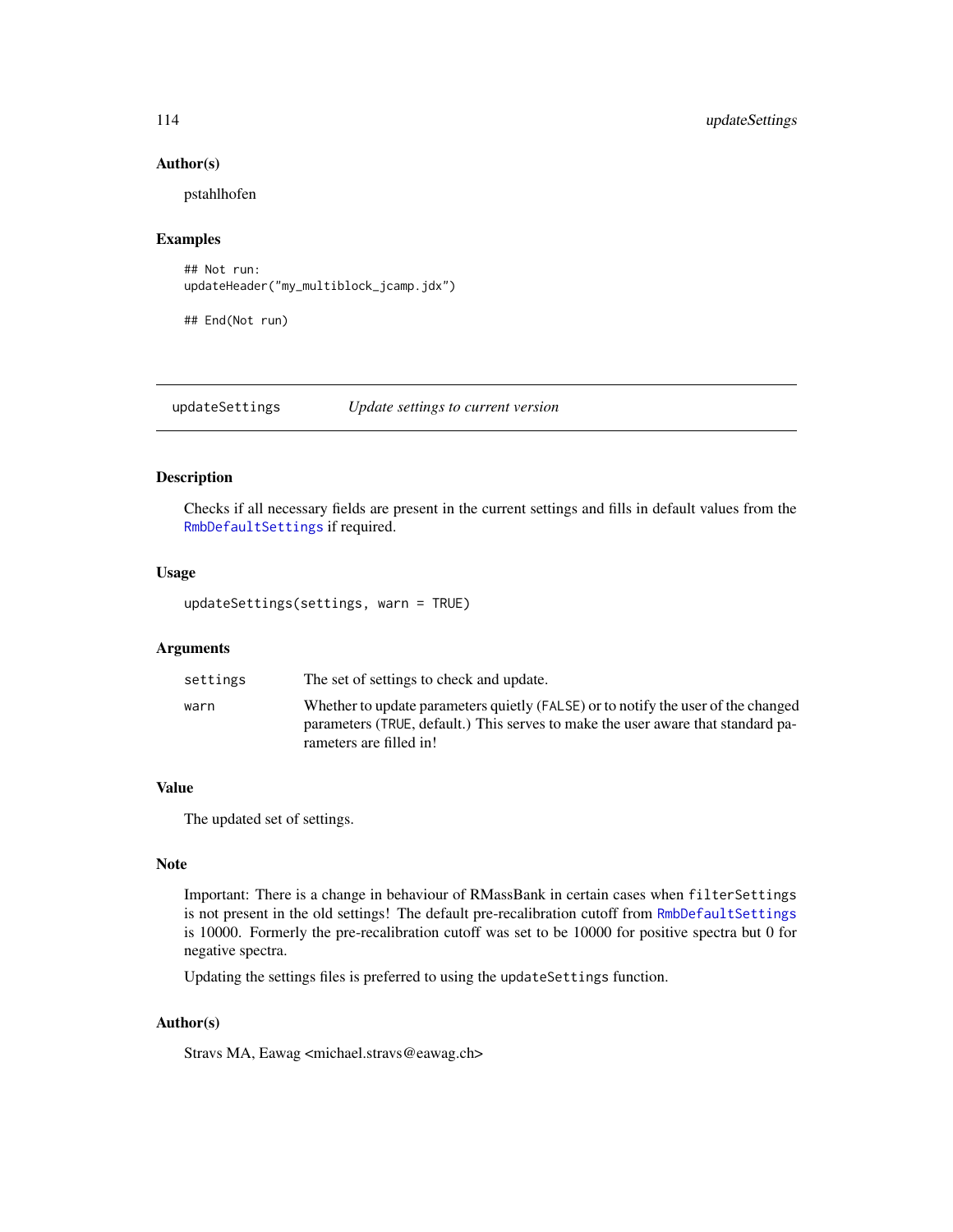### <span id="page-114-0"></span>validate the contract of the contract of the contract of the contract of the contract of the contract of the contract of the contract of the contract of the contract of the contract of the contract of the contract of the c

# Examples

```
## Not run:
w@settings <- updateSettings(w@settings)
## End(Not run)
```
validate *Validate MassBank records with a set of Unit tests*

### Description

Validates a plain text MassBank record, or recursively all records within a directory. The Unit Tests to be used are installed in RMassBank/inst/validationTests and currently include checks for NAs, peaks versus precursor, precursor mz, precursor type, SMILES vs exact mass, total intensities and title versus type. The validation report is saved as "report.html" in the working directory.

# Usage

validate(path, simple = TRUE)

# Arguments

| path   | The filepath to a single record, or a directory to search recursively         |
|--------|-------------------------------------------------------------------------------|
| simple | If TRUE the function creates a simpler form of the RUnit .html report, better |
|        | readable for humans. If FALSE it returns the unchanged RUnit report.          |

# Examples

```
## Not run:
validate("/tmp/MassBank/OpenData/record/")
```
## End(Not run)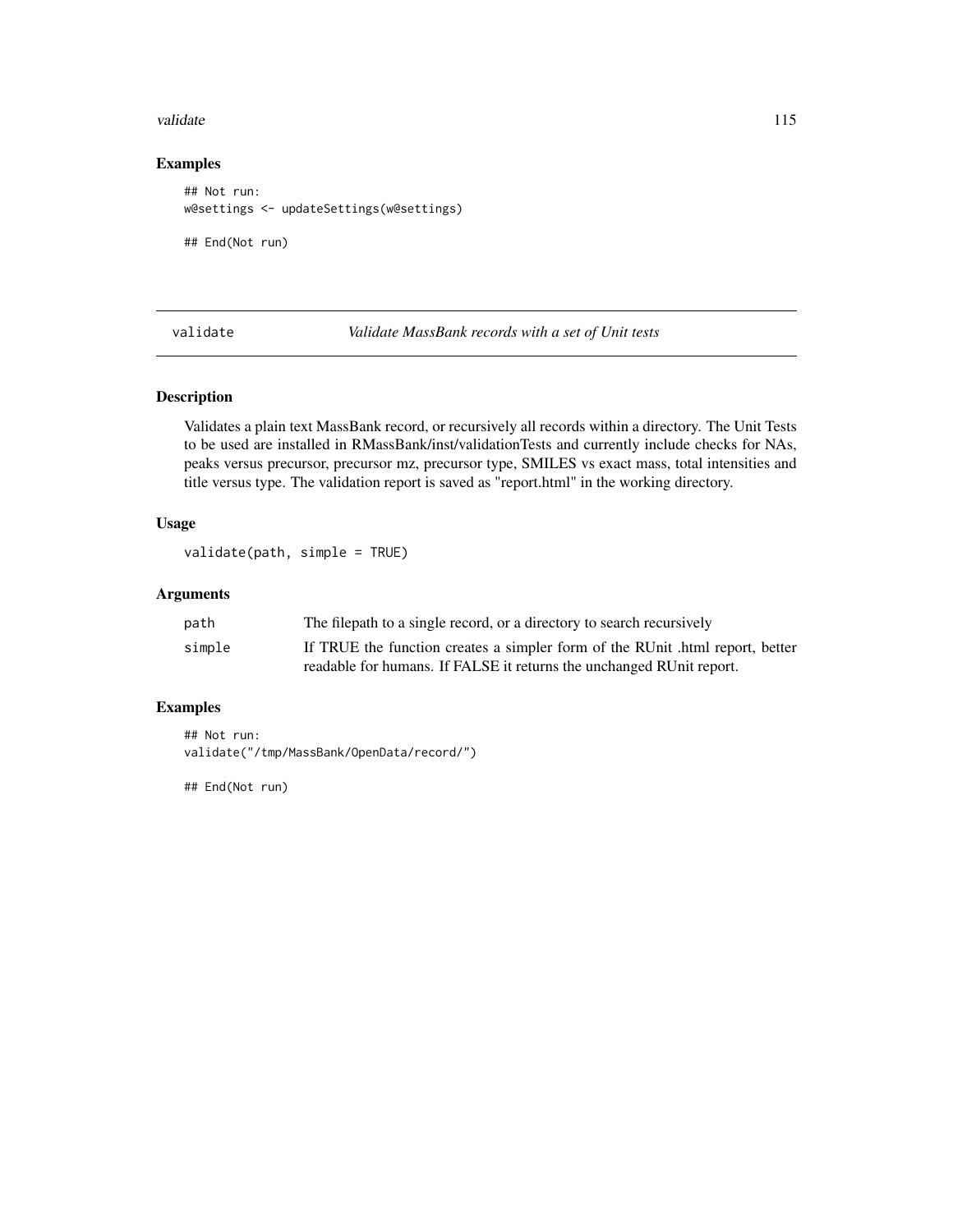# **Index**

CTS.externalIdSubset, [25](#page-24-0)

.RmbSpectrum2 *(*RmbSpectrum2-class*)*, [101](#page-100-0) .msmsWorkspace *(*msmsWorkspace-class*)*, [79](#page-78-1) .parseTitleString, [4](#page-3-0) .updateObject.RmbSpectrum2.formulaSource, [5](#page-4-0) add.formula, [6,](#page-5-1) *[51](#page-50-0)*, *[64](#page-63-0)*, *[82](#page-81-0)*, *[111](#page-110-0)* addMB, [7](#page-6-0) addPeaks, [8,](#page-7-0) *[17](#page-16-0)*, *[55](#page-54-0)*, *[72](#page-71-0)* addPeaksManually, *[7](#page-6-0)*, [9](#page-8-0) addProperty, [10](#page-9-0) addProperty,data.frame,character,character-method *(*addProperty*)*, [10](#page-9-0) addProperty,RmbSpectrum2,character,character-method *(*fillback*)*, [30](#page-29-0) *(*addProperty*)*, [10](#page-9-0) aggregateSpectra, [11,](#page-10-0) *[21](#page-20-0)* analyzeMsMs, *[12](#page-11-0)*, [12,](#page-11-0) *[16,](#page-15-1) [17](#page-16-0)*, *[32](#page-31-0)*, *[34–](#page-33-0)[36](#page-35-0)*, *[79](#page-78-1)*, *[93,](#page-92-0) [94](#page-93-0)*, *[101,](#page-100-0) [102](#page-101-0)* annotator.default, [15,](#page-14-0) *[99](#page-98-0)* archiveResults, [16,](#page-15-1) *[81](#page-80-0)* buildRecord, *[5](#page-4-0)*, [16,](#page-15-1) *[56](#page-55-0)*, *[112](#page-111-0)* buildRecord,RmbSpectraSet-method *(*buildRecord*)*, [16](#page-15-1) buildRecord,RmbSpectrum2-method *(*buildRecord*)*, [16](#page-15-1) CAS2SMILES, [17](#page-16-0) checkIsotopes, [18](#page-17-0) checkSpectra, [20,](#page-19-0) *[107](#page-106-0)* checkSpectra,RmbSpectraSet,character-method *(*checkSpectra*)*, [20](#page-19-0) cleanElnoise, [20,](#page-19-0) *[100](#page-99-0)* cleanElnoise,RmbSpectrum2List,numeric,numeric-method findName *(*findMz*)*, [46](#page-45-0) *(*selectPeaks*)*, [106](#page-105-0) combineMultiplicities, [21](#page-20-0) compoundlist2SDF, [22](#page-21-0) createCompoundlist, [23](#page-22-0) createMolfile, [24,](#page-23-0) *[29,](#page-28-0) [30](#page-29-0)* CTS.externalIdTypes, [26](#page-25-0) dbe, [26](#page-25-0) deprofile, [27,](#page-26-0) *[40](#page-39-0)*, *[43](#page-42-0)*, *[99](#page-98-0)* exportMassbank, [29](#page-28-0) fillback, [30](#page-29-0) fillback,msmsWorkspace,missing,missing-method *(*fillback*)*, [30](#page-29-0) fillback,RmbSpectraSet,missing,data.frame-method *(*fillback*)*, [30](#page-29-0) fillback,RmbSpectrum2,character,data.frame-method filterCompoundlist, [31](#page-30-0) filterLowaccResults, *[15](#page-14-0)*, [32,](#page-31-0) *[35](#page-34-0)* filterMultiplicity, [33](#page-32-0) filterPeakSatellites, *[13](#page-12-0)[–15](#page-14-0)*, *[32](#page-31-0)*, [34](#page-33-0) filterPeaksMultiplicity, *[33,](#page-32-0) [34](#page-33-0)*, [35](#page-34-0) findCAS *(*findMz*)*, [46](#page-45-0) findEIC, [36](#page-35-0) findFormula *(*findMz*)*, [46](#page-45-0) findLevel *(*findMz*)*, [46](#page-45-0) findMass, [37,](#page-36-0) *[47](#page-46-0)* findMsMsHR, *[13](#page-12-0)*, [38,](#page-37-0) *[41](#page-40-0)*, *[43](#page-42-0)*, *[68,](#page-67-0) [69](#page-68-0)* findMsMsHR.direct, [41](#page-40-0) findMsMsHR.ticMS2 *(*findMsMsHR.ticms2*)*, [42](#page-41-0) findMsMsHR.ticms2, [42](#page-41-0) findMsMsHRperMsp, [44](#page-43-0) findMsMsHRperxcms, [44](#page-43-0) findMz, *[38](#page-37-0)*, [46,](#page-45-0) *[48](#page-47-0)*, *[66](#page-65-0)* findMz.formula, *[47](#page-46-0)*, [47](#page-46-0) findProgress, [48](#page-47-0) findRt *(*findMz*)*, [46](#page-45-0) findSmiles, *[24](#page-23-0)* findSmiles *(*findMz*)*, [46](#page-45-0) flatten, [49](#page-48-0)

formulastring.to.list, *[6](#page-5-1)*, *[47](#page-46-0)*, [50](#page-49-0)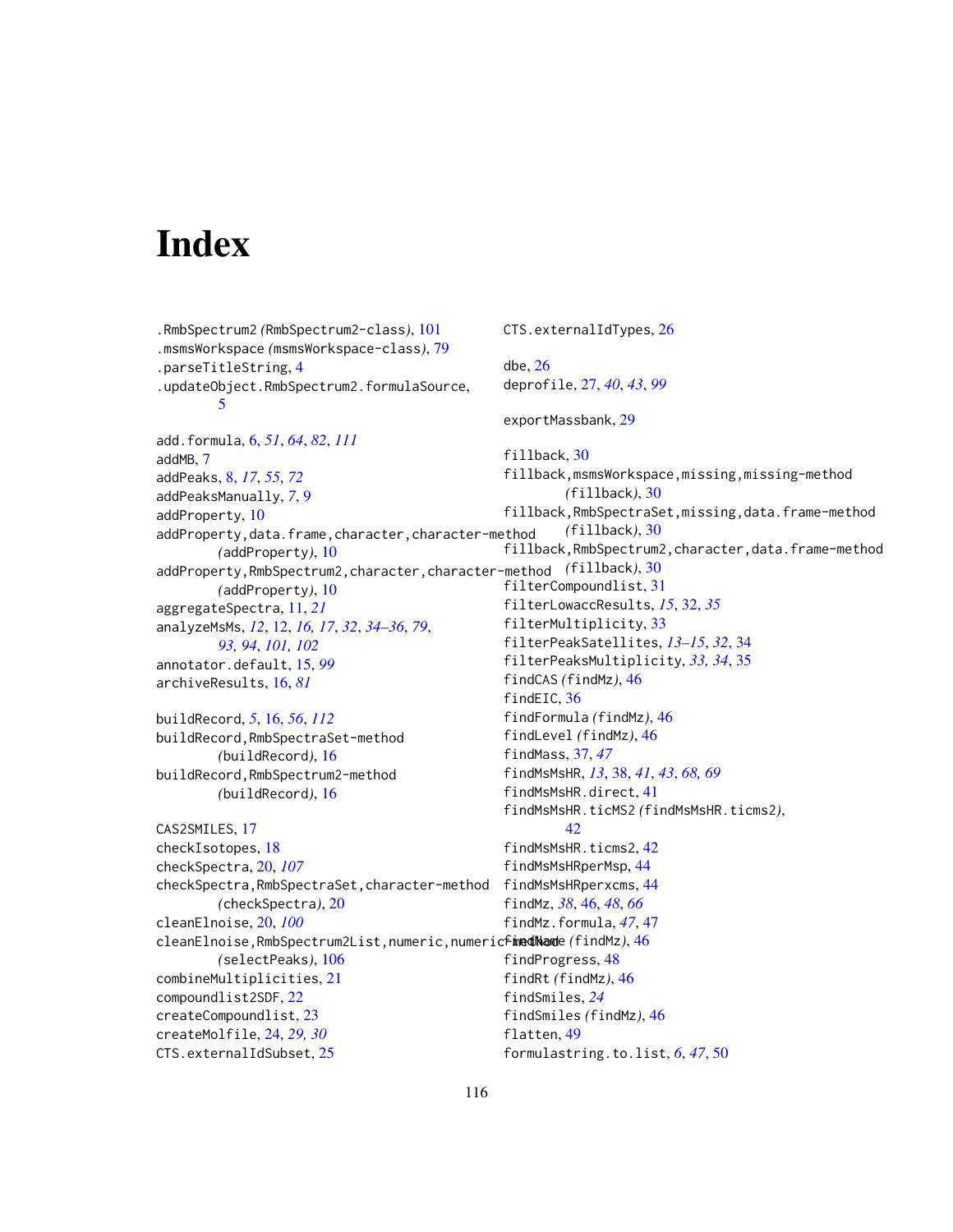### INDEX 117

gatherCompound, *[17](#page-16-0)* gatherCompound *(*getAnalyticalInfo*)*, [55](#page-54-0) gatherData, *[49](#page-48-0)*, [51](#page-50-0) gatherDataBabel, [52](#page-51-0) gatherDataUnknown, [53](#page-52-0) gatherPubChem, [54](#page-53-0) gatherSpectrum *(*getAnalyticalInfo*)*, [55](#page-54-0) generate.formula, *[101,](#page-100-0) [102](#page-101-0)*, *[110,](#page-109-0) [111](#page-110-0)* getAnalyticalInfo, [55](#page-54-0) getCactus, [57,](#page-56-0) *[64](#page-63-0)* getCompTox, [58](#page-57-0) getCSID, [59](#page-58-0) getCtsKey, [59](#page-58-0) getCtsRecord, *[25,](#page-24-0) [26](#page-25-0)*, *[57](#page-56-0)*, [60,](#page-59-0) *[64](#page-63-0)* getData, [61,](#page-60-0) *[73,](#page-72-0) [74](#page-73-0)* getData,RmbSpectrum2-method *(*getData*)*, [61](#page-60-0) getField, [62](#page-61-0) getMolecule, [62](#page-61-0) getPcId, *[57](#page-56-0)*, [63](#page-62-0) infolist, *[49](#page-48-0)* is.valid.formula, *[6](#page-5-1)*, *[51](#page-50-0)*, [64,](#page-63-0) *[82](#page-81-0)*, *[102](#page-101-0)* list.to.formula, *[64](#page-63-0)*, *[82](#page-81-0)* list.to.formula *(*formulastring.to.list*)*, [50](#page-49-0) loadInfolist, *[16](#page-15-1)*, *[49](#page-48-0)* loadInfolist *(*loadInfolists*)*, [65](#page-64-0) loadInfolists, [65,](#page-64-0) *[72](#page-71-0)* loadList, *[38,](#page-37-0) [39](#page-38-0)*, *[47](#page-46-0)*, [66,](#page-65-0) *[99](#page-98-0)* loadMsmsWorkspace *(*newMsmsWorkspace*)*, [81](#page-80-0) loadRmbSettings, *[13](#page-12-0)*, *[19](#page-18-0)*, *[76,](#page-75-0) [77](#page-76-0)*, *[79](#page-78-1)*, *[101](#page-100-0)* loadRmbSettings *(*RmbDefaultSettings*)*, [97](#page-96-1) loadRmbSettingsFromEnv *(*RmbDefaultSettings*)*, [97](#page-96-1) makeMollist, [67](#page-66-0) makePeaksCache, [68](#page-67-0)

makeRecalibration, [68](#page-67-0) mbWorkflow, *[8](#page-7-0)*, *[17](#page-16-0)*, *[30](#page-29-0)*, *[33](#page-32-0)*, *[37](#page-36-0)*, *[52–](#page-51-0)[56](#page-55-0)*, *[65](#page-64-0)*, [70,](#page-69-1) *[72](#page-71-0)*, *[80,](#page-79-0) [81](#page-80-0)*, *[112](#page-111-0)* mbWorkspace-class, [72](#page-71-0) mergePeaks, [73](#page-72-0) mergePeaks,data.frame-method *(*mergePeaks*)*, [73](#page-72-0) mergePeaks,matrix-method *(*mergePeaks*)*, [73](#page-72-0)

mergePeaks,RmbSpectrum2-method *(*mergePeaks*)*, [73](#page-72-0) mergePeaks,Spectrum-method *(*mergePeaks*)*, [73](#page-72-0) mergeSpectra, [74](#page-73-0) mergeSpectra,RmbSpectrum2List-method *(*mergeSpectra*)*, [74](#page-73-0) msmsRead, [75](#page-74-0) msmsRead.RAW, [76](#page-75-0) msmsWorkflow, *[9](#page-8-0)*, *[12](#page-11-0)*, *[15](#page-14-0)*, *[21,](#page-20-0) [22](#page-21-0)*, *[45](#page-44-0)*, *[70](#page-69-1)*, *[76,](#page-75-0) [77](#page-76-0)*, [78,](#page-77-0) *[79,](#page-78-1) [80](#page-79-0)*, *[82](#page-81-0)*, *[89](#page-88-0)*, *[94](#page-93-0)* msmsWorkspace-class, [79](#page-78-1) multiply.formula *(*add.formula*)*, [6](#page-5-1) newMbWorkspace, [80](#page-79-0) newMsmsWorkspace, [81](#page-80-0) normalize, *[17](#page-16-0)* order.formula, *[6](#page-5-1)*, *[51](#page-50-0)*, *[64](#page-63-0)*, [82](#page-81-0) parse.smiles, *[63](#page-62-0)* parseMassBank, [83](#page-82-0) parseMbRecord, [84](#page-83-0) peaksMatched, [85](#page-84-0) peaksMatched,data.frame-method *(*peaksMatched*)*, [85](#page-84-0) peaksMatched,msmsWorkspace-method *(*peaksMatched*)*, [85](#page-84-0) peaksUnmatched, [86](#page-85-0) peaksUnmatched,data.frame-method *(*peaksUnmatched*)*, [86](#page-85-0) peaksUnmatched,msmsWorkspace-method *(*peaksUnmatched*)*, [86](#page-85-0) plotMbWorkspaces, [87](#page-86-0) plotRecalibration, [87](#page-86-0) ppm, *[73,](#page-72-0) [74](#page-73-0)*, [88](#page-87-0) problematicPeaks, *[33,](#page-32-0) [34](#page-33-0)*, [89](#page-88-0) processProblematicPeaks, [90](#page-89-0) progressBarHook, *[76,](#page-75-0) [77](#page-76-0)*, *[79](#page-78-1)*, [91,](#page-90-0) *[93](#page-92-0)* property, [92](#page-91-0) property,RmbSpectrum2,character-method *(*property*)*, [92](#page-91-0) property<-, [92](#page-91-0) property<-,RmbSpectrum2,character,logical,character-method *(*property<-*)*, [92](#page-91-0) property<-,RmbSpectrum2,character,logical,missing-method *(*property<-*)*, [92](#page-91-0) property<-,RmbSpectrum2,character,missing,character-method *(*property<-*)*, [92](#page-91-0)